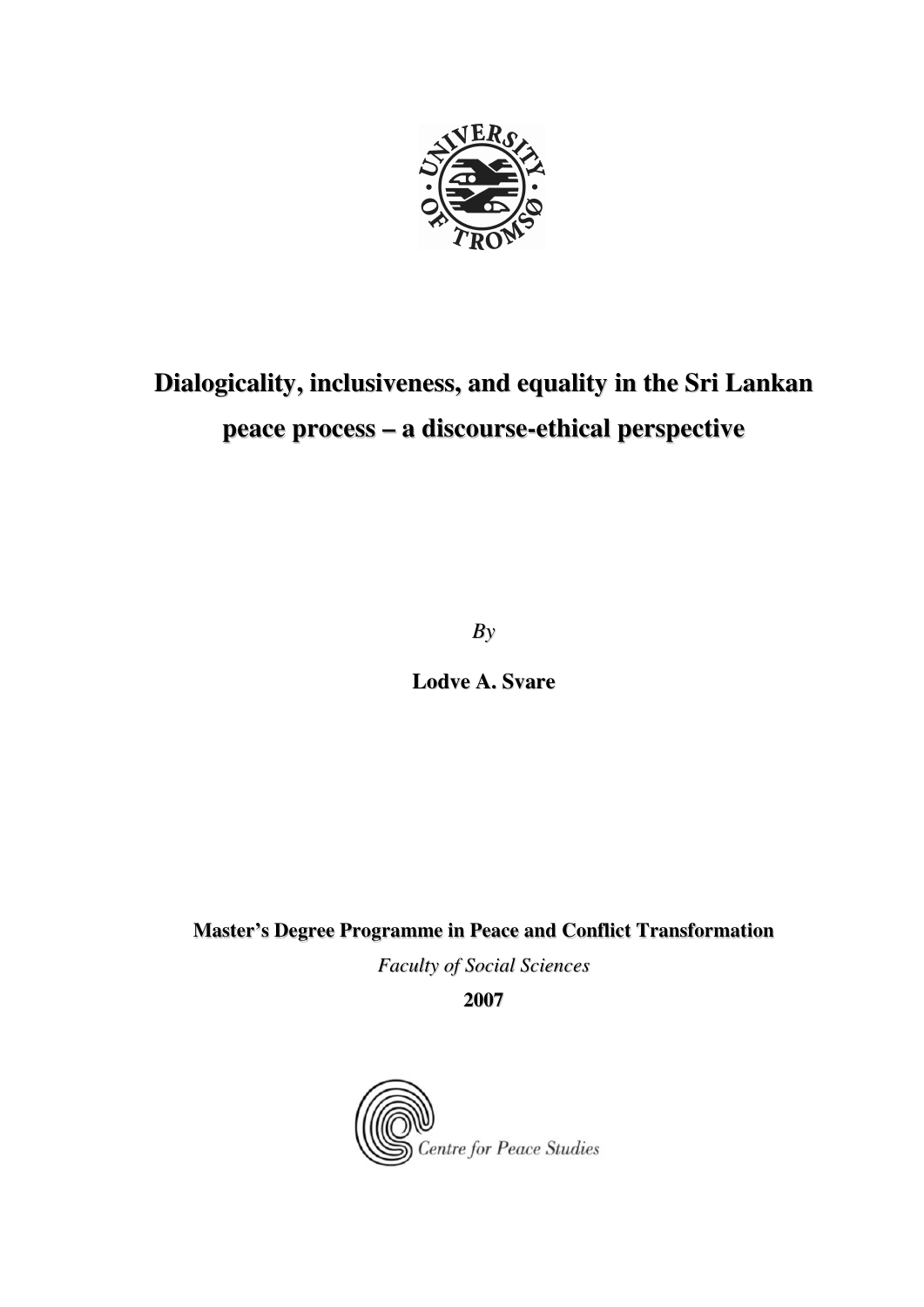# **ABSTRACT**

 *This thesis examines how moral arguments linked to communication, inclusiveness, and equality impacted on the stances of and steps taken by the official participants in the Sri Lankan peace process from 2000 to 2006. The amazing progress in the initial phase of the peace try generated results which practically "all" in the island benefited from (directly or indirectly). Later, however, also this negotiating attempt came to a standstill and collapsed, which reinstalled insecure and unstable war-like conditions marked by gross human rights violations and waves of killing.* 

 *Conflict and peace research often does not enquire into into the moral or valueladen aspects of a particular case; "harder" and somehow more "real" issues tend to dominate analysis and debate. But, as the deeply-rooted, and essentially ethno-nationalist, Sinhalese-Tamil conflict in Sri Lanka shows: dignity, norms, and identity values at times generate greater dedication than other, more material needs or wants. Moreover, the universal discourse theory of morality (*discourse ethics*) is* rarely *used in defining the analytical or methodical basis for research on a particular, culturally- and historicallybound conflict transformation process. This "ground situation" represents an interesting and scholarly relevant challenge, and, as such, it helps to justify and situate the present work.* 

 *Whereas the Norwegian-facilitated peace process in Sri Lanka fulfilled key moralprocedural criteria to a limited degree only (both time- and content-wise), the analysis shows that each of the three categories, in different but connected ways, was a constraining or promoting parameter in the process according to how it was defined and dealt with by the process participants at any point. Action and concerns related to equality played the most profound role, as this influenced the parties' peace motivation not only directly but also in a roundabout way through the other two factors. In particular, the study indicates that when moral/symbolic inequality is a defining feature in the relations between two (or more) conflict owners, dialogical quality and inclusion into joint efforts for peace can be blocked by the stronger party (in Sri Lanka: the Government)* as well as *by the weaker party (the Tigers). The overall challenge for a dialogically committed facilitator in such situations lies, it seems, in finding ways and means to compensate for the "factual" disparity so that inherently human wants and needs (of the weaker party) are at least adequately responded to. If not successfully handled, the very possibility of establishing a genuine and sound dialogue might be close to zero.* 

[*Keywords:* peace, morality, nationalism, third-party facilitation, dialogue, inclusiveness, equality, Sinhalese, Tamil, Sri Lanka, Norway]

*ii*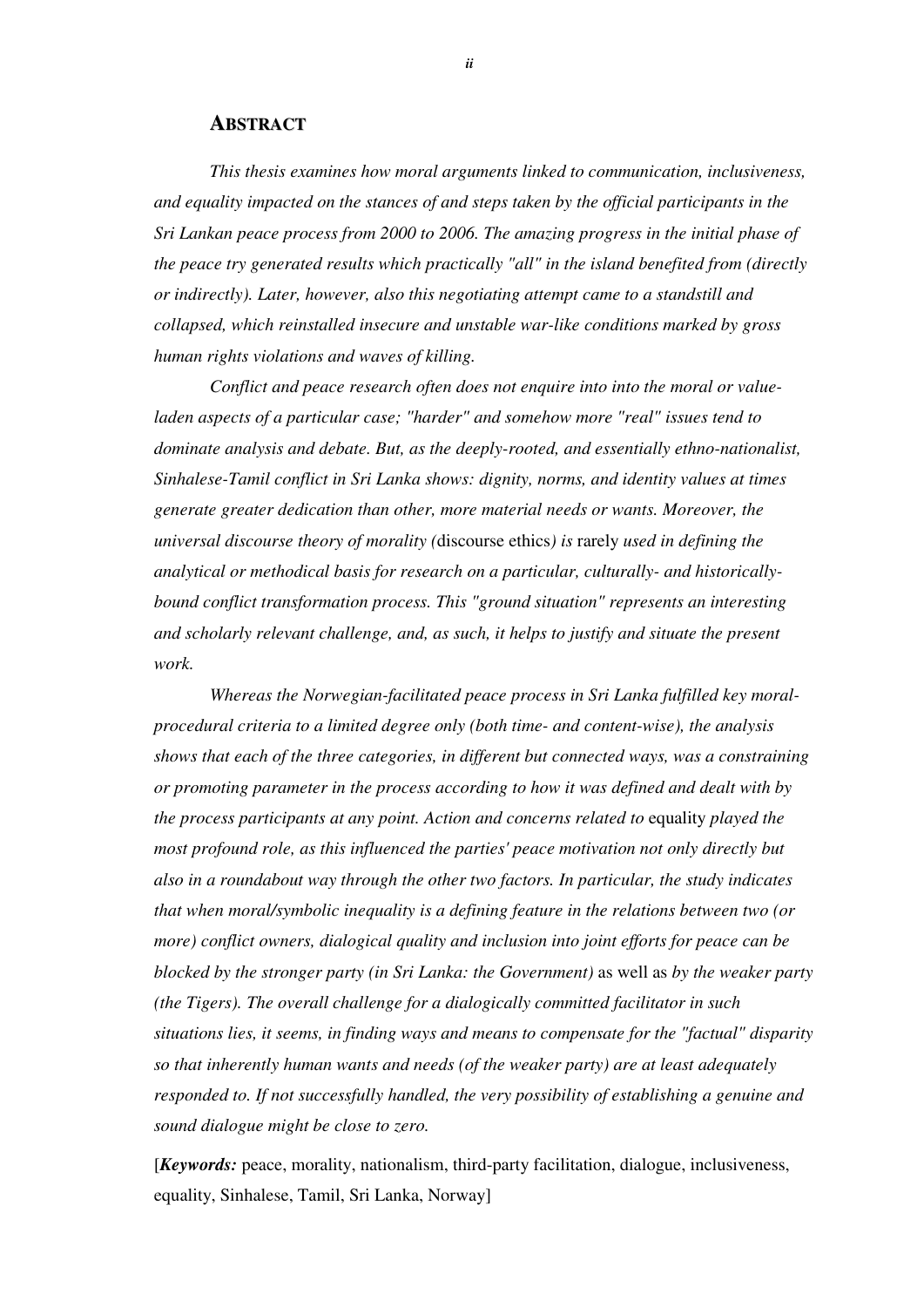# **CONTENTS**

| <b>Introduction</b>                                                                                                        | 1                                                                                                                                                                                                                                                                                                                                                                                                                                                                                                                                                                       |
|----------------------------------------------------------------------------------------------------------------------------|-------------------------------------------------------------------------------------------------------------------------------------------------------------------------------------------------------------------------------------------------------------------------------------------------------------------------------------------------------------------------------------------------------------------------------------------------------------------------------------------------------------------------------------------------------------------------|
|                                                                                                                            | $\overline{c}$                                                                                                                                                                                                                                                                                                                                                                                                                                                                                                                                                          |
| <b>Justification</b>                                                                                                       | $\mathfrak{Z}$                                                                                                                                                                                                                                                                                                                                                                                                                                                                                                                                                          |
| <b>Assumptions</b>                                                                                                         | $\overline{4}$                                                                                                                                                                                                                                                                                                                                                                                                                                                                                                                                                          |
| Approach/methodology                                                                                                       | 5                                                                                                                                                                                                                                                                                                                                                                                                                                                                                                                                                                       |
| Constraints and delimitations                                                                                              | $\overline{7}$                                                                                                                                                                                                                                                                                                                                                                                                                                                                                                                                                          |
| Terminology                                                                                                                | $\boldsymbol{7}$                                                                                                                                                                                                                                                                                                                                                                                                                                                                                                                                                        |
|                                                                                                                            | 8                                                                                                                                                                                                                                                                                                                                                                                                                                                                                                                                                                       |
| <b>Context and historical background</b>                                                                                   | 9                                                                                                                                                                                                                                                                                                                                                                                                                                                                                                                                                                       |
|                                                                                                                            | 9                                                                                                                                                                                                                                                                                                                                                                                                                                                                                                                                                                       |
| Sri Lanka's colonial legacy                                                                                                | 10                                                                                                                                                                                                                                                                                                                                                                                                                                                                                                                                                                      |
| Political developments 1948-1983                                                                                           | 10                                                                                                                                                                                                                                                                                                                                                                                                                                                                                                                                                                      |
| War and early peace attempts                                                                                               | 12                                                                                                                                                                                                                                                                                                                                                                                                                                                                                                                                                                      |
| The peace process 2000-2006                                                                                                | 15                                                                                                                                                                                                                                                                                                                                                                                                                                                                                                                                                                      |
|                                                                                                                            | 20                                                                                                                                                                                                                                                                                                                                                                                                                                                                                                                                                                      |
| <b>Theoretical foundations</b>                                                                                             | 21                                                                                                                                                                                                                                                                                                                                                                                                                                                                                                                                                                      |
| Morality and peace in the political realist tradition                                                                      | 21                                                                                                                                                                                                                                                                                                                                                                                                                                                                                                                                                                      |
| Kantian influences – morality and peace in the idealist tradition                                                          | 22                                                                                                                                                                                                                                                                                                                                                                                                                                                                                                                                                                      |
| The moral significance of nationalism and nations                                                                          | 24                                                                                                                                                                                                                                                                                                                                                                                                                                                                                                                                                                      |
| Habermas's discourse theory of morality (discourse ethics)                                                                 | 27                                                                                                                                                                                                                                                                                                                                                                                                                                                                                                                                                                      |
|                                                                                                                            | 30                                                                                                                                                                                                                                                                                                                                                                                                                                                                                                                                                                      |
|                                                                                                                            | 32                                                                                                                                                                                                                                                                                                                                                                                                                                                                                                                                                                      |
| The norms and values at stake: ideas of the good and the right in<br>Sri Lankan nationalisms and Norwegian peace diplomacy | 33                                                                                                                                                                                                                                                                                                                                                                                                                                                                                                                                                                      |
| GoSL and Sinhalese perspectives - Buddhism, sovereignty, and unity                                                         | 33                                                                                                                                                                                                                                                                                                                                                                                                                                                                                                                                                                      |
| LTTE and Tamil perspectives - homeland, liberation, and self-determination                                                 | 36                                                                                                                                                                                                                                                                                                                                                                                                                                                                                                                                                                      |
|                                                                                                                            | 39                                                                                                                                                                                                                                                                                                                                                                                                                                                                                                                                                                      |
|                                                                                                                            | 41                                                                                                                                                                                                                                                                                                                                                                                                                                                                                                                                                                      |
| Dialogicality, inclusiveness, and equality in the peace process                                                            | 45                                                                                                                                                                                                                                                                                                                                                                                                                                                                                                                                                                      |
| Dialogicality; the spirit and substantiality of talks                                                                      | 45                                                                                                                                                                                                                                                                                                                                                                                                                                                                                                                                                                      |
| Aspects of inclusion and exclusion                                                                                         | 48                                                                                                                                                                                                                                                                                                                                                                                                                                                                                                                                                                      |
| Equality and status issues                                                                                                 | 54                                                                                                                                                                                                                                                                                                                                                                                                                                                                                                                                                                      |
| <b>Analysis and discussion</b>                                                                                             | 58                                                                                                                                                                                                                                                                                                                                                                                                                                                                                                                                                                      |
|                                                                                                                            | 59                                                                                                                                                                                                                                                                                                                                                                                                                                                                                                                                                                      |
|                                                                                                                            | 63                                                                                                                                                                                                                                                                                                                                                                                                                                                                                                                                                                      |
|                                                                                                                            | 66                                                                                                                                                                                                                                                                                                                                                                                                                                                                                                                                                                      |
| Did the peace process represent a discourse-ethical approach to peace?                                                     | 71                                                                                                                                                                                                                                                                                                                                                                                                                                                                                                                                                                      |
| The "explanatory power" of dialogicality, inclusiveness, and equality                                                      | 75                                                                                                                                                                                                                                                                                                                                                                                                                                                                                                                                                                      |
| <b>Conclusions</b>                                                                                                         | 80                                                                                                                                                                                                                                                                                                                                                                                                                                                                                                                                                                      |
| <b>Bibliography</b>                                                                                                        | a                                                                                                                                                                                                                                                                                                                                                                                                                                                                                                                                                                       |
| Appendix I:<br>Map of Sri Lanka                                                                                            | h                                                                                                                                                                                                                                                                                                                                                                                                                                                                                                                                                                       |
| Appendix II:<br>Ceasefire Agreement (CFA)                                                                                  | $\mathbf{1}$                                                                                                                                                                                                                                                                                                                                                                                                                                                                                                                                                            |
|                                                                                                                            | 1                                                                                                                                                                                                                                                                                                                                                                                                                                                                                                                                                                       |
|                                                                                                                            | Aims and questions of the study<br>Thesis outline<br>Sri Lanka's peoples<br>Lessons learned and the status in 2007<br>Objectivity and the principle of real moral discourse (RMD)<br>Third-party facilitation $-a$ discourse-ethical approach to peace?<br>Contradictions and commonalities in the Sri Lankan perspectives<br>The idealist basis for Norwegian facilitation – peace, equality, and dialogue<br>The (optimistic) conceding phase<br>The (unproductive) drifting phase<br>The (failed) rescuing phase<br>Oslo Communiqué (on federalism)<br>Appendix III: |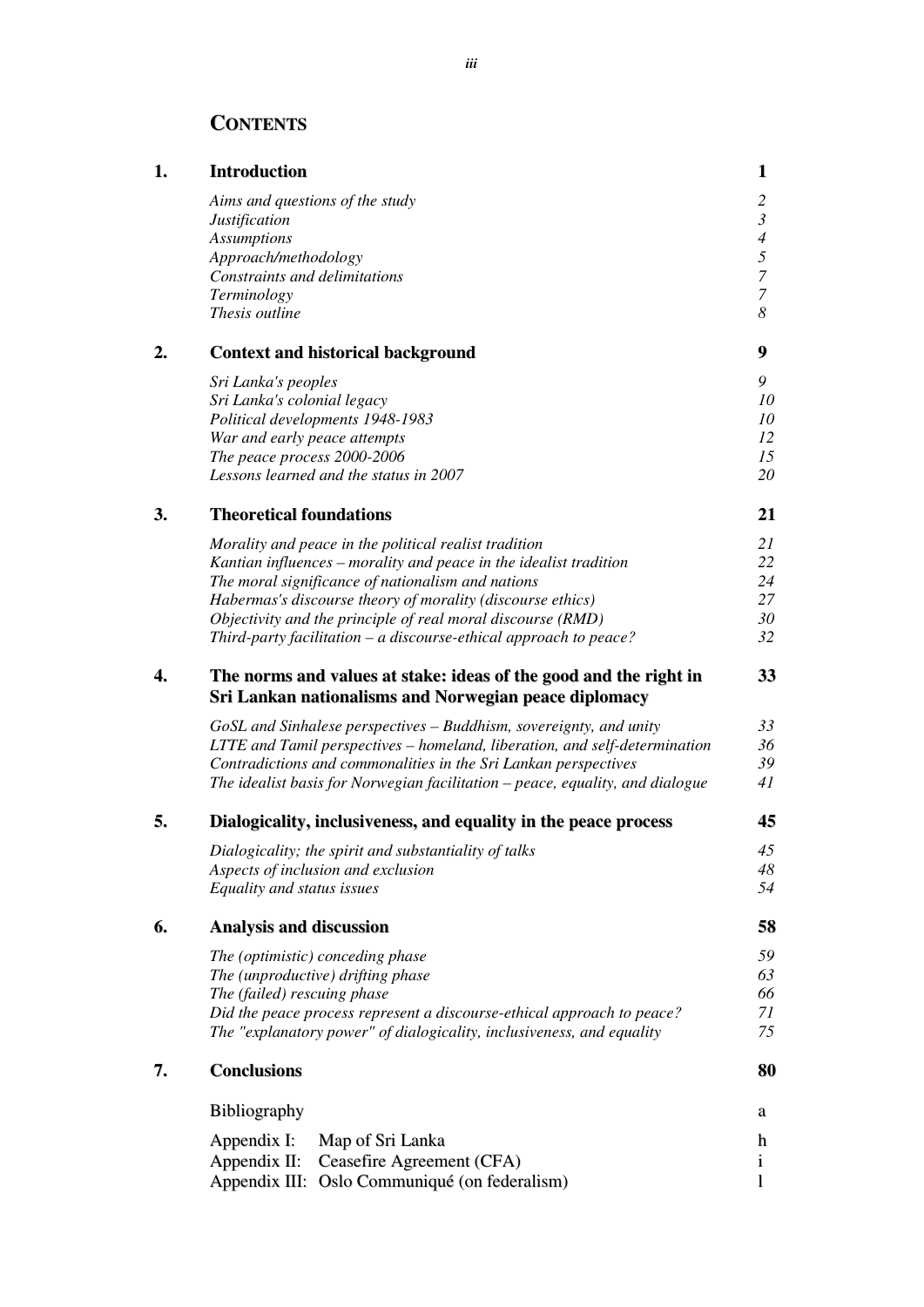# **1. INTRODUCTION**

This thesis deals with the moral dimension of the latest diplomatic attempt to facilitate peace between the Government of Sri Lanka (GoSL) and the Liberation Tigers of Tamil Eelam (LTTE). In particular, it investigates significant aspects in the peace process facilitated by Norway from 2000 to 2006 as seen from a discourse-ethical perspective. To delimit and structure the task, three areas are given special attention: (1) the communicative conditions and dialogical quality  $(dialogicality^1)$  of the negotiations, (2) aspects of inclusion and exclusion, and (3) questions related to equality, representative-ness and status. Without ignoring the material aspects of the conflict, prime focus is on how norms, values, and moral arguments in these areas influenced the process, and how this dynamic in turn might help explain the (at least so far) regrettable lack of lasting, tangible results of the process.

The most successful attempt thus far to transform Sri Lanka's two-decade long civil war into something that resembles peace commenced by the dawn of the new millennium. It was taken an important step forward by the signing of a cease-fire agreement in February 2002. This breakthrough effectuated a badly needed normalisation, especially in the North of the island, and sincere hopes emerged that a new time, in fact a new époque, was in its forming. However, the sanguine anticipations were not to live for long. Six rounds of negotiations in 2002 and 2003, and another two sessions of talks in 2006, did not rescue the truce from growing disrespect and flagrant violations. In 2007 the parties are at war in everything but the name, and hopes for a positive change soon are hard to come across.

The study is rooted in Kantian ideas on peace and politics, and uses Habermas's discourse theory of morality (and "practical" versions of it) as a key notional foundation. Fragments of international relations theory and remarks on the moral worth of nationalism and nations are incorporated to substantiate the discussion, as are elements of mediation theory and general peace research to the extent this proves relevant for the task at hand.

Empirically, the point of departure is an acknowledgement that Sri Lanka needs a peace that is morally sound in the sense of being based on equal recognition and justice for all groups. Discourse-ethics can presumably tell something about the procedural qualities that a revived process must display in order to reach this much longed-for condition.

The Norwegian government, represented by Foreign Ministry officials or more lowkey, state-sponsored civil society representatives, has since the end of the Cold War been involved in many diplomatic attempts aimed at bringing an end to violent conflicts,

<sup>&</sup>lt;sup>1</sup> The term *dialogicality* has been used by, among others, Christopher McMahon in a discussion on the required collectiveness prescribed by discourse ethics when passing judgments about "correct" moral principles, ref. McMahon (2000). In this thesis, the term refers to the communicative conditons and overall quality of a dialogue, including its spirit/tone and perceived meaningfulness (substantiality).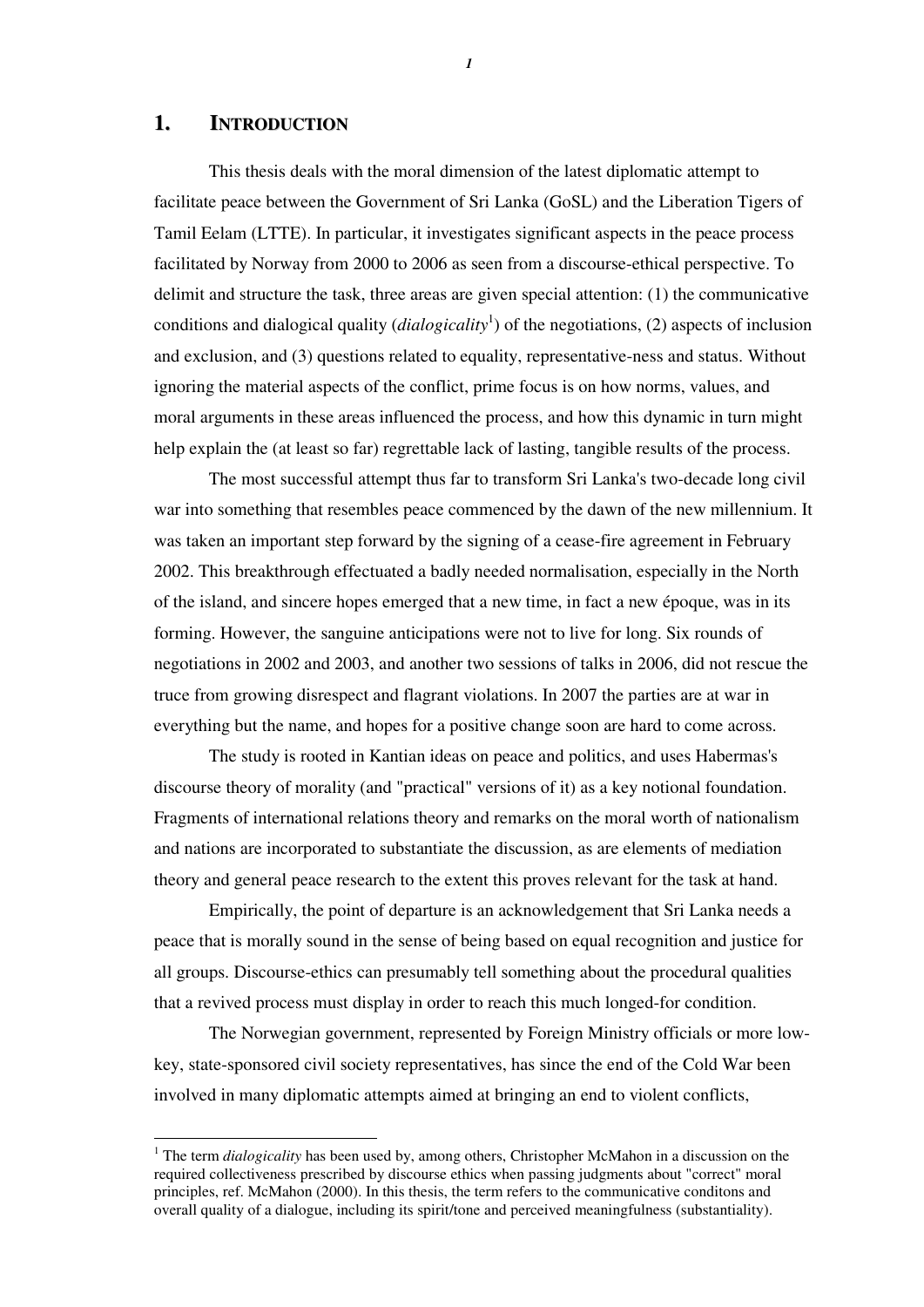typically in the form of civil war. Most known, apart from Sri Lanka, are probably the efforts undertaken in Guatemala, Israel/Palestine, Sudan, and former Yugoslavia.<sup>2</sup> In many of these places no permanent or stable condition of peace has been established, and critics have highlighted the point that good and generally taken-for-granted *intentions* rather than sound judgements on possibly achievable *results* have often driven this more idealistic component of the country's foreign policy.<sup>3</sup> Fairly little attention, though, has been offered the question of how normative perspectives in the Norwegian socio-cultural setting match those of the respective conflict owners. While far from being the only dimension relevant in peace work, moral arguments matter since a special concern for or interest in questions relating to the good and the right seems to be part of the human condition in all cultures. Arguably, this normative preoccupation informs also diplomatic and political processes.

# *Aims and questions of the study*

 $\overline{a}$ 

An overall aim of the study is to explore the connections between morality, peace, and nationalism in order to shed light on how this relationship can create hindrances, and potential opportunities, for the peaceful transformation and eventual resolution of complex conflicts like the Sri Lankan civil war. The more particular objective is to examine, from a discourse-ethical angle, how arguments and norms linked to communication, inclusiveness, and equality influenced the Norwegian-facilitated peace process in Sri Lanka from 2000 to 2006. The underlying motivation is a curiosity as to whether the peace try was carried out according to discourse-ethical ideals and whether the degree to which some of these ideals were fulfilled can explain the end result. The research questions directing the work are thus:

- *1. How did norms and moral arguments of relevance for dialogical communication, inclusiveness, and equality influence the stances of and steps taken by the three main actors (the GOSL, the LTTE, and Norway) in the Sri Lankan peace process from 2000 to 2006?*
- *2. To what extent can the Sri Lankan peace process be described as a discourseethical approach to peace?*
- *3. To what extent can the moral categories of dialogicality, inclusiveness, and equality explain the lack of lasting, positive results from the 2000-2006 process?*

<sup>&</sup>lt;sup>2</sup> Norway has been involved in peace processes also in Colombia, Cyprus, Ethiopia/Eritrea, Haiti, Mali, South Africa, the Philippines, and other places (ref. Dobinson, 2000:208 and Morgenbladet nr. 20, 2006). <sup>3</sup> Professor Øyvind Østerud (University of Oslo) is among those who have recently voiced this criticism (ref. Nytt Norsk Tidsskrift nr. 4, 2006).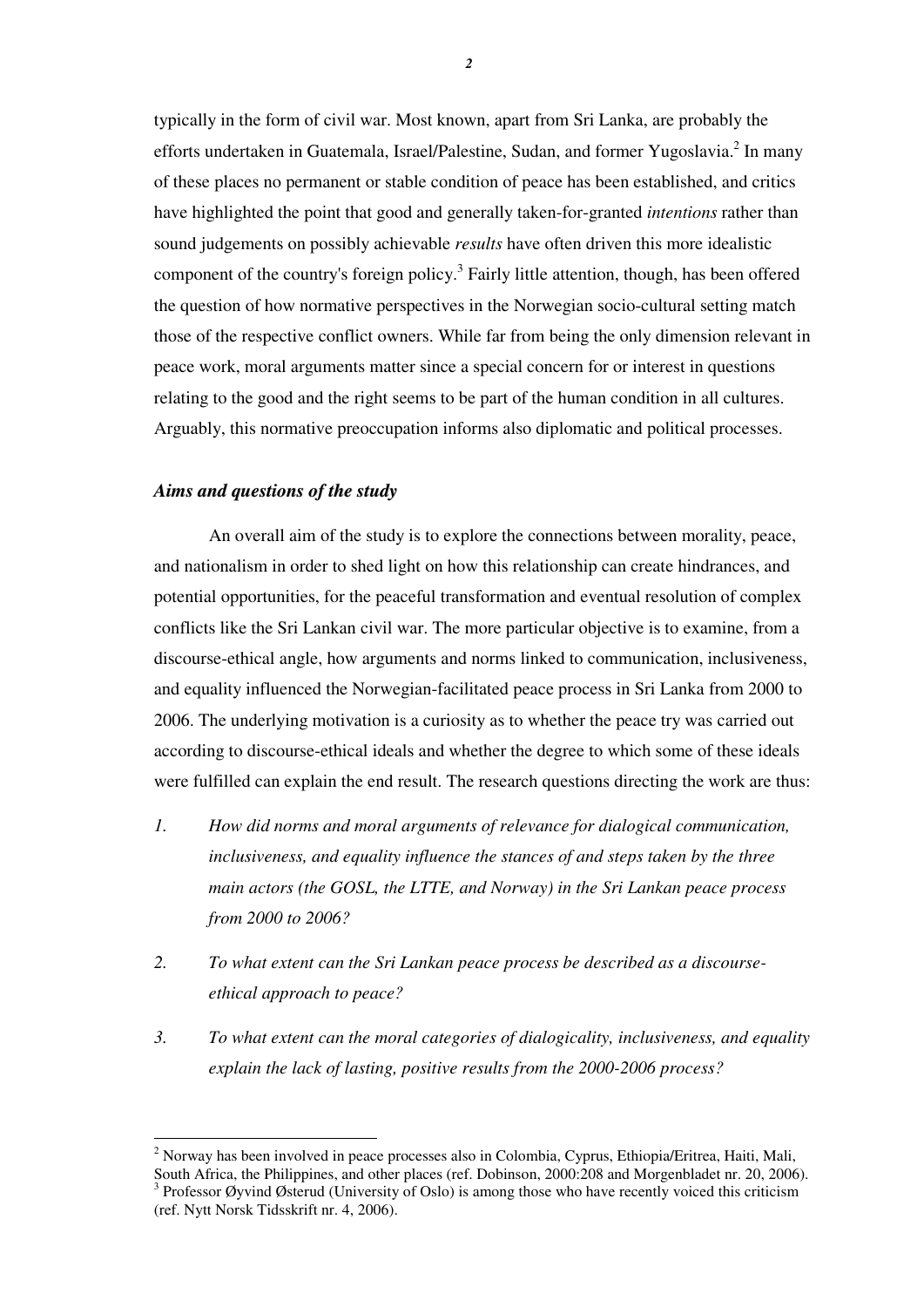The purpose of the study is thus not to *describe* the sequential steps in the peace process; the question is rather how certain morally-loaded beliefs sustained and impacted on the different actors' involvement – and thereby the overall outcome of the process. While the three major participants are in focus, also other actors playing a more indirect role in the official process are referred to when this has relevance for the discussion underway.

# *Justification*

Ethics and questions about social justice long had an inferior position in political writings, and Wight described international relations theory as suffering from intellectual and moral poverty (Thune, 2000:29 – quoting Wight, 1966). But, as pointed out by critical theorists informed by e.g. hermeneutics: normative judgments are not separate from theories and practices of international relations. Rather, the structural features of shared ideas and values can exert a considerable influence on both social and political action (Reus-Smit, 2001:217,221) insofar as 'moral discourse is always embedded in social and political contexts' (Rehg, 1999:249). It is, in consequence, necessary to 'engage critically with the background normative assumptions that structure our ethical judgements' and which in turn influence our political and social environment (Burchill, 2001:162).

A more direct and obvious justification for this work is that the Sri Lankan conflict is still *on* and hence "crying" for creative steps that can create a new momentum towards an eventual resolution. In this situation also moral judgments must be properly understood if new efforts to bridge the gap between the parties are to succeed in overcoming the barriers in which the latest process (and possibly also earlier negotiating attempts) got stuck.

A more or less taken-for-granted premise for domestic deliberations on Norwegian peace efforts abroad has been that 'Norway is involved in peace work because that's what Norwegians are like' (Leira, 2005:154). Tvedt refers to this harmony as a 'national regime of goodness' and shows how it is linked to the development of the modern Norwegian state and national elites' competition for power (2003:17-51,158-197). This and related research (e.g. Leira, 2005; Larsen, 2005; Waage, 2004; Dobinson and Dale, 2000) opposes the view that Norwegians' ability to peacemaking is a natural disposition or that Norwegian "goodness" is a moral asset so superior that it is beyond scrutiny.

Norway's peace involvement in Sri Lanka is, in other words, not self-explanatory, and it is thus appropriate to try to understand the moral platform of this undertaking in contrast to the conflict owners' own norms and value-laden arguments. This would, expectantly, contribute to a better understanding of the way in which these normative perspectives, taken together, influenced the direction of and events in the peace process.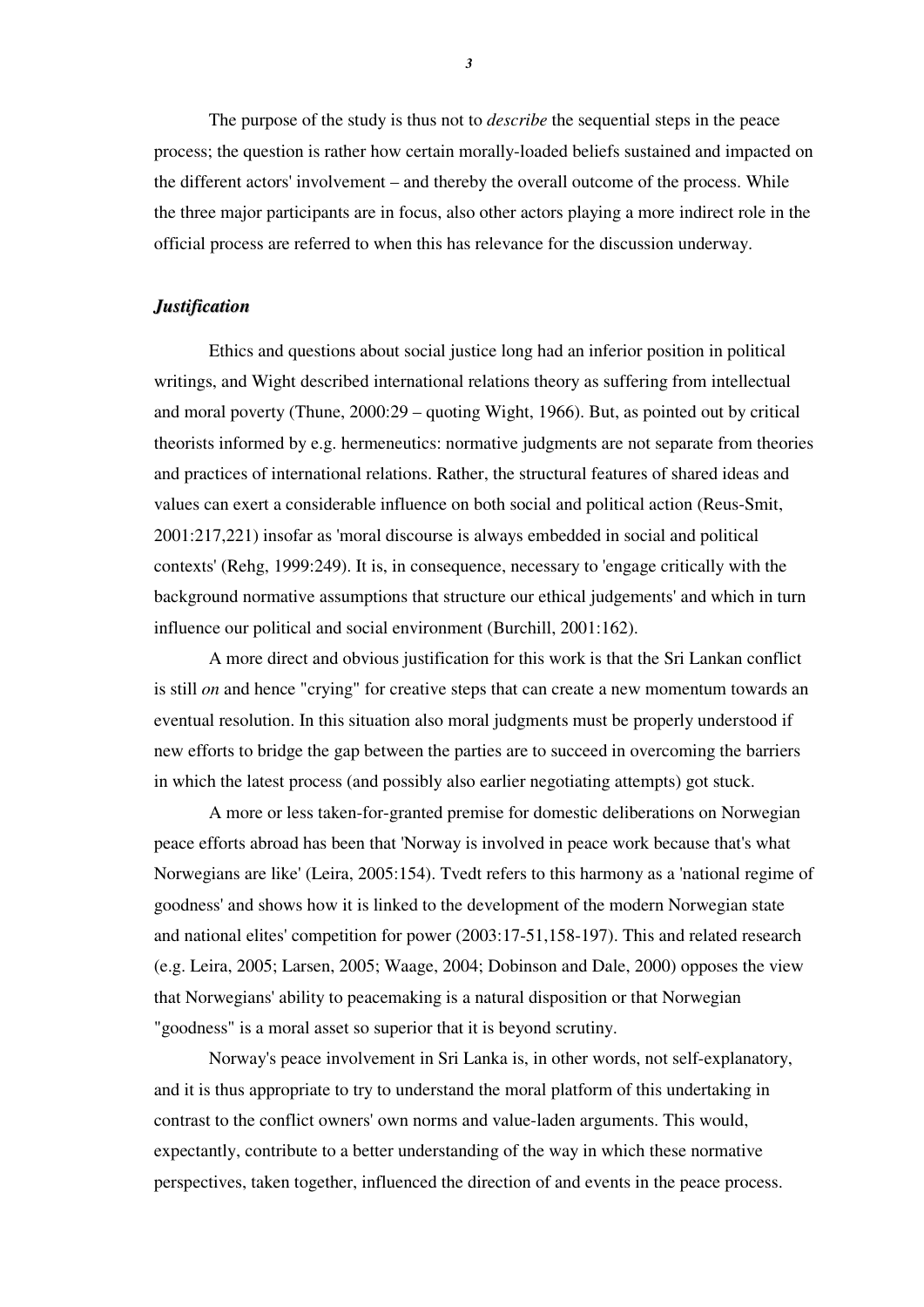Serious reflection on the moral dilemmas confronting the various actors seems to be lacking, and Habermas's discourse-ethics, cast as a model for third-party facilitation in dialogical processes towards peace, provides an interesting theoretical point of departure for such an investigation. Though fairly abstract, aided by secondary literature and a practical ("real") approach to the high-flying theory, it is considered both meaningful and worthwhile to try to analyse how key discourse-ethical aspects were dealt with in the process. The three aspects given particular attention here – dialogicality, inclusiveness, and equality – are picked both for the weight accorded them by discourse-ethics and for their face-value importance to and effect on the actual course of events in the Sri Lankan process.

#### *Assumptions*

 $\overline{a}$ 

Whereas proponents of the political realist school have frequently denounced morality's legitimate role in politics and international relations,<sup>4</sup> there are plausible reasons for arguing that their criticism is misinformed or misplaced.<sup>5</sup> Morality simply cannot be rationalised away if we want to deal with the real world of politics; nor is it, for the same reason, an exclusive prerogative that belongs to idealists only. Rather, what can be termed *moral knowledge* emerges as a necessary prerequisite or means in any fruitful attempt at establishing peace between two or more belligerent parties. The present study of norms relating to the peace process in Sri Lanka is, in consequence, expected to reveal at least *something* about the deep and often hidden or unarticulated beliefs and motives which have influenced the steps taken by the different actors and thus, in turn, the final outcome. This does not mean that the value-motives of the involved actors are logical and rational in all respects. However, the present work is undertaken under the assumption that there is at least *some* rationality involved, and that all beliefs and reasons sustaining the parties' positioning and steps in the peace process are not as yet fully known or understood.

A key assumption in the present study is that Norwegian facilitation in Sri Lanka is only one component of a wider peace policy, which again is connected to a more or less consciously developed overall foreign policy framework. Thus, while some reasons or motives for Norway's active role might be explicitly related to the Sri Lankan context, it is probable that other grounds, especially those relating to morality and values, are fairly similar to those sustaining Norway's involvement in *other* peace processes.

<sup>4</sup> Morgenthau's classic *Politics Among Nations*, which outlines six basic principles of political realism, is a perfect example (Morgenthau (1993 [1967])). See also Burchill, 2001b:77-83.

 $5 \text{ Coady } (2006)$ , for example, presents a convincing argument for why the target of political realism is or should be *moralism (*and not morality). Ref. also chapter 3.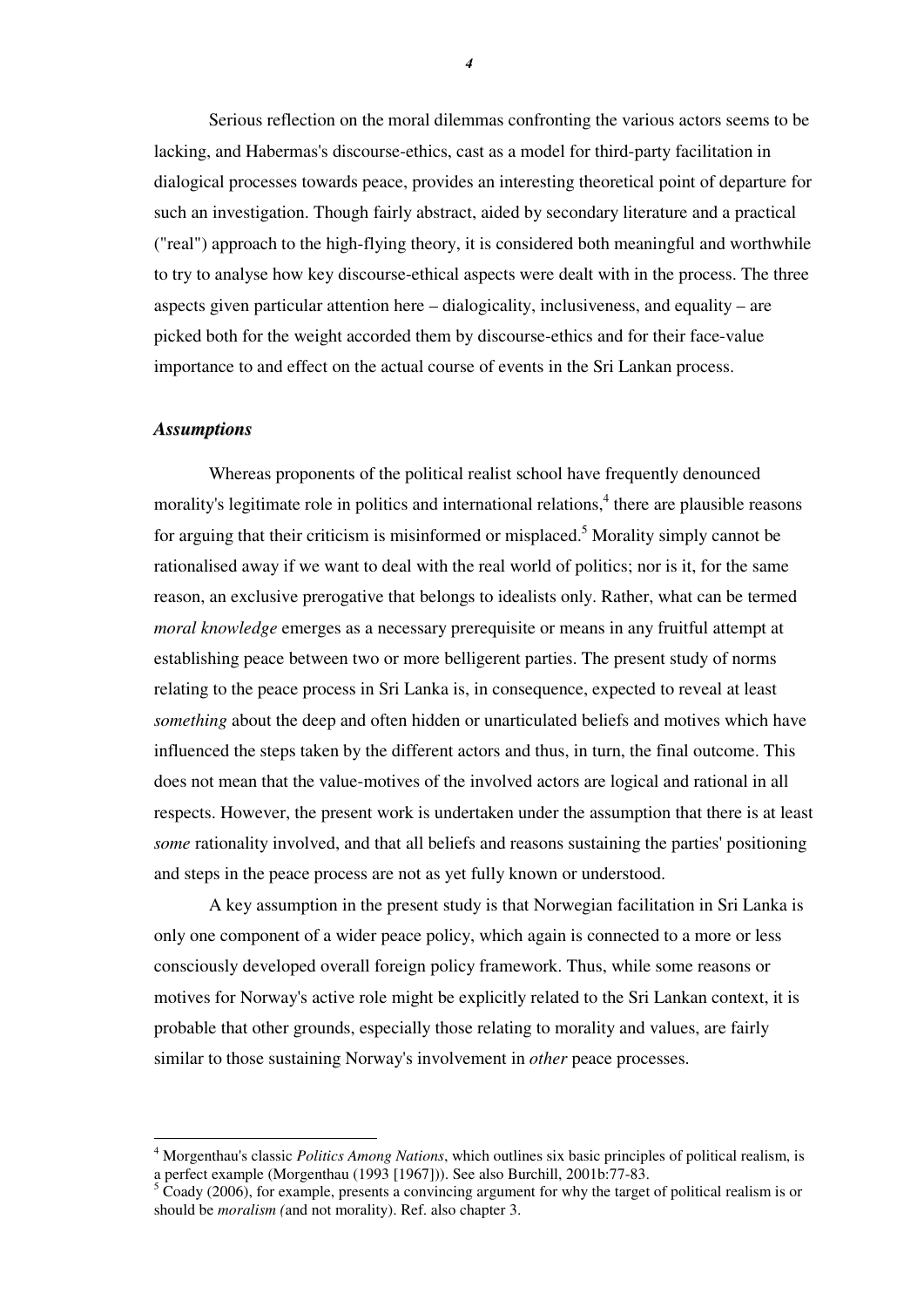It is further assumed that long-term relations, initially established by civil society and NGO idealists, is an important factor in any explanation as to why Norway has played a major role in Sri Lanka. The term *The Norwegian model* denotes the close and informal links and overlapping interests between state ministries, Norwegian NGOs operating internationally, and various research institutions (Tvedt, 2003:55-78; Follerås, 2002:171- 173; Bucher-Johannessen, 1999:38-98). When government reps take on the role as mediator or facilitator in peace processes abroad, much ground work has typically been done by Norwegian aid workers in making links and building networks – hence also trust – whereby culture- and context-specific knowledge has been acquired. Rapport has not only been established with state officials but usually also with organisations that represent a challenge or stand in opposition to the same state authorities. This expertise has been a vital source of information for officials and diplomats when crafting policies and working out country-wise and regional plans. Obviously, a focus on purely diplomatic efforts, as is the case here, risks losing out on this important aspect. A well-known journalist, politician, *and* development campaigner, Arne Fjørtoft helped put Sri Lanka on the public map in Norway through a fishery project in the sixties.<sup>6</sup> Still on good terms with many "big shots" in the country's political establishment as well as with prominent people sympathetic to the Tamil cause, he has been referred to as the de facto initiator behind Norway's role as a go-between in the country (Follerås, 2002:158ff).

States only act via human agency. Yet, Norway and Sri Lanka (and other countries) are throughout this work referred to *as if* the state itself possesses agency. This is done for reasons of convenience and not given any further elaboration. Furthermore, the state system is not seen as a given, unchangeable factor which humans and state representatives simply have to adjust to. As any other manmade system, it is dynamic, flexible and changeable – 'a distinctive […] form of political community bringing with it particular functions, roles, and responsibilities that are socially and historically determined' (Devetak, 2001:168).

# *Approach/methodology*

 $\overline{a}$ 

Principally, the aims of the study are sought achieved by a systematic review and analysis of written material. The literary sources can be grouped in two: (i) moral and political philosophy, political and international relations theory, and general peace research of particular relevance to the aims and questions of the study; (ii) literature and research on Sri Lanka's conflict history, earlier negotiations, and, above all, the latest peace process – including assessment and evaluation reports, official documents, letters, speeches, as well as

<sup>&</sup>lt;sup>6</sup> Fjørtoft was among a group of young idealists in the Norwegian temperance movement who later founded the development organisation FORUT. He is today the chair person of WorldView International.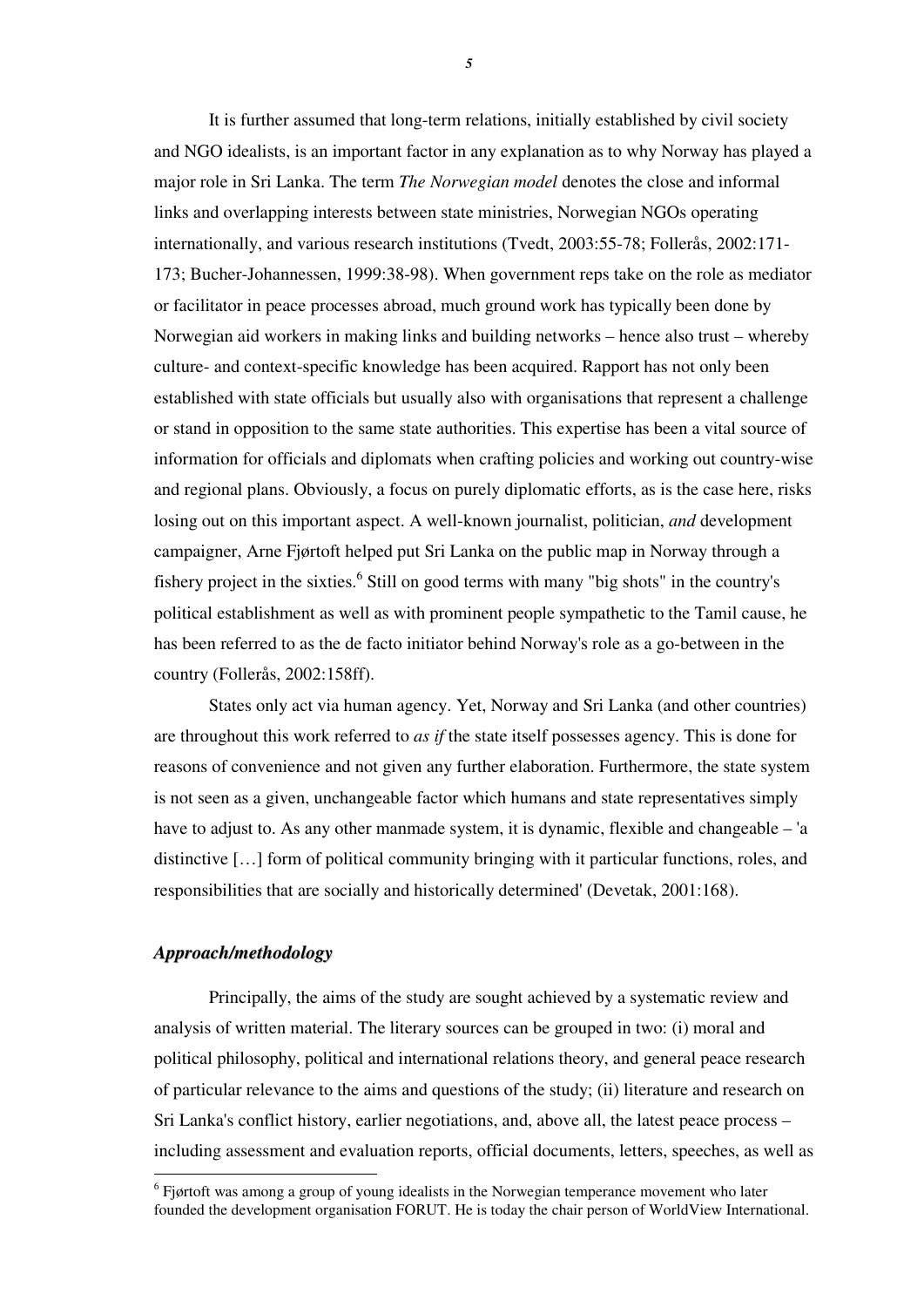press articles. The research approach is to analyse empirical findings emerging by a review of the textual material in group (ii) with the help of philosophy and theory in category (i). Open-ended interviews with three key Norwegian officials complement the textual research and elucidate nuances that a critical reading of the written sources might miss. The told facts and viewpoints gathered from these conversations extend the room for critical reflection and elaboration and to some extent also help "secure" certain interpretations and conclusions drawn on the basis of the written material.

The study is necessarily contextual and must account for several influential powers since social phenomena are both contextually defined and inherently complex. In such a process, strict logical inferences and empirical generalisations do not suffice. Habermas, following Pierce, underscores the importance of combining the more traditional techniques of deduction and induction with a move towards the effectual circumstances *behind* the events that we more or less readily observe. This move, by some labelled abduction, is a form of argument that extends our knowledge by introducing new hypotheses and as such 'impels the process of inquiry onward' (Habermas, 1972:113,121,123). Accordingly, the study aims not only at deriving logically valid conclusions from a set of given premises or specific observations; it tries as well to re-describe or re-contextualise phenomena by interpreting them from a new angle (Danermark et al., 2002:80f). Clearly, the ambition is not to look for universal laws, since empirical observation always contains an interpretative element and 'causal conditions involved in generalisations about humans' social conduct are inherently unstable in respect of the very knowledge (or beliefs) that actors have about the circumstances of their own actions' (Giddens, 1984:xxxii).

This does not mean that social science should be reduced to a matter of investigating how social agents interpret themselves and their concepts; while all knowledge is inevitably socially determined constructions, reality is not fully transparent – it has mechanisms and powers which cannot be directly observed but rather experienced indirectly by their ability to make things happen. Essentially, therefore, a researcher has to *generate* his/her results and actively 'investigate and identify relationships and non-relationships, respectively, between what we experience, what actually happens, and the underlying mechanisms that produce the events in the world' (Danermark et al., 2002:21). In effect, the social scientist is not a neutral bystander; s/he is enmeshed in social and political life, and all thinking about politics is 'in direct relations with political activity' (Thune, 2000:30 – quoting Wight, 1966). Hence, also language (and discourse) matters, since terminology is fundamental for the way we see and understand the world. A particular language style can be utilised as a tool to justify certain political decisions and manoeuvres. Scholarly reasoning and writing about politics might therefore ultimately influence the political reality itself.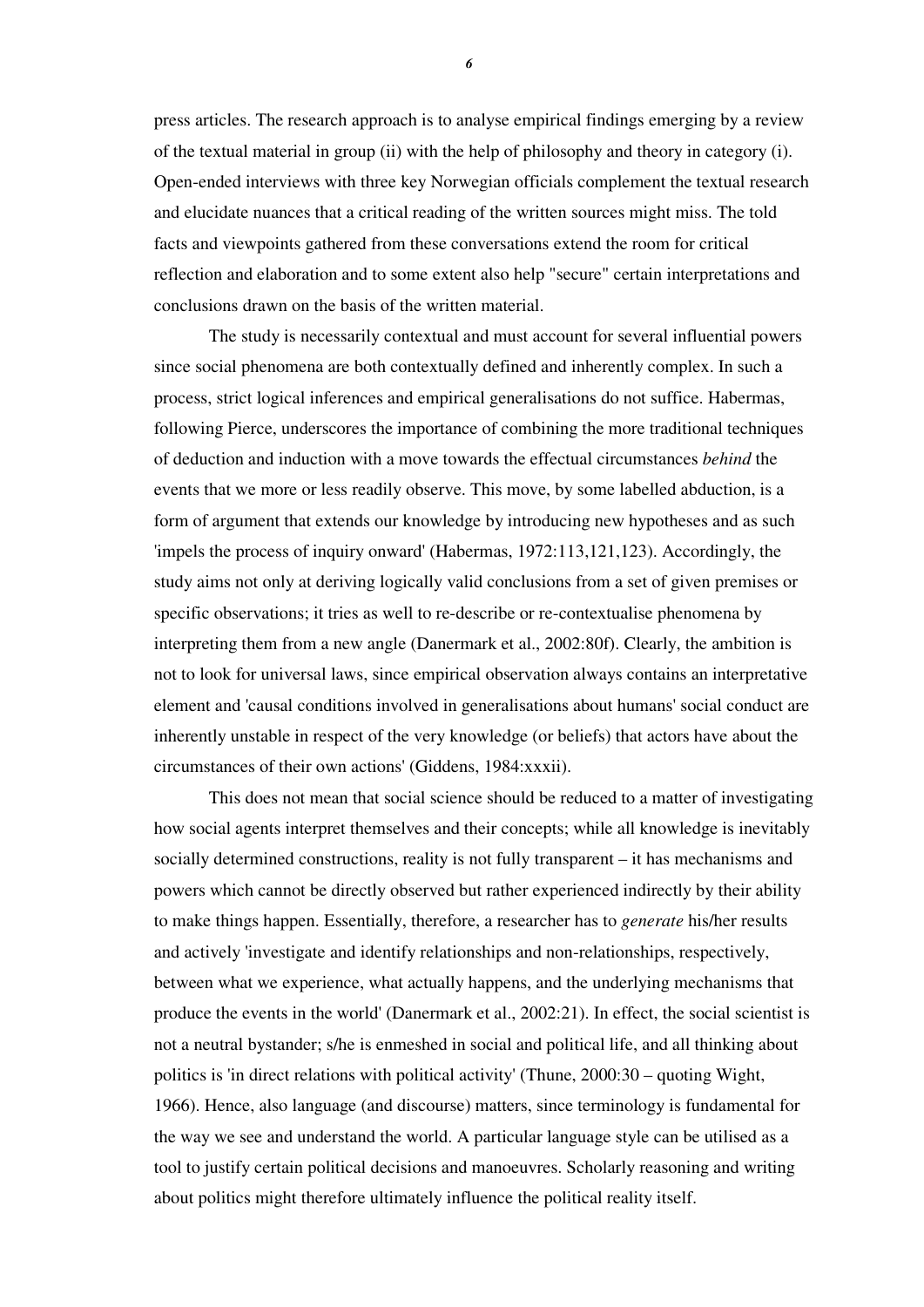# *Constraints and delimitations*

It is acknowledged that while only the *official* peace process is in focus here, i.e. the parts that Norwegian facilitators have been responsible for or involved in, either alone or in concert with other stakeholders (e.g. India, the EU, Japan, and USA), much important peace work was and still is being done by other actors, e.g. the civil society, the corporate sector, and various religious groups etc. Also, to secure depth and thoroughgoingness, only a few relevant moral aspects are dealt with. This represents a thematic delimitation of the study.

Since the peace process under scrutiny is, at least by the Norwegian Ministry of Foreign Affairs, still categorised as *ongoing*, there are severe constraints when it comes to available resources. A long-lasting correspondence to get access to relevant Foreign Ministry files proved more or less fruitless.<sup>7</sup> Consequently, the conversations held with a handful of people involved on behalf of Norway, as well as articles, interviews and statements appearing in earlier research reports and in the press, became relatively more important sources for the study. A few assessment and evaluation reports on the peace process from 2005 and 2006 proved especially helpful. Yet, the amount of published research on the latest peace process is, naturally, not overwhelming compared to the documentation that is typically available for *older* peace processes. This factor hence represents a methodological constraint for the study.

# *Terminology*

 $\overline{a}$ 

'No war – no peace' has been a common way of depicting the situation in Sri Lanka over the last three to four years. Yet, any contact or new initiative is typically referred to by the media as an attempt to take the peace process forward – implying that it is ongoing. The parties also somehow invite to such an interpretation by (so far) not declaring the ceasefire agreement (CFA) invalid and Norwegian/Icelandic ceasefire observers are still operating in the country, *even* if the GoSL has been under tough pressure from nationalist groups to get rid of both the mission and Norway as official facilitator. While there might be fine reasons to apply an optimistic terminology, if only for the sake of conveying the message that the search for a political way out of the deadlock must continue, the country was as of early 2007 considered to be in a state of undeclared war (CPA, 2007; BBC, 2007b). In line with this ground reality, the latest official peace process between the GoSL and the LTTE – the subject matter of this project – is hereafter referred to in past tense.

<sup>&</sup>lt;sup>7</sup> Finally, after a 14 month-long application and reapplication process, access was granted to Sri Lankaand peace-related documents *older* than ten years in the Norwegian Ministry of Foreign Affairs archives. These, of course, were not of direct value, as the present work concentrates on the *latest* peace process.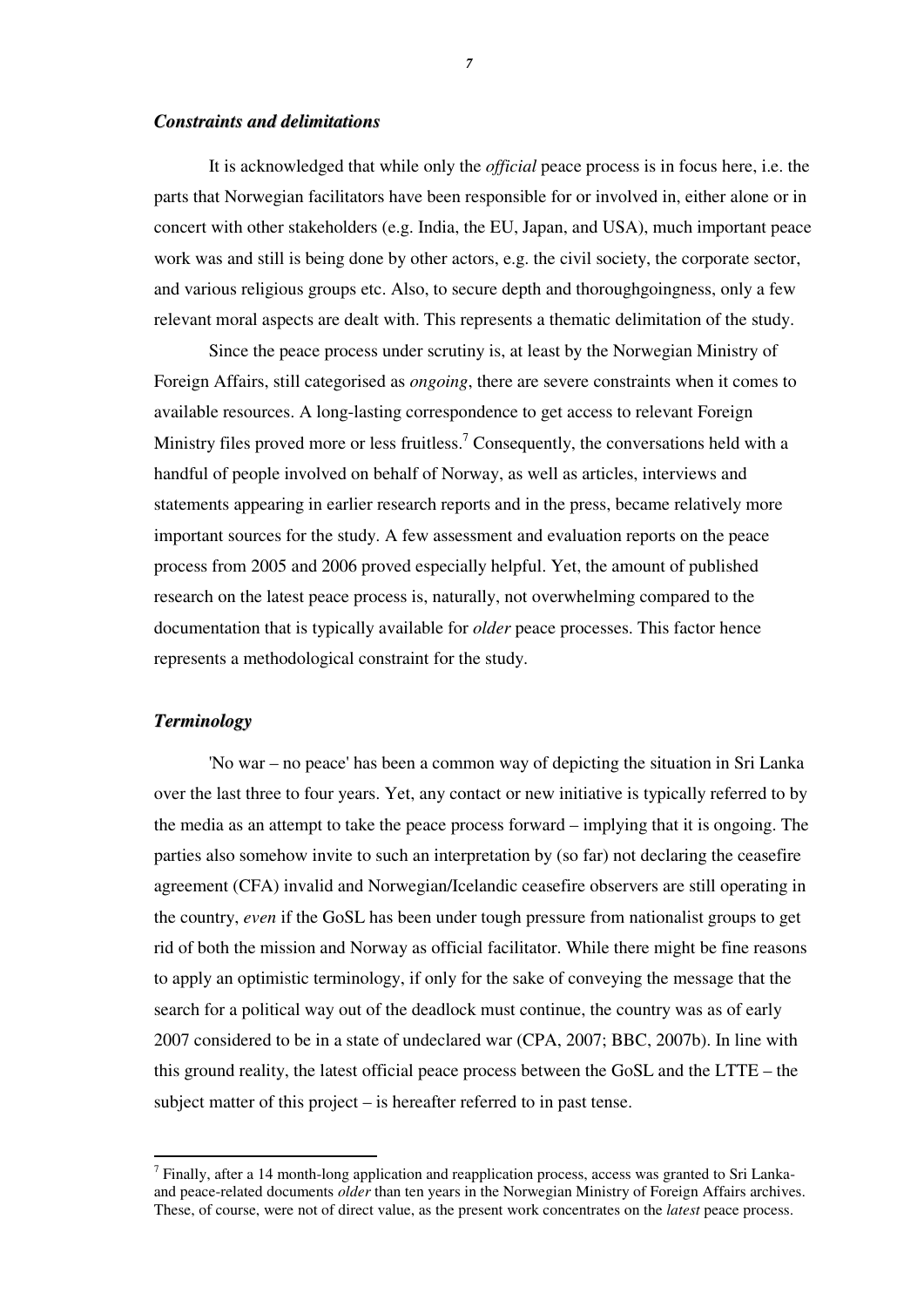# *Thesis outline*

The context and historical background of the Sinhalese-Tamil conflict in Sri Lanka, thus also the surroundings of efforts aimed at peace, are described in chapter 2, which also includes a description of the main events and developments in the peace process under scrutiny. Chapter 3 sketches out the analytical framework and theoretical boundaries of the study, stressing Habermas's discourse theory of morality and Rehg's useful approximation of it, but also reviewing the concept of nationalism in relation to morality and linking the activity of peace facilitation to discourse-ethical ideals. The subsequent chapters (4-5) present the empirical material of the study. Chapter 4 highlights key ideas in the three main actors' normative platforms, reviewed with reference to moral claims in the parties' respective (Sinhalese and Tamil) *nationalisms* and to the *idealist* basis of Norway's peace diplomacy after the Cold War. Chapter 5 narrows the empirical focus, and spells out, category by category, explicit findings from the peace process itself of seeming relevance to the research questions posed. Chapter 6 analyses the internal dynamic and effects of the three moral categories focused; the first research question (addressed in the first three sections of the chapter) is responded to in a chronological fashion (so as to be able to pinpoint also how they influenced each other in what a turned out to be peace process with major variations in its different stages), whereas the last two research questions are responded to in separate sections towards the end of the chapter.



Chapter 7 summarises the conclusions reached in the project and briefly points to a few "bigger" issues/problems which the study, for formal and practical reasons, could not delve into.

The chapter structure of the thesis is represented graphically in figure 1.

*8* 

*Figure 1. The chapter structure of the thesis.*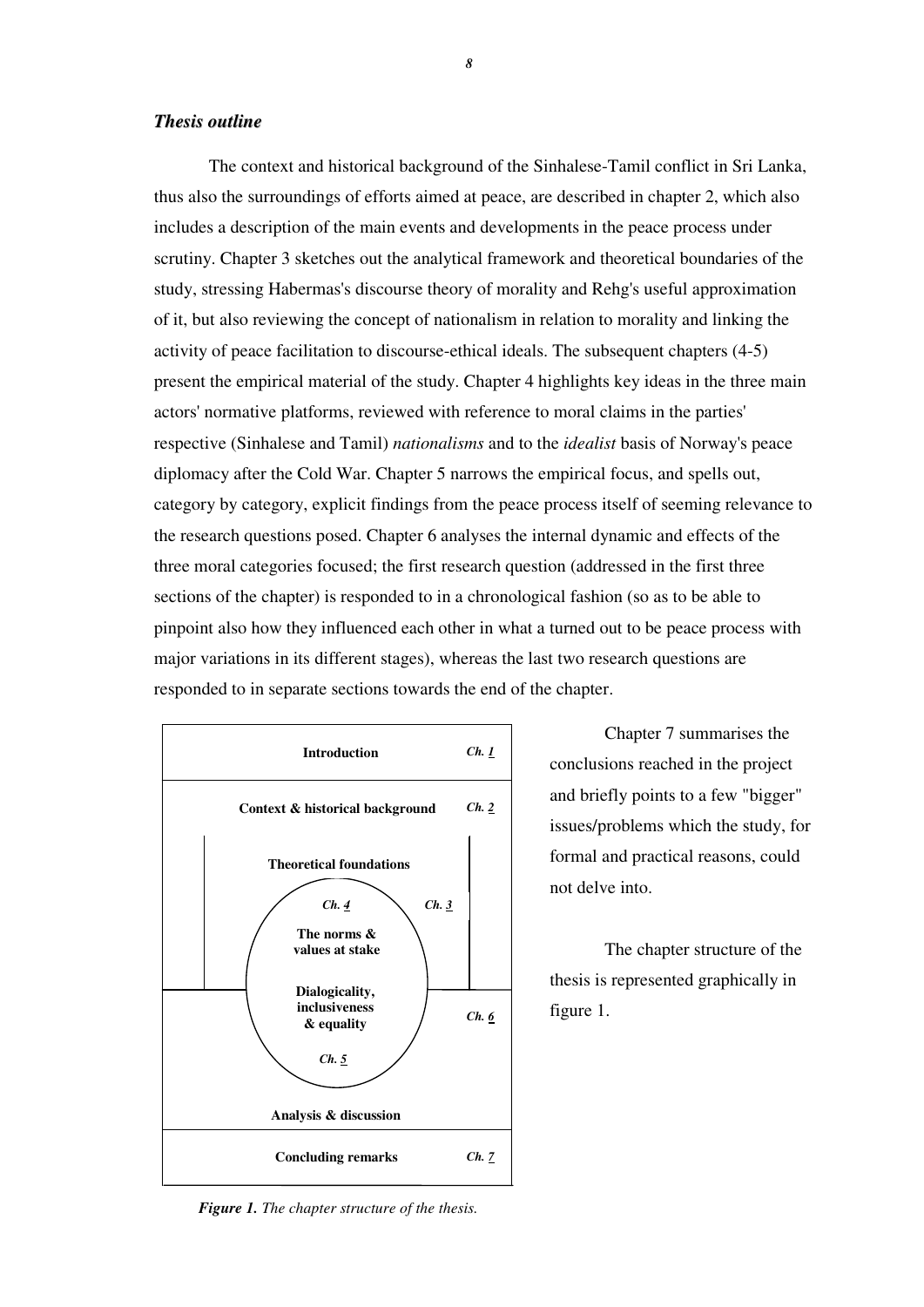# **2. CONTEXT AND HISTORICAL BACKGROUND**

To situate the subject matter of the study culturally and historically, this chapter highlights important events and developments leading up to the fifth non-violent attempt to find a negotiated solution to Sri Lanka's crisis.<sup>8</sup> In the last section the general characteristics of the peace process itself and some general lessons learned from it are spelled out.

### *Sri Lanka's peoples*

Sri Lanka has approximately 20 million inhabitants and is ethnically, linguistically and religiously diverse. The Sinhalese make up nearly 74 per cent of the population and are concentrated in the densely populated South and West. Sri Lanka (Ceylon) Tamils total ca. 12 per cent and live for the most part in the North and East and in the capital (Colombo). Indian Tamils, a distinct Tamil group whose ancestors came to the island as tea and rubber plantation workers in the  $19<sup>th</sup>$  century, represent 5 per cent, whereas the Muslim population (consisting of both Moors and Malays) constitute close to 8 per cent. Other small minorities include descendants of European colonists (Burghers) and various indigenous groups (by non-indigenous people normally called Veddahs), such as the Wanniyala-Aetto (BBC *Country Profile*; CIA *The World Factbook*; Stegeborn, 1997).

This work deals primarily with the majority Sinhalese and the minority *Sri Lanka* Tamil populations. The Tamils of Indian origin have to some extent been caught in the middle between the Sinhalese and the north-eastern Tamils,<sup>9</sup> but the differences between the two Tamil identities will not be further elaborated in this report. Neither will the situation of the Muslim community be given particular attention. Still, instances of discrimination and ill-treatment of both groups will be mentioned, and key Muslim interests and concerns will be referred to when this has relevance for the discussion underway.

Sinhala (an Indo-European language) is the native tongue of the Sinhalese, whereas all Tamils and most Muslims speak Tamil (which is part of the Dravidian linguistic group). Thus, the two alphabets are unrelated, and meaningful communication across the language barrier is not possible unless one commands both or recourses to a third medium. English is spoken competently by about 10 per cent of the population and commonly used in government and parliament affairs. Most Sinhalese are Buddhist; most Tamils are Hindu. The majority of Sri Lanka's Muslims practice Sunni Islam. Sizeable minorities of both Sinhalese and Tamils are Christians, most of whom are Roman Catholic (Aftenposten *Fakta*; BBC *Country Profile*; CIA *The World Factbook*; Tambiah, 1991:4f).

<sup>&</sup>lt;sup>8</sup> Previous negotiation attempts were made in 1985, 1987, 1989, and 1994 (ref. Uyangoda, 2005b:39i).

<sup>&</sup>lt;sup>9</sup> Also many of the Indian Tamils were victimised in anti-Tamil riots in the fifties, seventies and eighties.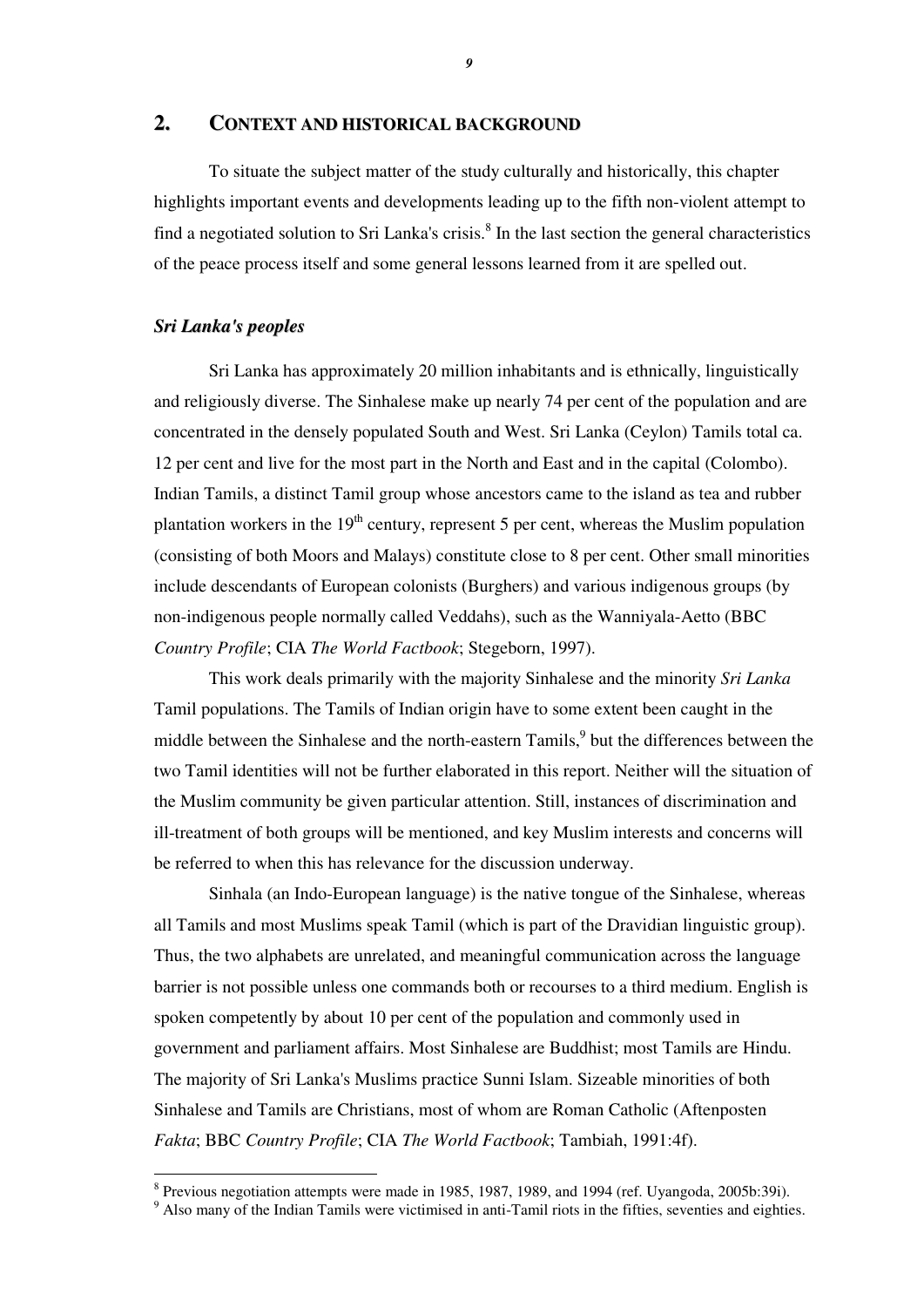### *Sri Lanka's colonial legacy*

Although both Sinhalese and Tamil national myths "explain" the conflict with reference to ancient history and deep-old animosity between Sinhalese and Tamil kings, most scholars seem to agree that an ethnic awareness related to race, language, religion, and politics were first formed in any significant way in the years leading up to independence in 1948 (Follerås, 2002:29; Stokke, 1997:25; Little, 1994:3; Tambiah, 1991:6f). That is, the colonial experience<sup>10</sup> established some basic conditions for conflict which were further exploited after the British had left the island. The general belief that ethnic discrimination *during* the British-colonial set-up was the main factor behind the rise of Sinhalese and Tamil nationalisms is problematic, though, since general equity in class positions and income level was a key characteristic of the social stratification before independence (Stokke, 1997:27). The island's upper class underwent assimilation through elite schooling and marriage alliances across ethnic boundaries, and the political elite which dominated the transitional State Council (1931-1948) was first and foremost *Ceylonese*<sup>11</sup> rather than Sinhalese or Tamil. Its members were typically Christian and high-caste, they came from urban areas, and they had been educated in the West. The struggle for political power before and around the time of independence was principally based on *class* and not so much on ethnic identity – it amounted essentially to a contest between conservative modernisation and social revolution orchestrated by competing factions of the same privileged elite (Stokke, 1997:27,29-31). This, of course, does not mean that old myths and narratives were not *used* in the political agitation that emerged, which increasingly came to be framed by an ethno-nationalistic vocabulary. Examples of mobilisation around ethnic identity are the founding of the Tamil People's Organisation in 1920, the Sinhala National Congress in 1937, and the Muslim Congress in 1944 (Schulz, 2007:9).

# *Political developments 1948 – 1983*

 $\overline{a}$ 

The model of democracy adopted when Sri Lanka became an independent state in 1948 led to a majority system in which the Sinhalese would always control the country's parliament. Subsequent discriminatory policies on education rights, language, and religion – some of which where implemented as constitutional amendments – reinforced this favouritism. Especially infamous from the early years is the 1956 language act of S. W. Bandaranaike's government, the so-called *Sinhala-Only Bill*, which elevated the majority language above that of the Tamil and Muslim populations. Widely seen as a scrupulous

<sup>&</sup>lt;sup>10</sup> Portugal, the Netherlands, and Britain in succession ruled over Sri Lanka for roughly 150 years each.

<sup>&</sup>lt;sup>11</sup> In 1972 *Ceylon* became *Sri Lanka*; hereafter only the latter term is used, for reasons of simplicity.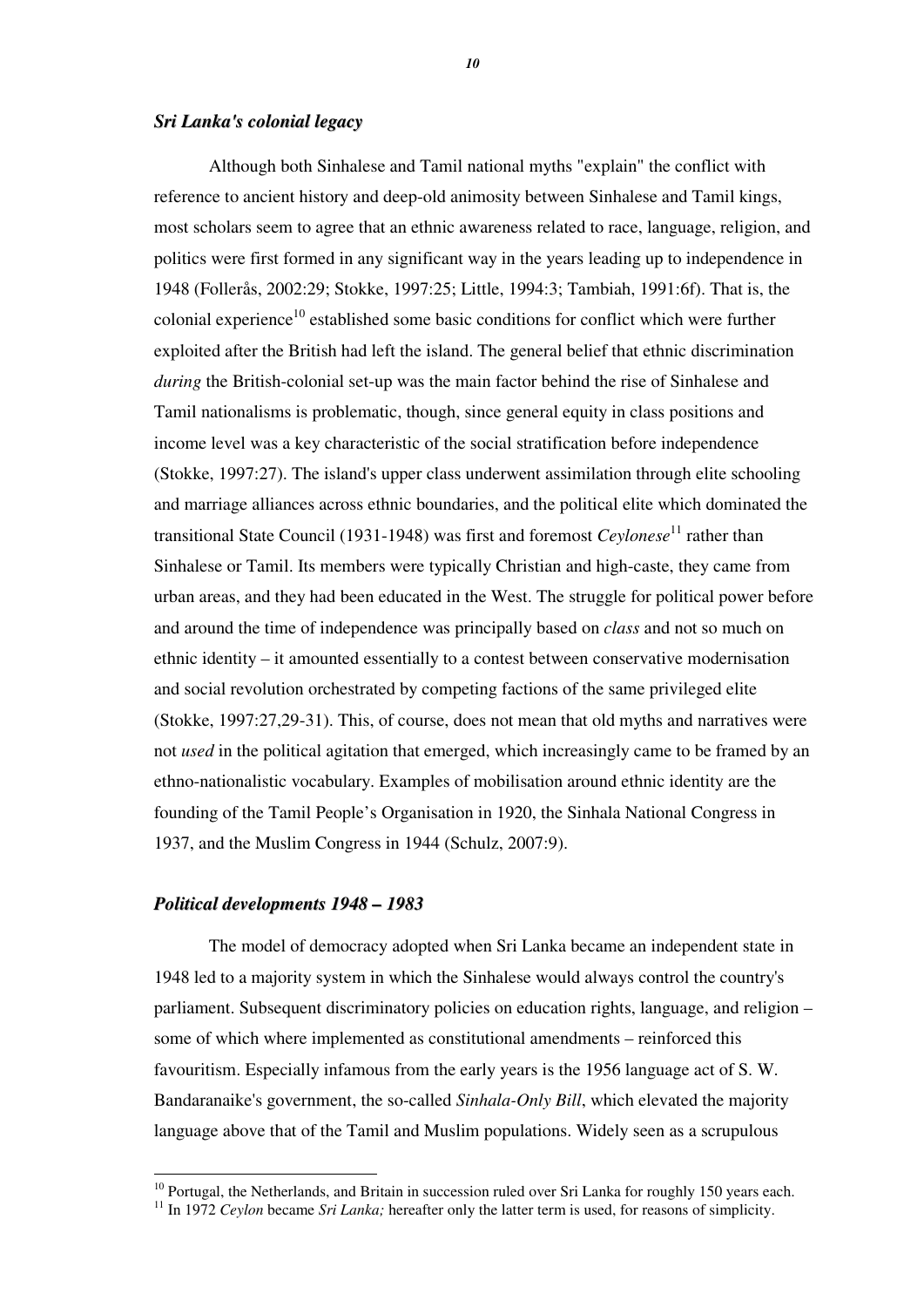election tactic to win the support of the southern masses, the justification for the move was an alleged need to rectify a colonial-time inherited Tamil overrepresentation in professional occupations such as medicine, engineering, and academia. Thus, mainstream Sri Lankan politics was already in the mid-fifties framed by an ethno-nationalistic discourse. Along with extensive land resettlement schemes in areas traditionally viewed by Tamil nationalists as theirs, these steps sowed the seeds of what was to become a long-drawn-out conflict between successive Sinhalese-dominated governments (the GoSL) and several Tamil, initially non-violent, opposition groups and parties (Lewer and William, 2001:483-487).

In response to the ethnicity-based "standardisation" policy for university admission introduced in 1972 and a new constitution affording Buddhism the 'foremost place' and reconfirming Sinhala as the country's only official language, the main opposition party at the time, Tamil United Liberation Front (TULF), in a 1976 resolution officially called for the Tamil people's self-determination in their own homeland (*'eelam'*). This move was to become significant for the way the conflict should later be understood – primarily as one in which Sri Lankan unity, as defined and defended by the Sinhalese, stands against Tamil separatism. The combined self-determination/homeland claim, to the extent it expresses Tamil resignation, can be seen as marking the end of unified attempts by the country's biggest minority to partake in the creation of a multiethnic Sri Lankan state (ibid.;487).

Tamil claims for autonomy did not lead to any noteworthy change in the state setup. Instead the balance shifted from constitutional politics to militancy. That is, the few organisations that remained committed to democracy and non-violence soon came to play a secondary role, as most Tamil groups transformed their struggle into armed resistance. The Liberation Tigers of Tamil Eelam (LTTE), which with time won prominence by attacking state forces, government officials, *and* members of competing Tamil groups, were, though, an armed group from its inception (Gunaratna, 2003:219n13). The government responded by enacting strict security measures, in particular the 1979 *Prevention of Terrorism Act* (PTA) which, though meant to be a temporary instrument, remained in force for more than 20 years. The PTA, by some analysts labelled *an engine of state terrorism*, (Lewer and William, 2001:488), removed a whole range of restrictions on the part of the security forces<sup>12</sup> and caused much resentment among leading and ordinary Tamils alike.<sup>13</sup> In essence, the act formalised the language of terrorism and affixed the term to Tamil secessionist claims in Sri Lankan political discourse (Nadarajah and Sriskandarajah, 2005:89). Agitation for independence was criminalised in 1983 in an amendment to the

 $\overline{a}$ 

 $12$  Allowing e.g. the detention of people for up to eighteen months without trial. Tambiah (1991), p. 18. <sup>13</sup> Symptomatic of the fate of the latest peace process, the PTA was re-enacted towards the end of 2006 after having been out of force since the early stage of the process (2002) (ref. BBC, 2006i).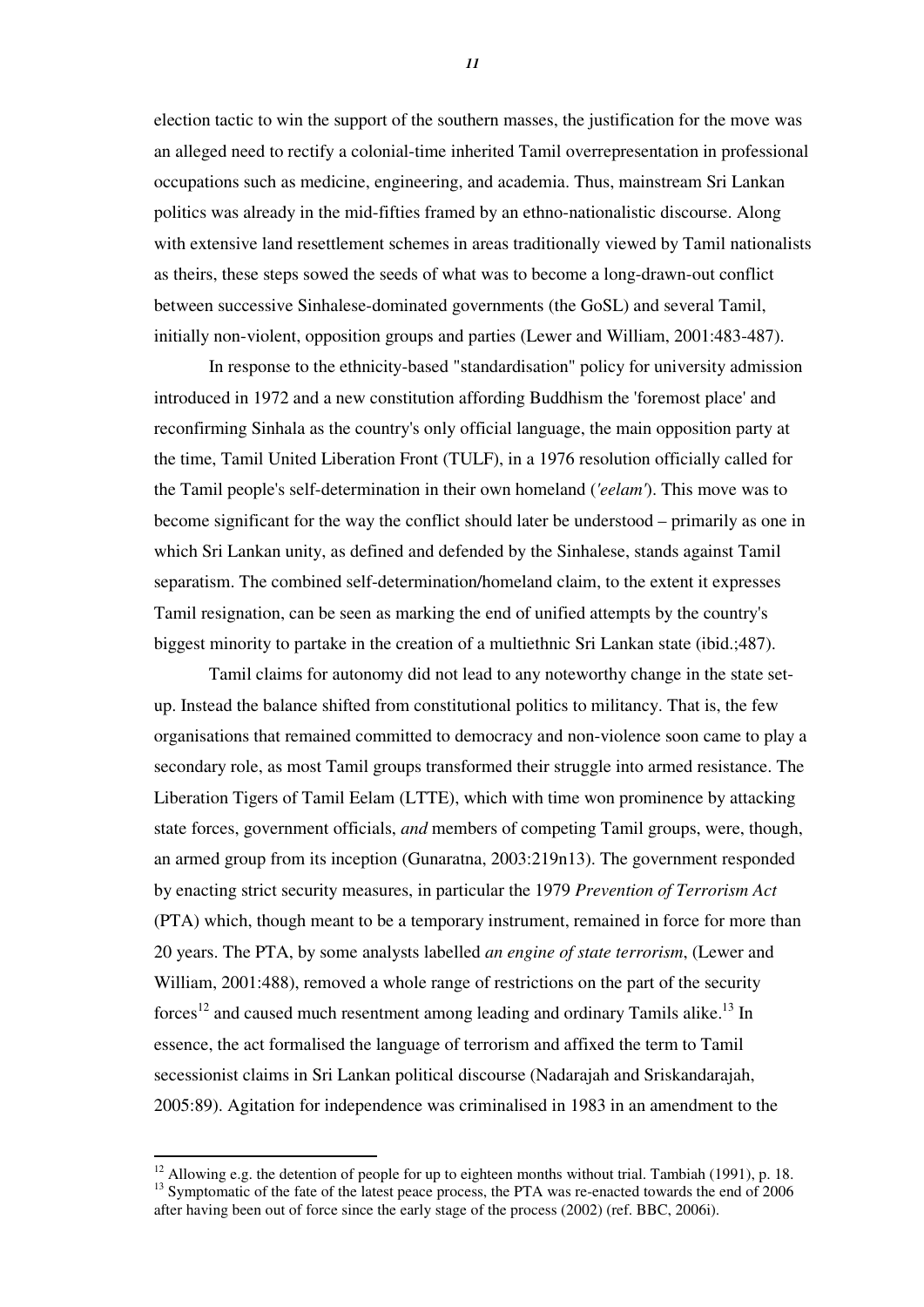Constitution; the revised law stated that no person, directly or indirectly, in or outside Sri Lanka, has the right to 'support, espouse, promote, finance, encourage or advocate the establishment of a separate state within the territory of Sri Lanka' (ibid.:92 – quoting from the revised Constitution).

Considering the main political developments since independence, it is reasonable to conclude that '[t]he failure to incorporate the interests and needs of the minority identity groups, systematic discrimination, and the attitude of chauvinistic elements within the majority community have been at the root of the Sri Lankan crisis since independence' (Lewer and William, 2001:489). Importantly, this perspective is upheld also by scholars with a Sri Lankan (and Sinhalese) background. Gunaratna argues that the state in this period failed 'to manage ethnic differences and colonial legacies peaceably and in conformity with democratic principles', and that 'exclusivist' government policies 'crystallized the development of a separatist ideology among many Tamil leaders' (2003:197f). Uyangoda claims that the inability of Sri Lanka's ruling elites to reform the state in the direction of ethnic pluralism led to 'the progressive alienation of the Tamil majority from the domain of state power' (2005b:4). Another prominent Sinhalese scholar, de Silva, admits that 'it would be true to say that the ethnic tensions have generally occurred when governments have either totally disregarded, or paid less attention than they should have, to the legitimate interests and concerns of minorities' (2002).

## *War and early peace attempts*

 $\overline{a}$ 

One of the most shocking episodes of organised mob violence in Sri Lanka over the years happened in 1983 in what has later been referred to as the *Black July Pogrom*. <sup>14</sup> The killing of thirteen soldiers by the LTTE in the northern Jaffna peninsula, and the ensuing lack of state measures to uphold a minimum of law and order, sparked riots all over the island in which Sinhalese mobs killed more than thousand Tamils citizens besides burning Tamil-owned houses, shops, and factories 'while the security forces stood by' (ICG, 2006:3; Emmanuel, 2004:66; Tambiah, 1991:22f). The violence 'had such a planned character that the ambush of Sri Lankan soldiers rather than being the cause would have represented a convenient starting point' (Hoole et al., 1992:63). The ethnic conflict turned into a civil war, which was soon to become the country's most intractable and destructive problem.

A first brief cease-fire was agreed upon in June 1985 and peace talks commenced in Bhutan's capital the following month, only to be called off after two days (Follerås, 2002:37). Even so, the Thimpu Principles, articulated by the Tamil negotiation team, have

<sup>&</sup>lt;sup>14</sup> The riotous outburst in 1983, which some Tamils refer to as a "holocaust" or attempted "genocide", was by many Sinhalese seen as 'a venting of righteous anger' against Tamil "terrorism" (Tambiah, 1991:3).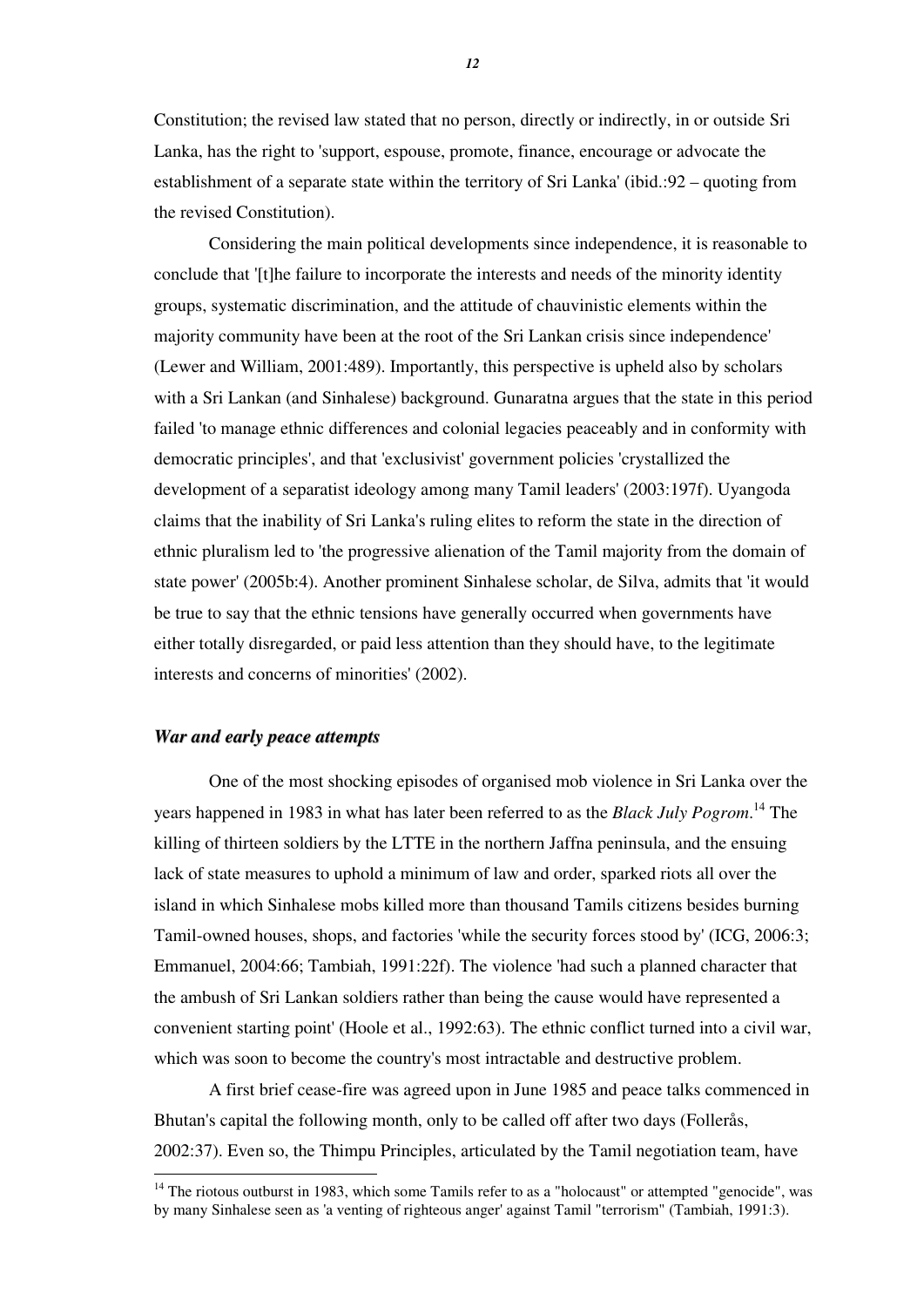since remained a cornerstone of Tamil demands vis-à-vis the central government. The principles, which borrow much from the TULF's 1976 resolution, insist on (1) the recognition of the Tamils as a distinct nation, (2) the recognition of the existence of an identified homeland for the Tamils, (3) the recognition of the right to self-determination of the Tamil nation, and (4) the recognition of citizenship and other fundamental rights of all Tamils in the island.<sup>15</sup>

An Indian peace-keeping force (IPKF) was deployed to Sri Lanka in 1987 as part of an accord which made Tamil an official language alongside Sinhala and also committed the government of J. R. Jeyawardene to accept a merger of the Northern and Eastern provinces to allow some degree of autonomy for the Tamils.<sup>16</sup> The Indian military operation proved a disaster; more than 1000 Indian soldiers and 2000 Sri Lankans where killed in less than 30 months, by which time both the GoSL and the LTTE demanded the force to leave the island (ICG, 2006:3f; Follerås, 2002:48). The Indian peace-enforcing attempt amounted to a 'surrender of the island to the manipulations of a regional power', and was the result of 'intolerance and intransigence of narrow nationalist forces on both sides', according to a legendary Sri Lankan narrative (Hoole et al., 1992:354).<sup>17</sup>

In 1989 the LTTE asked for mediation assistance from the United Nations. The UN, however, did not get involved, as the government was against an internationalisation of the conflict to that extent.<sup>18</sup> 1989 and 1990 instead became years of terror in the island, as the LTTE resumed its fight against the security forces and the government simultaneously had to respond to a southern revolt organised by the radical Sinhalese-nationalist movement JVP. A disgusting cruelty characterised the actions of all involved, including those of the GoSL's death squads, in what was essentially an orgy of violence with gross human rights abuses, killings, and "disappearances". According to one source, 'the criminalisation of politics that remains a serious factor in the conflict dates from this period, as well as the undermining of human rights that makes the war so dangerous for civilians' (ICG, 2006:4).

Various actors tried throughout the nineties to establish contact between the warring parties, and appeasement between the government and the LTTE was observed in the first months of the new decennium, and then again in 1994-1995 after Chandrika Kumaratunga's

 $\overline{a}$ 

<sup>&</sup>lt;sup>15</sup> The  $4<sup>th</sup>$  demand was partly fulfilled when 230,000 Indian Tamils in 1988 were granted SL citizenship. <sup>16</sup> A referendum to confirm or reject the merger has been postponed every year since 1988. In Oct. 2006 the Surpreme Court ruled the merger unconstitutional. A de-merger is by some believed to be a major setback to efforts aimed at reaching a political settlement (ICG, 2006:3fn7).

<sup>&</sup>lt;sup>17</sup> *The Broken Palmyrah*, written by four university teachers, is widely seen as an accurate, independent account of the pain and agony of northern Sri Lankan Tamils in an inceasingly violent society in the years leading up to and during the Indian intervention. One of the authors, Rajani Thiranagama, was killed by an unknown assassin a few months before the book was first published.

<sup>&</sup>lt;sup>18</sup> Any "meddling" in the conflict from outside has typically been rejected by the GoSL as well as large sections of the southern electorate and the Sinhalese media (Follerås, 2002:47,162,168).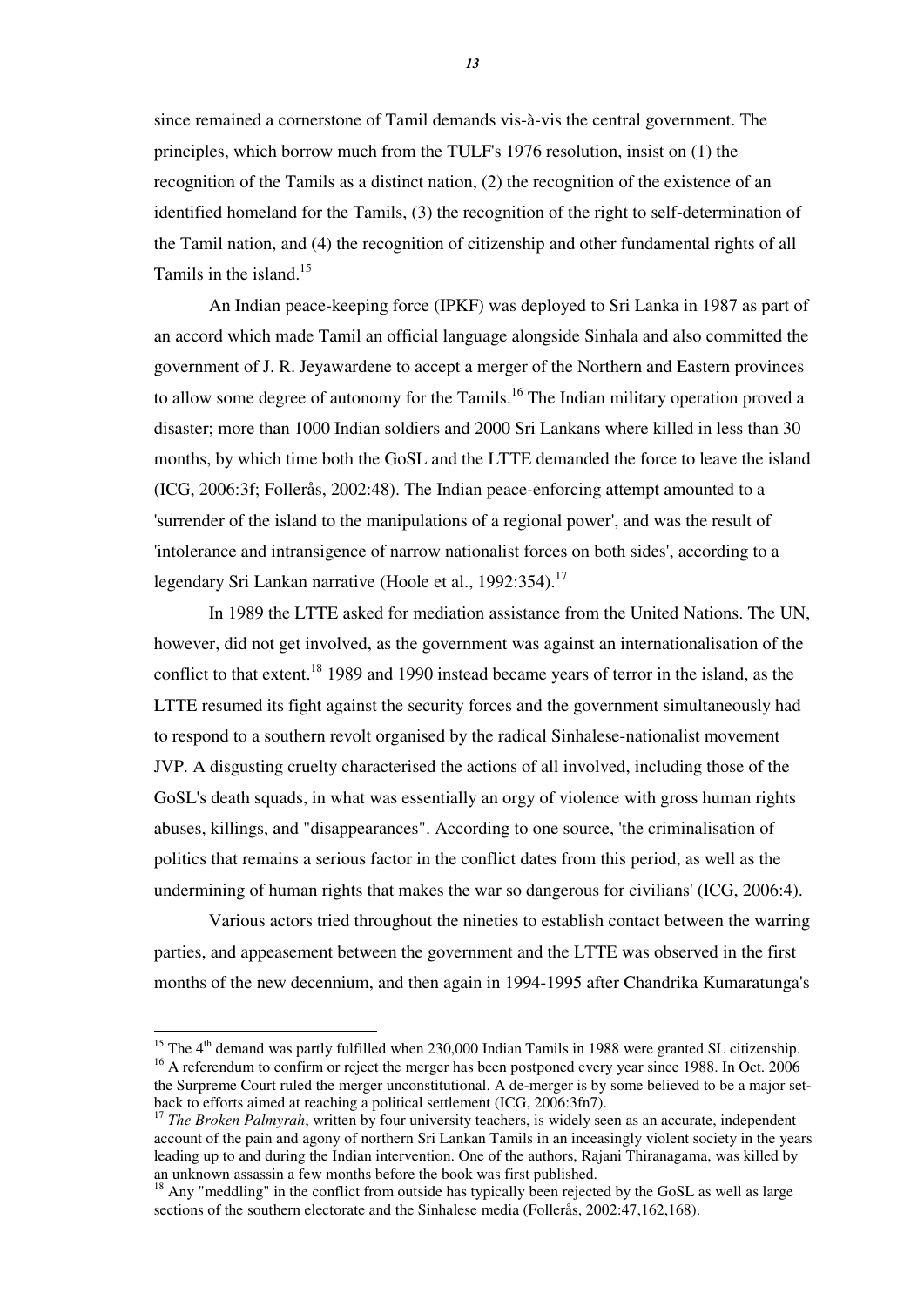People's Alliance<sup>19</sup> (PA) had come to power. The talks held during the temporary halts in fighting were promising for a while but proved unsustainable.<sup>20</sup> The Tigers withdrew from the 1995 talks after having 'felt belittled' by the composition of the GoSL negotiation team (Uyangoda, 1995:5). The concept of *peace* became 'the crux of the problem', as this for the LTTE also meant a 'worthy' process, i.e. one that would 'accommodate their status of being a politico-military entity representing a sovereign nation' (ibid.:6).

The government subsequently embarked on a 'twin-track strategy' of political devolution *and* intensified military action, a campaign later known as *war for peace*, which only increased the Tigers' distrust in the GoSL's motivation for power-sharing. The way the devolution package was presented was by some seen as 'deliberately intended by the PA to politically marginalize and isolate the LTTE even further' (Lewer and William, 2002:491). At the same time, the obduracy and ruthlessness of the Tigers contributed to undermine the organisation's image, and international opinion increasingly 'came to regard the LTTE as the main obstacle to peace in Sri Lanka' (Taras and Ganguly, 2006:190).

A constant defect in the country's political system has been that agreements and plans for decentralisation and power-sharing have not been implemented (Lewer and William, 2002:490f). The title of Anton Balasingham's book summarises the failed 1994- 1995 talks from the LTTE perspective, *The Politics of Duplicity*, is therefore not totally unfounded.<sup>21</sup> In turn, the post-1995 years saw intense warfare with gross human rights violations on both sides (Uyangoda, 2005b:5; Gunaratna, 2003:199; AI, 2000/1998/1996). The war acquired the reputation of being "dirty" and showed signs 'of having become an "orphaned" conflict' (Taras and Ganguly, 2006:191). Yet, many in the South saw the new rounds of fighting as 'a necessary step to restore the pride of the State [and] teach a good lesson to the miscreant Prabhakaran' (Uyangoda, 1995:7).<sup>22</sup>

The more specific explanations for the intractable character of Sri Lanka's civil war vary, but one element is that international drug- and weapon leagues have vested interests in the conflict (Gunaratna, 2003:208f; Follerås, 2002:56). Influential politicians and state officials are believed to benefit in economic terms from continued warfare. The combatants on both sides are mainly from economically poor rural backgrounds (Lewer and William, 2002:490). The GoSL, while infrequently being criticised for ignoring human rights and using excessive force, has been able to procure weapons and war equipment with few difficulties (ibid.:494). The LTTE, on its part, has collected considerable remittances from

 $\overline{a}$ 

<sup>&</sup>lt;sup>19</sup> PA was a coalition led by the Sri Lanka Freedom Party (SLFP), one of two major parties in Sri Lanka.

 $20$  1500 people were killed in only 10 days when the 1990 ceasefire broke down (Follerås, 2002:50).

<sup>&</sup>lt;sup>21</sup> Anton Balasingham was the LTTE's political advisor and theoretician for more than two decades and also the chief negotiator in the latest peace process facilitated by Norway. He passed away in Dec. 2006.

 $22$  Velluppilai Prabhakaran is the founder and supreme leader of the LTTE.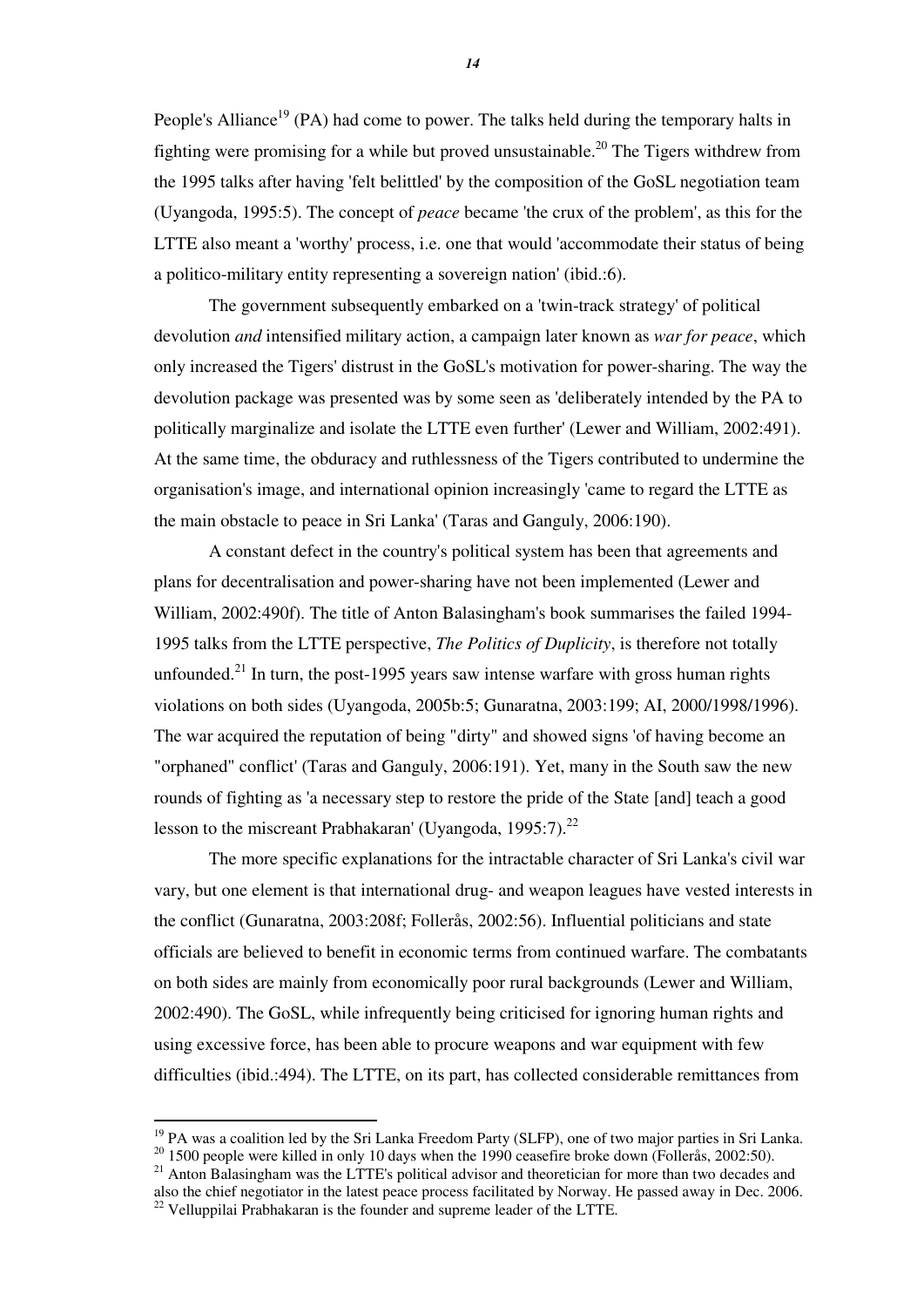the Tamil Diasporas through propaganda and extortion (Ballentine, 2003:268). The war has over the years generated an economy of its own, and a ceasefire does not necessarily imply a reduction in military spending. Finally, despite obvious signs of war-weariness among people across all strata, there is probably still *some* level of popular support on both sides to pursue war, as evidenced by callous press articles as well as countless demonstrations and rallies under banners of hard-nosed slogans. Apart from being a fairly common way of "debating" political issues in Sri Lanka, this probably also reflects the fact that the ethnonationalist conflict is one in which strongly-felt political and socio-economic 'justiceseeking objectives' are prominent (Ballentine, 2003:261) – objectives which must somehow be genuinely dealt with for any resolution attempt to be productive.

As the twentieth century came to a close, the conflict had cost more than 60,000 lives (Uppsala Conflict Database, 2006).<sup>23</sup> Many more had been physically or psychologically injured, and over 1.5 million Sri Lankans (mostly Tamils) had fled their homes. Many settled in India, Europe, Australia, North America, and Australia, but nearly half a million people remained internally displaced in the country (Lewer and William, 2002:489). The material destruction to private and public property was massive, as was the "social" cost and the value of all economic development opportunities spoilt because of the war.<sup>24</sup>

#### *The peace process 2000 – 2006*

 $\overline{a}$ 

Officially, Norway's latest involvement in Sri Lanka began after Kumaratunga was re-elected as President in the end of  $1999$ .<sup>25</sup> Till then secret efforts to establish a backchannel between the GoSL and the LTTE via the Norwegian Ministry of Foreign Affairs (MFA) became publicly known when mentioned by Kumaratunga in an interview with the BBC on 30 December 1999 (Follerås, 2002:47-50,187-190). Less than two months later an official process was up and running, as both Kumaratunga and LTTE leader Prabhakaran had formally stated their interest in Norwegian third-party assistance in attempting to transform a military stalemate into normalcy and peace (Goodhand and Klem, 2005:19).

MP and former leader of the Socialist Party, Erik Solheim, was 1 April 2000 appointed special envoy to Sri Lanka by the Norwegian government. Separate talks with both sides and a hectic shuttle diplomacy commenced, and Solheim made headlines by visiting the northern Vanni area for talks with the Tiger supremo on 1 November that same

 $^{23}$  Media reports indicate that the death toll passed 65,000 already in 2001 or in the beginning of 2002. (Associated Press, 2007; Hindustan Times, 2006; Bergens Tidende, 2006).

 $24$  The direct and indirect costs of the war in the period 1983-1987 only has been stipulated to US\$ 4.4 bn. However, subsequent phases were more intense and damage-extensive (Richardson, 2005:559,563).

<sup>&</sup>lt;sup>25</sup> The very first Norway-sponsored meeting between the protagonists took place as early as October 1991 and was arranged by Arne Fjørtoft (GoSL Justice Minister Hameed met with the LTTE's Krishnakumar and Thilakar). The intended follow-up meeting was, however, later called off (Follerås, 2002:164,166).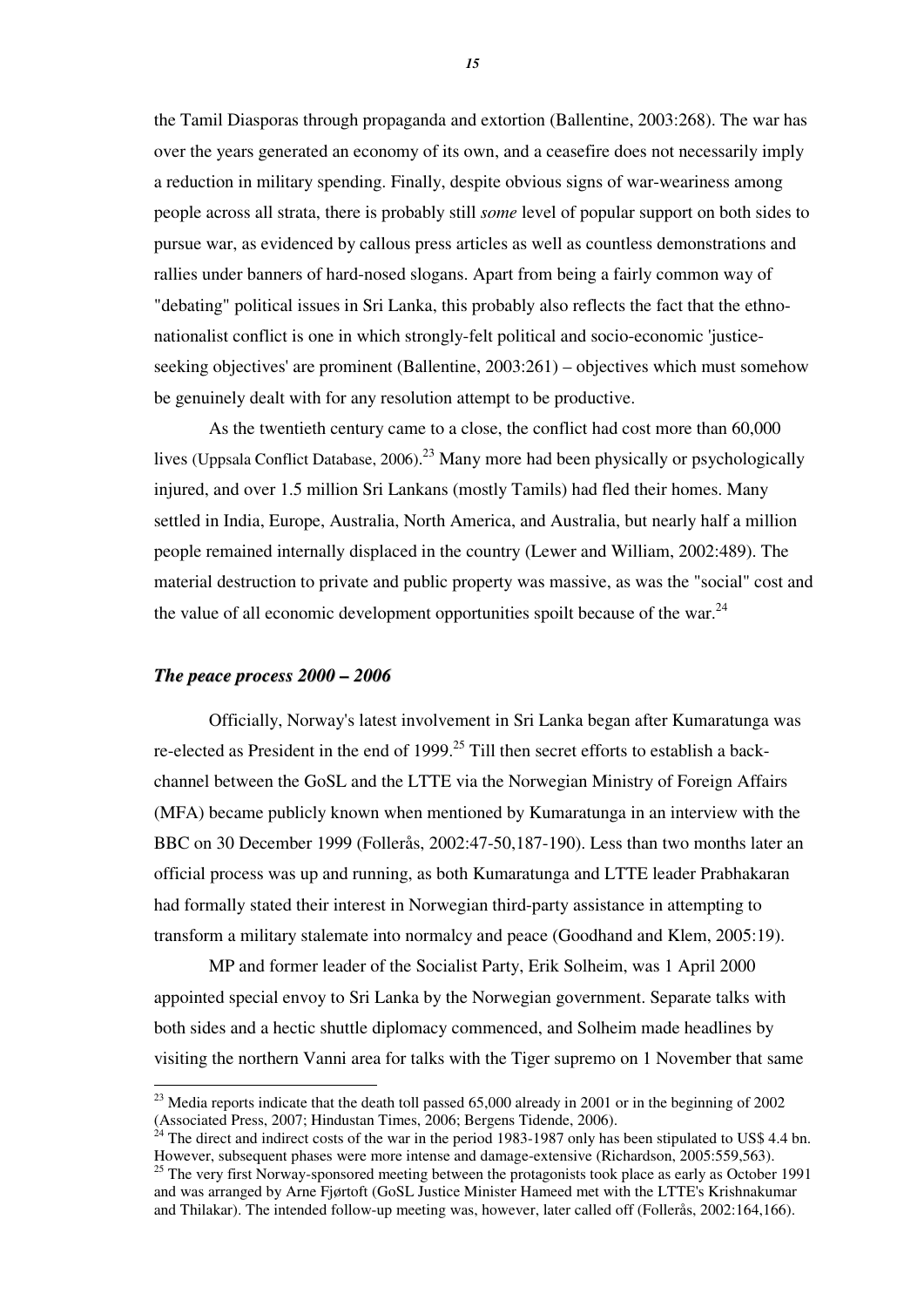year, which was Prabhakaran's first rendezvous with a foreign diplomat in seven years. Solheim interpreted his role as being a communications channel and a maker of confidencebuilding suggestions to the GoSL and the LTTE (Kollstrøm, 2001:35f). While Norway took on the role as go-between, other countries contributed by exercising diplomatic pressure; a World Bank meeting in October 2000 concluded that 'development and economic growth could not happen with the war continuing, and that links between conflict and poverty were self-evident' (Lewer and William, 2002:494f).

Yet, the war continued. There was no pause till the LTTE, on Christmas Eve 2000, declared a one-month unilateral cease-fire. This one-way stop in fighting was later extended three times.<sup>26</sup> In July 2001 the LTTE destroyed eight military and four civilian aircrafts at Sri Lanka's only international airport. The economic and symbolic impact of the attack was strong, as the Sri Lankan economy shrunk for the first time since the conflict began (Ballentine, 2003:277). The Tigers had shortly before been blacklisted as a 'terrorist organisation' in Britain (Follerås, 2002:192). Moreover, a meeting between President Kumaratunga and Norway's new Foreign Minister (Jagland) in June had apparently sidelined Solheim – a move the Tigers strongly disapproved of, calling it a 'unilateral initiative to change the role and function of the Norwegian peace envoy' (TamilNet, 2001).

No further progress in terms of rapprochement between the parties was reported until new elections, due to crossovers in parliament, were held in December 2001 (Follerås, 2002:193-195). On a pledge to open talks with the LTTE, the opposition coalition, led by the United National Party (UNP), won. Ranil Wickremesinghe became Prime Minister and entered into a fragile cohabitation with President Kumaratunga. The Tigers "greeted" the new Premier by announcing a unilateral ceasefire on 21 December which, this time, the GoSL replied to. Six days later the government officially also asked Norway to resume its facilitator role (ICG, 2006:25).

Less than two months later, on 22 February 2002, the Prime Minister, supported by several minority parties, signed the first formal ceasefire agreement (CFA) with the LTTE in seven years. Although later brutally dishonoured, the deal is in principle still valid and as such the longest-lasting *declaration* to date to contain the ethnic violence in the island. The break from war was enthusiastically welcomed, and also international reaction to the CFA was also positive. India, USA, the EU and several of its member states, Japan, Australia, Canada, and UN Secretary General Kofi Annan all vowed support to the agreement and to Norway's facilitative efforts (GoSL, 2002a).

Besides regulating the ceasefire itself, the CFA included measures to improve living conditions for the local population and a mandate for an international monitoring mission.

 $\overline{a}$ 

<sup>&</sup>lt;sup>26</sup> The government never reciprocated – a decision harshly criticised by the LTTE (TamilNet, 2000).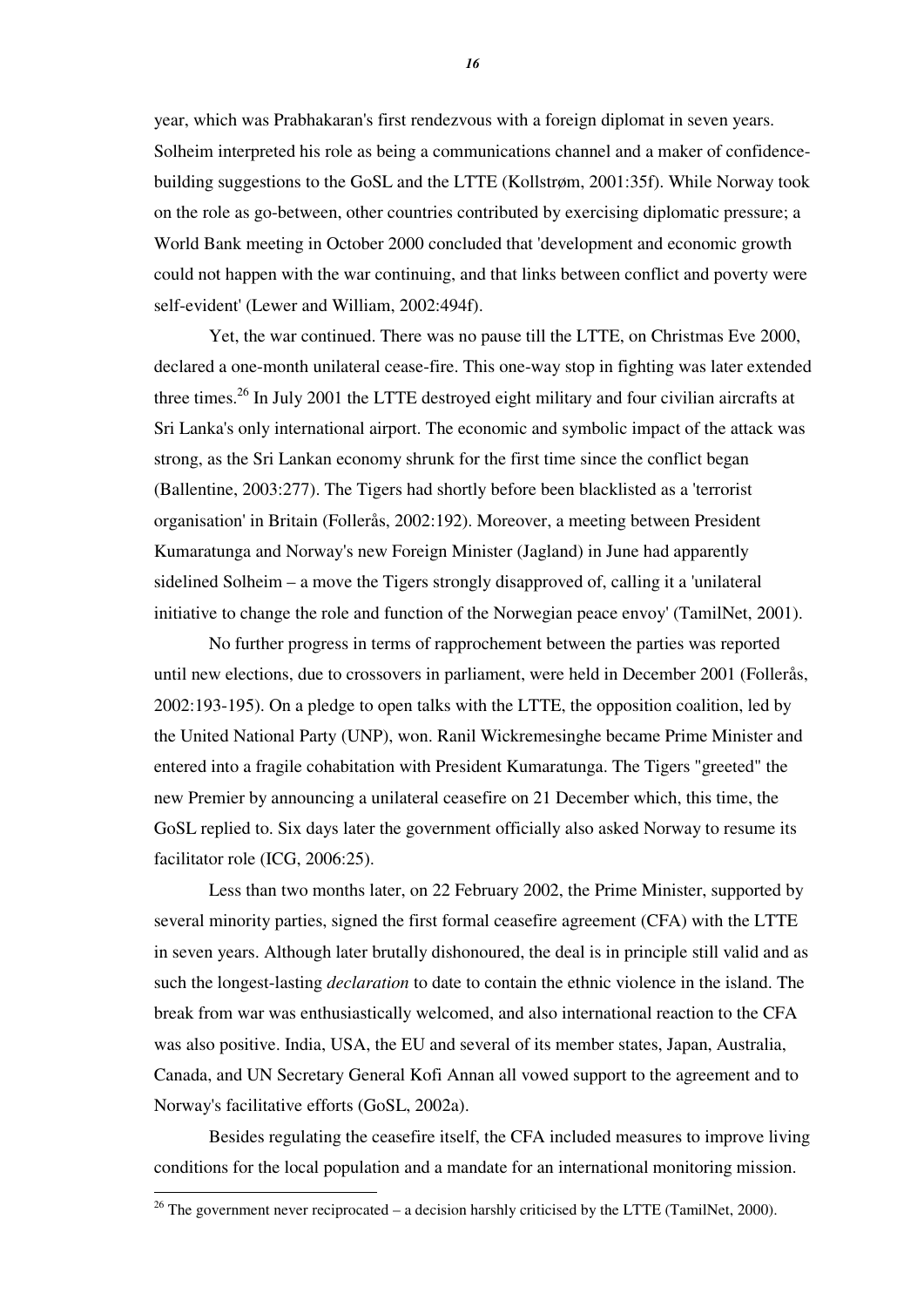The Sri Lanka Monitoring Mission (SLMM) was established swiftly, comprising observers from all Nordic countries,<sup>27</sup> and an immediate process of normalisation began. The lifting of travel restrictions and removal of check-points all over the country indicated that change was imminent. Displaced and war-affected people in the North could again buy "southern" goods at normal prices, and many families separated by the GoSL/LTTE border could finally reunite, as the main highway between the North and South (A9) was reopened for public use for the first time in twelve years.<sup>28</sup> Already in June 2002, UNHCR reported that more than 100,000 refugees had returned to Sri Lanka, trusting (or at least hoping) that the ceasefire between the GoSL and the LTTE would this time hold (Follerås, 2002:196).

Despite protests from the Sinhalese-populist party JVP *and* President Kumaratunga, who complained she had not seen the final draft before the CFA was signed by the Premier, the GoSL and the LTTE soon embarked on a process of dialogue comprising six rounds of peace talks – all facilitated by the Norwegian government.<sup>29</sup> Twelve days before the first session, the GoSL de-proscribed the LTTE. The Tigers had demanded a removal of the ban before the commencement of talks to be able to participate as a recognised party and to stand on an equal footing with the GoSL in the negotiations (GoSL, 2002b).

An important outcome of the third round of talks in December 2002 was the *Oslo Communiqué*, in which the parties agreed to explore 'a solution founded on the principle of internal self-determination in areas of historical habitation of the Tamil-speaking peoples, based on a federal structure within a united Sri Lanka' (GoSL, 2002c). This was widely interpreted as a shift in the LTTE position from 'separatism' to 'self-determination' (Goodhand and Klem, 2005:20). Still, in April 2003, one month after the sixth round, the LTTE suspended its participation in new talks.<sup>30</sup> Six months later the group presented its provisional plan for the transfer of political power from Colombo to an *Interim Self Governing Authority* (ISGA) for the North-East. While formally respecting Sri Lanka's sovereignty, the proposal implied 'autonomy in almost all aspects of life and suggested an LTTE-dominated administration to govern the North-East for a period of five years, after which elections will be held' (Goodhand and Klem, 2005:21; LTTE, 2003).

 $\overline{a}$ 

 $27$  The monitoring mission was later significantly downscaled when the three partaking EU member states (Denmark, Finland and Sweden) in 2006 had to withdraw their observers following the union's ban on the Tigers (TamilNet, 2006e; Associated Press, 2006; EU, 2006).

<sup>&</sup>lt;sup>28</sup> Before the CFA border crossing was allowed for high-rank state officials and approved NGO staff only. <sup>29</sup> The 2002-2003 talks were held in Thailand (three times), Norway, Germany and Japan. Two rounds were also held in the final stage of the peace process (in Geneva in 2006) with a new GoSL delegation.

 $30$  The Tigers gave three main reasons for suspending talks, of which the most important was what they perceived as GoSL steps to 'marginalise' the LTTE vis-à-vis the international community. In particular, the LTTE expressed resentment that a preparatory meeting for a donors conference in Tokyo was held in the U.S., whereto the LTTE was not invited since being listed as a terrorist organisation in that country.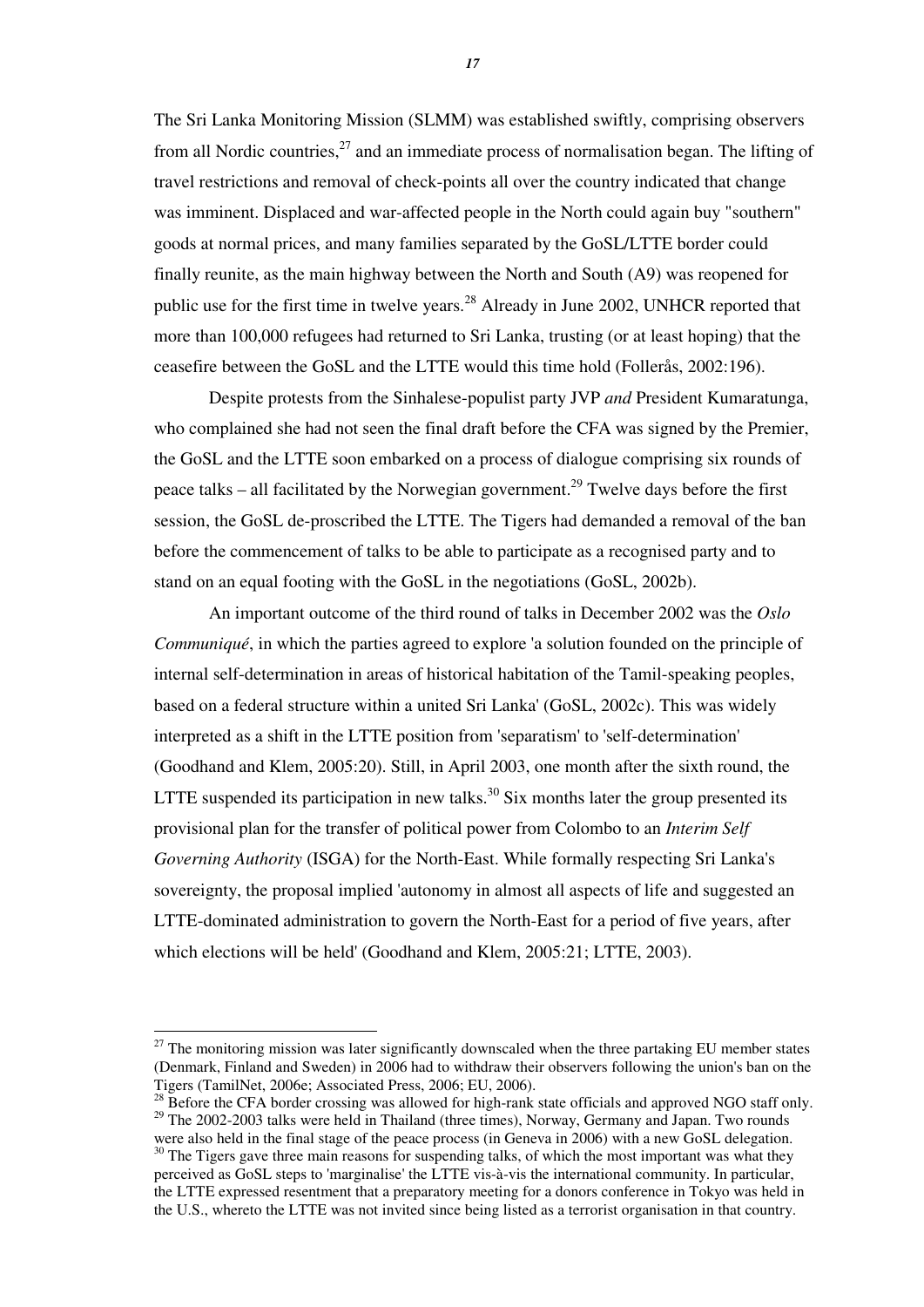Five days after the Tigers had presented the ISGA proposal, President Kumaratunga declared a state of emergency on grounds that the country's security and sovereignty was at risk. She dismissed three key ministers, taking over their portfolios (defence, law and order, and media) herself, and suspended the usual functioning of the parliament, thus effectively 'precluding any possibility of peace talks resuming around the ISGA proposal' (Goodhand and Klem, 2005:108). The Prime Minister, unwilling to accept Kumaratunga's move, for some days tried to conduct business as usual. However, on 14 November the Norwegian MFA announced that Sri Lanka's peace process was on hold till the country's political crisis had been resolved (ibid.; Barnicle et al., 2004:34).

New elections in April 2004 secured a victory for President Kumaratunga's alliance, which included the Sinhalese nationalist-populist party JVP. With the additional support of a newly-formed party of Buddhist monks (JHU) and a small Tamil party critical of the Tigers (EPDP), a president-loyal government with Mahinda Rajapakse as Premier assumed power (ICG, 2006:25). The new administration did not accept the 'sole representative' status of the LTTE and slated the Norwegian-led process for 'setting out a path for a separate state' (Taras and Ganguly, 2006:198). In the meantime the Eastern military commander of the LTTE (colonel Karuna) proclaimed his defection from the LTTE (Goodhand and Klem, 2005:108). This exposed a sensitive nerve within the LTTE, namely 'the historic division between the North and the East' (Goodhand and Klem, 2005:47). In charge of the latter, Karuna was part of the LTTE's four-member negotiation team in the six rounds of peace talks in 2002-2003. His break with Prabhakaran largely negated the LTTE claim that the Tigers are the 'sole representative' of a 'unified nation' inhabiting a 'unified homeland' (Uyangoda, 2005b:1). Reports indicate that several thousand militants followed Karuna (Aftenposten, 2006e; Uyangoda, 2005b:31).<sup>31</sup> The LTTE has insisted that the faction be disarmed, as set down by the CFA.<sup>32</sup> The potential of Karuna becoming a "spoiler" in any future peace try probably 'remains strong' (Taras and Ganguly, 2006:199).

 In the uncertain months that followed, Norway, along with other countries' diplomats, tried hard to create a platform for new talks which the parties could agree to. In June 2004 the self-constituted *co-chairs* of the peace process (Norway, Japan, USA, and the  $EU$ <sup>33</sup> stated that the parties had to 'resume negotiations to prevent international attention

 $\overline{a}$ 

 $31$  Figures vary about the LTTE's manpower, but one estimate is that the group (prior to the split) had between 8,000 and 10,000 fighters plus a civilian militia of approximately 15,000 cadres (auxiliaries and non-combatants). Hauge, 2006; Counterpoint, 1995.

<sup>&</sup>lt;sup>32</sup> Karuna has argued that the relevant CFA clause does not apply to his group of fighters since he and they (as LTTE members) were a party to the original agreement (ICG, 2006:9n19).

<sup>&</sup>lt;sup>33</sup> These countries coordinated the Tokyo donor meeting in June 2003 which pledged US\$ 4.5 billion in economic assistance to Sri Lanka conditioned by progress in the peace process (Uyangoda, 2005b:22).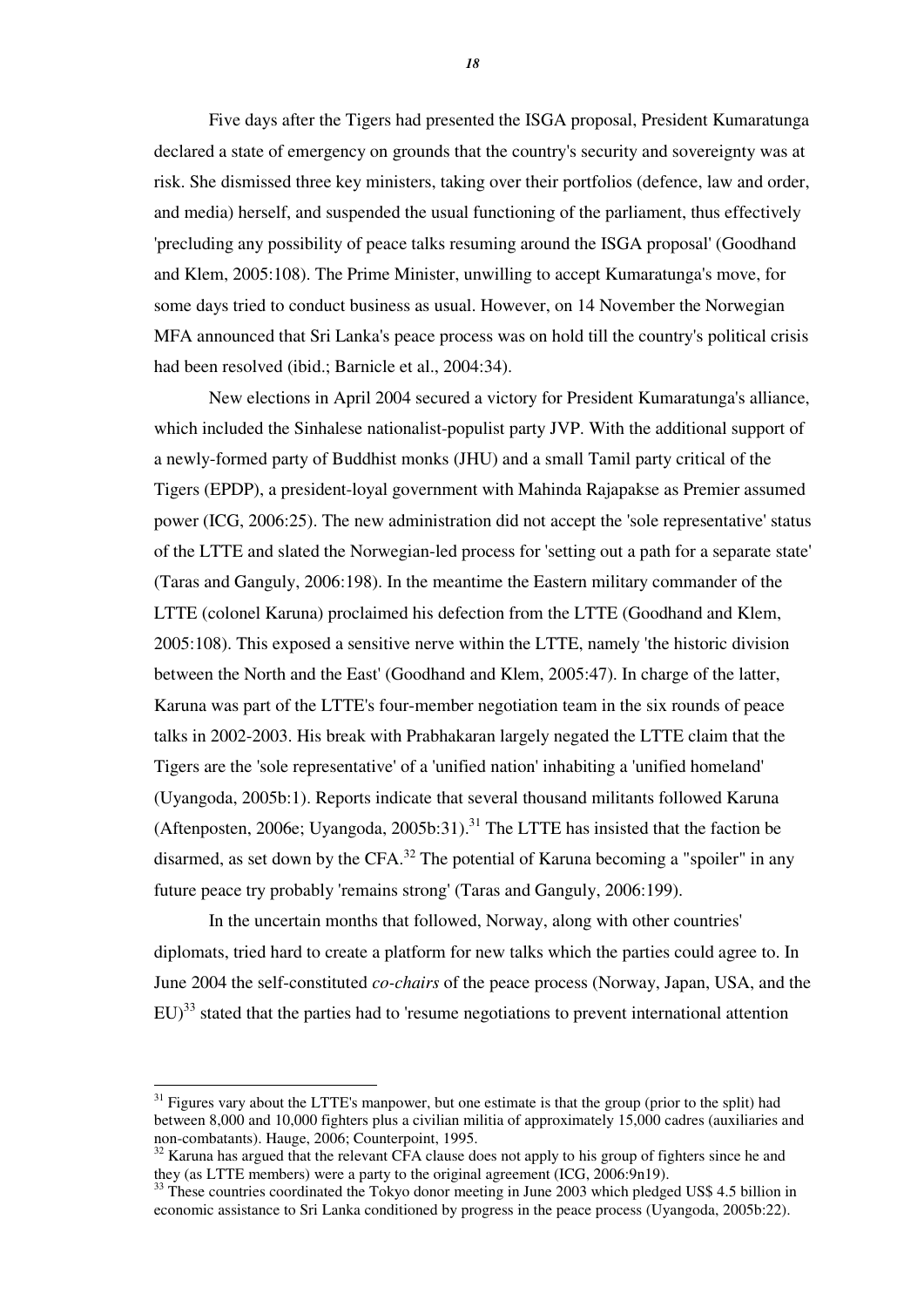and support from shifting to other parts of the world' (Goodhand and Klem, 2005:109). Yet, both parties' true-life interest for and loyalty to the CFA continued to decline.

The December 2004 tsunami caused a tragic loss of life and widespread destruction in the coastal areas of the North, East, and South of Sri Lanka.<sup>34</sup> In the midst of despair, hopes emerged that the reconstruction phase might bring the parties closer to each other and so make a peace solution more probable. Drawn-out discussions on how to channel relief funds finally led to  $P\text{-TOMS}^{35}$  – an agreement over a joint mechanism granting the LTTE. along with Muslim and government representatives, influence over the allocation of tsunami aid in the North-East. However, the apparatus was never put in place, as several Sinhalese groups challenged its constitutionality before the Supreme Court, which in turn invalidated some of its clauses (Uyangoda, 2005b:21). The opportunity for clearing old differences was thus not grasped. At their 'most vulnerable and probably most acquiescent', the Tigers were, according to the BBC's South Asia Bureau editor, 'ignored and isolated just when they were reaching out' (2006a).

The stage from mid-2004 throughout 2006 was characterised by growing instability and an increase in aerial and artillery attacks, bomb blasts, and extrajudicial killings. Sri Lanka's Foreign Minister (Kadirgamar), two Tamil MPs (Parajasingham and Raviraj), the deputy head of the government's peace secretariat (Loganathan), the LTTE's political leader in the East (Kaushalyan), and the editor of the (pro-LTTE) website Tamilnet (Sivaram) were all assassinated, and several thousand others, both uniformed personnel and civilians, including school children, students and aid workers, lost their lives.<sup>36</sup> The assassination of the Foreign Minister in August 2005 (credibly blamed on the LTTE) in particular threw both the CFA and the overall peace process into a deep crisis (Ny Tid, 2005b).

As Kumaratunga's final term was coming to end, presidential elections, and also a new, prescheduled vote to the parliament, were held in 2005. Kumaratunga's party (SLFP) won both, and Prime Minister Rajapakse took over as head as state after having defeated his predecessor (and peace process underwriter) Ranil Wickremesinghe with a nominal margin (Rajapakse got 50,3% of the votes).<sup>37</sup> The GoSL and the LTTE finally met in Geneva in February 2006 – four years after the signing of the CFA and nearly three years after the parties sat around the same table. Though this round had a very limited objective (basically to save the CFA from collapsing), the two-day session produced a promising consensus on

 $\overline{a}$ 

 $34$  Appr. 35,000 were killed and several hundred thousands rendered homeless (Uyangoda, 2005b:20). <sup>35</sup> P-TOMS stands for Post-Tsunami Operational Management Structure.

<sup>&</sup>lt;sup>36</sup> From 2002 to 2006 the Sri Lanka Monitoring Mission ruled 3,827 ceasefire violations against the LTTE, as compared to 346 against the GoSL (CPA, 2007:7; SLMM, 2007).

<sup>&</sup>lt;sup>37</sup> The LTTE effectively enforced a boycott of the presidential elections in the North, which tipped the balance in Rajapakse's favour. Analysts disagree as to whether this was a deliberate tactic or a pure miscalculation on the part of the LTTE (as Rajapakse was considered the more "chauvinist" of the two).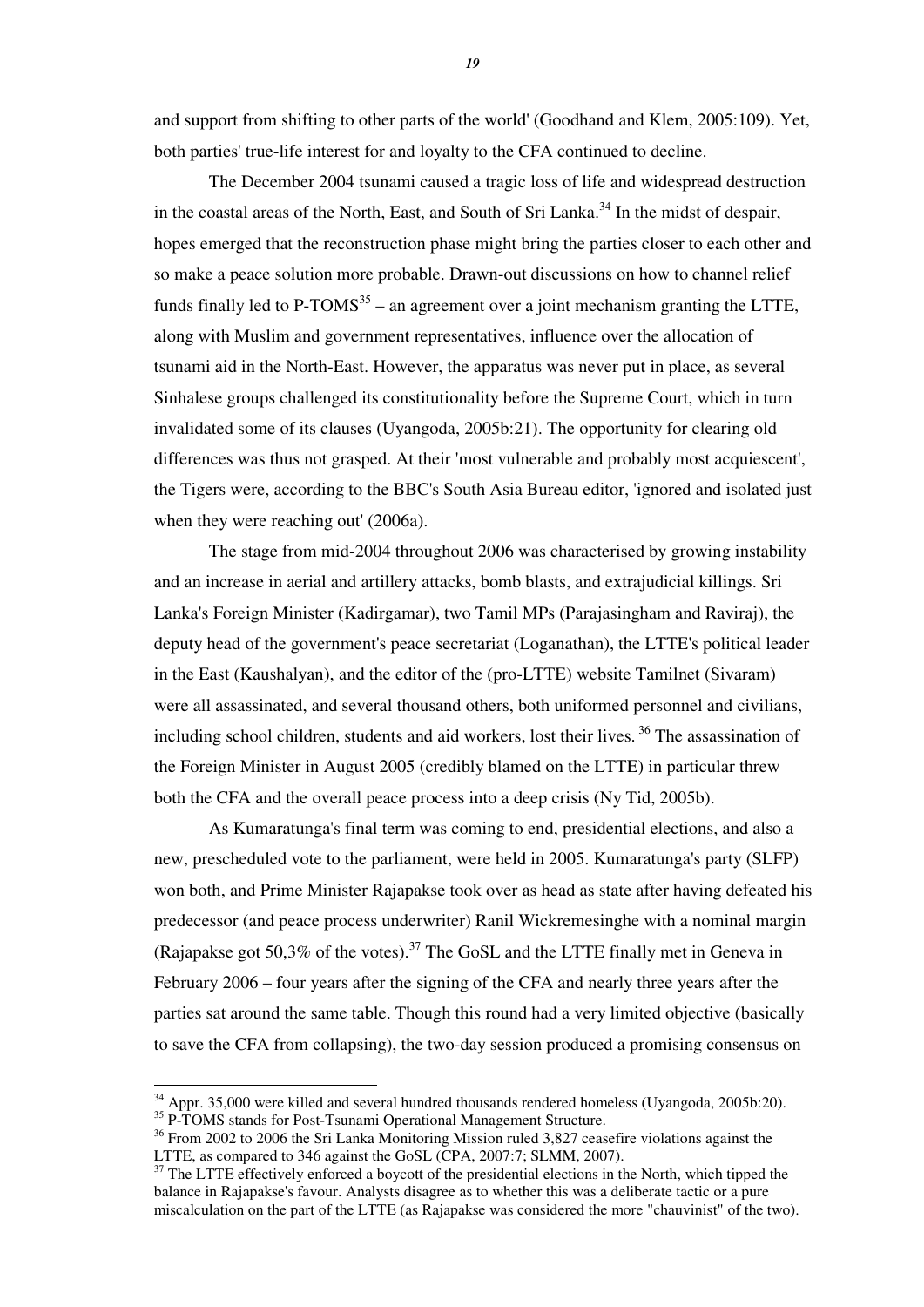urgent tasks each party were to undertake in the coming weeks. However, the concessions and promises were never honoured, and the follow-up meeting two months later was never held. Instead both parties' violations of the CFA continued to escalate. Assurances that the parties would be willing to meet again on neutral ground in late October failed to win much trust as the parties for a long time, apparently for vicarious reasons, disagreed on the venue for the discussions. Finally, though, Geneva was again accepted and a two-day session took place without producing agreement on any significant issue (Agence France-Presse, 2006; BBC, 2006f). Its failure lay to rest all realistic hopes that the peace process would recuperate soon. 3,500 people died and more than 200,000 were displaced, in 2006 only, due to the upsurge in violence (BBC, 2007a, 2006h).

#### *Lessons learned and the status in 2007*

The initial circumstances of strategic parity had, as of early 2007, changed visibly – in part due to the internal split within the LTTE but also due to the new GoSL stance on the representative-ness of the LTTE. Also contributing to untie the first standoff were possibly the new bans on the LTTE (by Canada and the EU) , which were followed by a harshening of the vocabulary on both sides, ever more violence, and a down-scaling of the international ceasefire monitoring mission in the island (after personnel from EU countries had to leave).

A key reason why a return to war has not been an easy option for neither side is the active engagement of the international community (Uyangoda, 2005b:2). Without this pressure, the GoSL and the LTTE are not likely to remain politically engaged (Uyangoda, 2005a:3) since external interpretations of the conflict are 'central' to the disputants' strategic objectives (Nadarajah and Sriskandarajah, 2005:94). Yet, both the GoSL and the LTTE have learned to ignore international pressure and persuasion whenever they perceive that their strategic interests are at risk; hence, 'the international community cannot impose peace from outside' (Uyangoda, 2005b:33).

While many government people do not believe that the LTTE is going to renounce secession as its goal as long as Prabhakaran remains the Tigers' leader (Shalk, 2003:139), to the LTTE the root cause of the conflict is the Sinhalese community's reluctance to share political power (Taras and Ganguly, 2006:200). Admitting that resistance to power-sharing defies 'any significant compromise between the state and the LTTE' (2005b:21), Uyangoda nonetheless argues that the suspension of war between the Sri Lankan state and the LTTE for nearly three years was 'a vital achievement', and that '[t]he commitment made by the government and the LTTE to explore a federal solution provides the basis for the historic compromise necessary to transform Sri Lanka's civil war to peace' (2005a:3).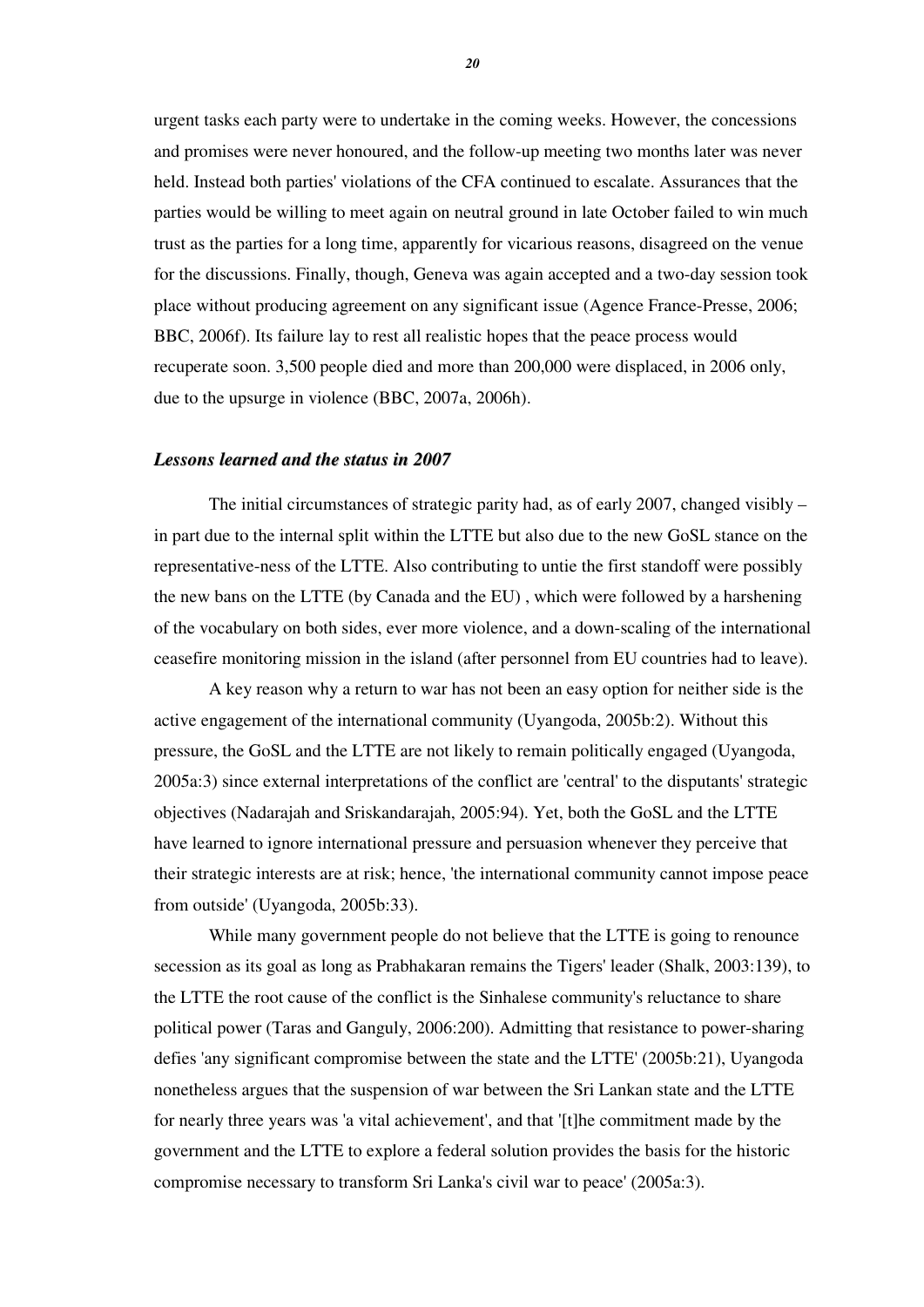# **3. THEORETICAL FOUNDATIONS**

The overall concepts dealt with in this study are *morality, peace, nationalism,* and *third-party facilitation*. <sup>38</sup> This chapter briefly reviews how these notions fit into more general theories and how they relate to each other. Initially the concepts of morality and peace are positioned in the broader picture of global politics. Morality is then connected to the fundamental ideas of nation and nationalism since the peace process under scrutiny was an attempt to resolve a principally ethno-nationalist conflict. Discourse ethics, and the moral objectivity it aspires to, is then commented on and associated with the more down-toearth tasks of third-party facilitation. In essence, the chapter spells out the analytical framework and theoretical boundaries of the study.

The pursuit of perfection and universal necessity can be seen as the hallmarks of morality (Beck, 2002:61f), whereas at an operational level moral agency can be taken to mean the capacity to act on the basis of moral principles (Brown, 2001:90). Peace is intuitively understood as something more than the absence of war – what Galtung coined negative peace (1996:30-34). While essential, negative peace, for instance in the form of an impermanent ceasefire, is here seen as only one basic component in a "mature" peace concept. Nationalism may refer to both sentiment and action on behalf of a nation – understood as a relatively large group of people which considers itself united by a common past and the vision of a common future (Barash and Webel, 2002:159).

# *Morality and peace in the political realist tradition*

 $\overline{a}$ 

Realist approaches to world politics focus on *state, power, national interest,* and *security* (Coady, 2006:22). Realists typically apply positivist logic, seeing the state not only as central and unitary but also *rational*. Peace is not a permanent feature but equilibrium between inevitable periods of tension and conflict (Burchill, 2001b:81). That is, peace is the recognition of the status quo without further demands *after* the decisive and successful conclusion of a war (Pfetsch and Rohloff, 2000:29). Struggling for, and making use of, power in the rational pursuit of one's interests hence becomes a key priority.

The realist canon of national interest can be recast in terms of *soft* power, expressed by notions such as influence, position, and reputation. Thune and Ulriksen call this outlook 'realpolitik through soft power', and the rational strategy it proscribes for a state that lacks

<sup>&</sup>lt;sup>38</sup> The term *third-party* which is frequently used in relation to peace efforts is of course misleading in the sense that there are often (if not always) more than two parties to a conflict. This is acknowledged but not further problematised here, i.e. facilitator and third-party are used interchangeably. The latest official Sri Lankan peace process, as it was actually carried out, renders the term third-party somewhat valid since only the GoSL and the LTTE were recognised and accommodated as prime participants.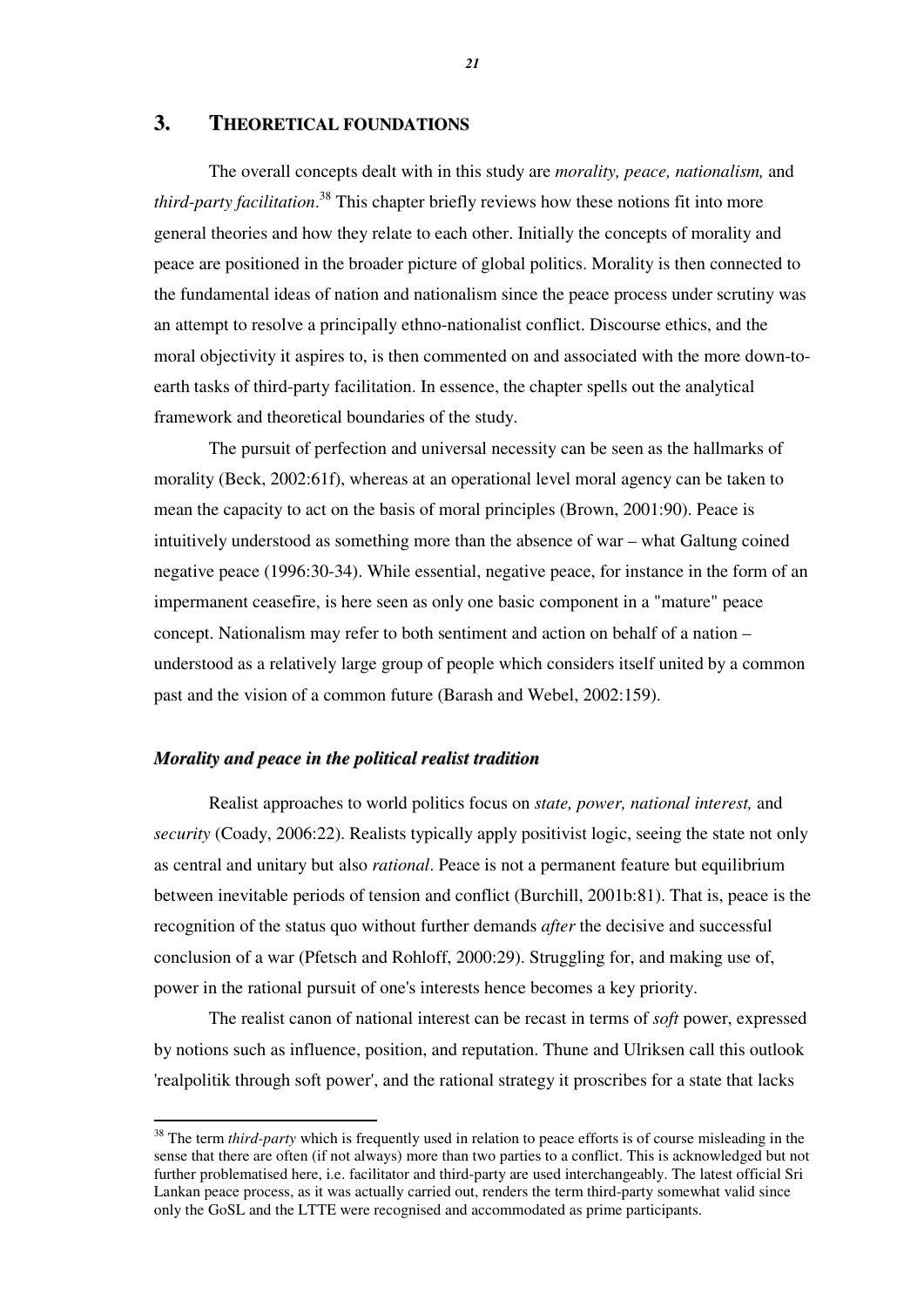hard power is 'to gain international influence by keeping a high profile and doing well according to dominant norms' (2002:6). The logic of mainstream political realism is upheld since the concern with structural limitations and capability in terms of power stays put.

Morgenthau considered a focus on interest and power as crucial to avoid both 'moral excess' and 'political folly': if all nations pursue their respective interests defined in terms of power, we are 'able to judge other nations as we judge our own [and] capable of pursuing policies that respect the interests of other nations, while protecting and promoting those of our own' (Morgenthau, 1993 [1967]:199). Thus, political realism disregards morality in general and opposes moral self-inflation in particular. According to Carr, who saw ethics as function of politics and morality as the product of power (Burchill, 2001b:77), 'no ethical standards are applicable to relations between states' (Coady, 2006:23 – quoting Carr (1962).

Morgenthau acknowledged that political action *can* be judged by moral principles, but he insisted that universal principles must be seen in relation to time and place. 'There can be no political morality without prudence; that is, without consideration of the political consequences of seemingly moral action. Realism [...] considers prudence […] to be the supreme virtue in politics.' (Morgenthau, 1993 [1967]:198f) Thus, morality is not nonexisting in relation to politics but tricky and hence unreliable to use as a standard of reference. This lends support to Coady's reading that realism's actual target is not morality per se but an embellishing, self-aggrandising leniency towards it: the realist target is should be 'certain distortions of morality, distortions that deserve the name moralism.' (2006:23) Coady defines the latter as 'a kind of vice involved in certain ways of practicing morality or exercising moral judgement, or thinking that you are doing so'. Typically, a moraliser lacks self-awareness and a breadth of understanding of others and the situation in which they find themselves. In addition, or in consequence, s/he 'is subject to an often-delusional sense of moral superiority over those coming under his or her judgement' (ibid.:24f).

#### *Kantian influences – morality and peace in the idealist tradition*

Kant is famous for the statement that 'permanent universal peace by means of a socalled *European balance of power* is a pure illusion' (Kant, 2002:431). Kant-inspired humanists, idealists, and liberalists accordingly base their theories on different assumptions about human life and politics compared to those of realism. In the main, they follow an inside-out approach to world politics and argue that democracy, with civil liberties and market relations (the latter is primarily stressed by liberals), can have an international analogue in the form of a peaceful global order (Burchill, 2001a:63). This opposes the outside-in rationale of realist accounts by which anarchical systemic features confine states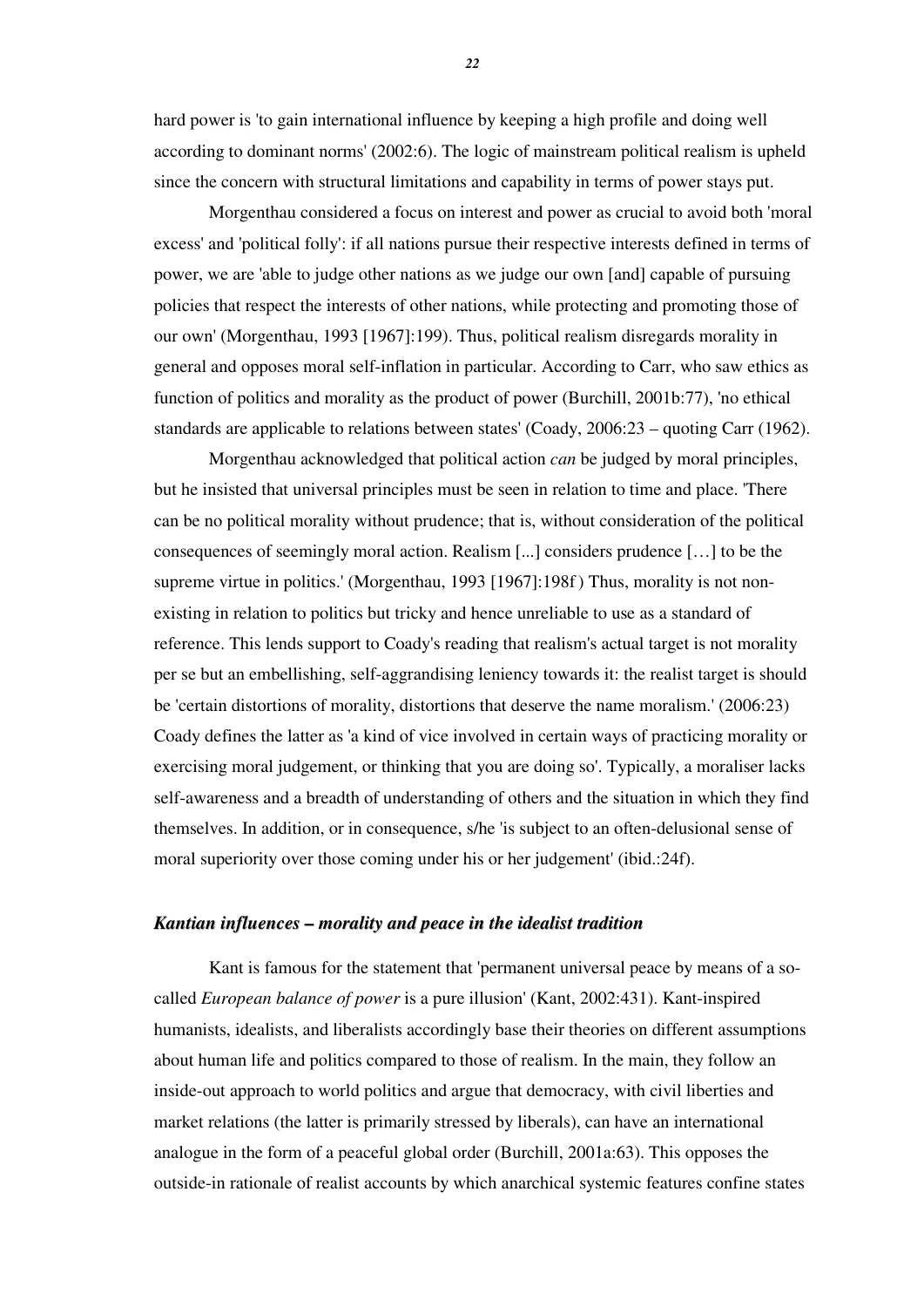to a struggle for power and security (ibid.: 31f). Idealism, what Burchilll calls 'ethical liberalism' (ibid.:30), hence reflects an optimistic view on humanity and the prospects of generating positive change, both in moral and material terms. The laws of nature are believed to dictate harmony and co-operation among people. Based on reason, the human condition can progress, and peace is essentially a question of establishing legitimate domestic orders throughout the world. The opposite phenomenon, war, is both unnatural and irrational – a plot which becomes virtually impossible 'when the citizens who bear the burdens of war elect their governments' (ibid.:34).

In his peace manifesto (*Zum ewigen Frieden*<sup>39</sup>), Kant's essential message is that war must cease to be an admissible human institution. Without this assumption 'no morality is possible' (Francis, 2004:4). In our universal community 'a violation of laws in *one* part of the world is felt *everywhere*' (Kant, 2005:107f). Thus, perpetual peace is the moral outcome of compliance with the universal rights and duties we have towards each other. Politics, consequently, has to be accompanied by a moral discourse since, from a Kantian perspective, 'leaving things to force is to leave them to chance [and] to abandon the moral path is to abandon the progressive path' (Williams, 2003:184f).

Kant, that is, urges a focus-shift in politics from power to morality (Habermas, 1997:116,119) The basis for human community is the worth of reason in all of us; every individual has 'boundless worth' and is of 'boundless moral value'. In which state a person lives is not the issue; we should regard humanity *wherever* it is found and 'give its fundamental ingredients, reason and moral dignity, our first allegiance and respect' (Nussbaum, 1997:31). Peace-making under such a universalistic paradigm essentially becomes a matter of man's remaking of himself – 'of his means of subsistence, his habitat, his institutions, his moral and scientific standards, all considered as special cases of the truth that the proper business of mankind is man' (Gallie, 1979:35).

Kant admits that perpetual peace as an ultimate moral end cannot be fully realised. *But the political principles which have this aim can!* In other words: policies designed to *approach* a lasting and secured peace are not themselves impracticable. 'For this is a project based upon duty, hence also upon the rights of man and of states, and it can indeed be put into execution.' (Kant, 2005:171) Kant rejects absolutely the attempt by Hobbes (and others) to base moral behaviour simply on our experience of the present and past actions of human individuals. 'He sees no reason for confusing what is morally good with what is the usual behaviour of people. Equally, he sees no ground for identifying morally good actions with what appear to be successful actions.' (Williams, 2003:223) Kant's moral message,

 $\overline{a}$ 

<sup>39</sup> The title suggests three possible meanings which no single English phrase can convey: *towards*  Perpetual Peace, *concerning* Perpetual Peace, and a*t* Perpetual Peace (ref. Gallie, 1979:144n1).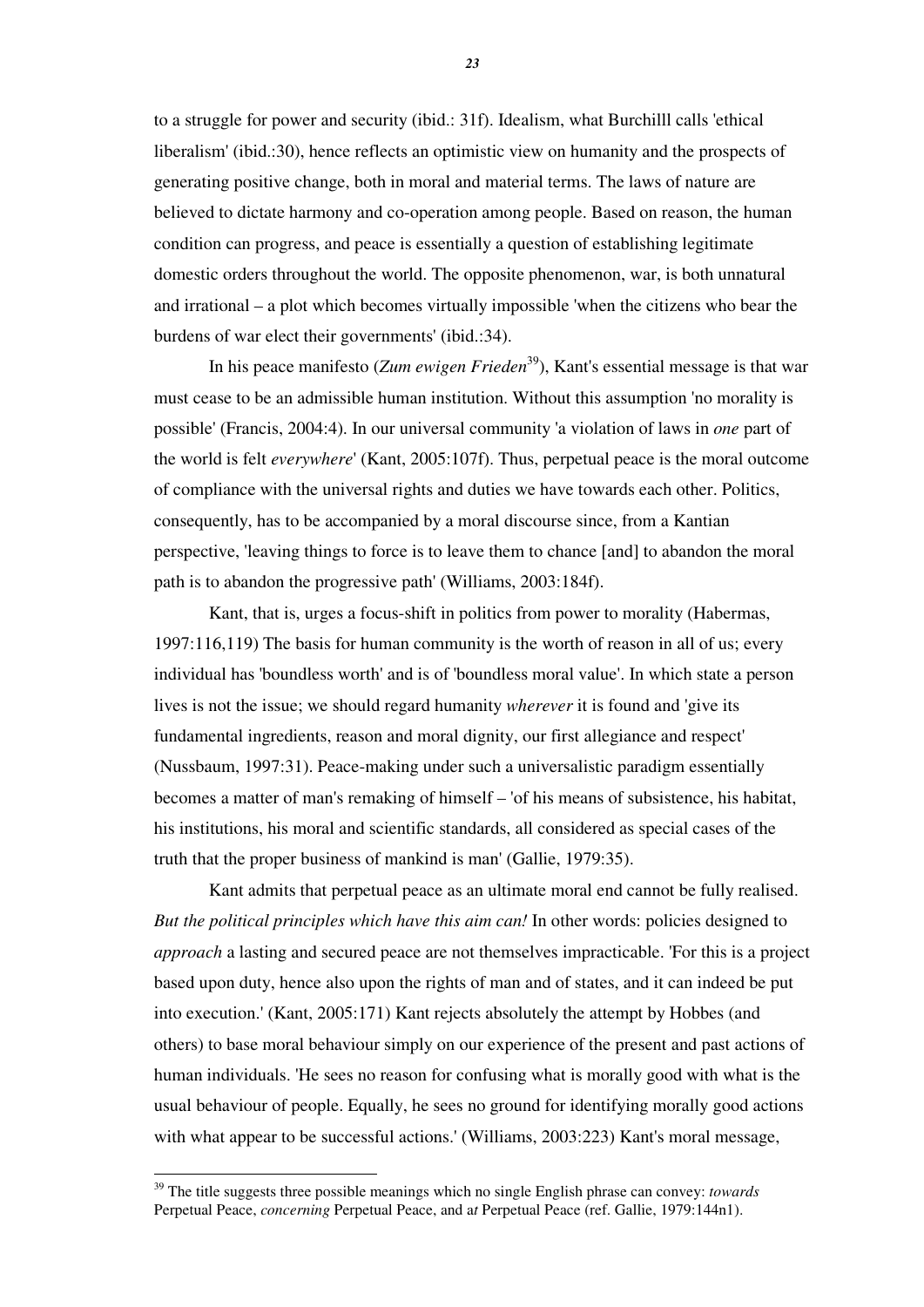then, is that we are *always* parties to the conditions and events that influence our shared humanity, but any external involvement must be in full understanding with and part of the steps taken by the conflicting parties themselves. Attempts at *enforcing* peace can mean only a renewal of war (Gallie, 1979:35).

#### *The moral significance of nationalism and nations*

While the current world situation can be described as a period of transition from international to cosmopolitan law (Habermas, 1997:130), other trends suggest a revival of nationalist sentiments and ideological movements 'for attaining and maintaining autonomy, unity and identity for a population which some of its members deem to constitute an actual or potential nation' (Smith, 2001:9). Nationalism is historically the surface manifestation of an underlying form of consciousness which replaced three pre-modern forces – a distinct way of viewing time, a specific system of territorial integrity, and a particular basis for authority and social life. The possibility of imagining the nation emerged when these beliefs lost their 'axiomatic grip on men's mind' (Anderson, 1991:22f,36). This encouraged a search for new ways of linking time, territory, and society meaningfully together in a process whereby 'rapidly growing numbers of people [were able] to think about themselves, and to relate themselves to others, in profoundly new ways' (ibid.:36).

Although nationalism has often been construed as 'threatening progress, subjugating the will, or undermining the basic order of politics' (Frost, 2006:14), nationalist sentiments do not always trigger violence or war. What seems critical is the degree of *congruence*  between the political and the national unit, which may cause feelings of annoyance or satisfaction depending on to what extent (and it which manner) the principle of congruence is fulfilled (Smith, 2001:25). However, even when there are few obstacles to integration, 'the desire of national minorities to retain their cultural membership remains very strong' (Kymlicka, 1995:85f).

Nations typically have a territory they regard as their *homeland* in support of the autonomy claim (Moore, 2000:178). Essentially, this expresses the idea that a people with deep roots and a historical attachment to a territory should rightly control it (Toft, 2003:23). The homeland is not easily compromised; regardless of its objective value in terms of natural or man-made resources, ethnic and national groups often view the right to control it as a "survival" issue (ibid.:20). But, when real estate is transformed into sacred soil in a way that links honour, history, and identity to territorial disputes, the space for 'reasonableness' and 'morally defensible diplomacy' is often significantly reduced (Toscano, 2001:50).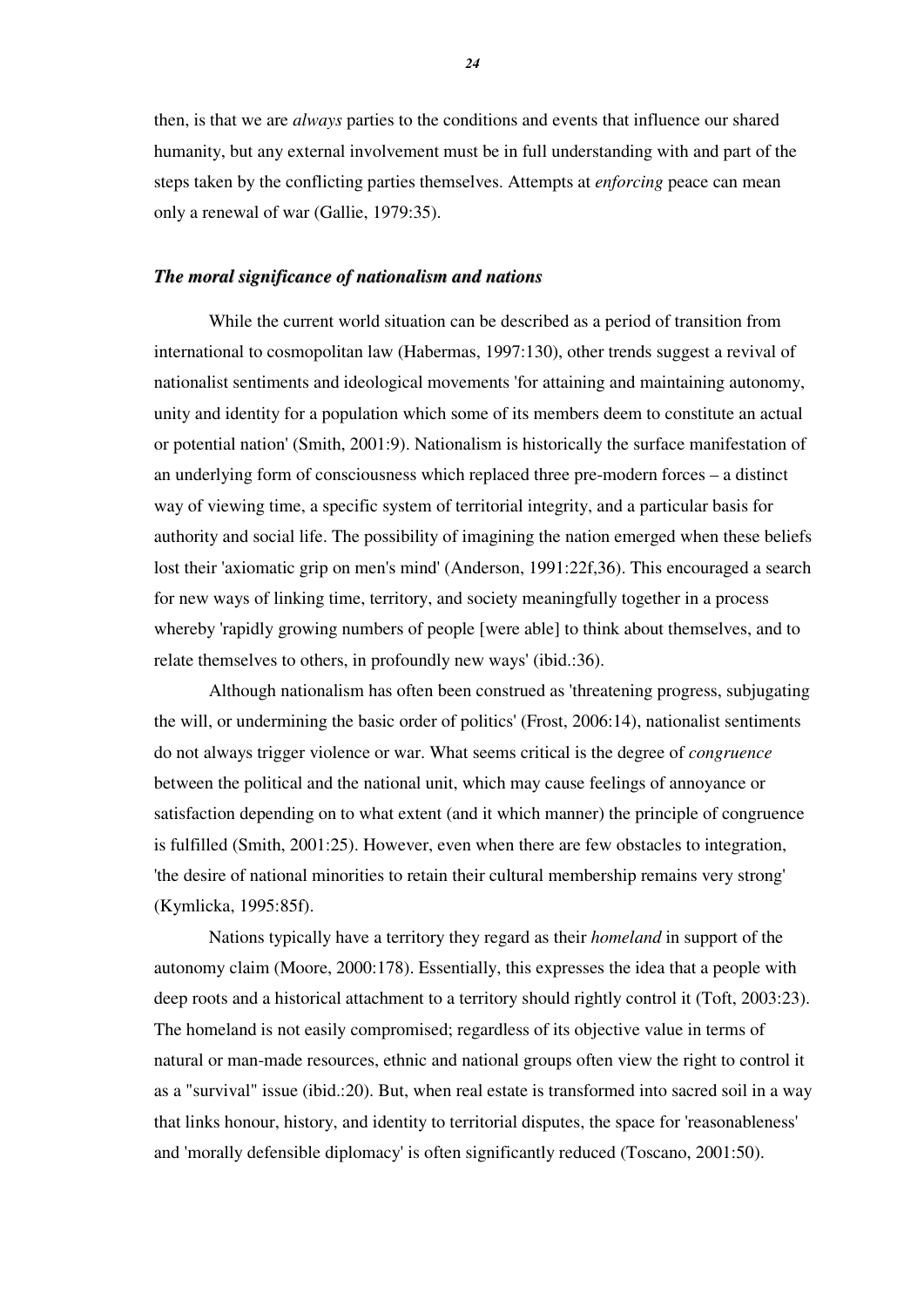Nationalism can be cast it as a remedial right which legitimises a nationalist agenda that is based on (suffered) exploitation and a just territorial claim – notably if the prospects for amelioration within the existing set-up are slim (Frost, 2006:18f). This suggests that nationalism's worthiness to some extent depends on other people's abusive actions, which resembles a common criterion in theories on secession, namely that a multicultural state has to satisfy certain basic moral requirements in order to claim a legitimate right to territorial integrity (Semb, 2000:1). This right is, in other words, not determined *a priori*. Political theory thus admits that a population has the right to revolt against the state if the latter 'perpetrates injustices' (ibid.:2).

Frost argues that the moral claim of nationalism is related to, but distinct from, the logic appealed to by nationalists (2006:1,8): 'It is not a claim in the sense of comprising the details of what people are asking for, but rather a claim on our moral understanding.' She ties the concept of a nation to representation and construes nationalism as the demand 'that there needs to be a better fit between the representational forms available to a population and a frame of reference that is currently in use among that population' (ibid.:97,103).

Multiculturalism and nationalism are, in this perspective, complementary goals, since they point to the importance of recognising difference while at the same time securing a basis for shared representational acts (ibid.:111). Nations are seen to play a vital role in processes of restoration and remediation 'because a working representational system may have been rent from a population, leaving it disadvantaged in an unacceptable way'. Nations also 'encompass a territorial dimension that gives them particular […] significance in a period when political authority is still highly territorialized and […] political jurisdiction [...] still largely exercised within borders' (ibid.:169,172).

While a federal restructuring 'often only refers the minority question to a lower level' (Bigdon, 2003:6), Kymlicka argues that a true democracy does not force nation or identity groups to remain within the boundaries of the state (2000:222). Semb similarly claims that according a minority nation the *right* to secede might increase the chances that a settlement be reached within existing borders since such a principled right would 'strengthen the bargaining position' of the minority group vis-à-vis the state (2000:39).

Moral equality is a vital criterion when evaluating nationalisms since 'representation is premised on the ability of both parties to appear as intelligible to the other, given the right conditions'; so, if one group's national claim is worthy of consideration, then so is the corresponding demands of other groups, including those which may be situated within, or mixed along, a larger population (Frost, 2006:121f). The link between good governance and minority representation has been highlighted by (among others) Horowitz, who claims that democracy intrinsically 'is about inclusion and exclusion, about access to power, about [the]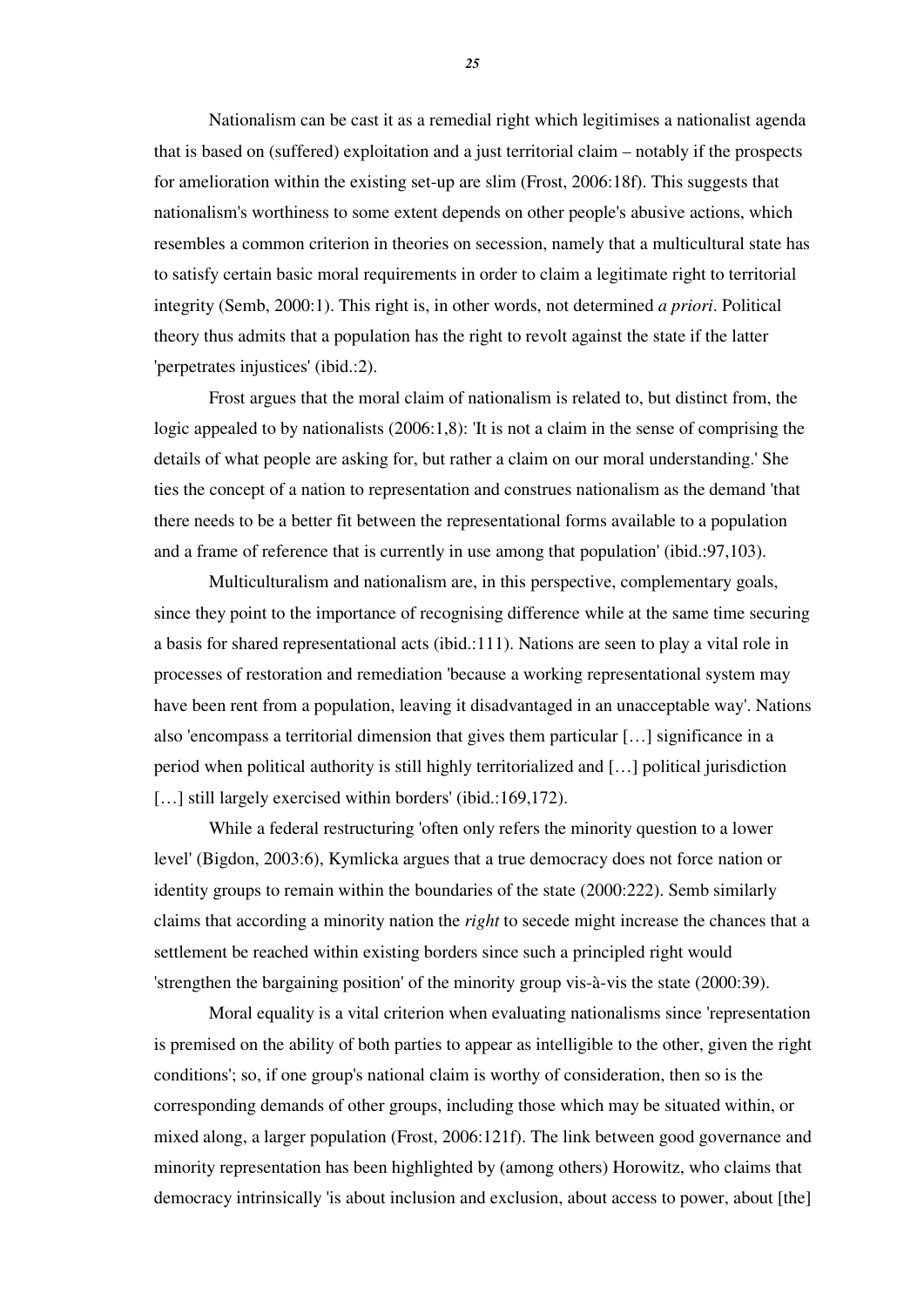privileges that go with inclusion and the penalties that accompany exclusion' (1993:18). In effect, an exclusionary nationalist project can devalue itself by 'departing from the moral grounds on which the claim is established' (Frost, 2006:123). If a claim undermines the political representation of some sections of the population, the nationalism in question reduces its own moral standing insofar as representational resources are concerned (ibid.: 86f,109f,169f). A "moderate" patriotism is not exclusive, argues Primoratz, if its adherents are willing to universalise the claim according to which they are allowed to prefer their own country and compatriots, thus granting "all" the right to this sort of partiality (2000:103). "Extreme" patriots, on the other hand, avoid partaking in moral discourse on the subject, which expresses 'a morally indefensible and intellectually suspect exclusivity' (ibid.:104).

Thus, the qualities that make nations an effective instrument of representation – their inherent selectivity and limited scope – at the same time create a system of omissions that has the potential to undermine the entire project. All representations of the real world necessarily leave some parts un- or underrepresented. Frost hence concludes that '[n]ations can and should change over time [but] for so long as they are still a valuable resource for people, their moral standing should be acknowledged' (2006:178,180).

## *Habermas's discourse theory of morality (discourse ethics)*

Sharing Kant's epistemological presuppositions, Habermas claims that norms rest on a foundation of knowledge, and that normative dilemmas, like other problems, can be subjected to rational evaluation and analysis (Eriksen and Weigård, 2003:54). His thinking on the moral application of practical reason – normally referred to as *discourse ethics* but better understood as a *discourse theory of morality* – makes the case for a reflective form of communicative action (Habermas, 1993:vii,1f). Morality is construed as the outcome of rational consensus – a result everyone can freely accept 'because they recognise the reasonable grounds on which it is based' (Eriksen and Weigård, 2003:66,82). This renders normative rightness as an *essentially* discursive matter (Cronin, 1993:xv). Yet, there is no direct line from discursively achieved consensus to action since other motives than those expressing the common will can influence one's conduct (Habermas, 1998:35). Habermas also admits that norms fully detached from a religious foundation and formed on a purely rational basis might carry with them a motivational deficit (Eriksen and Weigård, 2003:66).

That inter-subjectivity is required for establishing and validating a moral norm does not mean that *any* discourse-produced result is right: 'We must distinguish between the social fact that a norm is inter-subjectively recognised and its worthiness to be recognized.' (ibid.:68 – quoting Habermas, 1990) In other words, a socially accepted and "implemented"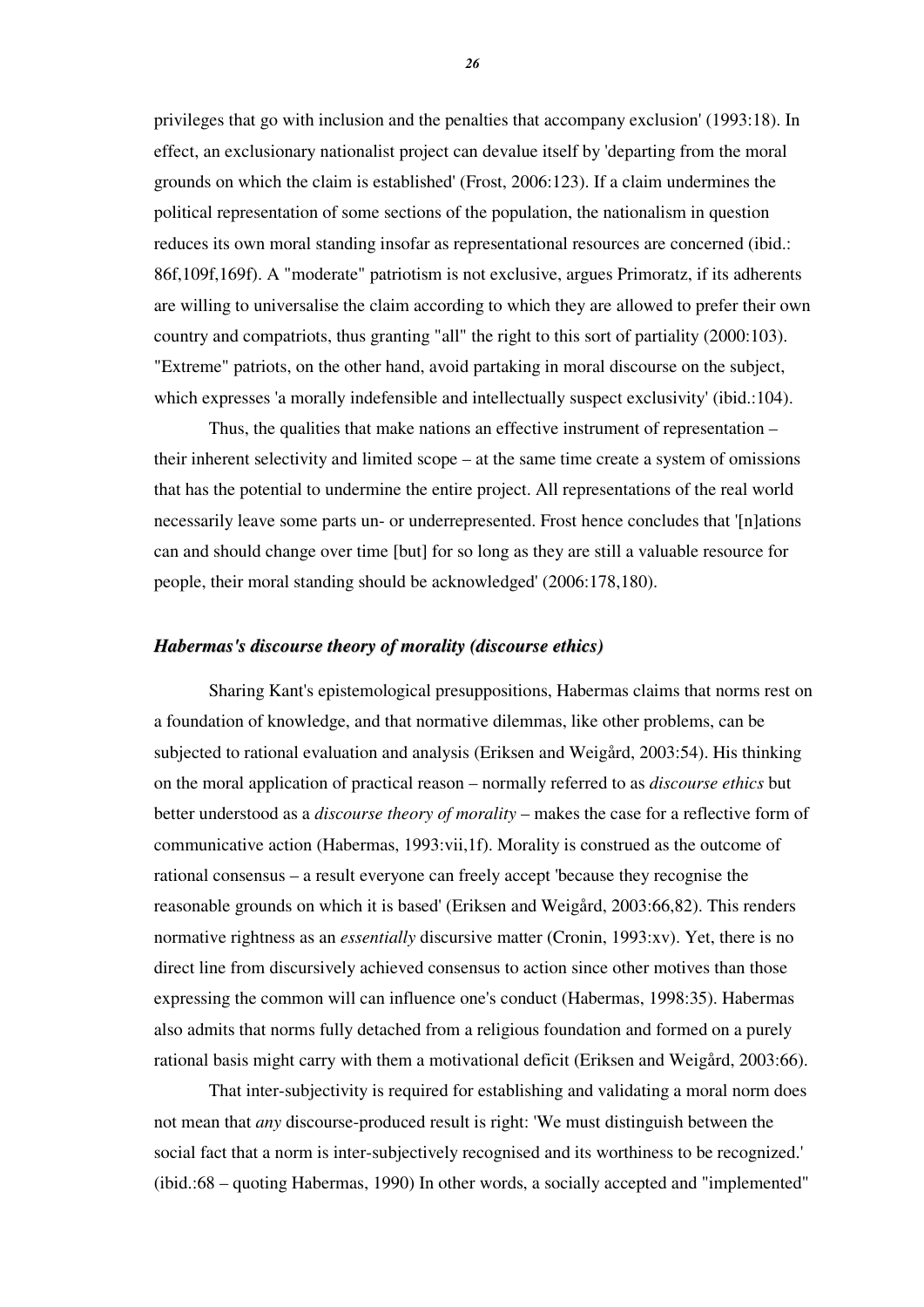norm can be unjust, just as a fair claim to validity for another norm might not meet with actual recognition. To grasp the role of morality in a given situation, it is thus not enough to consider only 'how people actually behave'; following Kant, Habermas advises that one tries to look 'behind' concrete practices 'in an attempt to articulate those basic principles that are perhaps only imperfectly expressed in established norms and individual actions' (ibid.:68).

The deontological and cognitive nature of Habermas's theory conveys that moral rightness has a truth-*analogue* quality, i.e. it resembles and "works" *like* an objective, real certainty. The formalist side means that it does not aim at specifying the *contents* of moral "truths"; instead the theory tries to spell out the procedural *principles* that must be applied to arrive at 'morally tenable results'. The universal character of Habermas's morality theory implies that 'not all normative principles are relative in relation to time and space' (ibid.:67).

A cognitive approach cannot ignore that morality also involves strong emotions like e.g. resentment and indignation when moral wrongs are witnessed. Yet, these reactions are not considered as spontaneous or uncontrollable as e.g. fear or rage – they are of a different kind, somehow mirroring the belief that 'we have *reasons* to feel the way we do; that we [are] entitled to take this attitude' (ibid.:67f). So, moral indignation expresses an expectation that others are capable of identifying something as an offence in the same way as we do. Those causing injustice 'should have known that their action would be regarded as an offence' (ibid.:68). This conveys a very fundamental concern: What kind of behaviour can we justly expect from our fellow members of society and what are they equally justified to expect from us? (ibid.:77) This *underlying reasoning* defines morality's cognitive basis.

The form of dialogue envisaged by Habermas presupposes a basic equality or symmetry between the parties since, 'just by venturing into an exchange of arguments' with someone perceived to be rationally irresponsible, 'the speaker has implicitly accepted them as in principle equal to (her-)himself as far as mental abilities are concerned' (ibid.:70). The interests and viewpoints of all affected must, as a point of departure, be accorded equal weight when questions of normative significance are decided.

The principle of discourse ethics (D) thus asserts: *'Only those norms can claim to be valid that meet (or could meet) with the approval of all affected in their capacity as participants in a practical discourse.'* (ibid.:71 – quoting Habermas, 1990)

The more direct rule of argumentation, called the principle of universalisation (U), states that: *'A norm is valid when the foreseeable consequences and the side effects of its general observance for the interests and value-orientations of* each individual *could be*  jointly *accepted by* all *concerned without coercion.'* (Habermas, 1998:42)

These principles outline the conditions for deciding whether a moral norm is valid or not, the expectation being that a valid norm would be displaying the specified features 'if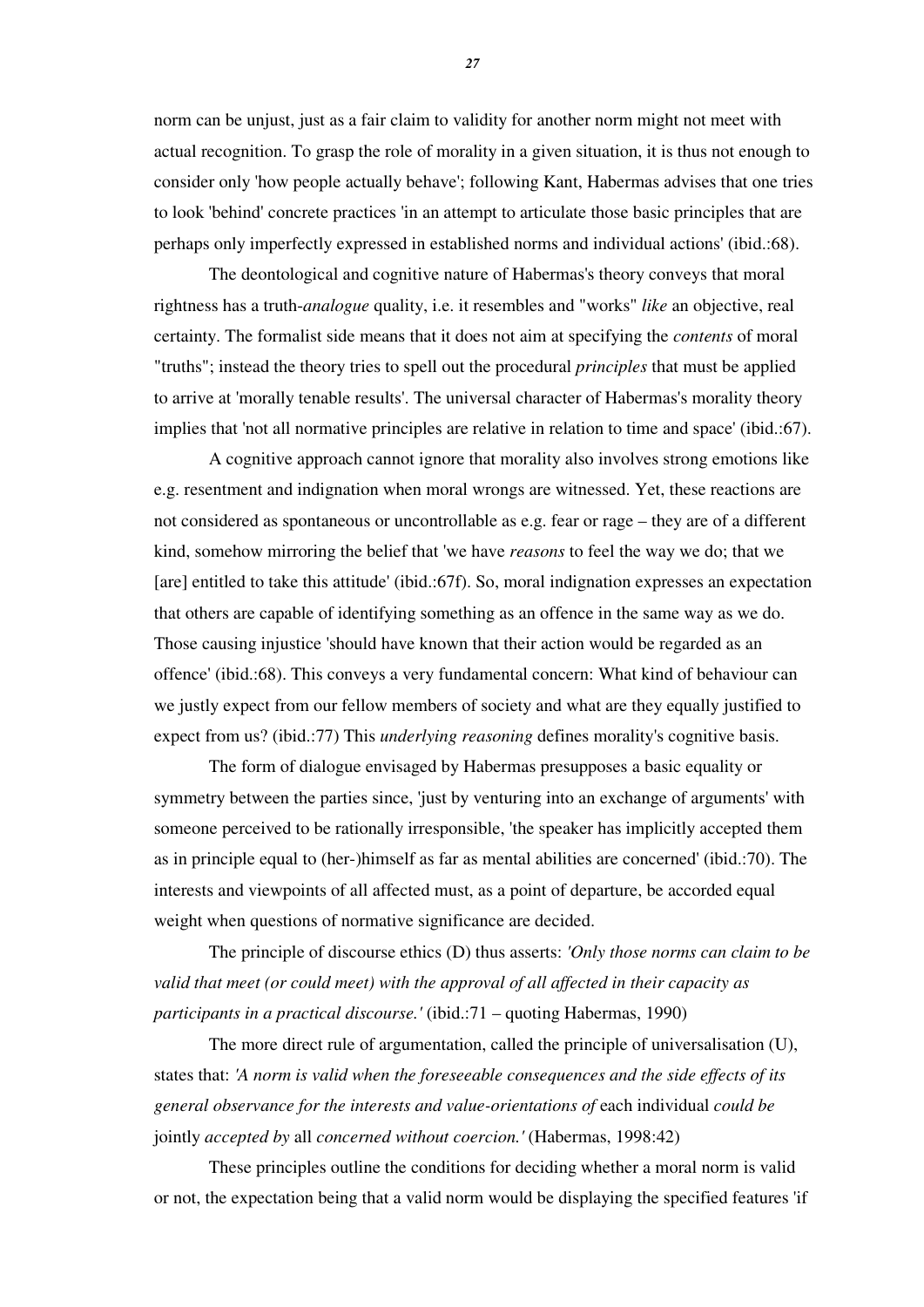moral debate were conducted in the right way and continued long enough' (McMahon,  $2000:519$  – i.e. as a free discourse. The ability to recast aspirations and interests in a rational form suitable for critical, inter-subjective assessment is crucial. This shift, from what *I/we* want to what deserves *my and everyone else's acceptance*, 'effects the transcendence of particularity that enables us to take an objective moral point of view from which we can identify valid norms' (Rehg, 1999: 231). A Habermas-inspired dialogue thus operates on the basis of reasons built into coherent arguments, which are then rationally assessed in an unhindered process.

Habermas distinguishes between pragmatic, ethical, and moral discourses, each holding unique characteristics for solving normative problems (Eriksen and Weigård, 2003:73-77). Pragmatism is related to utilitarian concerns about the usefulness and effectiveness of actions; ethics connects to culturally-specific norms or ideals; whereas morality is linked to universal standards of justice (McMahon, 2000:515). Though all three are necessary since norms are complex phenomena, 'the most fundamental question in normative theory is the question of what is right' (Eriksen and Weigård, 2003:78). In particular, instrumental-strategic decision-making to tackle subjectively-formulated problems based on an empirical assessment of the circumstances – a typically pragmaticpractical discourse – does not suffice for sound normative reasoning in a social world of inter-subjectivity.

*Ethics* relates to Aristotelian questions about happiness and what is perceived to be *good* for the agent. These considerations have to do with our identity and self-understanding – essentially 'which values are really good and which principles should be chosen to guide one's life conduct' – and they reflect the fact 'that we all live in societies founded on particular traditions' (Eriksen and Weigård, 2003:75,77). Other actors, histories, and interests matter only to the extent that they are interrelated or interwoven with our own identity, history, interests etc. (Habermas, 1993:6) The pulling aim is personal-existential self-realisation through a contextual concept of action; values and principles for life conduct define the contents of the discourse (Eriksen and Weigård, 2003:76).

*Moral* commands, on the other hand, are 'categorical or unconditional imperatives' which respond to problems of what one should or must do *not* to realise subjective goals of the good, but rather to observe what is just and consequently a duty (Habermas, 1993:6,8). The question is not 'if it is wise of *me* to act in a particular way in a particular situation, but whether *we all* can rationally wish everyone to act in the same way in all corresponding situations' (Eriksen and Weigård, 2003:75). The moral community thus emerges as the 'better self' of a collectivity whose members can justly expect to be treated equally and where each person regards every other as 'one of us' (Habermas, 1998:29). That is, only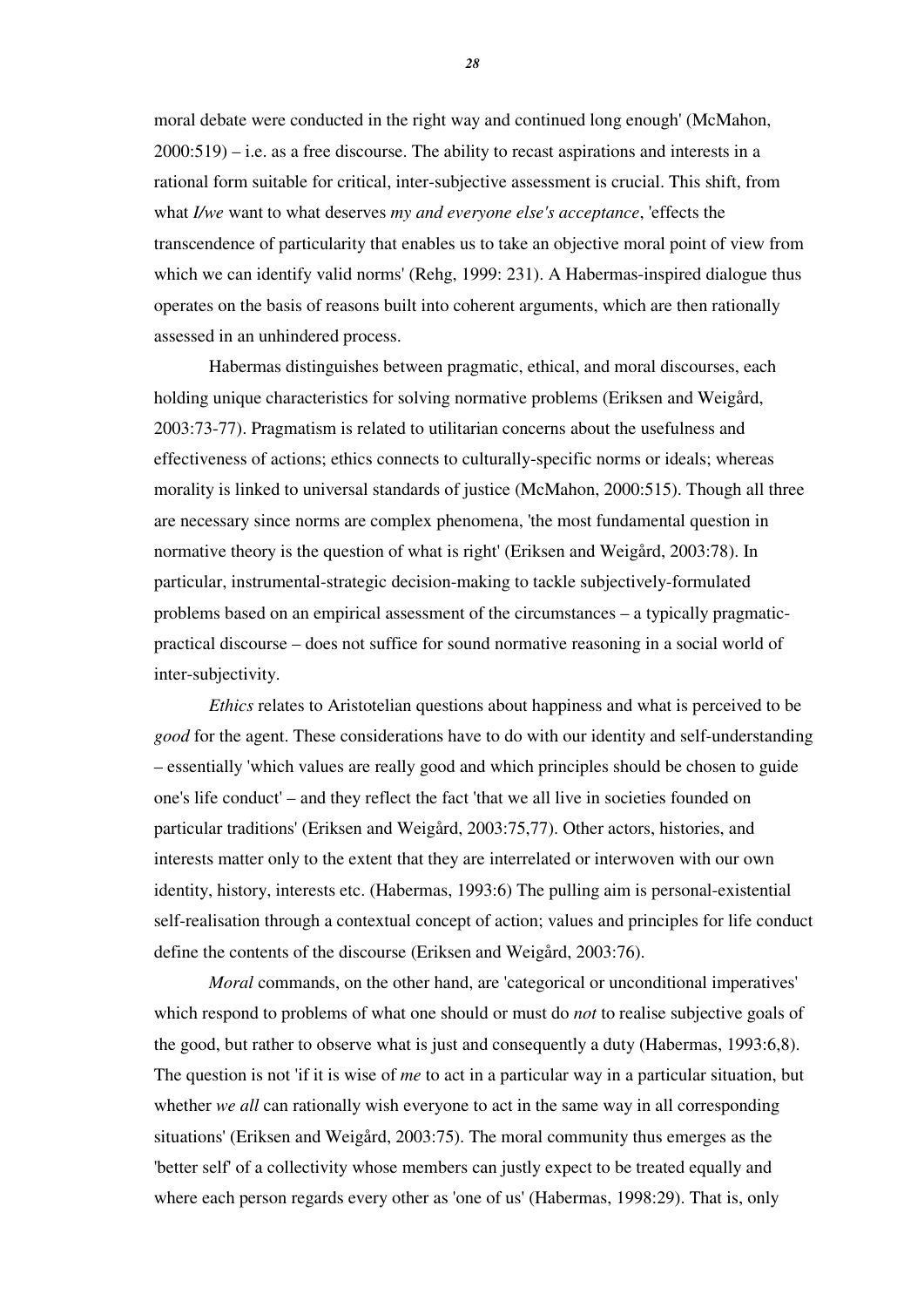those norms representing the common interest of all would be justified (Habermas, 1993:12f).

The universalism of discourse ethics puts morality at risk of being misused if valid principles are employed in a selective, context-insensitive manner. Also separating justice from ethics at times does not even seem possible in principle 'given the substantive worldviews of those involved' (Rehg, 1999:235). Admitting this tension, Habermas stresses that 'nobody may be excluded in the name of moral universalism', as this would represent a betrayal of one's 'own guiding idea' (Habermas, 1993:15). Likewise, when *several* norms are judged universalisable, a separate round of clarification might be required to evaluate 'which of the norms already accepted as valid is appropriate […] in the light of all the relevant features of the situation conceived as exhaustively as possible' (ibid.:14). In other words: not only abstract justifications but also 'demands made by solidarity and common sense' have normative relevance (Eriksen and Weigård, 2003:81). Stressing precisely the fact that discourse ethics requires unobstructed solidarity with any victim of harm, Linklater concludes that the dialogical approach prescribed by Habermas remains 'one of the best means of advancing the civilising process in international relations' (2005:152,154).

# *Objectivity and the principle of real moral discourse (RMD)*

Responding to the viewpoint that discourse ethics does not sufficiently take into account contextual particularities, Rehg has proposed a principle of *real moral discourse* (RMD) which links 'inter-subjective objectivity with a factual objectivity based in features of the conflict and the moral problems they pose' (1999:229). RMD translates the ideal criteria of discourse ethics into a more down-to-earth problem-based approach aimed at solving moral disputes in obdurate conflict situations. Rehg's strategy is to build *context* more directly into the conception of moral validity by adding 'a factual dimension' to the inter-subjective level. While not rejecting the universalism that discourse ethics construes in dialogical terms – through which a moral norm is objectively binding ('true', 'right', or 'valid') only if everyone subject to the norm could agree to it on the basis of good reasons that hold up in rational discourse – the principle of RMD allows for 'time- and knowledge-constrained processes of dialogical justification' among 'reasonable' discourse participants (ibid.:230f).

The objectivity that Rehg discusses is not the opposite of subjectivity; rather, it stands in relation to the individual participants and includes a 'subjective moment' inasmuch as each actor's particular perspective is taken into consideration (ibid.:253n7). Discourse ethics presupposes that participants in dialogue bring all their actual, context-dependent particularities with them, i.e. their needs, wants, biases, identities, and so on (ibid.:234).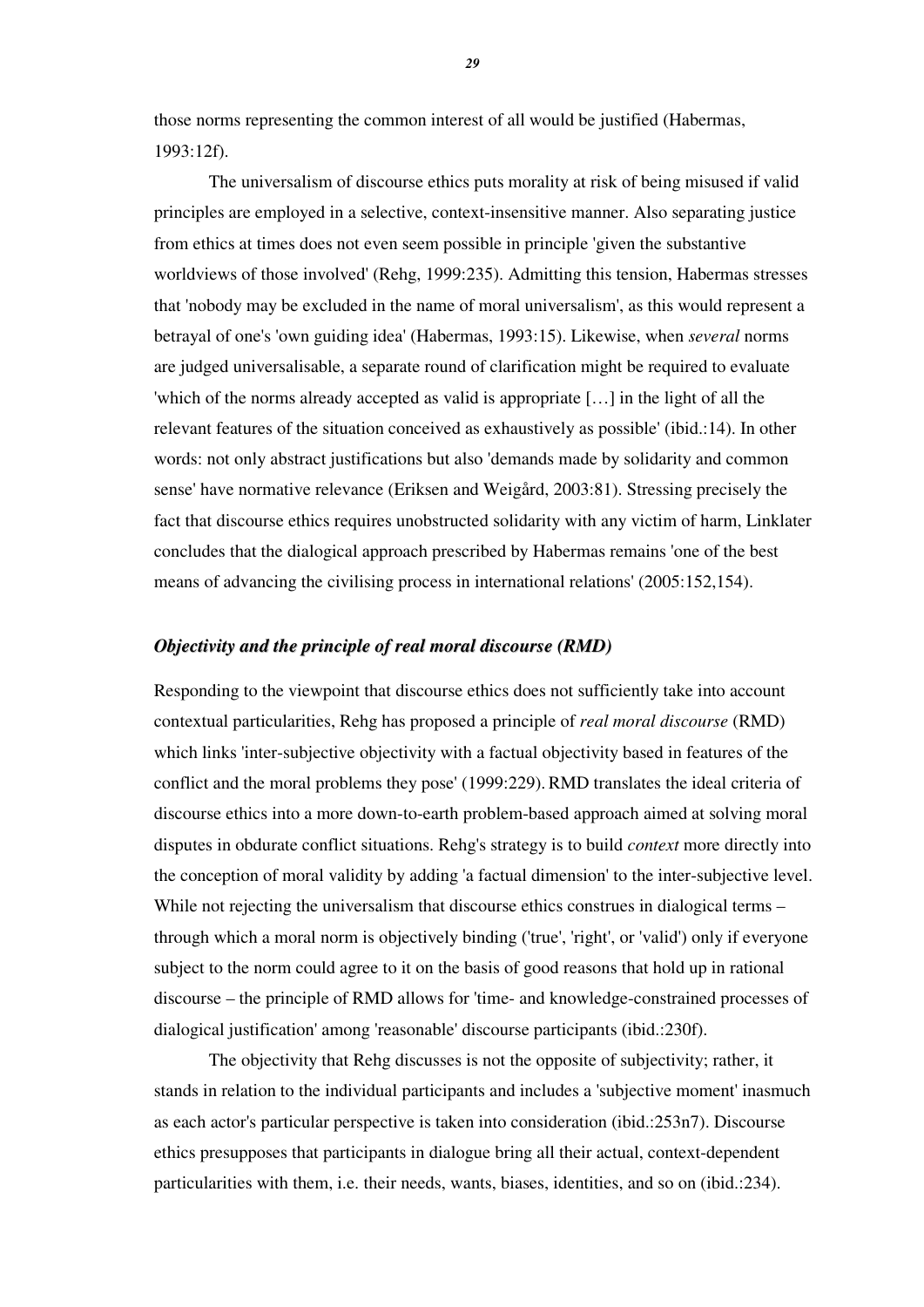This fact alone demonstrates that any real discourse is a highly contextualised and complicated affair. If, in addition, the dialogue is framed by a conflict situation marked by intractability, this is not likely to make a rational resolution of moral contradictions any easier. Hence, what is important for reaching an "objective" morality is not that full consensus is actually reached but that the participants in moral discourse assume the *possibility* of eventual consensus as a presupposition of serious argumentation (ibid.:236).

The principle of RMD states that '*[a] social conflict resolution is a plausibly correct moral solution if it is one that any reasonable actor can follow in good conscience after participating in a real process of cogent argumentation and dialogue that (a) identified and addressed the most pressing or salient aspects of the problem, and (b) eliminated those resolutions that are clearly inadequate or wrong*' (ibid.:240). Rehg assumes that any disagreement at the level of description can be 'outflanked' by including the disagreement in an *overall* description, which is "objective" in the sense that 'it transcends the particular interpretations of any one party'. Moral objectivity in this perspective means responding adequately to all aspects of the conflict – hence the term plausibly correct. The principle does not require one right or best answer; it rather outlines the conditions for a justification 'that grounds the acceptance of a norm as 'probably correct'. In other words: the actors may agree that several solutions are acceptable but disagree on which is 'best'. RMD builds on the participants' everyday intuitions of what counts as morality and allows that the parties involved take a number of shortcuts in order to arrive at an acceptable conclusion. Hence, the moral domain is open to interpretation and not already delimited to the pure sphere of justice (ibid.:239-241).

The word *reasonable* emphasises a critical aspect of RMD – that of inclusion version exclusion. A reasonable actor is able and willing to shift to dialogical cooperation and respond to cogent arguments. This criterion can be understood as a way of securing that the notion of practical reason is employed in appropriate, and not simply rational (and possibly inappropriate), action. As Rengger notes, reasonableness 'is contextual, and can be sensitive to the specifics of any given case in a way that "rationality" – at least as conventionally understood – cannot' (2001:273). Participants must be genuinely interested and willing to cooperate in describing the objective social conflict – without this premise being met no moral discourse in Rehg's terms can occur. That is, 'each participant must shift from an oppositional or adversarial attitude to a cooperative one [and] begin to see [the] conflict as a *shared or joint problem* and not simply as two (or more) problems' (Rehg, 1999:240,242). This points to the tension between the particular and the universal – between one's *own* good and *the* good (Rengger, 2001:270).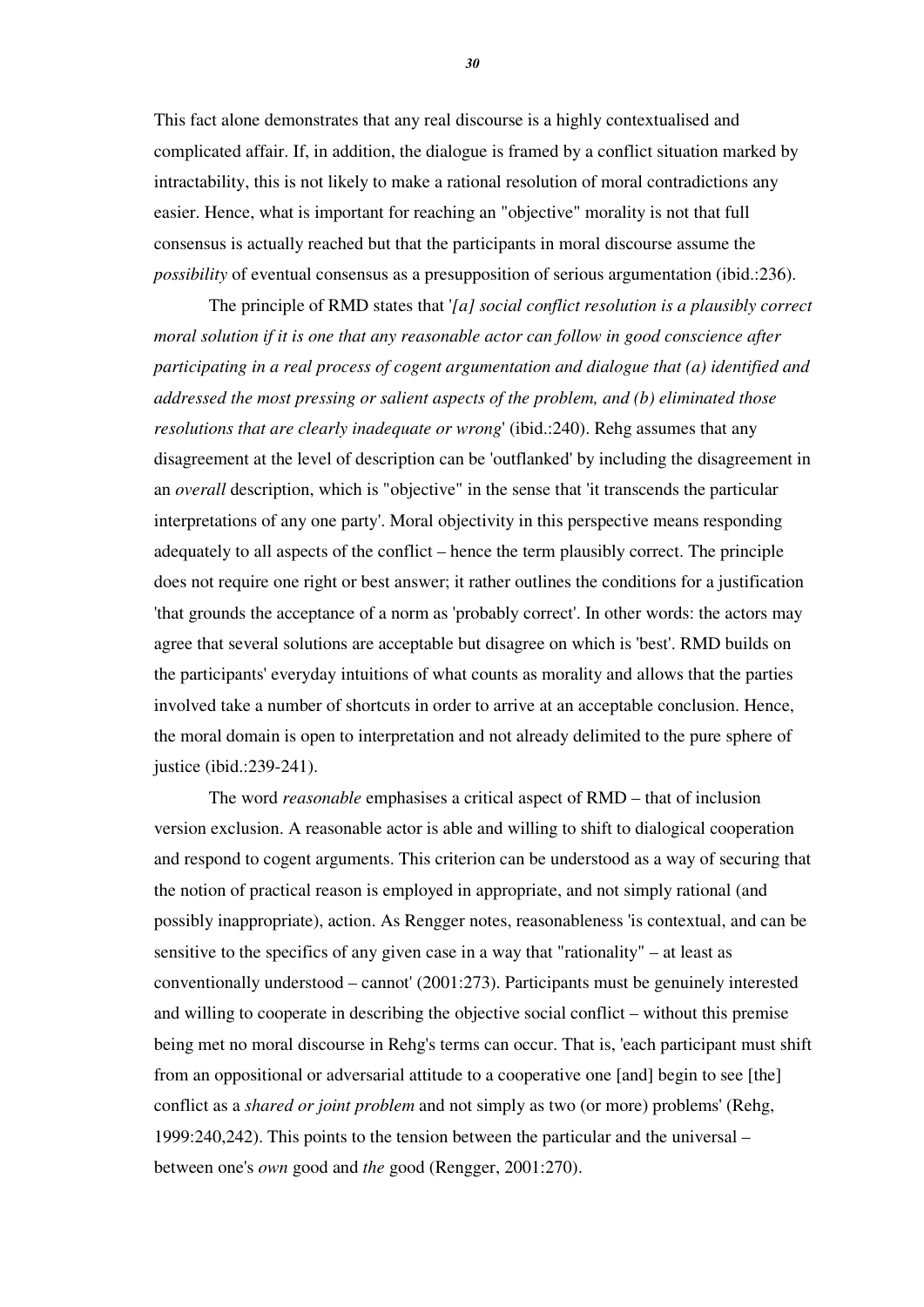In an RMD setting, the question of who counts as a 'reasonable participant' is partly settled by who makes the initial shift to dialogical cooperation (and with whom that shift is made). Conversely, a decision not to enter a dialogue indicates serious reservations about other actors' reasonableness (Rehg, 1999:243). While exclusionary moves at the level of real discourse are unavoidable, those engaged in dialogue can still consider an outside actor's *concerns* to be reasonable and thus regard him or her as somebody who partly defines the features of the conflict. Moreover, the solution considered "correct" can be a plausible attempt to respond adequately to those concerns – thereby treating the "outsider" with due respect (ibid.: 244f).

The shift to dialogue hence represents a major concession in that it 'undermines the possibility of there being opposing correct solutions' since a right solution must address the views and concerns of both/all groups. The parties may still disagree with one another, 'but now [the] disagreement indicates the fallibility of our moral judgments rather than a relativity that makes moral objectivity impossible in principle' (ibid.:247). This aspect of RMD indicates that *any* step involving direct talks has moral value by increasing mutual legitimacy and refuting beliefs that moral objectivity, and hence agreement to a joint solution, is impossible by default. This implies not only an acknowledgment of others as just participants but also the recognition that their concerns and role in the resolution process are legitimate and wanted. Thus, an RMD process requires the partakers to engage in 'a certain amount of self-criticism'. This, according to Rehg, ultimately comes down to a matter of integrity, which 'draws on a complex and messy set of partially conflicting, often ambiguous values and commitments' (ibid.).

## *Third-party facilitation – a discourse-ethical approach to peace?*

The in-built challenge that emerges from Habermas's and Rehg's theories above is how 'to develop institutional arrangements which [can] concretise the dialogical ideal' (Linklater, 1999:173) so that its general universalism neither undermines the *higher* universal criterion of equal moral worth *nor* ignores real-world differences, including the (often traumatising) meaning and value of past wrongs. Devetak apparently agrees with Hoffman that facilitation attempts committed to non-hierarchical and non-coercive conflict resolution offer a promising discourse-ethical approach since the dialogue fostered in such efforts 'involves the conflicting parties in the reversing of perspectives and encourages them to reason from the other's point of view' (Devetak, 2001:174) – hence promoting 'a selfgenerated and self-sustaining resolution to the conflict' (Hoffman, 1993:206). This underscores the point that ethics, after all, is about recognising the relevance of *the other*,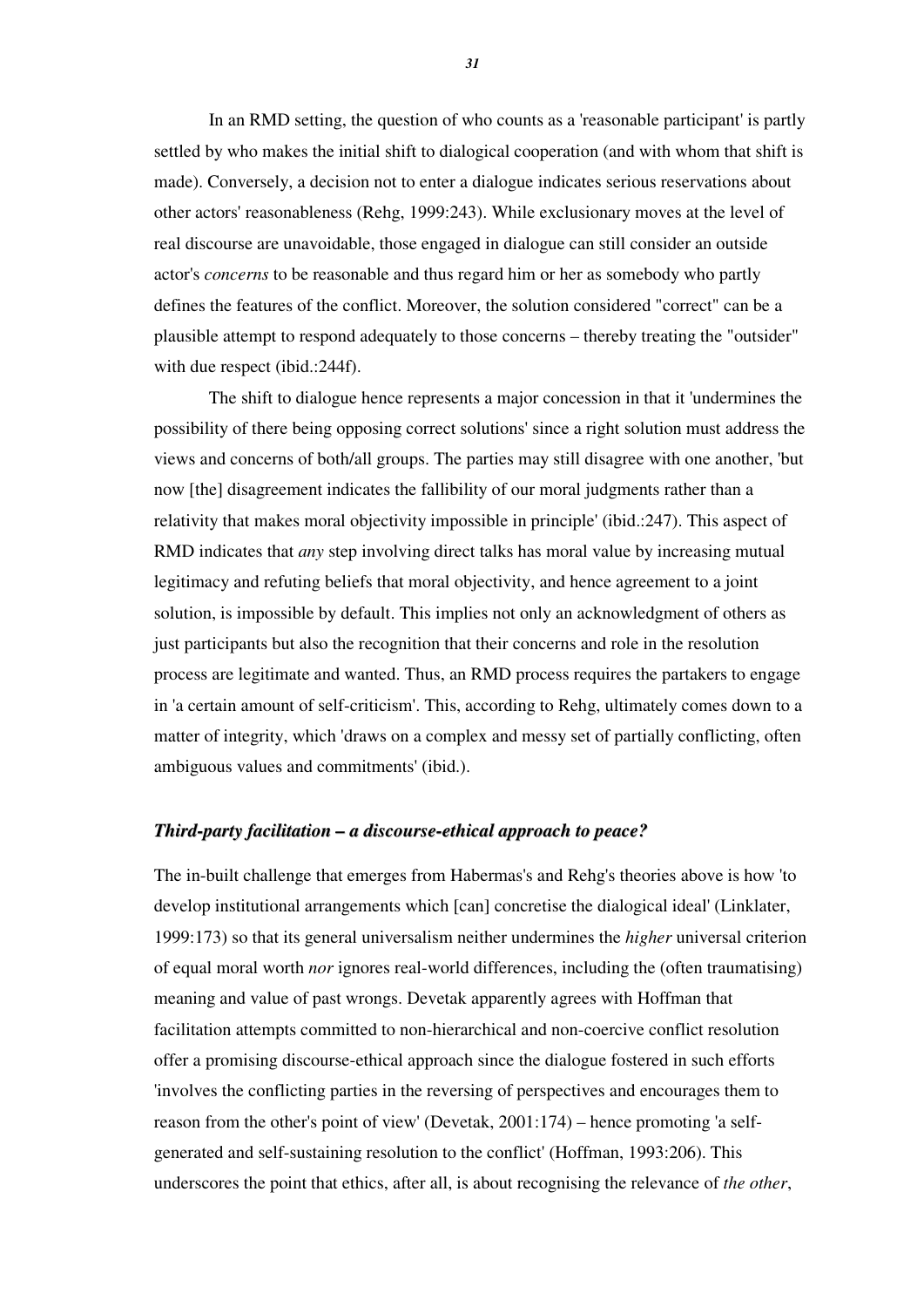admitting that his/her/their demands 'might be justified and at least should be seriously considered' (Toscano, 2001:50).

A third-party seeking to promote mutually acceptable outcomes will ideally try to ensure that all parties to and all aspects of the conflict are taken account of. Often, though, the discussions will follow an incremental approach, in which the least controversial issues are addressed first (Egeland, 2001:539). The conflicting parties' own capabilities and resources are in focus, and their interpretations are sought reframed based on a growing recognition of commonly held needs. The aim is 'to transform the situation from a conflict which divides the parties into a problem that they share' (ref. the RMD principle), and compliance with agreements or "solutions" arrived at is enhanced because these derive 'from the parties themselves' (Hoffman, 1992:272).

Thus, a vital point is to get the disputants 'to articulate and address their perceptions of the other parties and the nature and dynamics of the conflict' (ibid.). The dialogue is supposed to stimulate self-reflection on those positions and also encourage the parties to relax their "winning versus loosing" mentality (ibid.:273). This, in turn, would open up the possibility for them to rebuild their broken relationship (Jones, 1999:18). The facilitator typically tries to deal with the parties in a manner that depicts them as equals *even* if there is an actual asymmetry in the relationship between them. But, precisely because of real imbalances in capacity and resources, the dialogue always has to be 'supplemented by political action on the ground' (Kollstrøm, 2001:50f).

This last point points to the risk of overrating the value of keeping the dialogue going at any cost, assuming that whatever is said and agreed upon will, sooner or later, be implemented. Also a moral discourse is somehow a performed act which does not stand in any one-to-one relationship with political action. This underscores the weight of discourse ethics as a principally *procedural* theory; Habermas insists that moral objectivity *is* possible and that joint action to solve moral dilemmas *can* succeed if communicative action is undertaken under the right circumstances and is performed as close to the ideal as possible. The integral hope is as strong and assuring as is Kant's trust in perpetual peace. It makes sense, in this light, to describe third-party facilitation as the 'promotion of consensual decision-making towards the resolution of conflict via a process of undistorted communication' (Hoffman, 1992:273). Peace efforts applying a communicative form of practical reason and conducted on the basis of non-coercive facilitation can, accordingly, be seen as a way of undertaking a real moral discourse – thus reflecting both Habermas's universal principles of justification and application *and* Rehg's amended real-world approach to discourse ethics.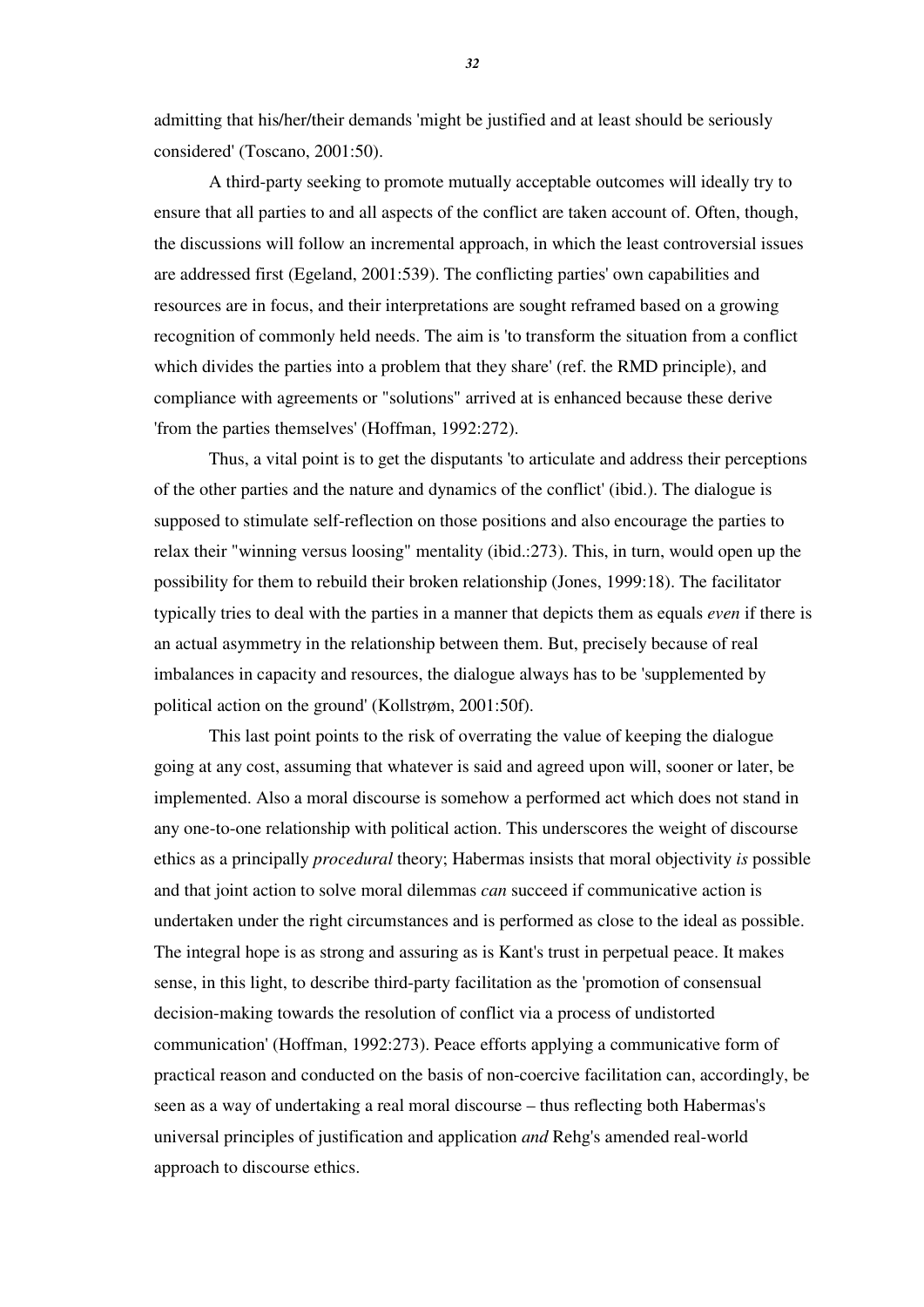**4. THE NORMS &VALUES AT STAKE: IDEAS OF THE GOOD & THE RIGHT IN SRI LANKAN NATIONALISMS & NORWEGIAN PEACE DIPLOMACY**

As the peace process in question refers to an essentially ethno-nationalist conflict (Wimmer, 2002:85), the normative positions of the Sri Lankan actors are explained below by pointing to forceful norms and values in the parties' respective nationalisms. As regards Norway's role, the value platform on which the facilitation efforts rested is here considered linked to the general motivation for the country's peace diplomacy, which in turn forms part of an overall foreign policy rationale. The purpose here is to spell out the "inside" of the moral beliefs at stake in the peace process as a prelude to the more explicit discourse-ethical analysis which follows. This chapter thus deals more with *content* than with *process*. In line with the premises noted above (ch. 3), the norms highlighted take on a truth-like character in that they connect to what is considered to be genuinely good or right. While cognitive, they are at the same time embedded in the social, i.e. they are intrinsically linked to and regulate relationships of inter-subjectivity. In the reporting, no strict division is upheld between references to the good and connections to the just or the right, as both categories relate to binding norms of moral significance. The Sri Lankan and Norwegian perspectives are dealt with in turn.

# *GoSL and Sinhalese perspectives – Buddhism, sovereignty, and unity*

Sri Lanka's political system is dominated by elite sections of the mainstream (and chiefly Sinhalese) parties SLFP and UNP – both holding government power in the course of the latest peace process. Traditionally the SLFP has had a centre-left orientation, doing particularly well in rural areas, whereas the UNP has represented slightly more liberal, centre-right values and typically been backed by more urban voters and the business community. However, these distinctions have over the years become blurred (Rampton and Welikala, 2005:6,26). While both to some extent could be called *moderate* parties, their track records when it comes to human and minority rights and, in particular, the use of coercion against those challenging the state apparatus, carry serious cuts. Domestic challenges to the Sri Lankan state have typically emerged from the periphery and been driven by perceptions of exclusion and alienation (Goodhand and Klem, 2005:25). The social-economical issues stressed by poor Sinhalese youth in the seventies and eighties have gradually, though, shifted 'to a terrain of ethno-nationalism and heritage' (ibid. – quoting Zackariya and Shanmugaratnam, 1997). In effect, policies equating Sri Lankan patriotism with Sinhalese-Buddhist nationalism have won hegemony (Richardson, 2005:354,371), and the SLFP's proclaimed concern for equality and social welfare in general extends to the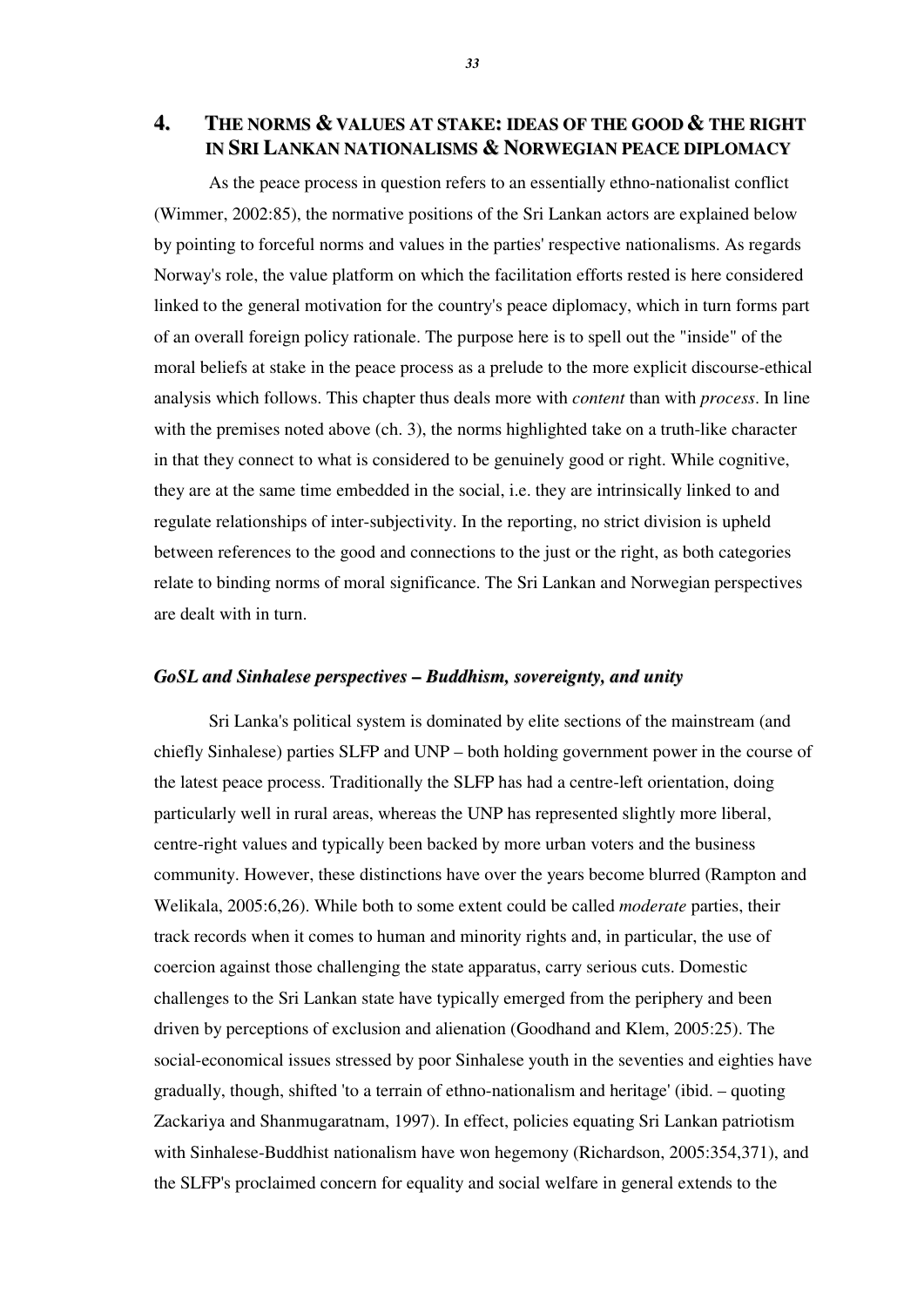majority group only (Rampton and Welikala, 2005:19f). Even within the UNP, credited for bold steps in the latest peace try, there is no commitment to 'multiculturalism or grandiose visions of ethnic reconciliation and justice' (ibid.:24). Thus, every Sri Lankan president, whether representing the SLFP or the UNP, 'has at some point turned to waging war for the sake of peace' (Peiris and Raheem, 2007). The main parties hence share several nationalist symbols and values with more fundamentalist Sinhalese groups and parties.

The JVP (People's Liberation Front) is of special interest in this respect since the SLFP has several times shared power with and made concessions to it. The JVP propagates powerful Sinhalese sentiments through a value-rich rhetoric. This nationalism, projected as Sri Lankan patriotism, is fixed on unitary state power, for which territorial *integrity* and *unity* are absolute demands (Rampton and Welikala, 2005:33). The JVP can be said to occupy the moral high ground of 'nationalist authenticity and ascetic discipline' (ibid.:39), and the party's convictions and populist appeal have fuelled the perpetuation of an exclusive Sinhalese majoritarianism (ibid.:35).

A paradox in many postcolonial societies is that while the state bureaucracy is designed to minimise the role of religion in the culture, its leaders 'rule over and are accountable to largely religious nations' (Lincoln, 2003:64). The majority segment might then challenge the state's secularism with the aim of reconstructing it into a (more) religious one and/or to "balance" a politics seen to be lacking a moral dimension (Brekke, 2004:128). This observation depicts a key facet of Sri Lanka's post-independence years, during which many radical, and increasingly quite nationalistic, Buddhists felt that their religion had been betrayed. (Little, 1999:50).

The mix of political and religious language in today's Buddhist-Sinhalese rhetoric is striking. Two ideals related to the integrity of the island are *dhammadipa*, the island of "rightousness", and *sinhadipa*, a territorial claim based on the Sinhalese heritage. The former notion conveys an explicit *moral* obligation to protect the righteous land (the island) and the *sasana* (the religion) (Frydenlund, 2005:8). Buddhism is through these symbols essentially interpreted as the soul of the Sinhalese nation and plays today a foremost role in state affairs (Orjuela, 2004:90f).

Governance in Sri Lanka is thus, as seen by one (Tamil) MP, not based on modern secularism but rather on *theocracy*: 'The Buddhist clergy has the final say in all the affairs of the state. And to undo that is almost impossible' (The Northeastern Monthly, 2004). Little notes that the Sinhalese 'have sometimes thought of themselves as a chosen people with a providential mission, who are for that reason entitled to cultural, linguistic, and political supremacy' (1999:43). Linked to this belief is a distinctive Sri Lankan Buddhist worldview which renders the island a Buddhist 'promised land' (Bartholomeusz, 2002:141).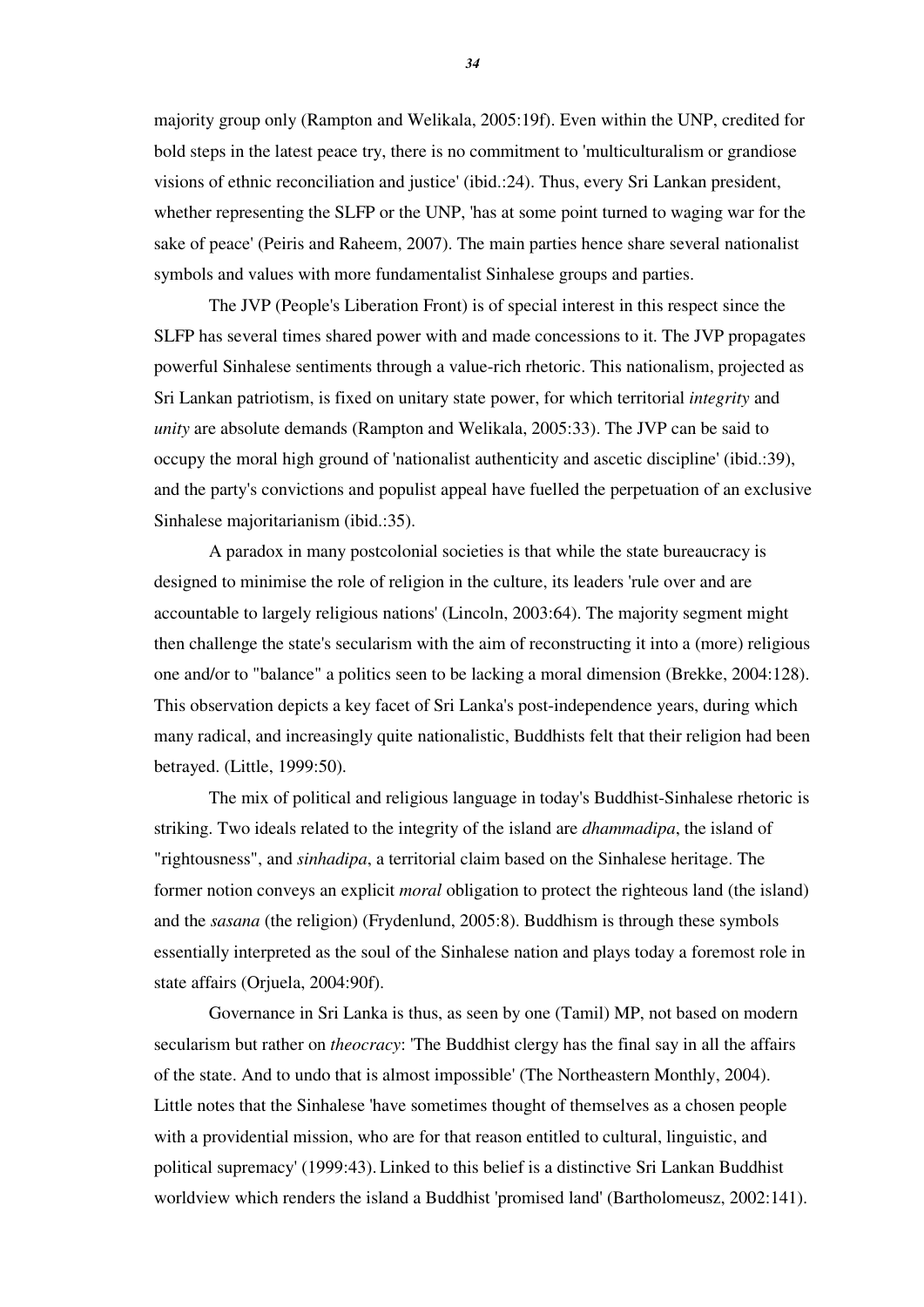The selective reading and reformulation of central myths in the Sinhalese culture have, in other words, contributed to suspicion and a negative stereo-typing vis-à-vis the island's minorities (Brekke, 2004:170,176). An especially powerful legend is that the Buddha declared the island as the place where *Theravada* Buddhism in its pristine forms should be preserved for ever (Wilson and Manogaran, 1994:238). Notwithstanding the fact that this strand of Buddhist philosophy is shaped by a doctrine which, in addition to non-violence, values compassion, love and sympathy (Bartholomeusz, 2002:110f), the tolerance enacted by the majority in fulfilment of these ideals is, according to some monks, 'contingent upon the minorities' acceptance of an inferior position' (ibid.:117)

This means that, in Sri Lanka, the Buddhist non-violence code is intricately linked to, and eventually subordinated, an overriding canon which emphases *protection*. Protecting the perceived unity of the state has priority and is justified, perhaps even unavoidable, when the righteous authority is under threat (ibid.:116). So, while outright calls for the use of military force are problematic for most monks, the essentially same demand (using consequential logic) is framed under a "protect the country" label. Using force, accordingly, becomes acceptable to 'a large number of Buddhist monks' in times of danger (Frydenlund, 2005:18). Hence, Sinhalese who align their religion primarily with non-violence and peace represent only one line of thought in today's Sri Lanka; other narratives, and the ethical stance they promote, run counter to the *ahimsa* foundation of Buddhist pacifism. Sri Lankan Buddhism is therefore, in a practical sense, ambivalent about war; it 'condemns, with as much frequency as it justifies, war and its violent legacies' (Bartholomeusz, 2002:12,102).

In effect, many monks recurrently request the government to 'finish the war', i.e. to continue the fight against the LTTE 'until all terrorists are annihilated'. This is then seen not as a licence to kill, but rather as an expression of a collective intention 'to usher in peace' (ibid.:124,147). Monks can, as a result, provide consolation and guidance also to military personnel. Their role when visiting army camps is explained by one of them in the following manner: 'My responsibility is to boost the morale of the soldiers […] I console them by reminding them of all the good deeds they have done in their life. Quelling the terrorists in the north is solely to protect the people of the country. Soldiers have to risk their lives to protect and safeguard the dharma. The soldiers in the army are courageous; they have become selfless. Therefore, it is possible even to attain *nibbana* [nirvana]' (ibid.:122 – interview with the Venerable Bangamuwe Nalaka Thera).

The passion for unity at times leads Buddhist clerics as well as Sinhalese politicians to disclaim the war and "forget" the de facto division of the country. Some monks claim e.g. that 'no splits exist among the peoples of Sri Lanka' – in essence, the conflict is not real (Frydenlund, 2005:17). Likewise, shortly after more than 200,000 people (mostly Tamils)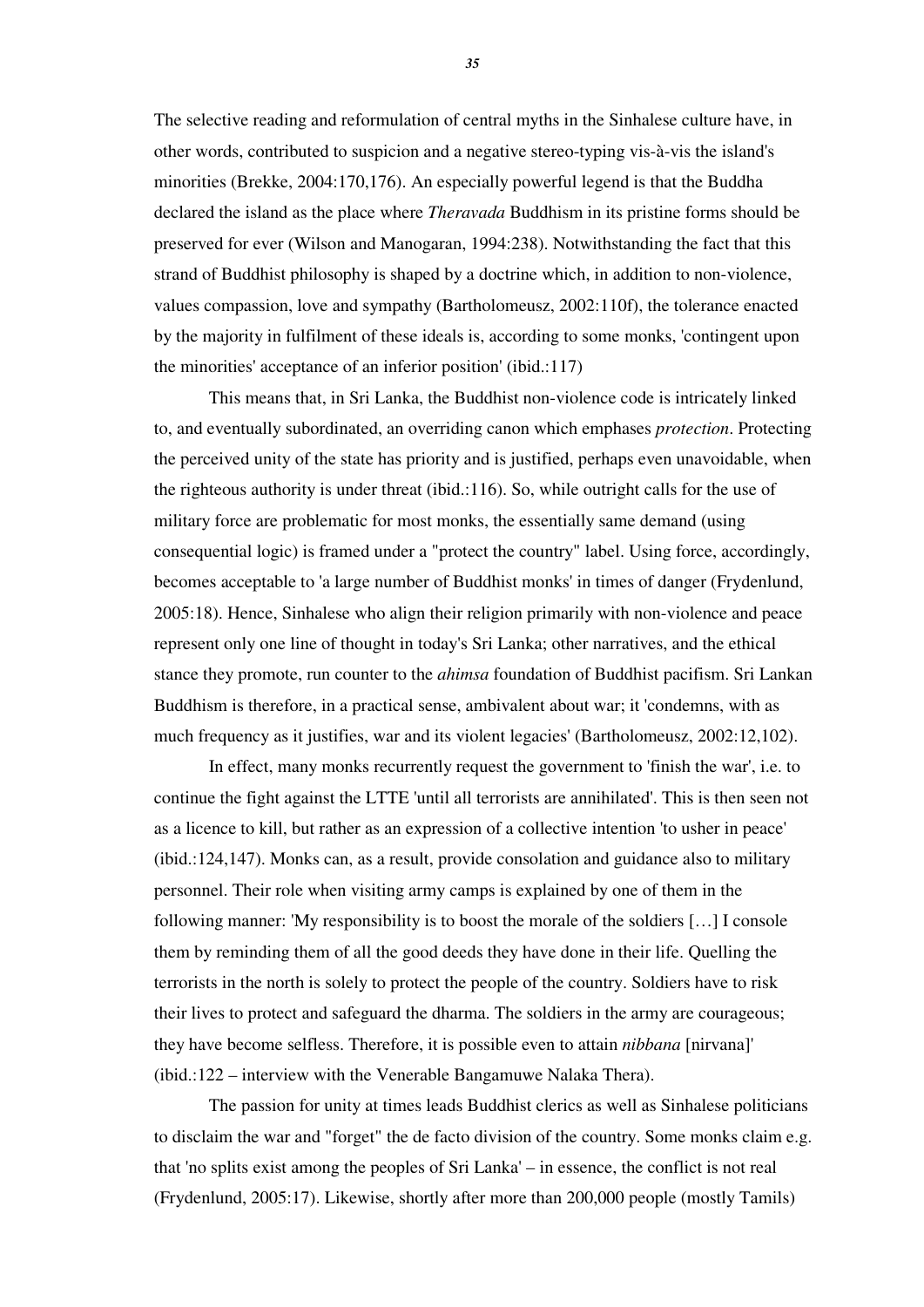were rendered homeless due to the escalating war in 2006 (The Guardian, 2007), President Rajapakse stated that '[t]he civilian population [is] not involved in this armed conflict. Therefore, there is no […] civil war [in Sri Lanka]' (Daily News, 2007).

Many Sinhalese have of course not internalised the most exclusivist dogmas of Sri Lanka's Buddhist nationalism. Moderate representatives of the majority community stress that by acknowledging only a *terrorist* problem and not the deeper conflict, all Tamils are demonised and that this, in turn, undermines efforts aimed at reaching a political solution which would grant the country's biggest minority at least some degree of autonomy. Thus, they oppose that a Sinhalese-Buddhist preoccupation with *unity* is made dependent on the preservation of the present *unitary* state (de Silva, 1998:65). Forming an inclusive discourse which embraces the country's diversity and acknowledges the importance of a Buddhist past yet transcends narrow, exclusivist projections now being disproportionately influential in the society, nonetheless remains a challenge on the majority side (Holt, 1998:194).

## *LTTE and Tamil perspectives – homeland, liberation, and self-determination*

If the Sinhalese identity in the latter part of the twentieth century evolved into a form of cultural nationalism, so too did its Tamil counterpart. Already in the seventies mainstream Tamil parties adopted the rhetoric of 'liberation', and the 1977 elections were described as a referendum on whether or not to establish an 'independent, secular, socialist state of Tamil Eelam' (Richardson, 2005:371). While most Tamils in the North supported the demand, the picture was not as clear-cut in the East, where the party representing the separatist line (the TULF) received 26% of the votes while the Tamil population at the time constituted 41% of the electorate (GoSL, 1983).

Clearly, the LTTE *is* not the Tamil community in Sri Lanka, nor does the group represent all experiences or diverse viewpoints of the island's biggest minority. Leaders of the LTTE nonetheless consider themselves 'rulers of a political entity of a sovereign nation' (Uyangoda, 1995:5), and the organisation stands apart from other Tamil opposition groups, both in ideology and in strength, by representing 'a strand of political will and thinking among the Tamils which is extremely strong and entrenched' (Rajanayagam, 1994:200). Australia-born LTTE insider Adele Balasingham<sup>40</sup> affirms that Sri Lanka's Tamils make up a quite conservative society with a deep understanding of its own worth (Balasingham, 2001:45). Their pride resonates with the nationalist oratory of the LTTE, but the unity achieved 'is founded in terror and wedded to an antidemocratic ethos' (Pfaffenberger, 1994:164). That is, internal destruction and terror have alienated and cleaved the Tamil

 $\overline{a}$ 

 $40$  Adele Balasingham is the widow of the LTTE ideologue and chief negotiator Anton Balasingham.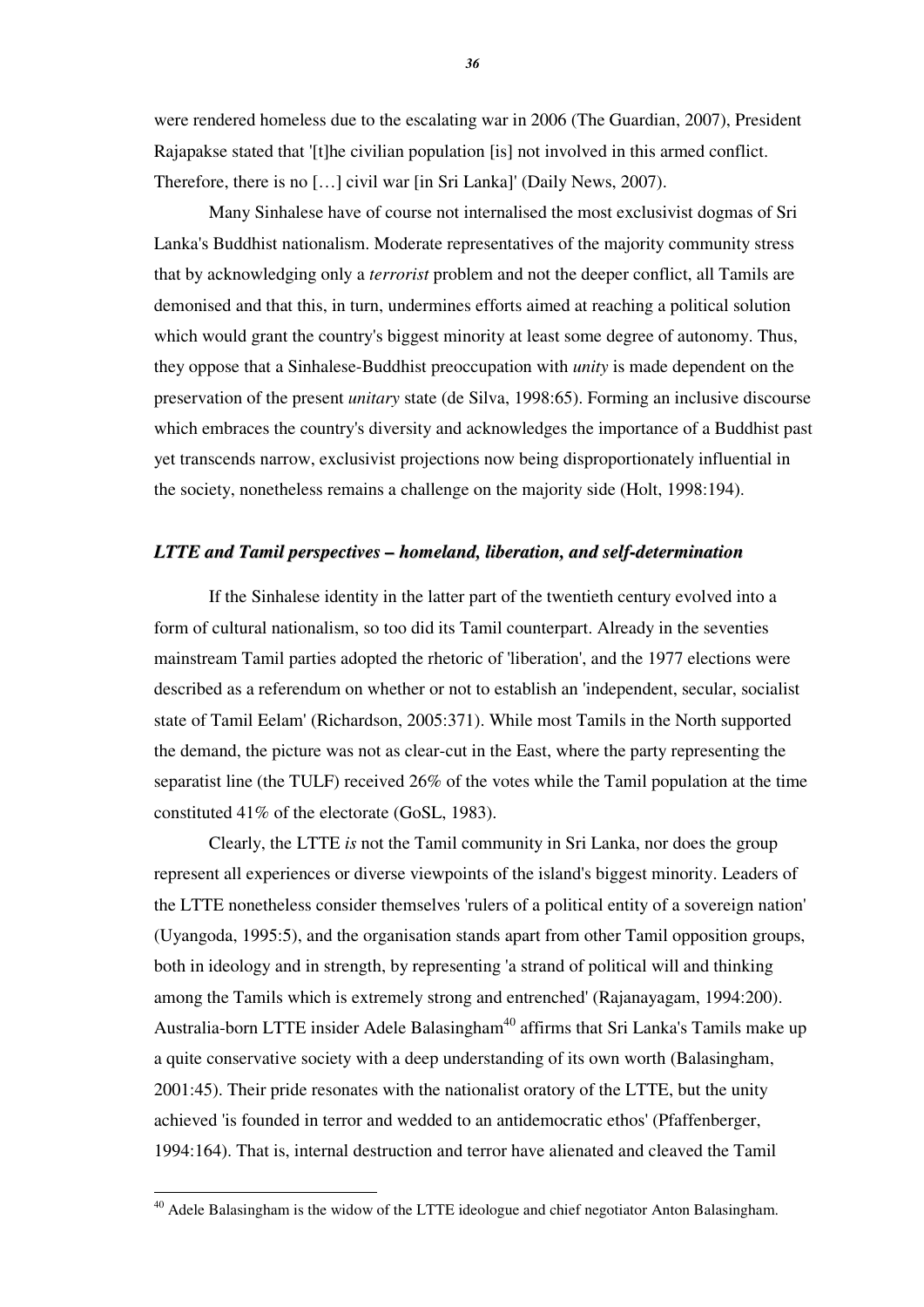community and in part rendered the *eelam* motto 'an empty slogan' (Hoole et al., 1992:353). Yet, much of the authority and respect the Tigers *do* enjoy derives from the moral argument that *they alone* have uncompromisingly undertaken the Tamil nation's liberation struggle – thus also bearing the cost and making the sacrifices that this burden entails (Uyangoda, 2005b:11). Many Tamils consider the group 'a necessary evil', typically explaining their somewhat hesitant support in this way: 'I don't agree with them totally, but […] we would have been wiped out without them putting our cause on the map.' (BBC, 2006d)

LTTE reps always speak of the right to *self-determination* of the Tamil people of *Ilankai* (Sri Lanka), whom they describe as a 'distinct nationality' which possesses a 'Tamil traditional homeland' (Pfaffenberger, 1994:22). This is essentially the short-version of the principles put forward by all Tamil groups partaking in the first peace talks held in Bhutan in 1985 (ref. ch. 2). The LTTE refers to S. J. V. Chelvanayakam, the founder of the Federal Party, as *thantai* (father) *Chelva* (Rajanayagam, 1994:170). Considered the last *influential* Tamil leader committed to non-violence (Richardson, 2005:353), Chelvanayakam 'seized on the quintessential of nationalism' and treated language and territory as 'unquestionably linked' (Wilson, 1994:134f). The declaration of the Federal Party's first national convention in 1951 set the agenda for the struggle to come (Emmanuel, 2004:42f):

'*Inasmuch as it is the inalienable right of every nation to enjoy full political freedom without which its spiritual, cultural and moral stature must degenerate and inasmuch as the Tamil-speaking people in Ceylon constitute a nation distinct from that of the Sinhalese by every fundamental test of nationhood, firstly that of a historical past in this island […], secondly by the fact of their being a linguistic entity different from that of the Sinhalese […], and finally, by reason of their territorial habitation of definite areas which constitute over one third of this island, this first national conference […] demands for the Tamil-speaking nation in Ceylon their inalienable right to political autonomy and calls for a plebiscite to determine the boundaries of the linguistic states in consonance with the fundamental and unchallengeable principles of self-determination.*'

The essence of this proclamation was *self-rule* in a linguistically coherent part of the island and *shared rule* at the centre in Colombo. Twenty years later separatism had still not become the goal; the Federal Party's 1970 election manifesto urged Tamils not to lend their support to any group advocating 'the bifurcation of the country' (Richardson, 2005:353). However, the 1951 declaration considered the bond between the North and the East as vital, and Tamil leaders have ever since the two provinces were temporarily merged as part of the Indo-Lanka Accord (ref. ch. 2) insisted that this link 'must be maintained if there is to be lasting peace in Sri Lanka' (Manogaran,1994:120,122). Part of the rationale for this claim is economic; the Eastern Province, with its considerable rice production, is essential if the North-East is to constitute a viable unit (Pfaffenberger, 1994:14).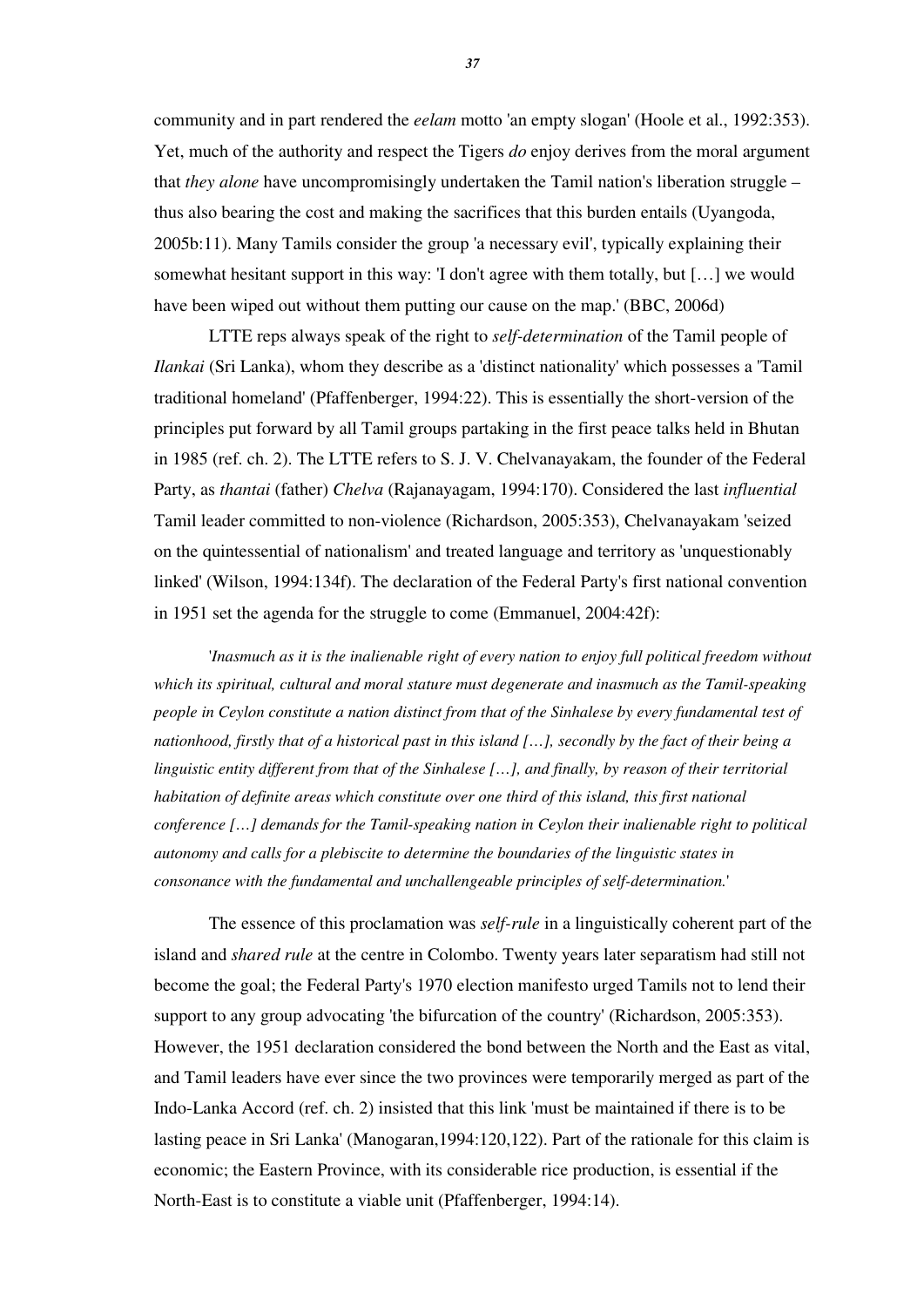Underneath the nationhood fundamentals one finds among stern Tamil nationalists a conviction that Sinhalese suppression of Tamils is an age-old tradition: 'The Sinhalese […], who are racists, have been engaged in the destruction of the Tamil race [for] 2500 years. This hatred lies deep in their hearts till this day.' (Rajanayagam, 1994:178 – quoting the LTTE magazine *Tamililam*) Thus, an almost primordial understanding seems to underpin the LTTE's resistance. Anger and bitterness for having been subordinated the majority are discernible also from the vocabulary used when the enemy is labelled. An LTTE paper in 1986 declared that whoever accepts or displays Sri Lanka's unitary constitution, the ('Sinhala') anthem or the ('Sinhala') national flag 'is a definite traitor to the Ilam Tamils' (Rajanayagam, 1994:183 – quoting the LTTE paper *Viravenki*).

On the "diplomatic" level, the language and logic applied to justify the struggle and the methods used are more skilful. Presenting what *she* sees as good or just reasons for the violence applied by the group, Mrs Balasingham's self-justifying account tells something about the internal "discourse" (to the extent this term captures the real processes in a totalitarian structure) and normative motivation of the LTTE (2001:280f):

'*There are sections of humanity who face extreme forms of repression and gross violations of human rights [… F]or these people the acceptable norms of conflict resolution i.e. dialogue, consultation and negotiated settlement have failed to bring respite. Instead, the oppression continues, becomes entrenched and defies a rational sentiment [… W]hen all non-violent modes of struggle are exhausted and when persecution deepens to an intolerable magnitude threatening the very existence of a particular national formation of a people, the violence of the oppressed becomes qualitatively different from the violence of the oppressor. In this case, the violence of the oppressed becomes the legitimate weapon of self-defence for the preservation of the life of the community as a whole. This is the case with the Tamil people in Sri Lanka.*'

Balasingham essentially makes the LTTE struggle a matter of collective survival, carried out by regrettable but nonetheless justifiable means since all other ways of saving the nation are supposedly exhausted. This also means that it is not death but *life* which is in fact being "celebrated": the LTTE is 'fighting to protect life, the collective life of the Tamil nation' (Balasingham, 2001:288). Renouncing individual lives for the sake of the group is cast as 'an extraordinary phenomenon of self-sacrifice' which represents 'a supreme humanist ideal' (ibid.:289). Whether one accepts this kind of reasoning or not, the Black Tigers testify painfully to the phenomenon of suicide tactics and illustrates, as history also proves, that material concerns do not always hold the dominant position in the motivational hierarchy; at times 'affronted dignity and values' can generate greater dedication than many other needs or wants (Francis, 2004:7).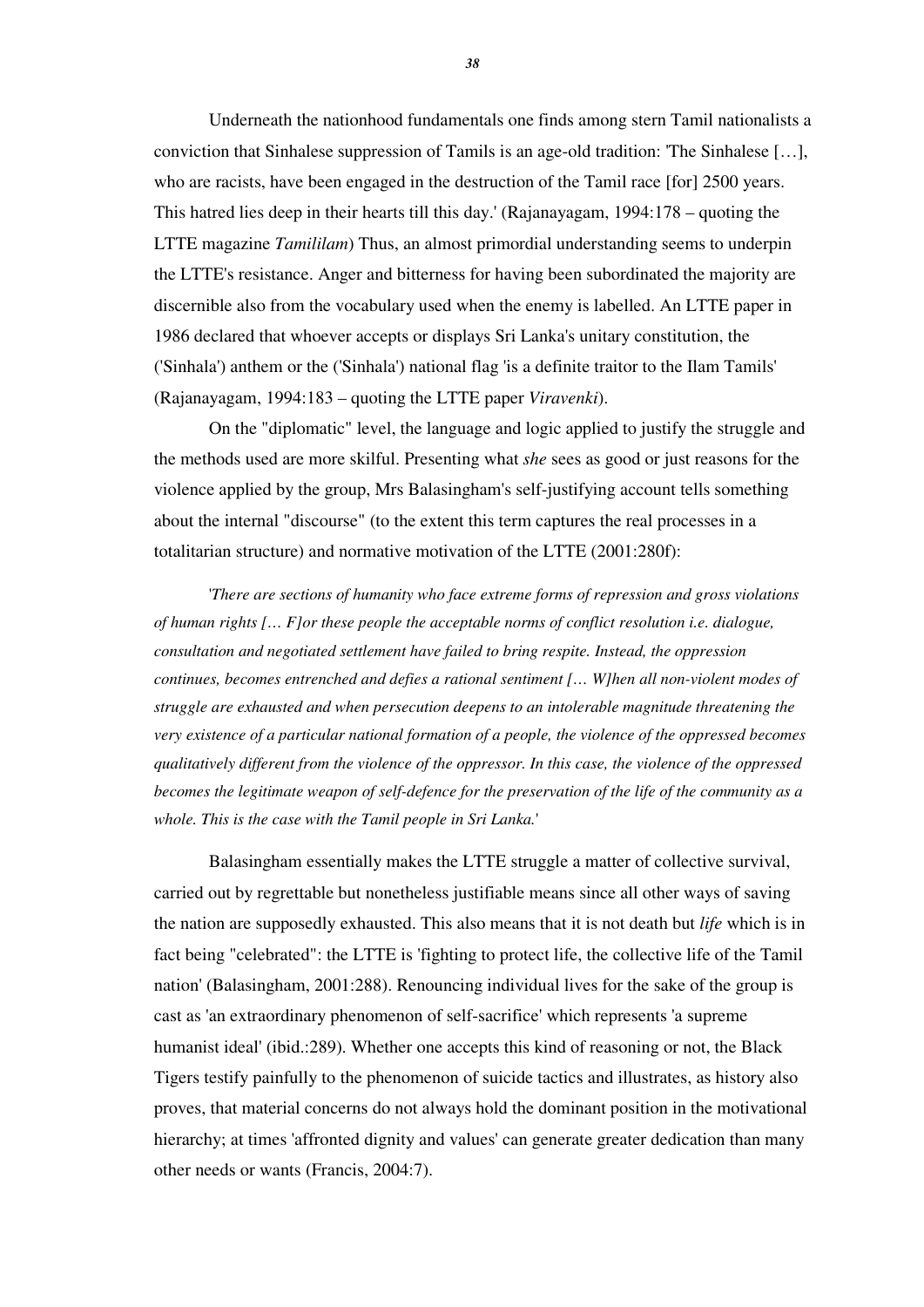Noting that leaders involved in war *always* claim a high purpose, Anderson argues that an initially perceived purposefulness may later change and that war itself, through people's experience of it, can become the reason for future fighting (Anderson, 1999:10,16). This seems valid for Sri Lanka, where nowadays it is largely 'the consequences that carry the conflict forward' (Uyangoda, 1999:158). But 'when brutality, torture, and terror […] become the methods employed to pursue a just cause, they undermine the justification for that cause' (Anderson, 1999:12).

*Discipline* and *rational prudence* are usually stressed when the staunch 'war morale' of the LTTE is commented on; organisational loyalty takes precedence over any other ties (Richardson, 2005:480), and the infamous cyanide capsule strung around the neck of all cadres is to be consumed if 'capture is imminent' (Gunaratna, 1997:2). Prabhakaran apparently became a guerrilla chief much due to his 'single-mindedness, self-discipline and personal courage' (Richardson, 2005:351,479). Described as a 'Tamil hero-ascetic' (Rajanayagam, 1994:172), he admires manifestations of bravery and believes in the law of righteousness (*dharma*) (Balasingam, 2001:338), and thinks that no struggle is possible 'without killings' (Richardson, 2005:480 – quoting Swamy, 1994). Building up a culture of sacrifice and martyrdom with himself as 'demi-god' leader (Time Magazine, 2006), 'the struggle has become his life and he has become the struggle' (Balasingam, 2001:334).

Thus, the LTTE largely follows its *own* logic as to what is truly good or right, and "traitors" to the cause have not only been found among Sinhalese power-holders; the mercilessness has been directed again *all* groups and strata, including numerous Tamil leaders representing other state-critical groups (Richardson, 2005:676n72) and own cadres falling out of favour (Pfaffenberger, 1994:16).

### *Contradictions and commonalities in the Sri Lankan perspectives*

Though Sri Lanka's two nationalisms express the sentiments of a majority and a minority respectively, both groups in fact suffer from a minority complex (Toft, 2003:21). In the case of the Sinhalese, the paradoxical majority-minority constellation is explained with reference to Sri Lanka's small size (territorially as well as demographically) and historical influences from India (Tambiah, 1991:92). The situation for the Tamil community is that, while a factual minority, it stakes a strong parity claim; the Tamils had become 'a proud community whose experience of social dominance in their own region and whose sense of greater "orthodoxy" and "orthopraxy" in matters of caste and [religion] made it impossible for them to accept a position of subordination in a polity composed of a Sinhalese majority' (ibid.:102,106). Thus, both nations struggle to come to terms with a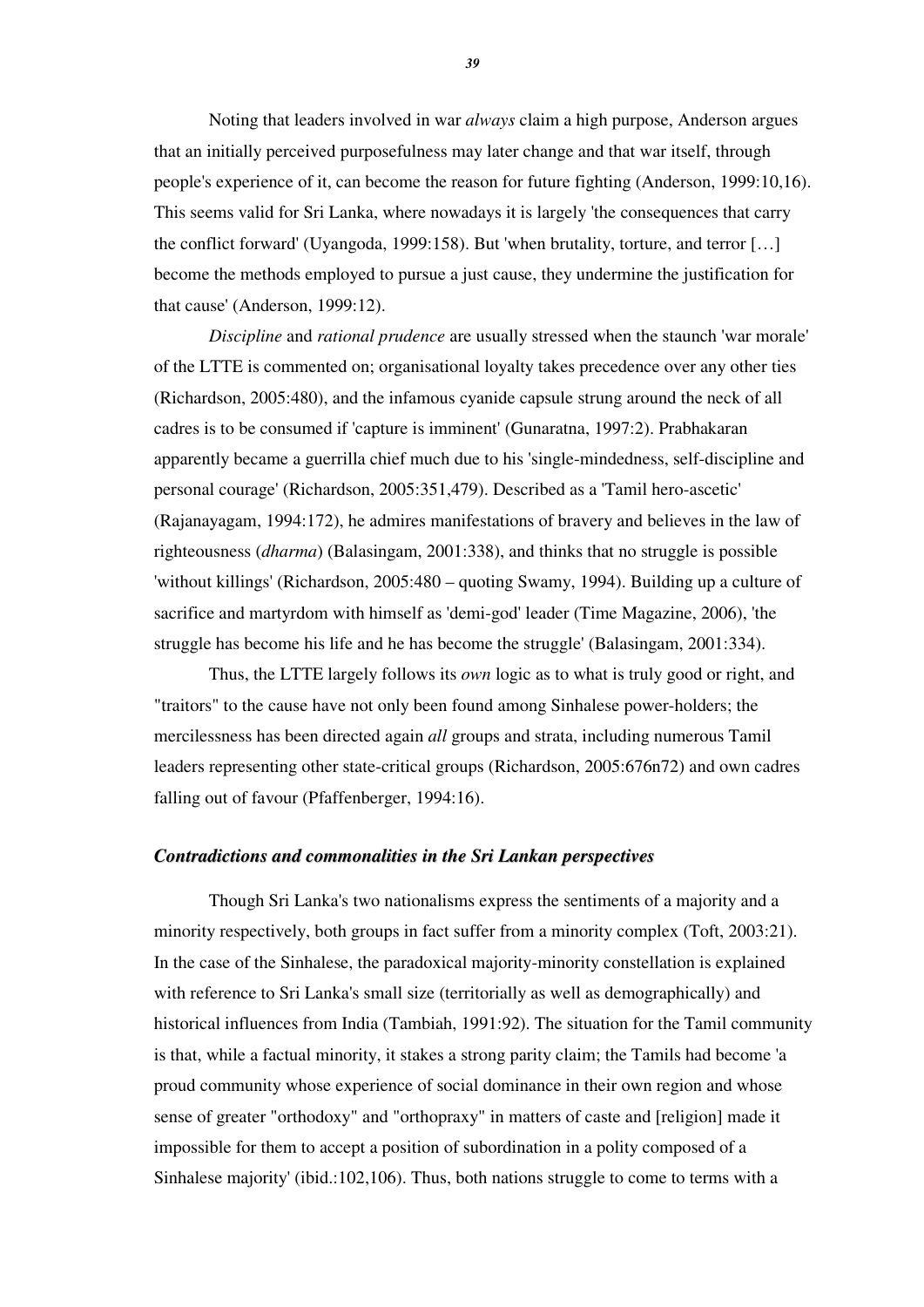"threatening" and supposedly stronger *other*, contending that while *theirs* is a defensive struggle aimed at "survival", the other side is "communal-minded" and pursuing an agenda which is both aggressive and exclusivist (Emmanuel, 2004:41; Tambiah, 1991:105).

Both nationalisms' inbuilt moral arguments derive inspiration from the domain of religion. But, while references to Buddhist postulates are fairly explicit on the Sinhalese side, the Tamil nationalist rhetoric is generally framed by law-like formulations alluring directly to what is considered just or fair. Anderson hence describes the Tamil struggle in Sri Lanka as an 'historical contest for political rights' (Anderson, 1999:11).

Considerable sections of the Sinhalese and Tamil communities uphold an idea of being destined to inhabit and preserve the cultural traits of their *homelands*. This idea is perhaps more explicit in the Tamil case since the *eelam* term is incorporated in the name of the LTTE and other Tamil organisations. It is, nonetheless, an unmistakable element also in the nationalism (or "state patriotism") expressed by the majority – mainly due to the unique version of Buddhism practiced in the island. The problem with these homeland notions is that the corresponding territories do not fit each other geographically; while the Tamil claim is linked to the North and East, the Sinhalese (Buddhist) demand refers to the whole island. This leaves the land dimension at the core of the dispute, and the moral value affixed to it is not easily circumvented since each side 'has a keen sense of its own status vis-à-vis the contested territory' (Toft, 2003:22). Thus, the Sinhalese and Tamil national identities in large measure mirror each other in their 'equation of race, religion, language, and territory' (Pfaffenberger, 1994:25).

The disputants seem to operate along relatively self-centred, ethical-existential dimensions in which the histories and interests of the other side matter only if interrelated with one's own (ref. chapter 3). Negotiations are therefore no morally binding precept for either party; both the GoSL and LTTE are rather 'hard-hearted and calculating bargainers' (Uyangoda, 1999:163). The reason, Uyangoda claims, is that, at the heart of the dispute, is the question of state power, and the idea of sharing this power 'has been the least accepted and most resisted approach in Sri Lankan politics' (ibid.:167). Successive governments have instead made attempts at "depoliticising" the Tamil struggle and bringing Tamil organisations into 'normal' politics within the unitary state (Stokke, 2006:6). The issue of power is of course linked to the territory dimension mentioned above. After the failed 1994- 1995 negotiations, Uyangoda (himself an advisor to the government peace delegation at the time) concluded that the GoSL's peace dilemma 'emanates not from the LTTE per se, but from the difficulty of coming to terms with the political and military […] gains of Tamil nationalism which the LTTE represents' (Uyangoda, 1995:7).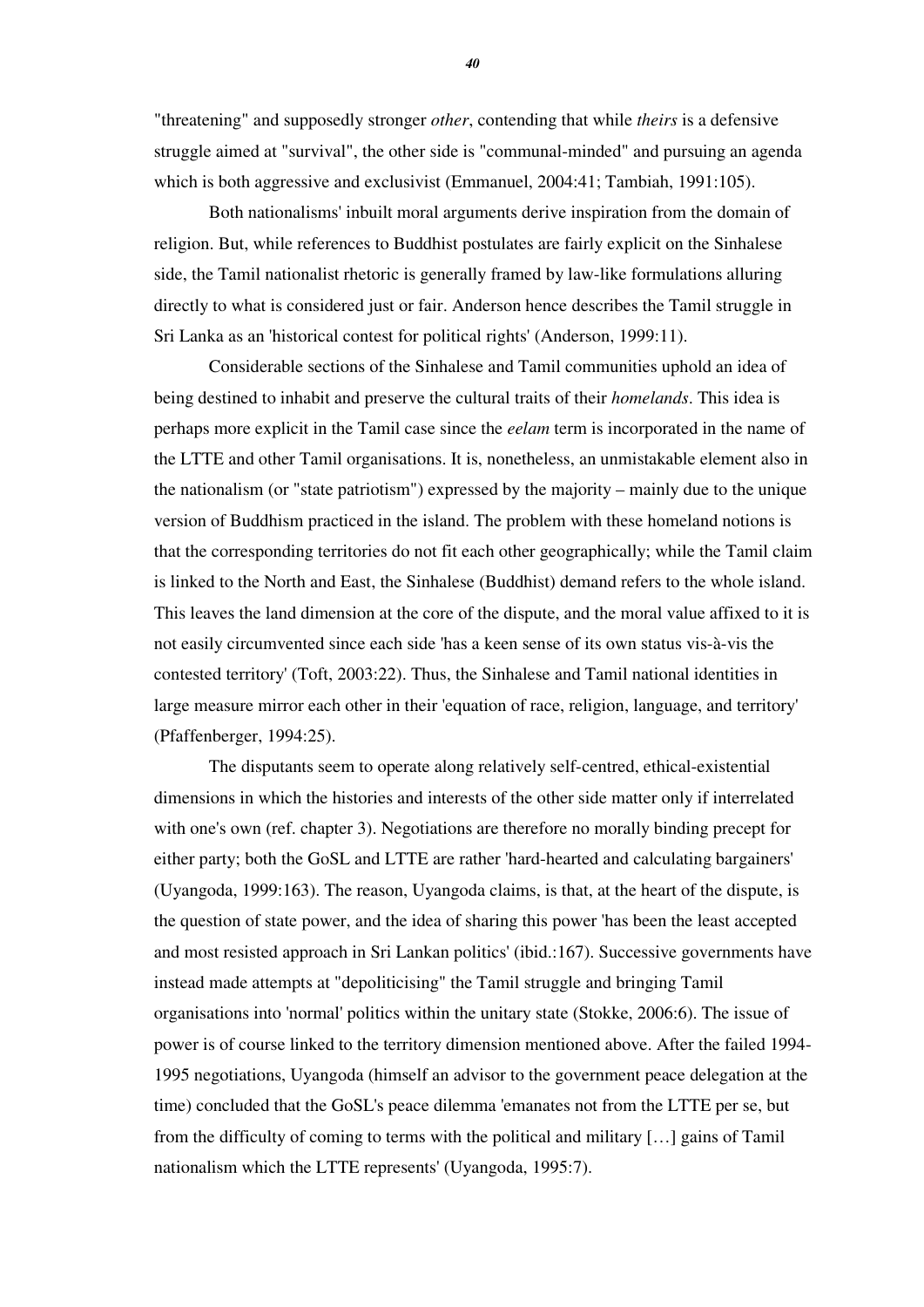This state of affairs reflects that Sri Lankan institutions often only serve narrow, sectional interests, and that many citizens, in the course of this "ethnicisation" of politics, have been excluded from or rejected by 'the only institution of our times that is able to guarantee the minimal rights associated with the modern age: the nation-state' (Wimmer, 2002:194). The result has been a polarization of political life into two camps, which cling to largely distorted perceptions of each other and are reluctant to act and communicate in reasonable ways (Tambiah, 1991:120). Psychological and socio-political effects of more than two decades of fighting have in turn created conditions which make the continuation of war seem 'rational, necessary, and morally justified' (Uyangoda, 1999:158). Both sides hence create and reconfirm their own heroes: southern "protection activists" are seen as reincarnations of mythical Sinhalese nobles, whereas ready-to-die Tamils are depicted as fearless fighters taking on an unrighteous enemy and ultimately honoured as martyrs (Tambiah, 1991:119). As commented by Tambiah, a 'minority of activists, populists, and terrorists on both sides holds the entire society as its hostage' (ibid.:120). Norway's former Deputy Minister of Foreign Affairs, Jan Egeland, obviously shared this reading when stating to the press in 1997 that the main obstacle to peace in Sri Lanka 'is the fact that there is extremely much chauvinism on both sides' (Klassekampen, 1997).

## *The idealist value-basis for Norwegian facilitation – peace, equality, and dialogue*

Norwegian peace diplomacy is a socially and culturally constituted activity, if only because practice at times is a matter of 'following the constitutive rules one has internalised from one's social-cultural setting' (Dobinson, 2000:293). Furthermore, foreign policy has domestic implications and cannot be fully understood without integrating the national arena as an exhibition and legitimising ground (Tvedt, 2003:74). Disregarding the relationship between a facilitator and his/her socio-cultural setting might thus lead to a simplified or superficial treatment of acts and motives.

Three central moral categories in Norwegian culture which form part of an intricate hierarchy of norm-based goals and strategies are *peace*, *equality*, and *dialogue*. <sup>41</sup> While far from defining a complete idealist platform for Norwegian foreign policy, these can be seen as one important normative pillar of such a base. The weight accorded to all three categories seems to derive from both strong altruism/goodness-related ideas (expressing 'the good') and justness/law-like convictions of what constitutes 'the right'.

Halvdan Koht described Norway's history from the middle-ages till the 1905 breakup of the union with Sweden as 'an endless quest for peace' (Riste, 2001:254 – quoting

 $\overline{a}$ 

 $41$  Dobinson's thourough-going PhD dissertation (2000) is a key source used in this regard. Her findings are reviewed in light of other research documents, speeches/statements, press reports, and own interviews.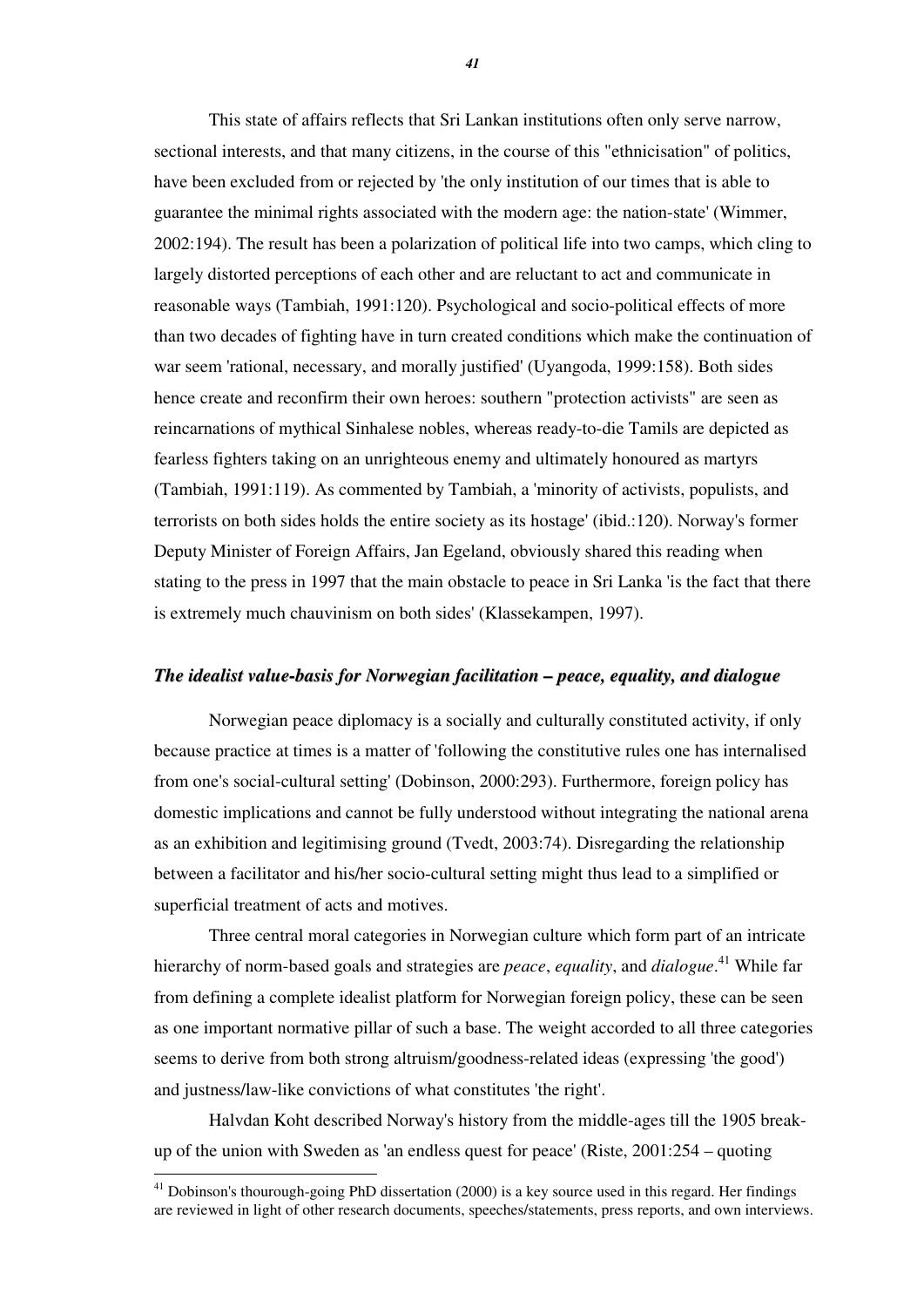Koht, 1906). While too general to carry analytic value, the statement indicates that a preoccupation with peace is no new invention. Koht believed that small states had a special mission in pioneering for peace built on justice rather than power (Riste, 2003:5). Indeed, the idea that Norway has a special role to play in 'leading the world [] towards peace' has remained 'surprisingly stable' (Riste, 2001:255); a 2005 survey showed that nine out of ten Norwegians (92%) look upon Norway as a nation 'which shares its resources with others through humanitarian activity and peace work' (Leira,  $2005:135$ ).<sup>42</sup>

When the Cold War era came to a close the room for activism on the global scene expanded, and the Oslo Accord between Israel and the PLO in 1993 nurtured the idea that small states have a special role to play in world peace politics. Norway was also financially in a sound position to engage itself in far-away conflicts and to pledge post-war recovery support (Tamnes, 1997:443f). So, while the Norwegian state in 1990, officially or more indirectly/secretly, was involved in peace work in four countries spending a moderate 3.7 million NOK, these figures had six years later risen to 22 countries/conflicts and 167 million NOK (Follerås, 2002:147,149; Sørbø, 1998:2f).

Tvedt refers to the consensus-oriented climate in peace and aid-related matters as a 'national regime of goodness' with corporative characteristics (Tvedt, 2003:17-51,158-197). Thus, while also serving domestic interests, ideas about *being* and *doing good* have had a strong attraction national elites as well as the public at large. Symbolically, these ideas define a nearly "holy" realm from which moral support and legitimacy can be drawn in processes of self-identification. Hence, an important part of Norwegians' self-image is that 'they should do some good for the world' (Dobinson, 2000:262 – interv.with Dan Smith). While Hompland relates this to the fact that Norway is a small and unimportant country with a need to 'inflate' its self-image (Dagbladet Magasinet, 2005), an alternative reading is that Norwegian "do-good-ism" represents 'a Kantian cosmopolitan position' which, merged with a long-lasting missionary spirit, has as its aim 'an ethical purification of the activism policy, de-linking it from strategic interests and challenging the preoccupation with the importance of maintaining close relations to the US' (Thune and Ulriksen,2005:11).

These readings hint to a fine line between idealist virtues and realist interests – a complexity not necessarily grasped if the idealism/realism distinction is used flatly. The scale of Norwegian peace efforts can arguably be seen as a way of accruing and enjoying 'soft power' (Riste, 2001:264; ref. ch. 3), and Østerud stresses that good *intentions* are usually of little value to potential beneficiaries; what counts are real *effects* (2006a). This relates to the seemingly short distance from morality to moralism (ref. ch. 3). The risk of misinterpreting one for the other, or ignoring the distinction altogether, is also highlighted

 $\overline{a}$ 

 $42$  4,000 Norwegians responded to ten statements about their country.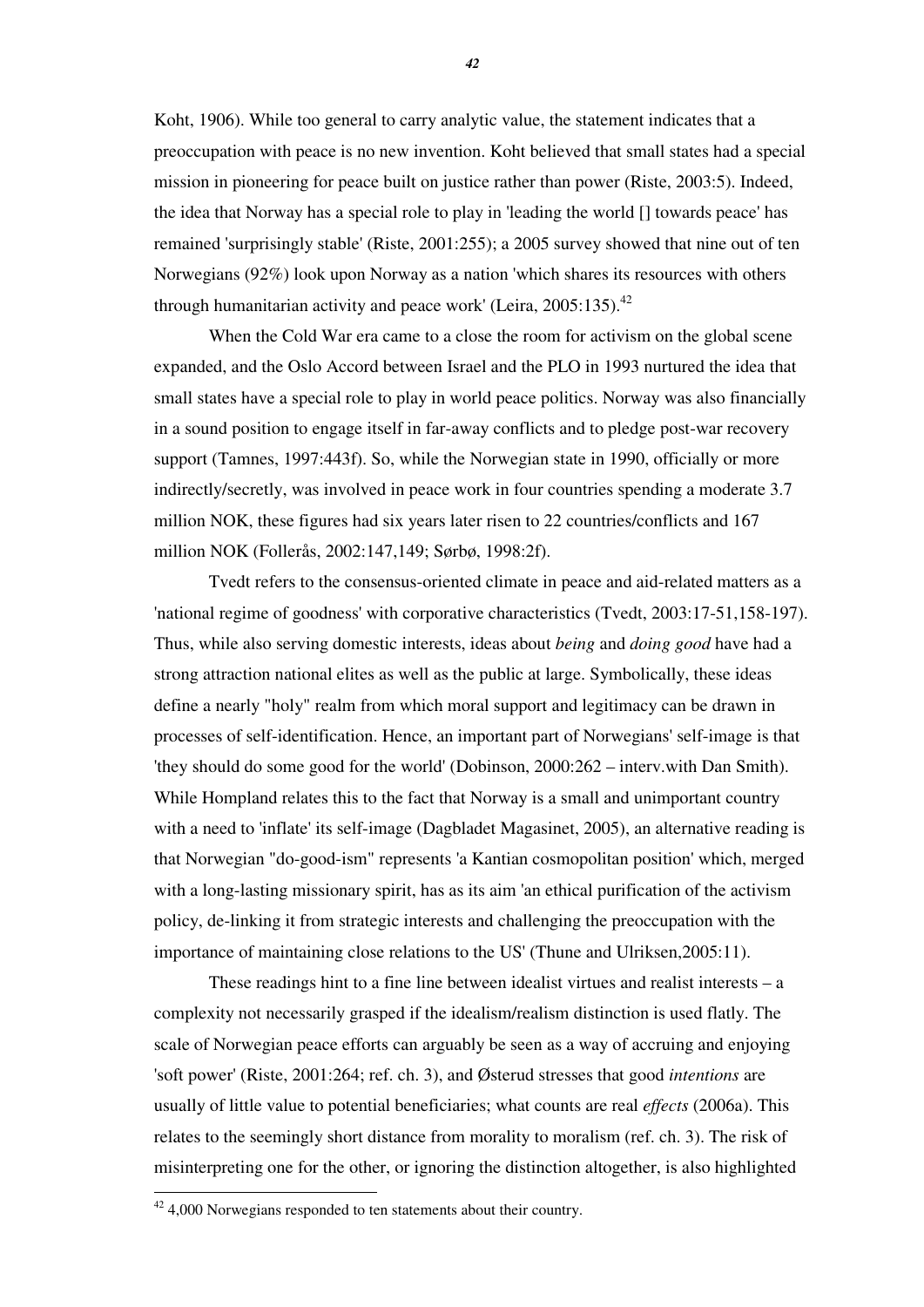in recent debate (Østerud, 2006b; Tvedt, 2003:236-300; Thune, 1997). Egeland claims that peace, also when imperfect, is always better than war (Dobinson, 2000:278). Even if 'only one in a hundred attempts will succeed […] it will be worth the effort' (Egeland, 2001:546). This indicates that it is peace as *no war*, what Galtung called 'negative peace', which lies at the root of Norway's "peace-activist" reorientation since the nineties.

Dobinson claims that the positive weight accorded to peace (as a moral category) in Norway derives from a culture which both *values* peace and has devised *mechanisms* for securing it (2000:184). What is more, 'the average, well-educated Norwegian would believe that it's so obvious that prosperity lies in peace, that it's just logical and rational to get out of violent conflict and into a peace arrangement' (ibid.:270 – interview with Dan Smith). Promoting peace is, at once, rationally smart, ethically good, *and* the morally correct thing to do: 'We cannot afford not to work for peace.' (Tidens Tegn, 1997 – interv. with Egeland ) Peace hence occupies a central place in the discourse which puts Norwegian identity into practice. Efforts towards this goal are construed as "natural" for members of the Norwegian society to engage in – 'even a moral obligation, based on the "inheritance" one has to live up to' (Dobinson, 2000:222). The taken-for-granted logic and naturalness of peace echo a typical Norwegian 'assumption of reasonableness', claims Dobinson – the belief that 'all people are as 'reasonable' and willing to compromise as Norwegians believes themselves to be' (ibid.:269f).

Norwegian efforts to promote peace are historically linked to not only missionary practices but also the labour movement's development (Leira, 2005:152). Jointly these traditions point to ideals of a universal humanity and equal rights for all, upon which much of Norway's egalitarianism is based (Dobinson, 2000:236-238). Informality, aversion to pomposity and rank, weak class awareness, and, at least historically, a politically correct "down-toning" of differences, are all important expressions of the egalitarian norms of society (ibid.:239,241,243-247). According to Dan Smith, 'the informality, the sense of equality between people, [and the] lack of an openly deferential culture […] fit well with the conflict resolution context' (ibid.:265 – interview with Smith).

Norwegian go-betweens pay, according to Dobinson, *particular* attention to treating the involved actors as equals; it is 'a hallmark of their mediatory style' and considered a basic prerequisite to make talks at all possible. This attitude has, at least in some cases, 'produced positive outcomes […] by bringing parties into a […] process who would otherwise be excluded' (ibid.:264). Thus, a principled stance on equality connects to questions of inclusion and exclusion by signalling whose concerns and interests valid  $-$  i.e. who are the just stakeholders to a forthcoming negotiation and resolution process. However, an apparent lack of reflection on difference due to many Norwegian's lack of first-hand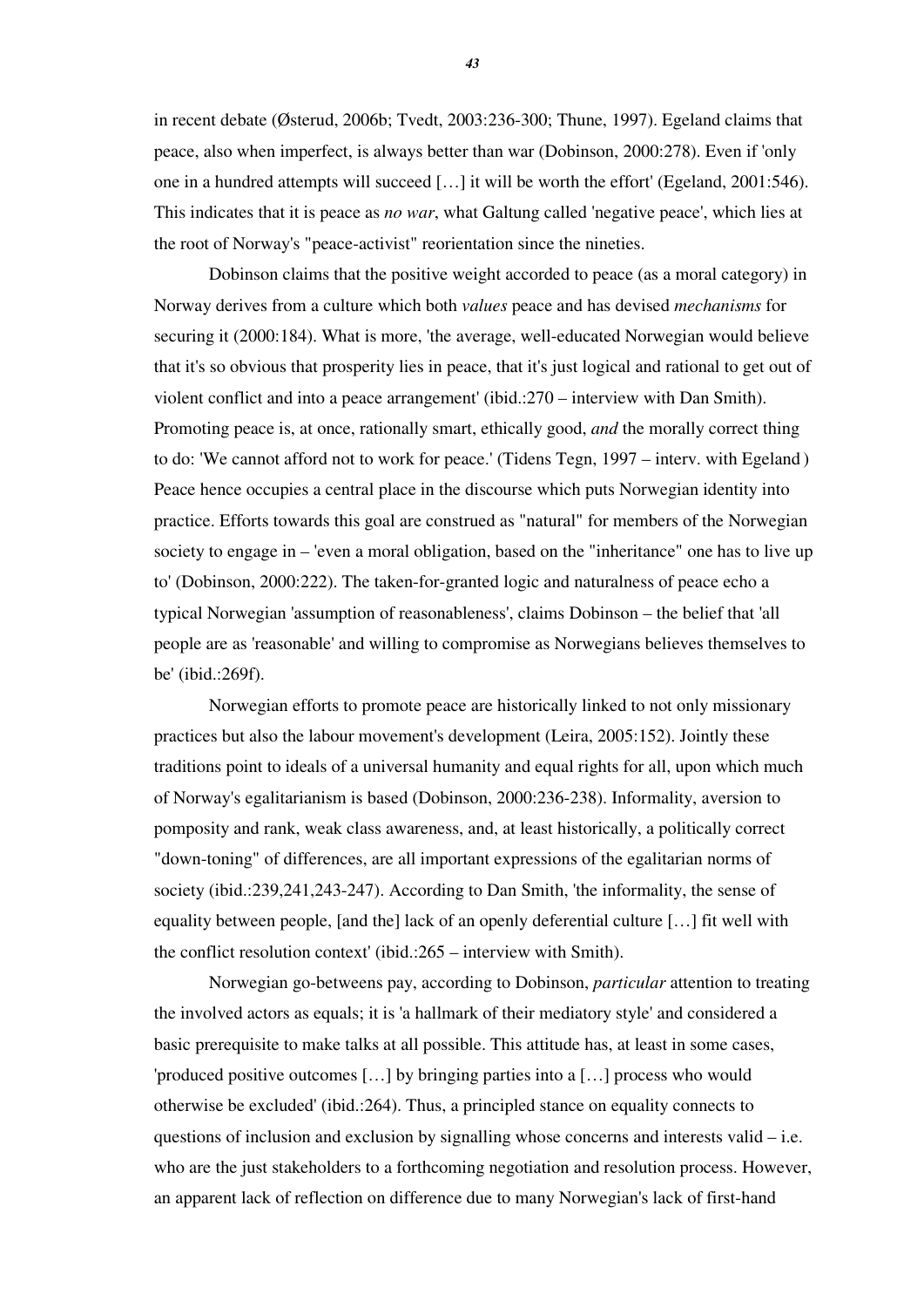experience of profound divisions points to a latent weakness for Norwegian peacemakers. Thomas Hylland Eriksen claims that this 'must be a very severe handicap for Norwegians involved in peace negotiations' (ibid.:268 – interview with Hylland Eriksen). When facing differences, Galtung argues, 'they would tend to see it as misunderstandings' (ibid.:269 – interview with Galtung). Dobinson concludes that if Norwegians go about acting 'in the ways learned within their society', they might underestimate the cleavages of more heterogeneous social settings where differences and inequality are somehow more real and possibly also more generally accepted (ibid.:247).

Norwegians generally like to think that agreement is possible, and dialogue is undoubtedly the method considered most appropriate to resolve differences: '[I]f we only sit down and discuss a matter we'll reach an agreement; viewpoints can always be reconciled' (ibid.:255 – interview with Hylland Eriksen). Also political leaders endorse this viewpoint and consider dialogue a key tool. Since Norway cannot impose its views on others, 'dialogue must be our strategy', argues Helgesen (speech, 2002). Foreign Minister Støre fills in: 'If you want a party in a conflict to take a different view, it helps to talk to them […] One of the most dangerous things in the world today is the absence of dialogue.' (speech, 2006)

Since a dialogical approach means dealing also with 'despots' and 'men of violence' (Francis, 2006:126), it is sometimes branded a soft tool – a viewpoint the Foreign Minister downright opposes: 'Being willing to enter into a dialogue is not a sign of weakness […] Dialogue is based on values and principles; it is the strategy of the brave. Dialogue opens doors. Dialogue builds bridgeheads, not positions of defence.' (Støre, speech, 2006) Also in the Sri Lankan case, MFA officials tend to think that dialogue is important, even with "bad" people (interview, MFA official). Norway has, in other words, not terror-listed the Tigers in order to keep open the possibility of having a dialogue with them (interv., Hanssen-Bauer).

Openness to seeing non-state actors as *possible* political partners seems to influence Norway's stance on this matter. Put differently, actors representing marginalised or wronged people should not be excluded at the outset (Helgesen, 2007:12). This can be interpreted as a form of lenience vis-à-vis ethnic/nationalist and rights-based movements which, in the prevailing international system of states, suffer from a lack of legitimacy and status. Dobinson observes that "war heroes" in the Norwegian setting are typically members of a resistance movement who, as underdogs, 'bravely fought a "just" battle' (2000:218). Norway has, accordingly, maintained connections with quite a few rebel movements and accumulated a fairly good understanding of their internal logic and outlook; however, flaws in the international response to terrorism have, argues Helgesen, 'adversely impacted conditions for peace negotiations, including Norwegian peace diplomacy' (2007:6,20).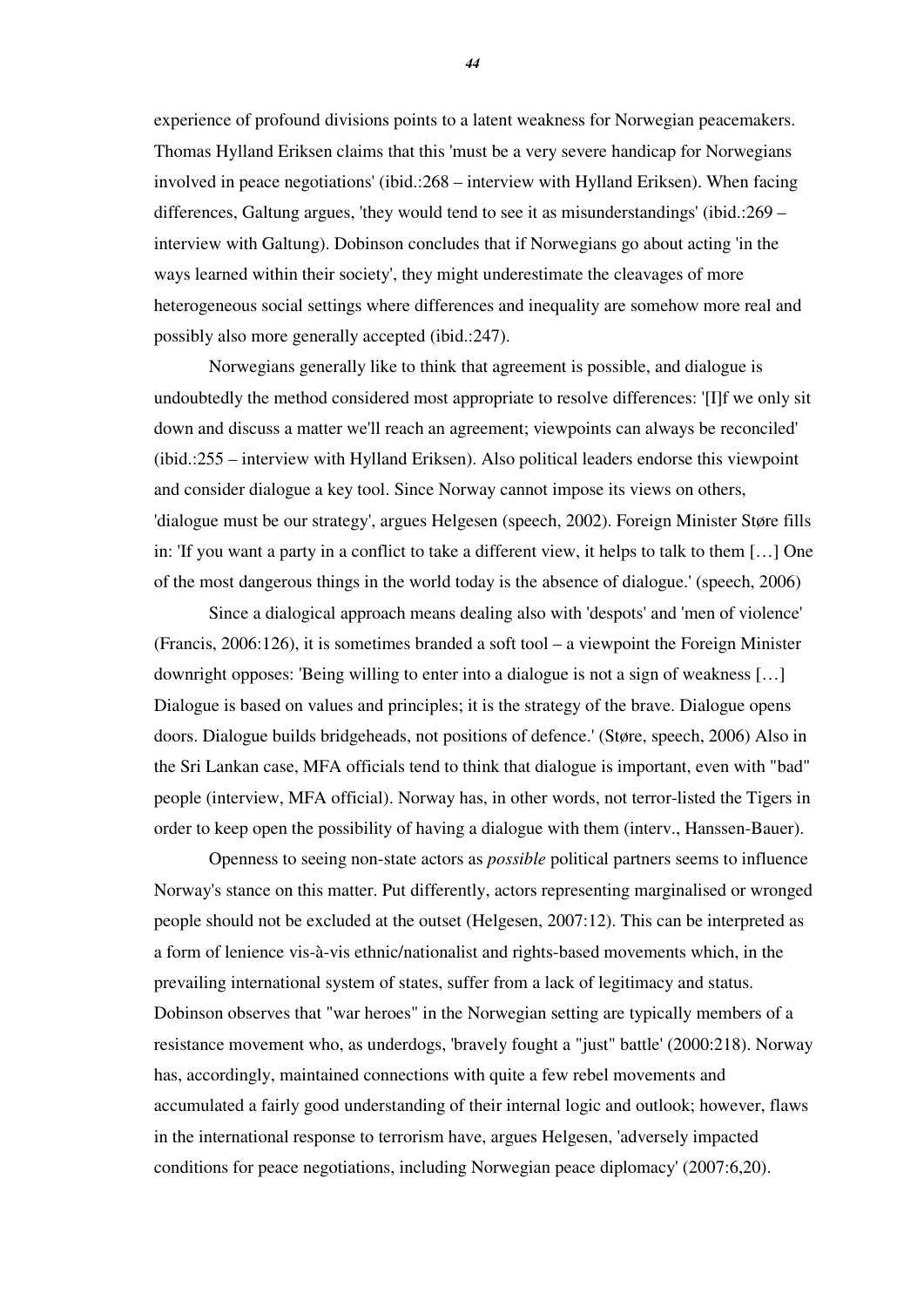# **5. DIALOGICALITY, INCLUSIVENESS, AND EQUALITY IN THE PROCESS**

This chapter empirically reviews the peace process in relation to the three moral categories under scrutiny. Subsequent to comments on the overall quality of the GoSL-LTTE dialogue, including Norway's role and contribution in this respect, steps affecting the inclusiveness of the process as well as the way in which equality and status issues were dealt with are described. *Reflection* on the aspects and points presented vis-à-vis discourseethical criteria in response to the research questions posed is deferred to the next chapter.

### *Dialogicality; the spirit and substantiality of talks*

Norway's principal task in the beginning of the process was to stay in regular contact with the parties while measuring and trying to further rouse their motivation for negotiations; this was done through a hectic shuttle diplomacy and by suggesting confidence-building measures for establishing a suitable climate for, initially, a cessation of hostilities and, eventually, a productive dialogue between the parties. The CFA signed in February 2002 was the chief outcome of these efforts. The next stage entailed the prime task of arranging and holding direct peace negotiations between delegations of the two sides, which happened in two phases – the six rounds of talks held in 2002 and 2003, and the two final sessions organised in Switzerland in 2006 (Geneva I and II). Also in between these two phases Norway remained the facilitator and key point of contact for the parties and other actors with a stake in the process. A part of this function was to prepare and coorganise donor conferences to secure financial support for war recovery efforts (ref. ch. 2).

The ambience in the first rounds of talks in 2002 was good; Norway, as the chair, had to "direct" the conversation only loosely: 'The sessions would typically open with a statement by each side, but afterwards the discussion would just flow. We could let the dialogue run its course. We hit upon a good tone at once and there was rapport between the delegates. There were also receptiveness and genuine will to search for solutions.' (Interv., MFA official). Thus, the two sides already had some confidence in each other when the talks commenced; unofficial contacts had been set up between the LTTE and the UNP while the latter was still in opposition (Philipson and Thangaraja, 2005:24). On behalf of the Tigers, Balasingham (2004:377) said this in his inauguration speech: 'We are optimistic [...] because both [leaders] have [...] a firm determination to resolve the conflict through the process of dialogue.' Also the role of the Norwegians was seen as constructive: '[They were] pulling the threads together and keeping the dialogue focused. Mr Helgesen […] carried out his role with considerable sophistication and even-handedness'. (ibid.:385)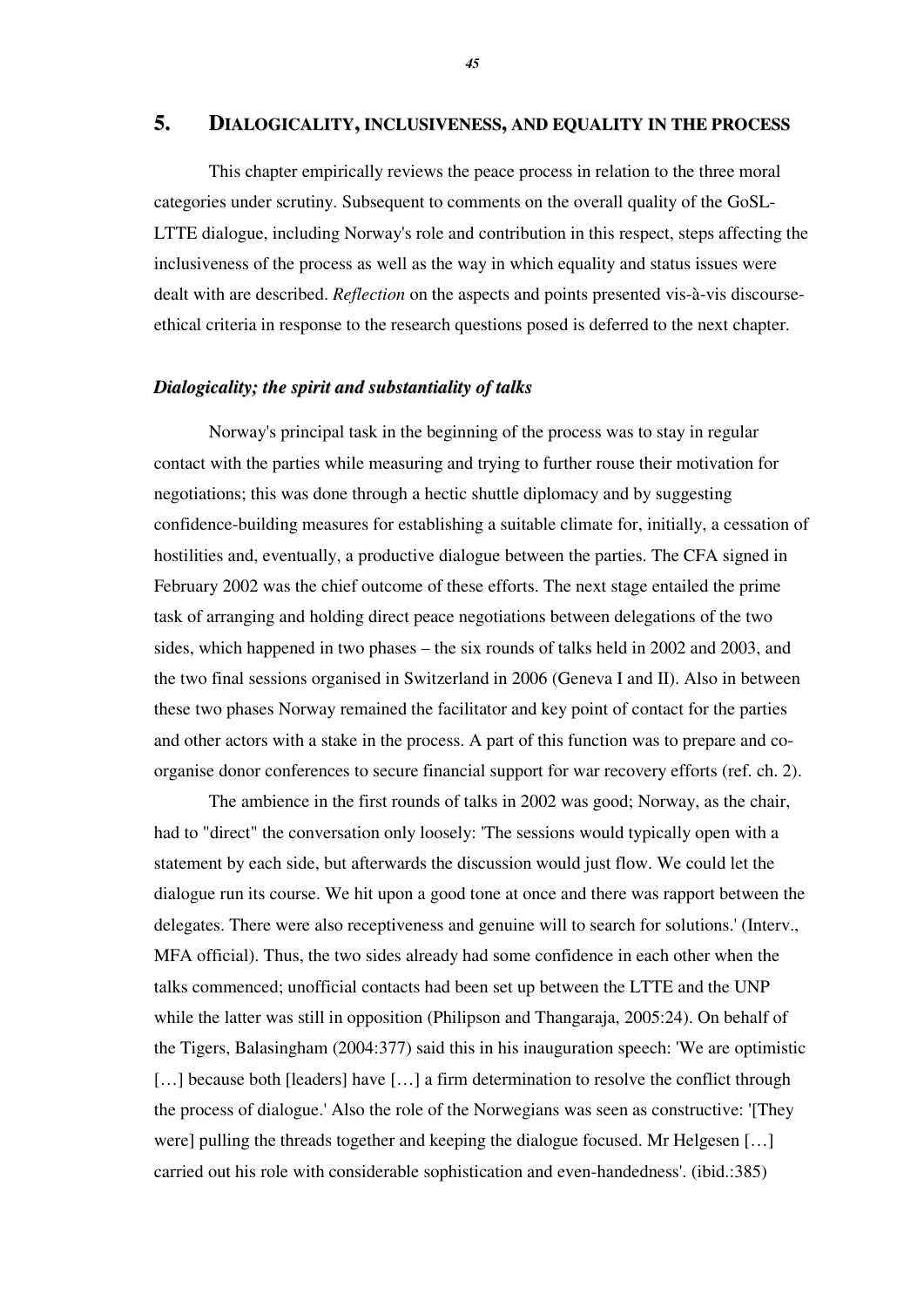Apparently, the positive climate was there also in the end of November 2002: 'The sessions of talks held so far have clearly demonstrated that the protagonists are earnest and sincerely committed to resolving all issues.' (ibid.:394f) In the third round only a week later, which led to the Oslo Declaration on federalism as a framework for a future solution, there was still 'a positive drive and a good dynamic; each side gave the other space to position itself' (interview, MFA official). However, in the course of a few weeks this 'enthusiasm and euphoria' (Balasingham, 2004:ix) seems to have been considerably restrained. The slow rate by which the agreed steps were being implemented led to disappointment and mistrust, especially on the part of the LTTE (interview, MFA official).

In tradition with the strategy pursued in previous processes, the Tigers had insisted on a stage-by-stage process which prioritised the immediate humanitarian situation in the North-East. The more fundamental issues, including the task of crafting out a political solution, were to be dealt with when living conditions in the war-torn areas had been "normalised". However, by the end of 2002 the Tigers felt that the 'urgent existential problems' of the people in the North were being 'trivialised' (Balasingham, 2004:410). Their dismay surfaced on the issue of army High Security Zones (HSZs), considered by the LTTE an 'unfair and unjust occupation of Tamil lands' (ibid.:434-439), which they hoped would be evacuated or redefined to allow for the return of IDPs and refugees. However, the ceasefire observers judged that a dismantling of the HSZs would disturb the military equilibrium upholding the CFA, and progress in the remaining rounds (before the talks were suspended) was largely blocked due to this controversy (ICG, 2006:7).

While the Norwegians saw the Oslo Communiqué on federalism as 'one of the most important outcomes' (interview, MFA official), the LTTE felt that the GoSL and the thirdparty compensated for a lack of improvement in ground conditions by 'over-emphasising' the decision to explore a federal solution (Balasingham, 2004:x). After un-expectantly having suspended further talks (ICG, 2006:8), the Tigers reiterated their irritation with deliberations on a political settlement instead of dealing effectively with what was to them the *real* situation, namely 'the harsh realities of a suffering population who yearn to experience a sense of peace, normalcy and decent life' (Balasingham, 2004:457). But, also the government's infuriation was growing, especially in relation to safety measures: '[The GoSL] felt that the LTTE did not deliver what it had promised in terms of security; there were rumours that the LTTE was establishing new camps while the talks were going on.' (interview, MFA official)

When the parties met again for face-to-face discussions in February 2006, not only the government and the President in office had changed; so had the enthusiastic tone and motivation from the initial phase. On the opening day of the session, both sides read out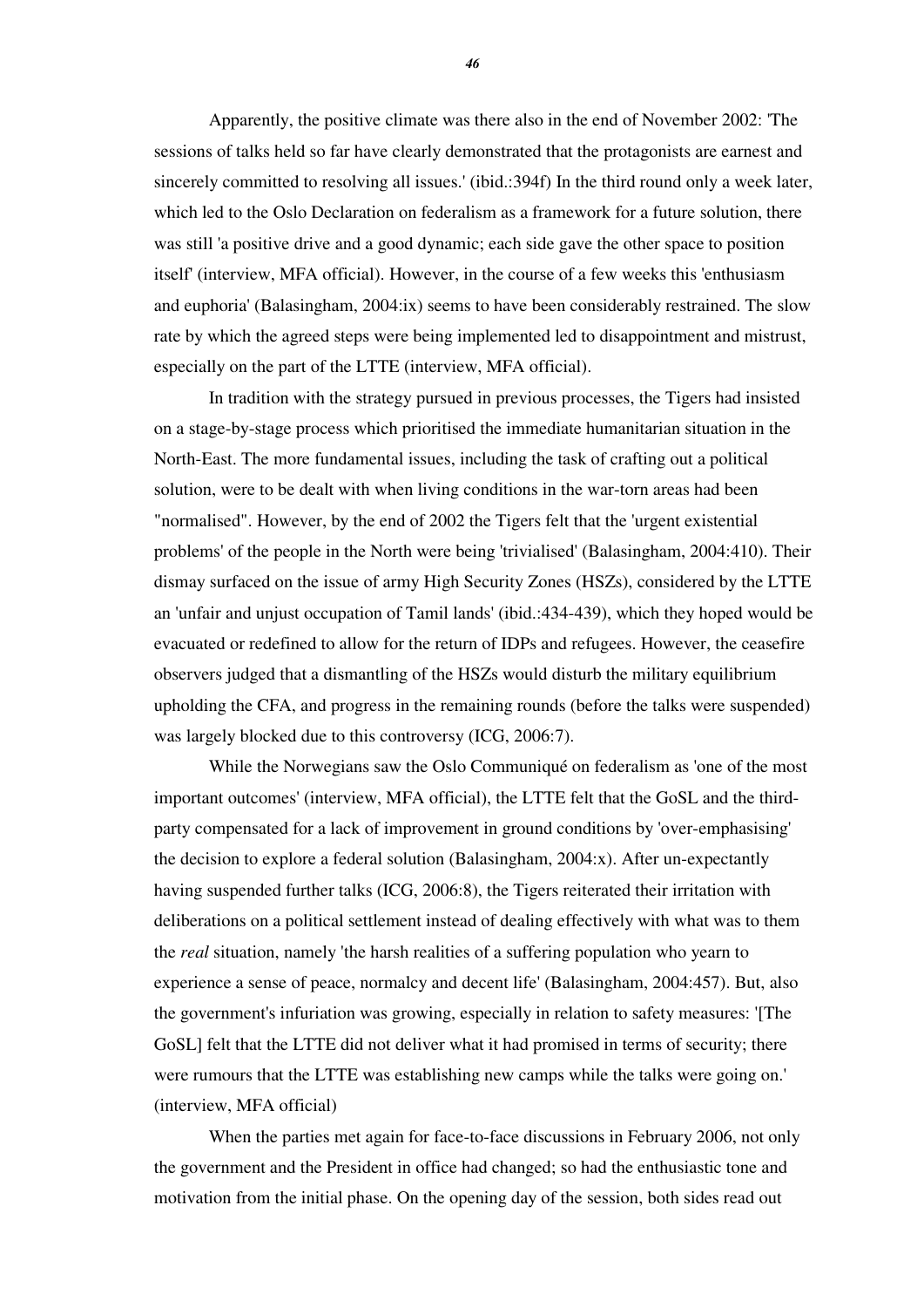long lists of ceasefire violations for which the other side was blamed (BBC, 2006b). Surprisingly then, when summing up the meeting, Solheim admitted that though the discussions had been 'hard, tough and realistic', confidence had been built, and the outcome was 'above expectations' (BBC, 2006b – quoting Solheim). Analysts concluded that the meeting reaffirmed the commitment of the two sides, as the joint decisions represented vital compromises; while the LTTE 'suspended its policy of militarism', the new government demonstrated 'ability and willingness to engage with the LTTE' (CPA, 2007:7). One GoSL delegate said that the talks had 'stabilized the peace process' (TamilNet, 2006a – quoting Bogollagama), whereas the Tigers called the GoSL assurance to disarm all paramilitaries in army-held areas a 'diplomatic victory' (BBC, 2006b – quoting Balasingham).

However, the practice of reaching impressing agreements *in word*s without these leading to manifest action on the ground continued. Special envoy Hanssen-Bauer reasons that 'Geneva I may have been too successful, as it is doubtful whether the Government was able to fulfil its pledges' (interview, 30.03.07). Another representative of the third-party believes that the need to neutralise Karuna 'was the only reason' the LTTE attended the talks (interview, MFA official, 30.03.07).

Norway tried to maintain intensity in the third-party efforts also in the later stage of the process (with its special envoy visiting Sri Lanka seven times in 2006), but halfway into the year there was no longer 'room for a Norwegian initiative in the peace process' (Daily Mirror, 2006a – quoting Solheim); the LTTE's refusal to show up for talks *after* having arrived in Oslo in June for discussions with the GoSL on SLMM issues (citing 'status reasons') was a serious smack on the facilitator's standing (CPA, 2007:8). Solheim stated that the parties had neither 'listened to our advice' nor 'used the opportunities we have created in the recent months' (Aftenposten, 2006b). Norway had shortly before sent 'an unprecedented letter' to the Sri Lankan President and the LTTE leader, asking hem to explicitly reaffirm their commitment to the peace process (Aftenposten, 2006a). $43$ Ironically, five months later Sri Lanka sent a similar letter to the facilitator, inquiring about the status of the peace process. 'We want a clarification from the Norwegians if the peace process is still ongoing', a GoSL spokesman told the press (Aftenposten, 2006d) – displaying openly the confusion surrounding what was still an officially ongoing peace process under conditions of enmity and war.

At Geneva II in October 2006 the task was basically to rescue the peace attempt by trying to bring the many ceasefire violations to a halt. For the first time in the process "all" agreed that the meeting was a failure. '[N]either side were sincere about peace negotiations and neither of them made efforts to honour pledges made in the earlier rounds' (BBC,

 $\overline{a}$ 

<sup>&</sup>lt;sup>43</sup> Both sides eventually replied affirmatively to the questions posed.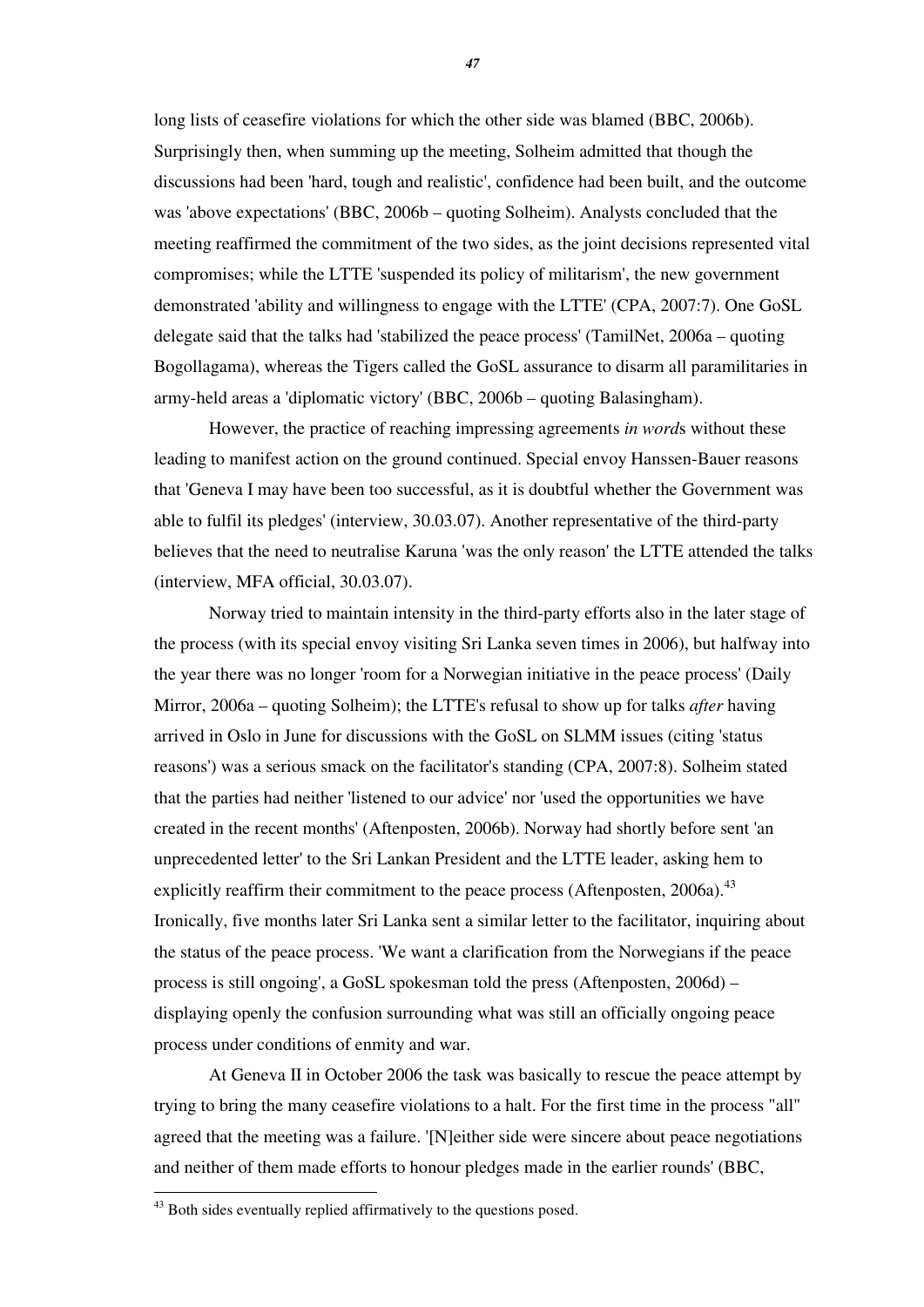2006e). The fronts were "sharp-edged" and the spirit 'not as before' (Interv., MFA official). Thus, a renewed reliance on militaristic agendas had outmanoeuvred the peace mood of negotiations and non-violent politics. In the bloodshed that followed, civilians in their hundreds were killed, maimed, and displaced. Solheim stated that he was 'extremely disappointed' that the parties were not honouring their only pledge from Geneva  $II$  – 'to refrain from launching any military offensives' (BBC, 2006g – quoting Solheim).

In the declining circumstances, both parties repeatedly expressed disappointment that the facilitator did not criticise harsher the other side. The Foreign Minister said that if Norway were unable to tackle the lack of democracy in LTTE-held areas, 'it should step aside and leave the place to others' (Ny Tid, 2005b – quoting Kadirgamar), and also scholars charged that the third-party acted too passively vis-à-vis the many brutal acts of violence committed by the LTTE (Ny Tid, 2005a).

One lesson learned by the Norwegians is that they should have restrained the parties more in order to secure a better match between words and deeds. A critical shortcoming was also the lack of a bright focus on the internal capacities of both sides to effectuate necessary changes in their respective administrative and political structures. As assessed by Helgesen (2007:16), the facilitation should 'have been more sharply focused on much needed reform agendas as part of the architecture of the peace process both within the Sri Lankan state and within the LTTE.' On peace diplomacy in general he concludes that '[t]he desire to rush towards results and have a rapid impact may be detrimental' (ibid.:19).

While Geneva I was at first seen as a sign of success, the disregard for the accord agreed upon and the unsuccessful attempts at conducting a sound dialogue, first in Oslo in June and then again in Geneva in October, 'undermined even the minimal trust and confidence that existed' (CPA, 2007:2,7). The same report concludes that the disputants "played along" mainly to score political points against each other (ibid.:1f). One (unnamed) GoSL negotiator summed up the process like this: 'They say we can't be trusted, that we've failed to deliver too many times. And I have to admit, they are right.' (ICG, 2006:23) No similar remark resembling anything like self-critique is heard of from LTTE quarters so far.

# *Aspects of inclusion and exclusion*

Ever since the Thimpu talks (ref. ch. 2), attempts at resolving Sri Lanka's civil war non-violently through an initial cessation of hostilities and subsequent negotiations have involved two sides – the GoSL and the LTTE. This reflects the ground situation that has prevailed in the course of the conflict, where state forces (assisted by a few anti-LTTE Tamil paramilitary groups) and the Tigers have been the two actors fighting each other on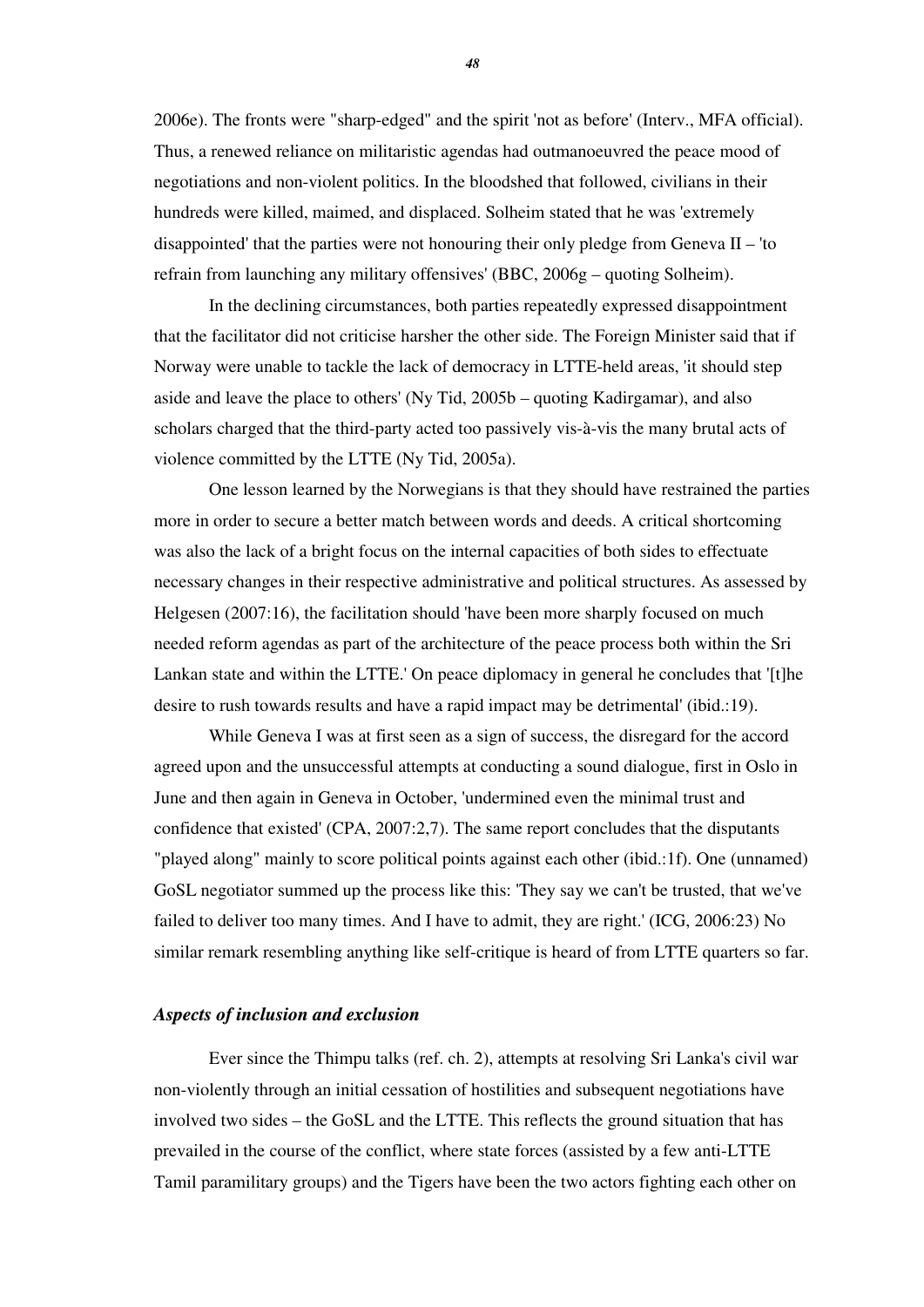the basis of controlling territory and the means of violence.<sup>44</sup> Hence, also the latest process was exclusively focused on two parties, and the rationale behind this format is essentially that 'one has to deal with the war situation first' (interview, MFA official). However, this narrow bipolarity has been questioned on grounds that the two-party dialogue exhausted its capacity to take the process forward and that the inclusion of other parties thus became 'a necessary political challenge' (Uyangoda, 2005a:6). But for the third-party no alternative was in sight: 'The warring sides did not envisage other parties [being included], especially not the LTTE; to them, there were two parties at war, and thus two parties to the CFA – consequently, there should be two parties in the negotiations as well.' (interview, MFA official) International Crisis Group endorses this reading of the situation: 'Attempting to deal with conflicts among Tamil political groups would have ensured LTTE refusal to negotiate; similar attempts to negotiate among Sinhalese parties and players would have probably derailed the process completely.' (ICG, 2006:16)

Among the many actors allegedly excluded by the bipolar approach was Executive President Chandrika Kumaratunga. Even though she was the one who had invited Norway in the first place, she remained, in effect, an "outsider" to the peace process for as long as it had momentum (CPA, 2007:17). Evidently, the President and the Prime Minister had no confidence in each other: '[They] were bitter enemies, both politically and personally […] Ranil feared that if he engaged the President fully, she would destroy it all.' (interv., MFA official) The strained relationship impacted on what could be achieved: '[This] debilitated the peace process to such an extent that any realistic progress was virtually impossible.' (The Hindu, 2006 – quoting Peiris) When the President got "involved", it was by declaring a state of emergency and taking over three ministries – thus 'precluding any possibility of peace talks resuming around the [Tigers'] ISGA proposal' (Goodhand and Klem, 2005:108).

So, the Premier and his government are pinpointed by those who see the President's distance to the process as a matter of 'being excluded': 'Wickremesinghe seems to have done little to bring Kumaratunga into the peace process' (ICG, 2006:13). The Norwegians express more doubt as to whether the President's status can be called a matter of exclusion: 'Solheim systematically kept the opposition, including the President, updated on the developments in the peace process. On every single trip he informed them about the latest steps taken.' (interview, Hanssen-Bauer) Accordingly: 'I don't think it's fair to say that the President was bypassed […] One has to look at the political situation at the time.' (Interv., MFA official)

The fear of a backlash due to the bad relations between Chandrika and Ranil was not unfounded; the President expressed dissatisfaction with the direction of the talks on several occasions and dropped many unflattering comments to the media on how the third-

 $\overline{a}$ 

<sup>&</sup>lt;sup>44</sup> Others groups have been (and are) using violent means as well, but in scale this is not comparable.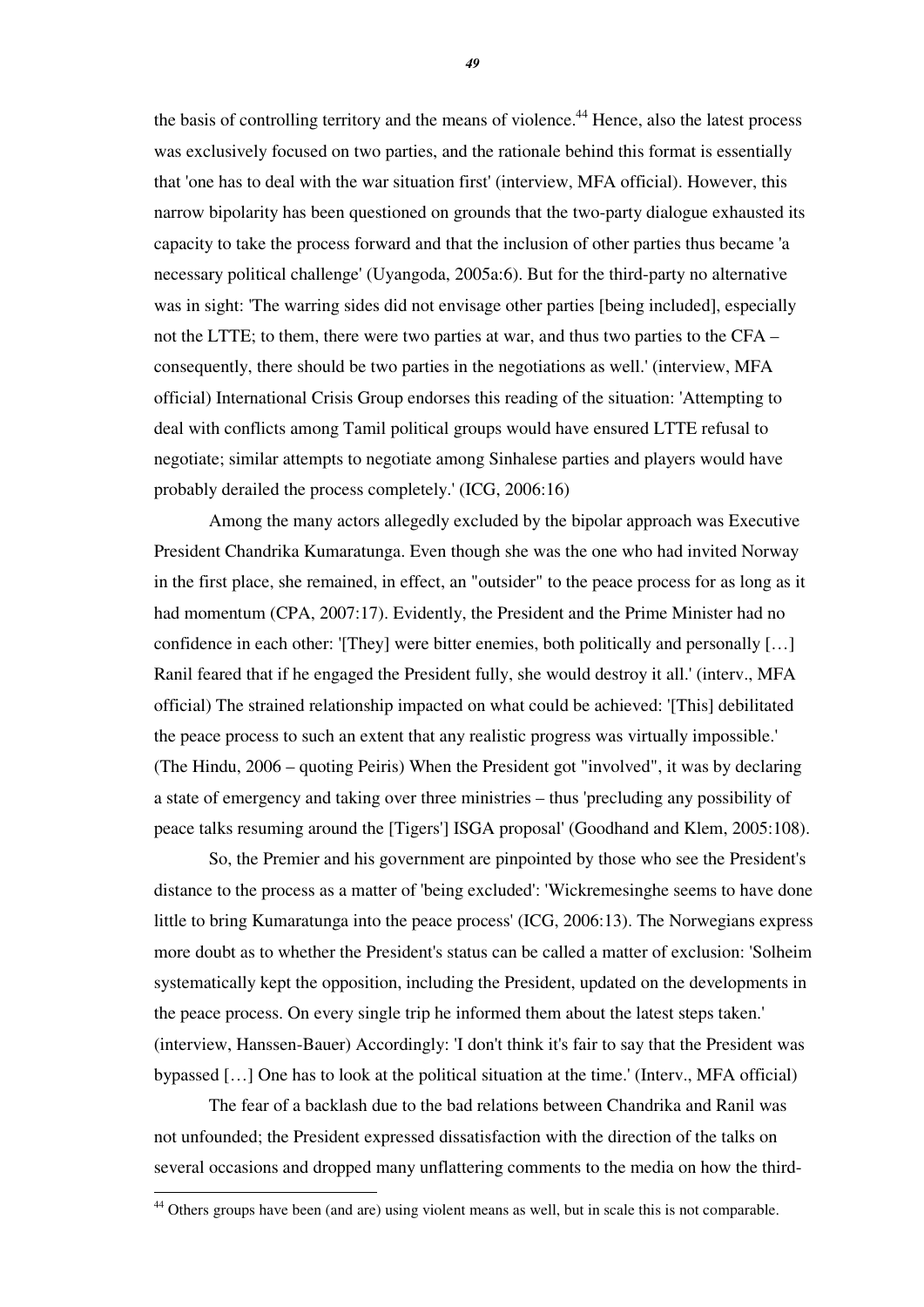party performed its role. As a well-reputed (Tamil) columnist noted in an independent weekly, 'Kumaratunga's attitude towards Norway has been deplorable. After the preceasefire sidelining of Solheim, Kumaratunga went after Ambassador Westborg. […] She has [...] called the ceasefire illegal thereby implicitly accusing Norway of a great offence.' (Jeyeraj in The Sunday Leader, 2003) The writer concluded that if the President had been actively engaged, then 'such a ceasefire may not have been possible' (ibid.). Thus, it is matter of dispute whether President Kumaratunga's position vis-à-vis the peace process was a matter of *being* excluded or rather was the outcome of a self-regulated and willed act of excluding *herself* from matters she for some other reason did not want to be associated with.

According to the LTTE's chief negotiator Norway's Deputy Foreign Minister, in October 2002, 'played down' the co-habitation crisis in Colombo with reference to Ranil's parliamentary majority and international pressure on the President to work constructively with the Premier. However, Helgesen's optimism 'did not impress' Prabhakaran, reveals Balasingham (2004:386). This indicates that Norway at the time expected, or at least hoped for, a positive effect on the process from international players, i.e. that steps taken by other countries would somehow help consolidate and secure the strive towards peace.

Other political elites largely excluded from the process were LTTE-critical Tamil politicians as well as leaders of more fundamentalist Sinhalese-nationalist parties. This does not mean that no attempt was made to engage these actors; the JVP and the JHU ignored several requests for a meeting by Norwegian diplomats (Frydenlund, 2005:21). However, the situation of the Muslims received particular attention, as the CFA brought little progress and relief to everyday life in the East (Philipson and Thangarajah, 2005). The argument that Muslim leaders should have been brought in as 'co-owners' of the peace process has thus been stated (Ferdinands et al. 2004:ii). Muslim Party leader (and GoSL Minister) Rauf Hakeem instead struck a separate deal with LTTE-leader Prabhakaran (Goodhand and Klem, 2005:106f). Muslim politicians also sought assurances from the GoSL, and the "solution" found was that the GoSL included Hakeem in its delegation to the talks (as a government rep). This halfway compromise seems to have yielded only limited success, as Hakeem was politically weak and had a difficult task in representing the Muslims in the negotiations (interview, MFA official).

The terms and conditions of the CFA were a challenge also for Tamil minority parties and individuals opposed to the Tigers since the agreement left 'non-LTTE Tamil groups even more marginalised and at personal risk than before' (ICG, 2006:13). The main faction of Tamil parliamentarians got round this threat by uniting under the TNA (Tamil National Alliance) banner and accepting that the LTTE represented the Tamil community in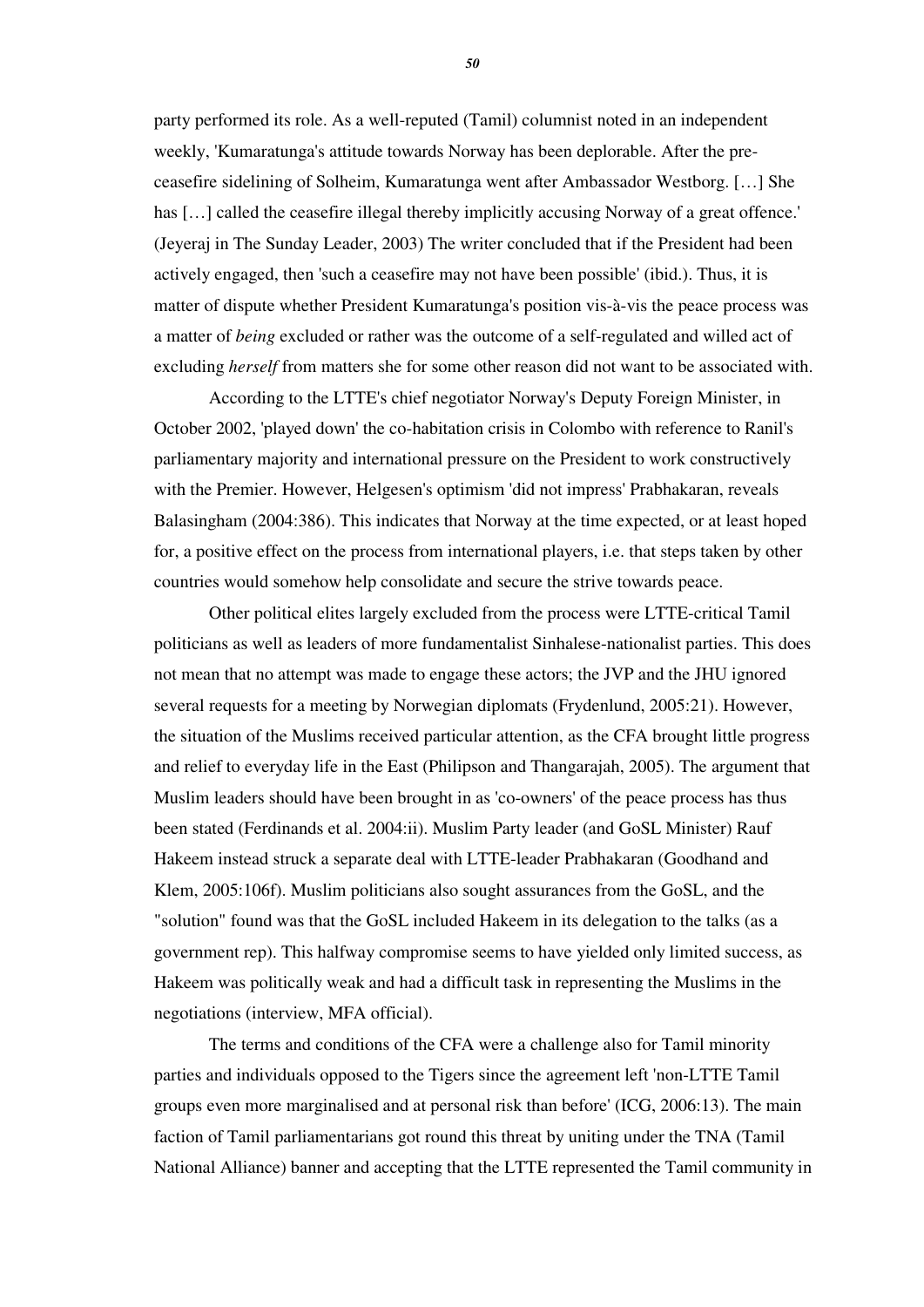the peace talks.<sup>45</sup> Thus becoming the LTTE's somewhat "weak arm" in parliament, the TNA played a no unimportant role outside the official negotiations. The Tiger leadership openly supported the TNA in the 2004 elections (which gave the alliance 18 seats in parliament) and 'has held regular consultations with TNA MPs since then' (Stokke, 2006:21).

A special situation emerged when the LTTE's Eastern commander in 2004 defected with a group of well-trained cadres (ref. ch. 3). Karuna had participated in the peace talks in 2002-2003 as one of four LTTE delegates; he was as such indeed included in the process till the day he broke out. After his defection, the LTTE wanted the faction to be treated as any other paramilitary group, which, under the CFA, should be disarmed by the government. The GoSL, on its part, while accepting the LTTE's disarmament demand at Geneva I, in reality looked away and pretended it knew nothing about Karuna and his new sites, often set up in close proximity to army camps (Times Online, 2006). The split became 'a major obstacle in the peace talks' (ICG 2006:9) by not only tipping the military balance in favour of the army (CPA, 2007:9) but also undermining the Tiger's claim that they represent all Sri Lanka Tamils (BBC, 2006c). Developments in 2005 and 2006 indicate that the present government wants to 'install' Karuna as 'a puppet ruler' in the Eastern Province (The Guardian, 2007). If succeeded, this would only subject those communities to another regime with scant regard for democratic governance (Hattotuwa in Himal Southasian, 2006).

Unprecedented in the latest process was the involvement of not only Norway as official facilitator but a whole range of other countries and regional actors in supporting or constraining roles. The stage had shifted from the Sub-Indian continent to an international arena (Balasingham, 2004:375). Yet, the role of South-Asia's biggest country remained vital, as Solheim confirmed in an interview as early as 2001: 'Without India we'll not be able to achieve anything [...] India has, naturally, a much better insight into the conflict than we could ever dream of attaining, and we've consulted and informed them all along.' (Kollstrøm, 2001 – interview with Solheim (separate attachment)).

The presence of "outsiders" seems to have been a deliberate strategy of the GoSL at the time; Wickremesinghe wanted international players as "guarantors" of the peace try. As stated by one of his ministers before the violence soared: 'The [continued existence of the ceasefire] is purely because of the international safety net that we managed to muster. If not for that by now we would have reverted back to war.' (TamilNet, 2005 – quoting Moragoda). Also the LTTE, at least initially, expected that external involvement would be beneficial; Prabhakaran told in October 2002 that Norway and other countries 'had a moral responsibility to address and resolve the major humanitarian tragedy of the displaced

 $\overline{a}$ 

<sup>&</sup>lt;sup>45</sup> This at the same time increased the risk of being targeted by the security forces and state-loyal paramilitaries, as shown by the assassinations of two TNA MPs in 2005 and 2006 respectively (ref. ch. 3).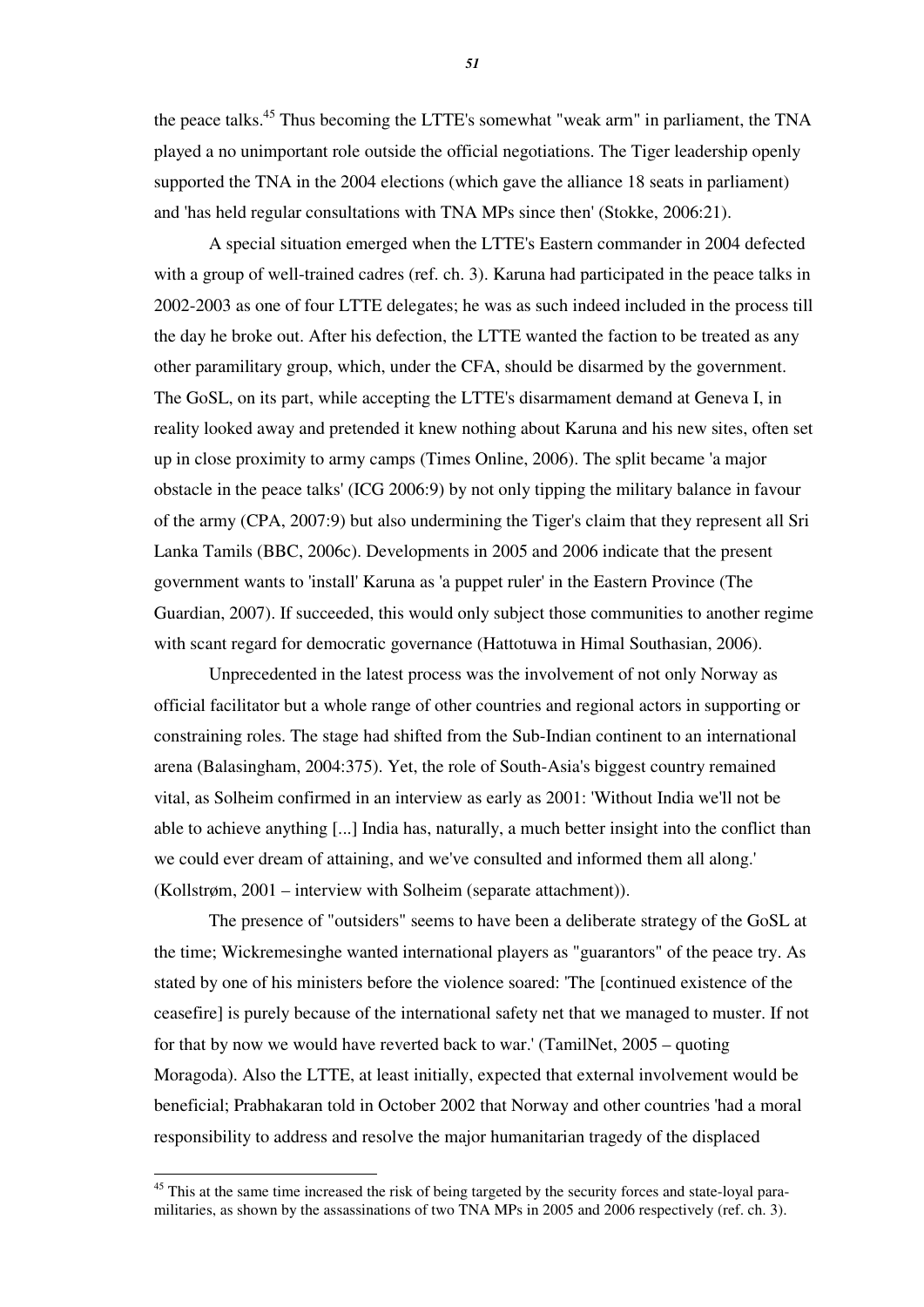population' (Balasingham, 2004:386). The expressed belief in keeping the international community engaged was a remarkable shift from earlier stands, as the Sri Lankan conflict has been virtually 'insulated' against foreign (diplomatic) involvement – 'mainly at the behest of the Colombo government' (Mitchell, 2003:82).

In an early phase the parties had agreed to jointly address humanitarian needs in the war-torn areas first – and then only move on to issues of power-sharing and constitutional reform. But, the discussions on humanitarian and development issues necessarily brought up delicate questions of authority and responsibility, which unavoidably led to the political question of power-sharing (Stokke, 2006:15). This contradicted the expectations of the Tigers, who eventually criticised what they felt was an 'excessive internationalisation' of the process (Balasingham, 2004:400). So, while the GoSL and Norway, as well as other states, were happy with the increasing participation of international actors in framing and structuring the peace process, the LTTE's enthusiasm for the same was waning.

The LTTE's distrust in a too internationalised process was fully revealed in the run up to and aftermath of the donor meeting in Washington on 14 April 2003 (a preparatory session for the bigger Tokyo Donor Conference planned for June that year). Prabhakaran and other LTTE leaders were allegedly 'upset' when they understood that the proscription of the organisation in USA prohibited the it from attending the meeting; the Tiger supremo felt 'humiliated' and considered the exclusion 'unacceptable to an organisation representing the Tamil people and seeking to enjoy equal status as a party in negotiations' (ibid.:430). The Tigers' official statement, released on 4 April, said that the LTTE was 'disappointed by its exclusion' from the meeting, as the two parties had agreed to an 'equal and joint partnership' in the peace process (ibid.:431). A new statement a week later elucidated the LTTE position: '[This] is a grave breach of good faith. We are deeply disappointed that the [government] and Norway […] have failed to ensure the LTTE's participation […] by not selecting an appropriate venue […] it is only fair and just that the authentic representatives of the Tamil people should have been invited […] to articulate the interests and aspirations of our people.' (ibid.:433)

Interestingly, Norway's Deputy Foreign Minister did not mention the LTTE's absence when he delivered his talk on the peace negotiations at the Washington conference; instead he presented a moderately optimistic account on the status of the process, citing implementation efforts and the parties' progression into 'substantive and complex issues' as good signs. Somewhat paradoxically, given the LTTE's actual non-presence, he also claimed that 'when it comes to finding a political settlement to the conflict, the two [the GoSL and the LTTE] are equally important' (Helgesen, speech, 2003).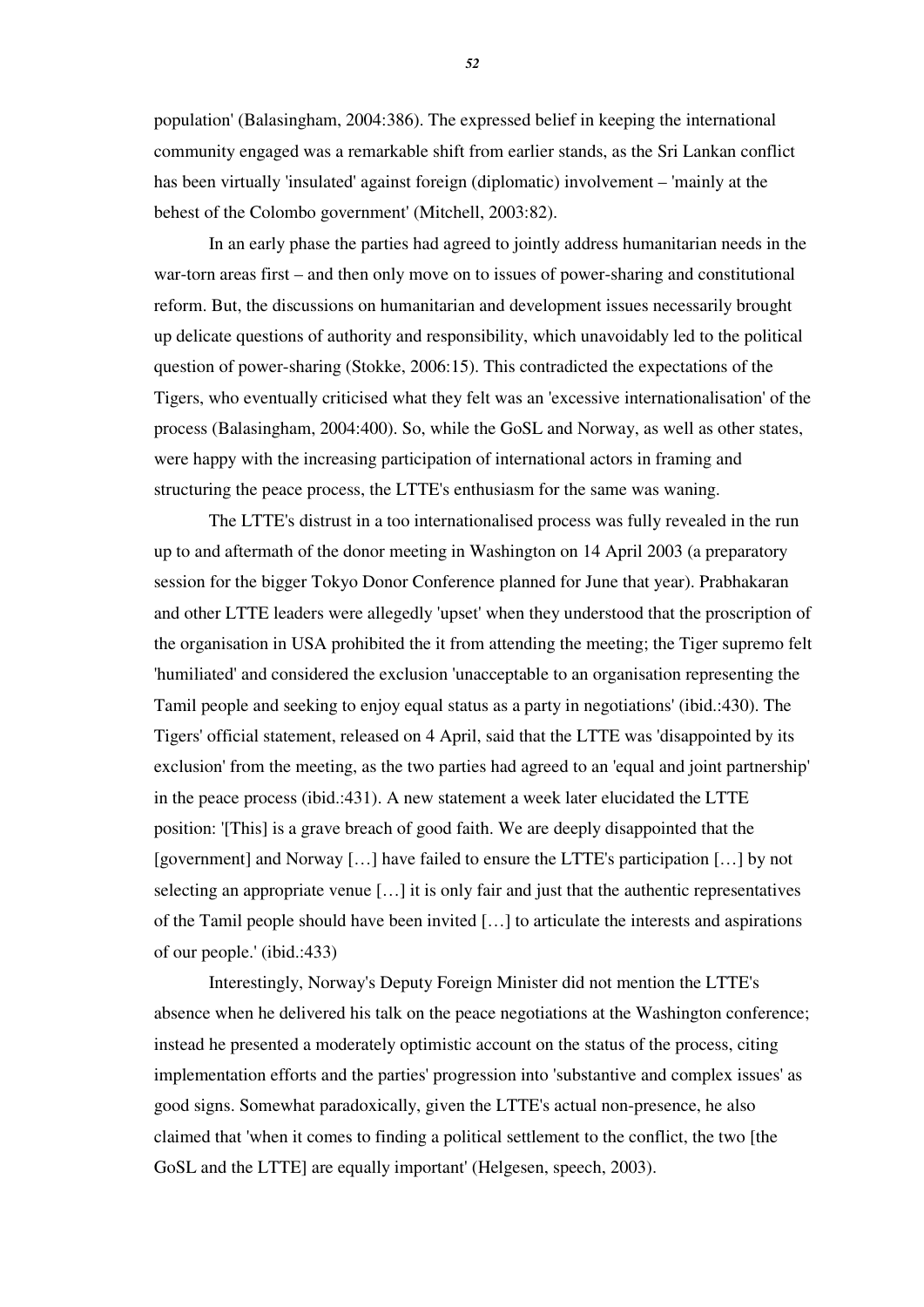The Tigers referred explicitly to its exclusion from the Washington meeting when they withdrew from new rounds of peace talks. While this has been read more as an excuse than an explanation (ICG, 2006:8), Balasingham, in a comprehensive letter to the Prime Minister on 21 April 2003, used the expression 'exclusion of the LTTE' no less than four times, all of them referring to the Washington seminar (Balasingham, 2004:434-439). Ranil seems to have taken the matter seriously, replying that there were two main reasons for the choice of venue: This would enable the gathering of major donors attending meetings of the World Bank and IMF, and it was important to obtain commitment of these actors 'before their attention was absorbed by the needs of Iraq'. He expressed 'regret' over the fact that the LTTE could not participate, and stated to Balasingham: 'you will appreciate that the Government cannot be blamed for this situation'. (ibid.:443 – quoting SL Prime Minister Wickremesinghe's reply letter of 29.04.2003).

Still, the LTTE followed up on its critique. In a new letter to the Prime Minister, Balasingham alleged that important international and regional players continued to treat the LTTE 'shabbily as a proscribed entity with a 'terrorist' label' (ibid.:450). The Tigers eventually "proved" its dismay by boycotting the bigger Tokyo Donor Conference in June – a decision which caused hectic diplomatic activity; the third-party tried its level best to persuade them to attend the summit, but was unsuccessful (interview, MFA official). The LTTE response to the Tokyo outcome was predictable: 'The […] government, with the active assistance of the facilitator and its international 'tactical allies' has formulated this strategic paper to super-impose its own agenda on the LTTE. This is unacceptable to us. (Balasingham 2004:460).

It was at this stage Norway, Japan, the EU and USA constituted themselves as the "Tokyo Co-Chairs" to jointly monitor the progress in the peace process and advise on how much of the pledged donor assistance that should be disbursed. Also the role played by the Americans in this group was helpful, one official argues: 'I think one has to put international pressure on the parties should anything come out [of the process]; it won't occur by itself or because of Norway's little encouragement.' (interview, MFA official) International Crisis Group both agrees and disagrees: '[The presence of Washington] has helped make the cochair mechanism more acceptable to some in the Sinhalese community. Some European diplomats, however, are uncomfortable with the more hard-line U.S. stance, suggesting that the global "War on Terror" rhetoric is unhelpful in the Sri Lankan context.' (ICG 2006:19) Unsurprisingly, Tamil observers endorse the latter reading of the situation: '[The] condemnation of the Liberation Tigers' armed struggle as 'terrorism' is a political act, not [a] moral truth' (Tamil Guardian, 2007).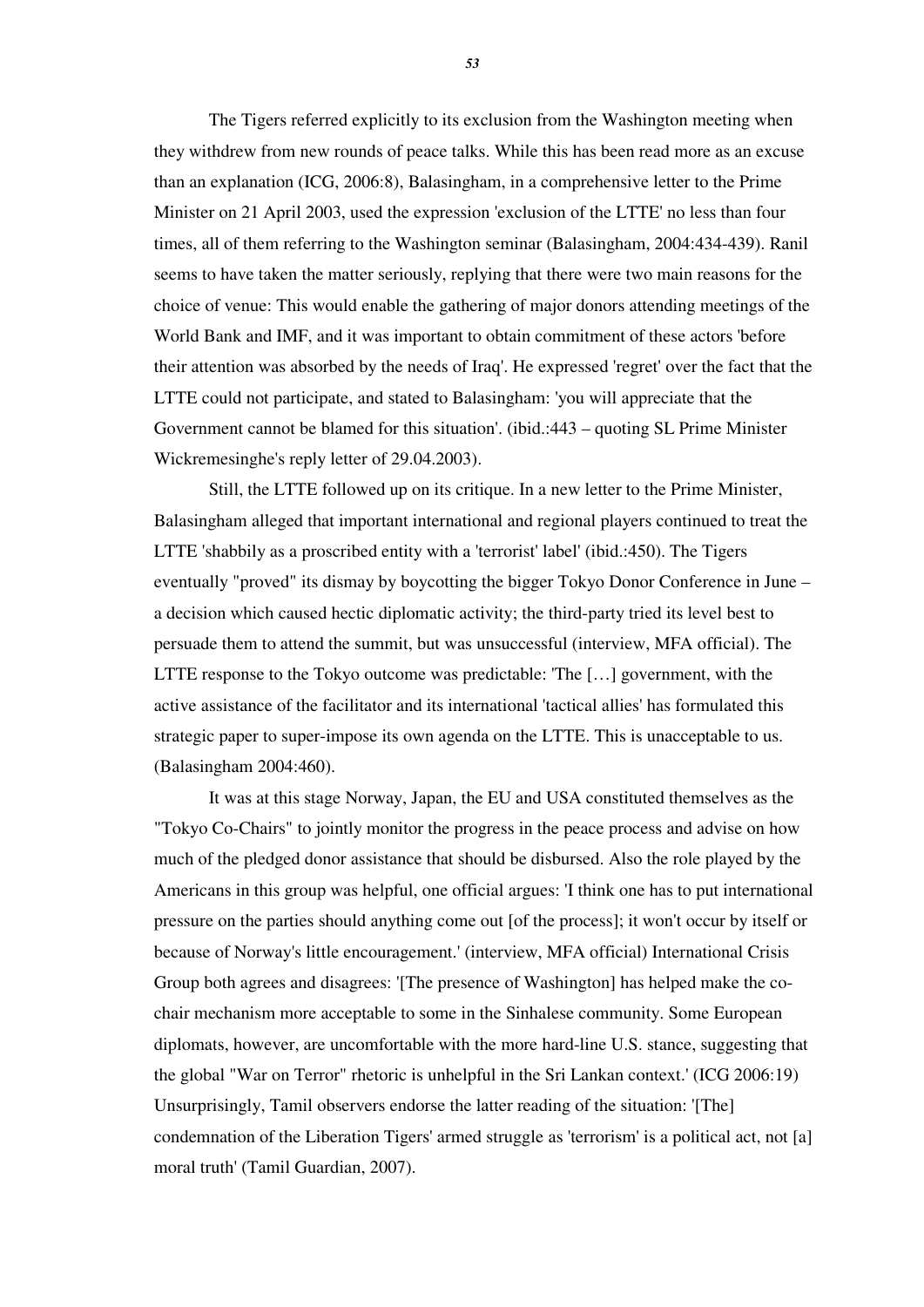The Tigers have not been totally alone in criticising the role of the international community in the process. The *Strategic Conflict Assessment report on Sri Lanka*<sup>46</sup> found that the peace process was increasingly formed by priorities and timeframes that suited the foreign actors more than they suited the protagonists, and the evaluation concluded that Norway and the other co-chairs should have paid more attention to and incorporated the views of other Asian actors (notably India) – thus allowing for a less Westernised process to evolve (Ny Tid, 2005c). Whereas the need for international legitimisation of any political entity the LTTE may achieve is patently obvious, the GoSL is being both pressured and assisted by the international community. That is, while rhetorically not only the LTTE but also the state has been called to end the violence, 'it is unclear as to what is happening behind the scene and whether key powers, including India and the US, are adopting more ambiguous positions with regards to putting pressure on the GoSL' (CPA 2007:11).

# *Equality and status issues*

 $\overline{a}$ 

In the latest process the Tigers were not merely the state authorities' *single* opponent; they insisted on being the government's *equal* negotiating partner as well (Philipson and Thangarajah, 2005:24). This self-image, as a full-fledged counterpart to the GoSL, seems crucial in the movement's campaigning for legitimacy and Tamil nationalism hegemony. And, the LTTE has to some extent succeeded in attaining the position of 'sole representative' of Sri Lanka's Tamil community, particularly in matters relating to peace (Uyangoda, 2005b:11).<sup>47</sup> A premising argument for this position is that the Tigers, through courage and discipline, have "sacrificed" several thousands cadre for the sake of "winning back" the homeland (ref. ch. 4). Successive Sri Lankan governments can be said to have contributed to sustaining this narrative by acting, throughout the conflict period, as leaders of first and foremost *the Sinhalese* (Nadarajah and Sriskandarajah, 2005:92).

Norwegian viewpoints indicate that both the sole representative claim and the equality demand put forward by the LTTE were more or less fulfilled for as long the process "worked" and made progress: '[T]he government accepted the LTTE's claim of being the representative of the Tamils. This point did not appear as particularly difficult; the government representatives sensed that any reluctance on their part to this demand would be a "non-starter".' (interview, MFA official) The CFA, committing and judging the two as counterparts while stating respect for existing frontlines, was an important instrument in this

<sup>&</sup>lt;sup>46</sup> A six-volume report commissioned by Asia Foundation, the World Bank, and three European countries.  $47$  The foundation (in terms of hard power) of this position is mainly the result of the use of force against external as well as internal "traitors". Yet, the status as 'sole representative' does not derive directly from this real power base; it is mediated and eventually granted on the basis of a qualitative assessment where additional criteria such as credibility, dedication, discipline, and predictability etc. also count.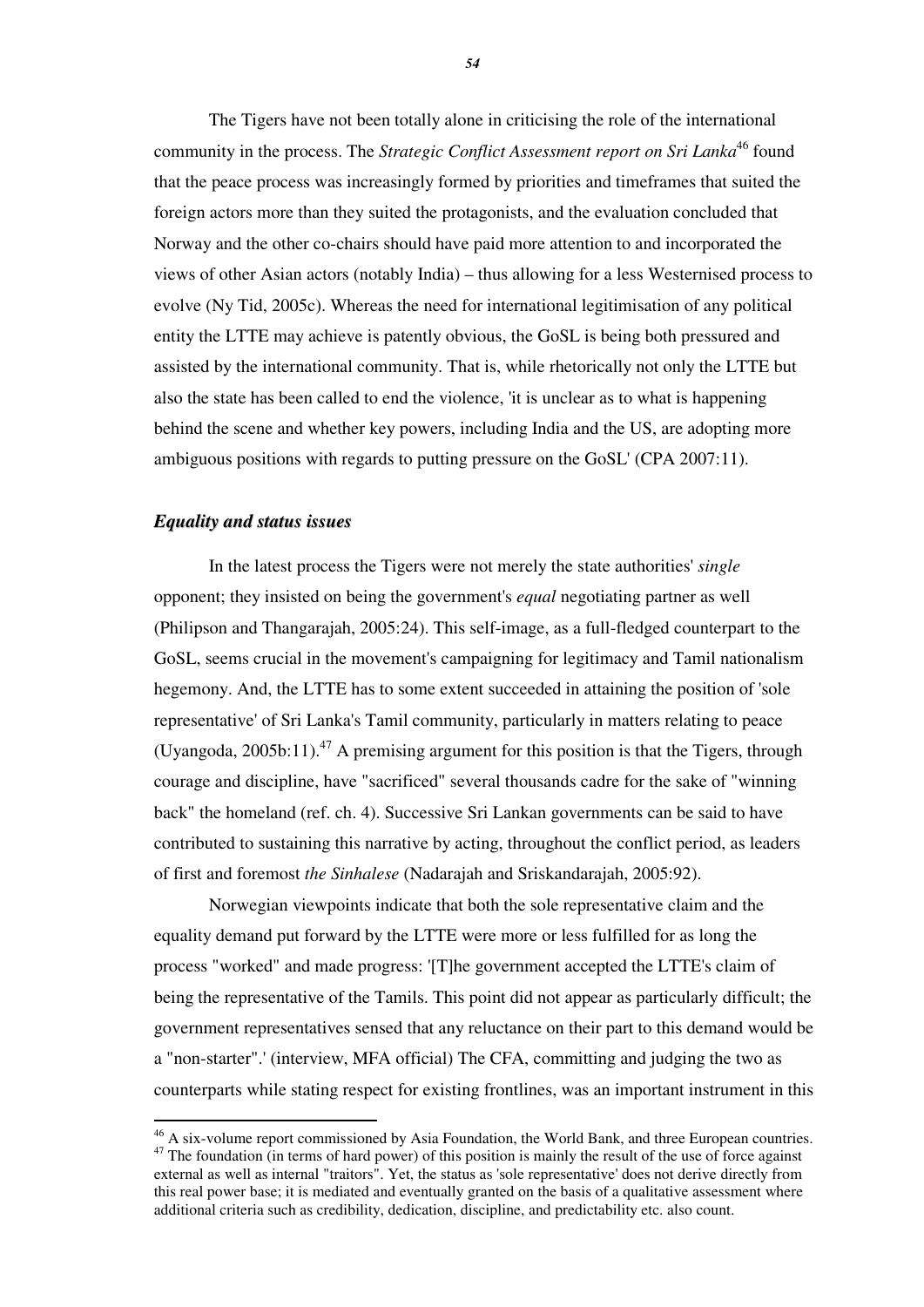regard, as it institutionalised 'an equal relationship' between the parties in the context of negotiations (interview, Hanssen-Bauer). Furthermore, the parity of status conveyed that the GoSL *alone* could not make a claim to the island's territory; its equivalent could make a parallel claim. In fact, with the 2002 ceasefire agreement, Sri Lankan state authorities for the first time officially acknowledged that a rebel group was in control of part of the country (since long a reality) (Goodhand and Klem, 2005:32).

Yet, one critical obstacle to negotiations remained even after the CFA, namely the GoSL's listing of the LTTE as a terrorist organisation. As Norway's special envoy recalls, removing this ban 'was an absolute precondition for the LTTE', as it wanted recognition as a party to the conflict (interview, Hanssen-Bauer). By lifting the ban 12 days before the first round of talks, the GoSL took a critical step to effectuate direct communication between the two sides while at the same time demonstrating that *equality*, as a procedural principle, would primarily be a "cost" on the part of the government: 'We were preoccupied with treating the parties equally in the negotiations. A condition was that the government accepted it – we depended on its understanding that this was important for the LTTE […] The government could, if it wanted to, find ample reasons for why it would not accept equal treatment with the LTTE. The UNP-led government showed statesmanship in this regard.' (interview, MFA official)

While negotiations between a state and a non-state actor often favour the former because of its easier access to international bodies and experts etc. (Goodhand and Klem, 2005:73), it seems that the LTTE in this case, at least in the early phase, gained more in legitimacy and status from an "egalitarian" facilitation process than the GoSL. Actual asymmetry in terms of hard power and resources (in favour of the GoSL) was somewhat mediated by the symbolic parity displaced. Delegates of the LTTE actively and purposely contributed to this "balancing exercise" while abroad by holding meetings with ministers and other high-ranking officials with the same easygoingness *as if* they themselves *also*  represented an internationally recognised authority. Consequently, as southern opinion leaders voiced stronger opposition to the peace process, it became ever more difficult for the GoSL to make concessions to a rival perceived by most Sinhalese to be morally inferior.

With a new government in place from 2004 (and re-elected in 2005), its stance on equality and LTTE representative-ness radically changed: 'The nihilism of the LTTE is one of the primary causes behind the deprivations and sufferings being undergone by the Tamil people. These are not the attributes of the "authentic representative" or the "sole protector" of the Tamil People.' (GoSL, 2006) This and similar sentiments indicate strong resentment to seeing the LTTE as anything near its equivalent: 'The Tamils have a problem and we accept that. But to solve it we don't have to talk only with Prabhakaran […] The country has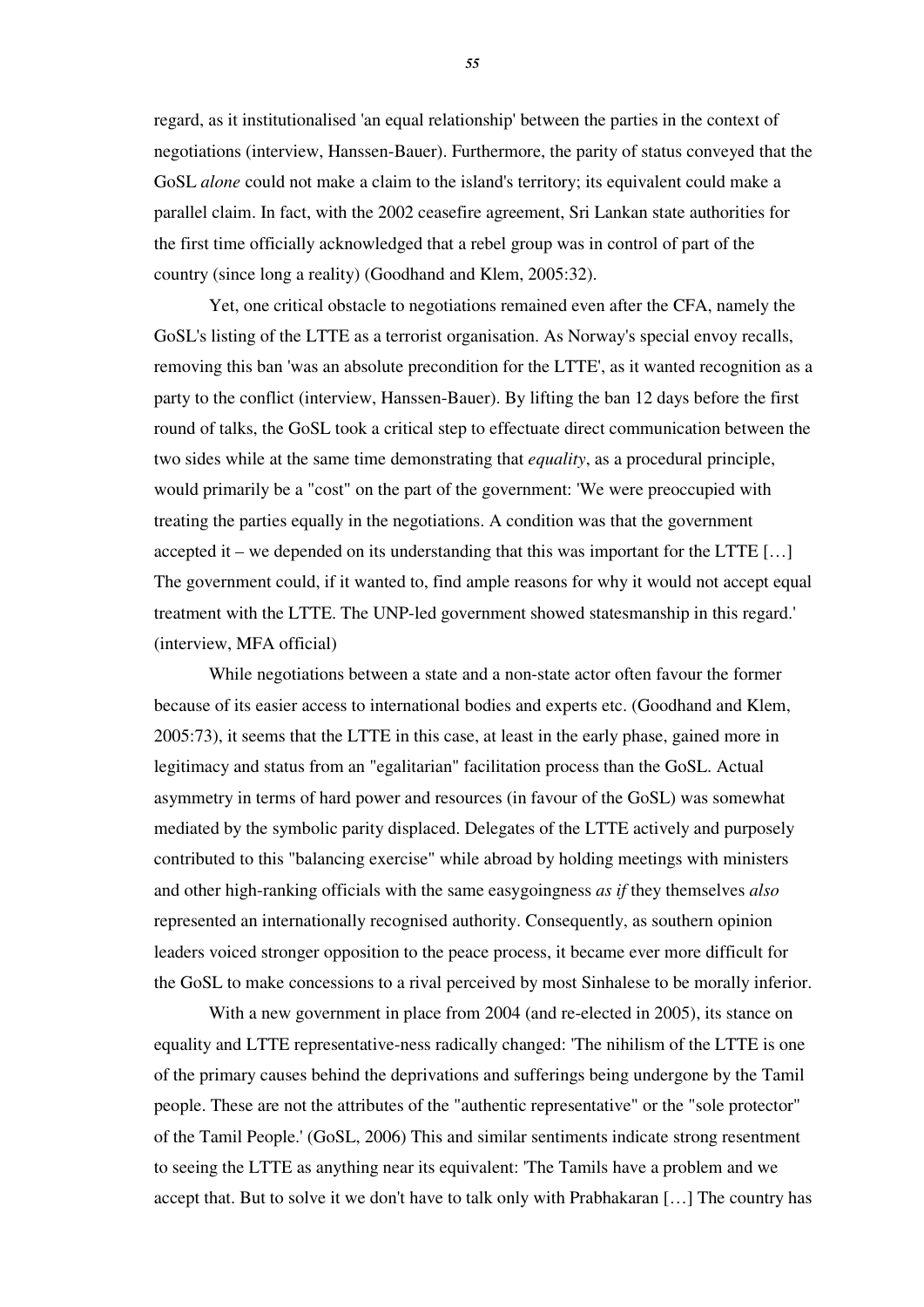nothing to lose by trying to flush out terrorism.' (Daily Mirror, 2006b – quoting GoSL spokesman Rambukwella) Possibly as a response to the new, devaluing signals from Colombo, the LTTE in June 2006 refused to meet GoSL representatives (*after* having arrived in Oslo), citing inequality or status disparity in that the adversary team 'did not include any senior […] figures' (TamilNet, 2006c). The message of the current president, after more than a year of intense fighting that has buried all hopes that the peace process will revive soon, is hence devoid of any hints at equality: 'The Tigers must take up our solution and lay down their arms […] You can negotiate with people but not with terrorists.' (BBC, 2007b – quoting SL President Rajapakse)

So, attitudes towards the LTTE on the government side changed drastically with Rajapakse assuming power, as his approach was markedly different from his predecessor's (ICG, 2006:10). In particular, the new government 'does not want to be treated in the same manner as the LTTE' (interview, MFA official). The previously upheld symbolic parity came, in consequence, under repeated attack in 2006 (CPA, 2007:7). New policies of institutionalising *separate* political and administrative arrangements for the Northern and Eastern Provinces can be seen in this light. Sri Lanka's independent think-tank interprets this as an attempt by the authorities to 'decisively puncture' LTTE pretensions of being the representative of the Tamil people and 'strike a mortal blow' against the homeland concept that has united most Tamil groups and politicians since the onset of the conflict (ibid.:3).

The methods used by the LTTE represent a constant test of the organisation's representative-ness. The GoSL peace secretariat accurately condemned as 'despicably barbaric' an *alleged* LTTE attack on a civilian bus on 15 June 2006 killing 64 men, women and children on their way to attend a funeral  $(GoSL, 2006)$ <sup>48</sup> But, recognising the link between the LTTE's methods and its hard-won recognition is not to deny that also state forces reveal cold-bloodedness and sheer disrespect for human life when bombing areas where civilians are known, with certainty, to be present. An example is the air attack on 14 August 2006 killing 53 Tamil girls aged 15-18 attending a residential first-aid course, which LTTE officials called 'a horrible act of terror' (TamilNet, 2006d) – also a description no one can sincerely oppose. But: an insurgent group using terror methods readily deprives itself of legitimacy whereas its state opponent 'easily wins the stamp of approval of the international community […] faces less harsh international reactions against the disproportionate use of force [and] is increasingly lent supportive action in the form of the rebels being listed […] as terrorists' (Helgesen, 2007:11). Still, from an LTTE (and Tamil) point of view, the issue of method issue remains essentially this: 'When civilians die, what is the moral difference between a bomb delivered by truck and one dropped by a jet?' (Tamil Guardian, 2007)

 $\overline{a}$ 

 $48$  Also the LTTE condemned the attack 'in the strongest possible terms', ref. TamilNet, 15.06.2006.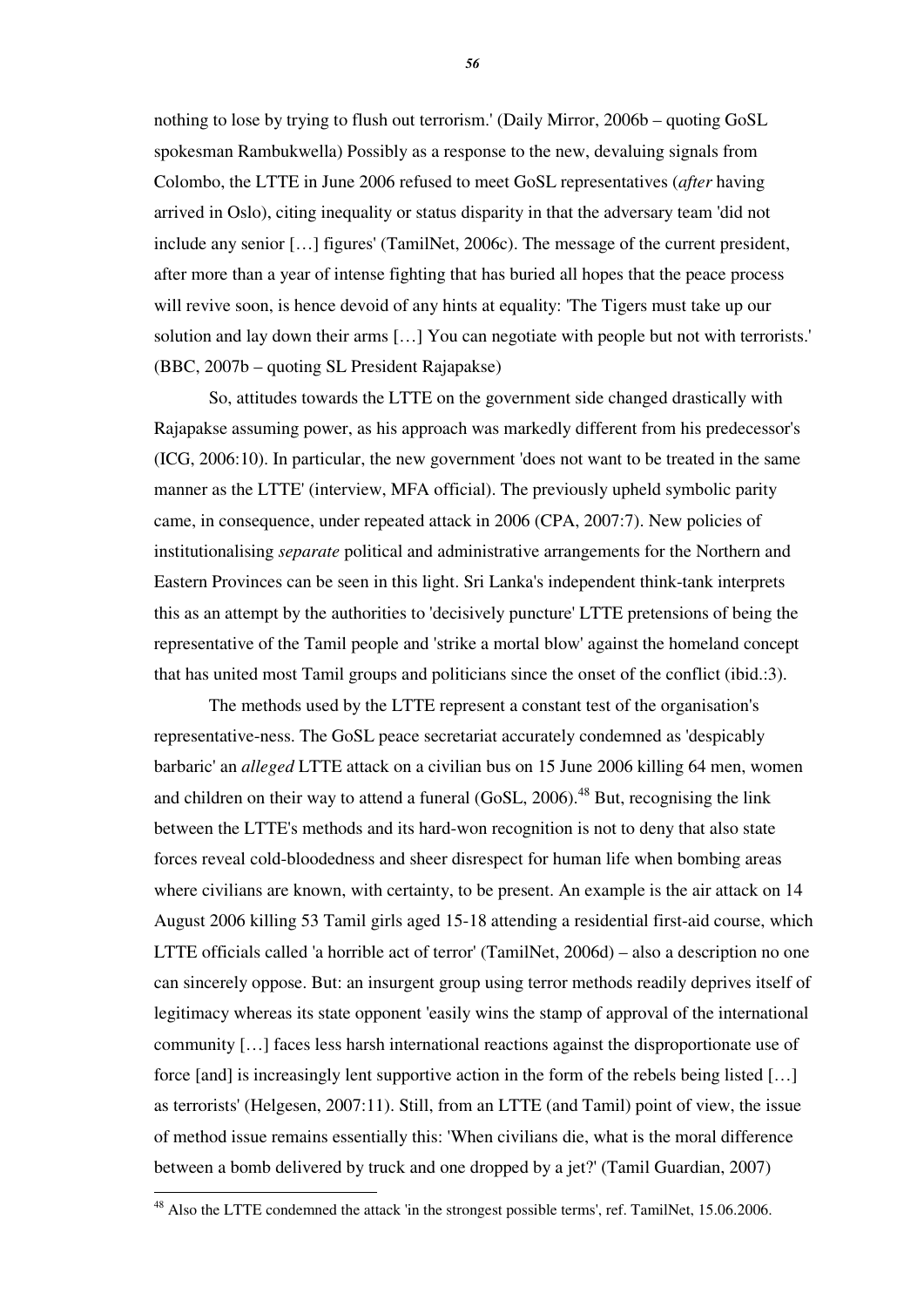The increasing pressure on the LTTE from the outside world in 2006, demonstrated by Canada's and the European Union's proscription of the organisation, only furthered the drift away from equality and LTTE representative-ness. Even if anti-terrorist legislation has begun to put pressure on the Tigers (ICG, 2006:19) and their fundraising was 'seriously hampered' by the new bans (The Washington post, 2006) – which in isolation might look like steps towards less war and more peace – the international community's influence was, at the same time, 'circumscribed' by the latest proscriptions (CPA, 2007:4). Thus, so far it looks like Balasingham's prophecy from May 2006 will earn its credit: 'The more the international community alienates the LTTE, the more the LTTE will be compelled to tread a hard-line individualistic path.' (TamilNet, 2006b – quoting Balasingham)

Helgesen argues that '[o]nly if foreign states are themselves willing to engage with terrorists, can they have enough credibility to insist that the government in conflict should negotiate' (2007:13). Accordingly, the EU ban on the LTTE has been described as 'a badly timed and stupid move' since, irrespective of the terror-listing, the EU 'still urges the new government to go on talking. So does the US, in spite of its war on terror' (The Guardian, 2007). These remarks capture well the view of the third-party on the matter: 'The EU's ban has not been helpful. I believe they all the way thought that *even* if we terror-list the LTTE, perhaps we can still, one way or the other, keep up the contact with them […] They never thought that perhaps the LTTE would then no longer be interested in keeping in touch with them.' (interview, MFA official)

The LTTE did not take the new proscriptions lightly. Shortly after the EU ban was enacted, the Tiger leadership informed that it wanted all ceasefire observers from Denmark, Finland, and Sweden excluded from the monitoring mission (ref. ch. 2). 'The LTTE feels that it is not able to continue operating with countries that have listed the LTTE as terrorists', the Norwegian Ambassador told reporters (Aftenposten, 2006c). Essentially, the new prohibitions were seen by the LTTE as interference in the parties' "mutual recognition pact" inasmuch as they condemned only one party (interview, Hanssen-Bauer).

The GoSL's long-standing policy, probably for legitimacy and status reasons, of not allowing foreign diplomats to engage with the LTTE has led to many miscalculations by the Tiger leadership which have entrenched the conflict. It is likely that the EU ban has only 'added to the isolation' and exacerbated such miscalculations (Helgesen, 2007:11). Guelke observes that the weaker the credibility of international norms, the more likely it is that the outcome of a conflict will be determined by the balance of forces, and that the international community in such situations is more or less 'compelled to recognise (and thereby legitimise) whatever has been created on the ground – even if violence has played a large role in its determination' (Guelke, 1998:188).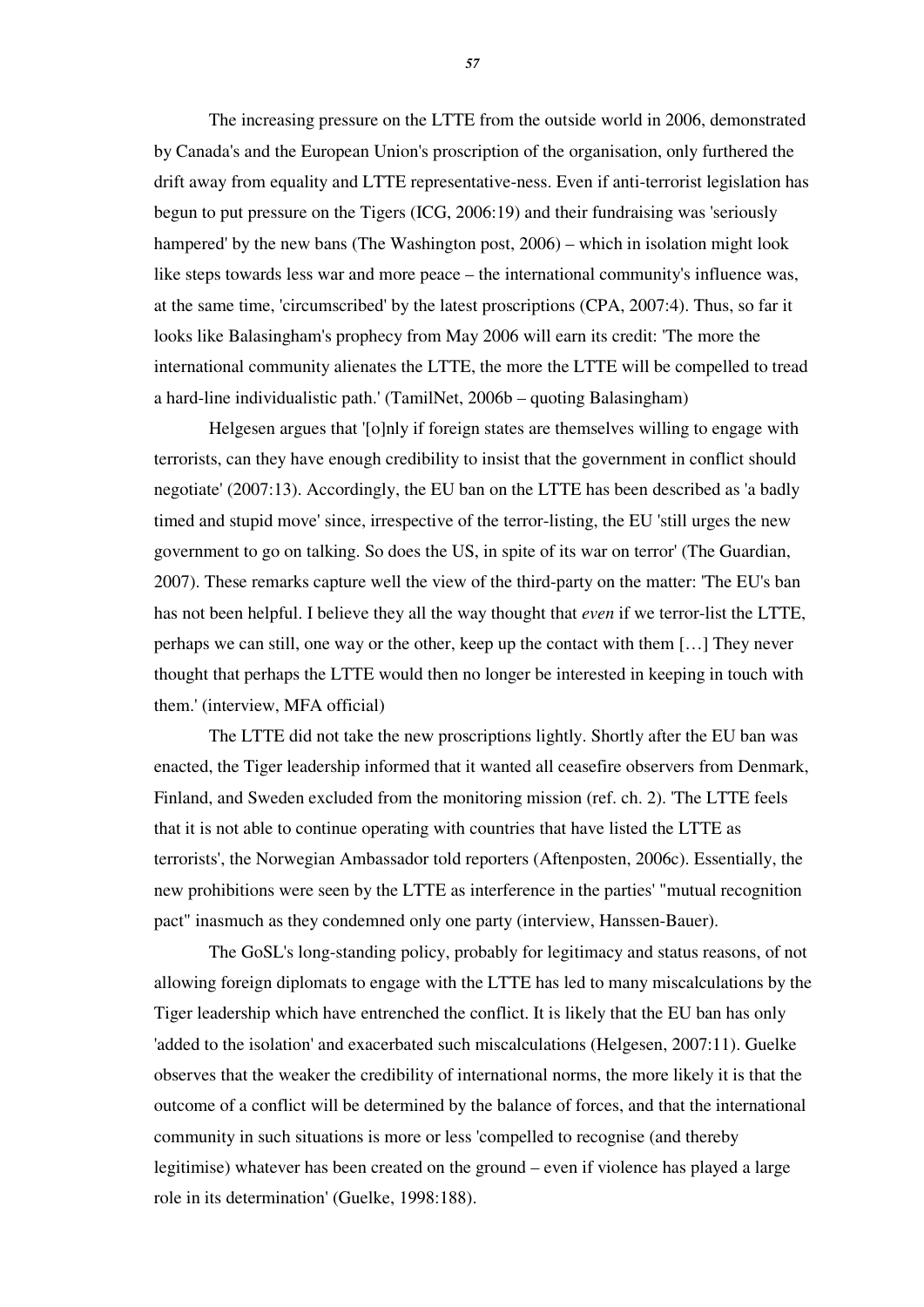# **6. ANALYSIS AND DISCUSSION**

This chapter discusses the significance of dialogicality, inclusiveness, and equality in the peace process in relation to the relatively abstract theory of discourse ethics and the more explicit principle of real moral discourse (RMD). Elements from some of the other theories on which the study is premised (ref. ch. 3) are referred to occasionally. As the empirical review brought to light major variations in the characteristics of the peace process in its different stages, and also pointed to a certain interconnectedness between the three aspects (ref. ch. 5), the presentation format is here reversed compared to that of the previous chapter, i.e. the first part of the analysis is structured chronologically so as to make it possible to discuss the three categories more or less jointly. The peace try is, accordingly, divided into three stages – the initial, productive phase marked by concessions, the languishing and deteriorating phase marked by a growing discrepancy between agreements and actions, and, finally, the disintegrative phase in which military activity increasingly replaced a dialogical approach with war. The communicative quality and levels of inclusiveness and equality in each of these phases is examined in turn. Thereafter the broader questions of whether the Norwegian-led process represented a discourse-ethical approach to peace, and the degree to which the moral aspects under scrutiny can explain the lack of tangible results coming out of the peace process, are addressed.

Discourse ethics sees morality as a rational, dialogue-formed consensus that is based on reasonable grounds. To arrive at 'morally tenable results', a basic *in principle* equality or symmetry between the actors is presumed. That is, the participants' arguments are, as a point of departure, considered *equally* important (if not equally valid), since the representative-ness and status of the partaking actors, as rational subjects in a free (noncoercive) discourse, are levelled from the outset. In addition, the morality arrived at should ideally be defined by all possibly affected (ref. chapter 3).

The principle of real moral discourse (RMD) adds to discourse ethics a "factual" dimension to ensure the dialogue pursued to a sufficient degree takes into account the participants' contextual understandings. RMD highlights the importance of *reasonableness*, and attitudes or actions that for some (good) reason are deemed unreasonable might justify exclusion, which in real situations is "unavoidable". Ability and readiness to define the conflict as a *shared* problem is critical. RMD argues that a conflict resolution process can generate *plausibly* correct moral solutions if the dialogue conducted identifies the most pressing aspects of the problem and at the same time eliminates those resolutions that are clearly inadequate or wrong. Everyday intuitions are seen as relevant, as the moral domain is not delimited to the pure sphere of justice (ref. chapter 3).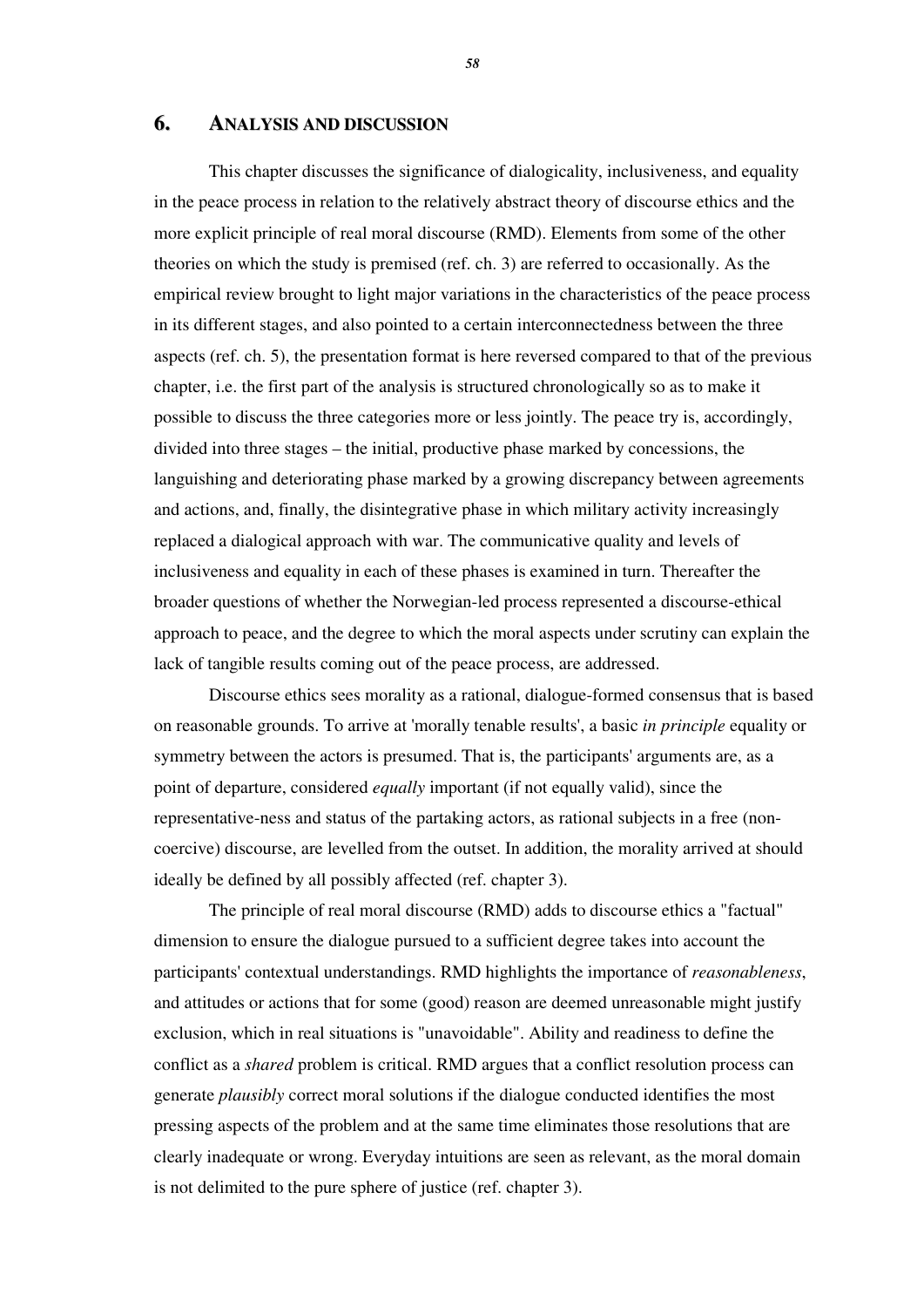### *The (optimistic) conceding phase – from 2000 to March 2003*

 The first years of the peace process were, undoubtedly, the most successful part, during which both sides made several important concessions. The key events upholding the peace process in this phase were the reciprocal ceasefire acted out from December 2001, the formalising of this through the signing of the CFA two months later, and the ensuing six rounds of talks, commencing in September 2002 and ending in March 2003. The most surprising and potentially decisive outcome was the decision to explore a political solution along federal lines, which was presented after only three rounds of talks. The effective dialogicality which these outcomes tell about can be related to a number of factors.

The parties' interest for substituting dialogue for war seems to have been genuine. While it is probably exaggerated to claim that the parties (all of a sudden) considered it a moral obligation to work for peace, the ground condition, marked by military stalemate and low anticipations that the war would actually lead somewhere, obviously inspired a fresh thinking on the whole situation. To some extent, the "endless" war was more and more being considered a meaningless activity. In other words, a slightly more idealist orientation had gained terrain at the expense of realist interpretations telling that a continuance of fighting war necessary and purposeful. Thus, when the talks got underway, the ambience surprised the Norwegians; there were not only decent politeness but also forthrightness and impatience to finding mutually acceptable solutions.

While a certain desire for peace must have been prevalent on both sides, it is likely that this wish, at least initially, was stronger on the government side than within the LTTE. The UNP's election triumph was based on a pledge for peace, and the new administration had therefore much to prove. For the Tigers, however, the difficulty with entering a peace mode hinged on the fact that their status largely depends on war, and this position would right away be challenged if the group were to rely on a different legitimisation mechanism. A process design that purposely and visibly stressed the parties' equality seems to have done much in compensating for the LTTE's more or less "inherent" fear of peace. That is, the parity of status in all probability secured its commitment to pursuing dialogue at this stage. Obviously, a crucial prerequisite for this to happen was willingness on the part of the GoSL to make the necessary concessions that would increase the LTTE's standing. This attitude on the part of the new government, plainly called *statesmanship* by one of the Norwegians (ref. ch. 5), bears witness to a strong wish for peace and a clear realisation that status, at least in the Sri Lankan context, matters. The milestone on the "concession route" was the GoSL's de-proscription of its "terrorist" enemy a few days before the negotiations began. This move not only levelled the disputants in legal terms; it restored dignity and self-respect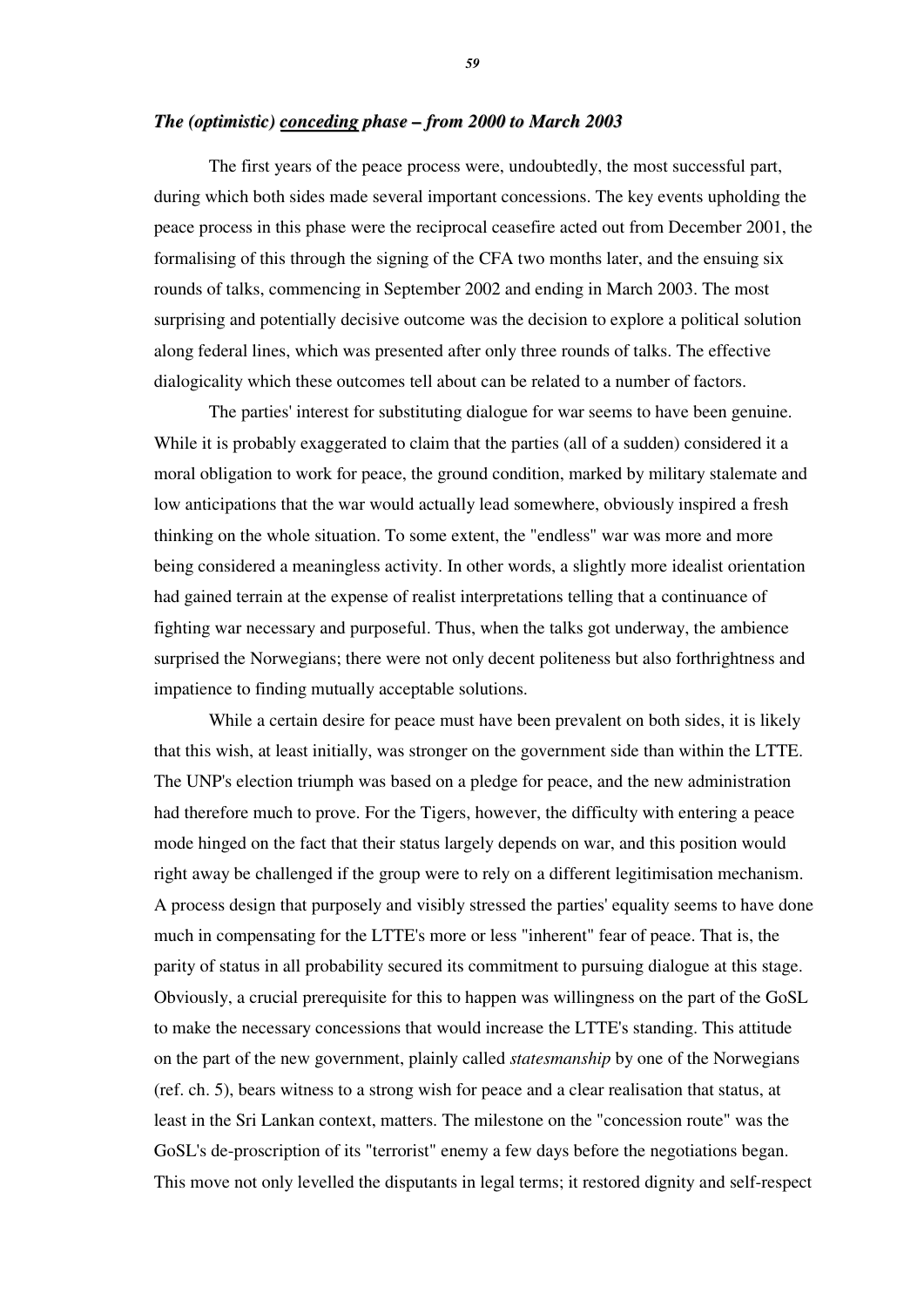among the LTTE leaders by somehow endorsing their carefully built self-image as just representatives of the Tamil nation. Thus, the de-proscription gave the Tigers an equal position with the GoSL also in moral terms and reduced the risk that the LTTE would interpret its opponent's attitudes and viewpoints as a form of moralism on the part of a better/righter party. At the same time: Halting the war, as already agreed to, was probably, given the fact that fighting state authorities is what armed rebel groups *do*, also a major concession on the part of the Tigers – at least as seen from their perspective. Usually not held accountable to the same degree or standards as authorities with a popular mandate, consenting to an impermanent break in the war while exploring opportunities for peace, even if military advantageous at times, is quite likely understood, by many insurgents, as the second biggest concession they in fact can make next to admitting defeat and disarming.

Thus, the very format of the process seems to have played an important role in the initial phase, contributing to unexpectedly quick results, such as the CFA in February 2002 and the agreement on federalism as a frame for a future solution. Both discourse ethics and the RMD principle emphasise precisely *procedure* – especially the inclusion of all relevant actors in joint communicative efforts which position the parties as equals. While the level of inclusiveness raises its own questions (ref. below), nowhere was the equality criterion as clearly assured as in the CFA. The agreement portrays the parties as counterparts, and by signing it, the GoSL officially admitted for the first time that another entity was in territorial control over parts of the island. What is more, the document "protected" this division, i.e. the frontlines were to be respected till such time that a political solution had been found. The CFA thus refuted the most exclusionary accounts of Buddhist-Sinhalese nationalism, namely those versions projecting the island as a chosen or righteous land for ever to be preserved by the Sinhalese. The land held by the LTTE at the time of signing the CFA by no means equalled the imagined *eelam* in acreage; however, the backing for land control *per se* no doubt represented an eloquent (if reduced) *analogue* to the crucial homeland idea (ref. ch. 4). Hence, also in this way did the equality principle tie the Tigers to the peace process and the CFA; not merely the LTTE as an organisation but also a key component of its nationalism was honoured and "proven" by the parity of status upheld at this stage.

While the formal inclusiveness of the process did not meet the central discourseethical requirement that *all* affected should have been involved, the approach followed *did*  its job in terms of halting the war and bringing the parties to the negotiating table. As assessed by not only the third-party (ref. ch. 5): any broader participation would almost certainly have ruled out both the CFA and the following rounds of talks. And even if the President felt excluded and at times criticised the process (and Norway) harshly, she never used her executive powers to interfere in the government's peace efforts *as long as the*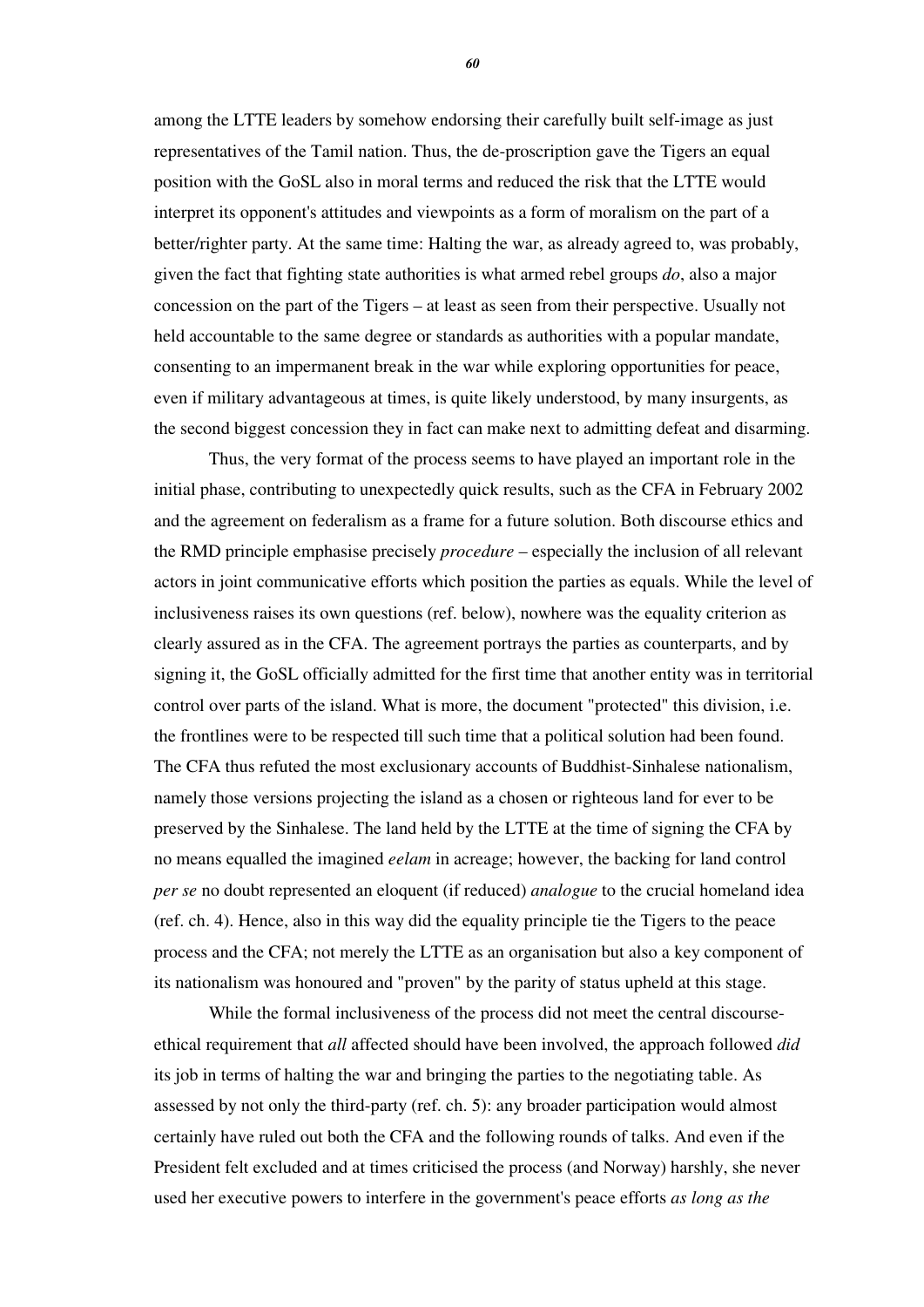*negotiations were on and progress was made.* With "only" the Prime Minister in charge on the state side, an important ceasefire *did* come into effect (easing the everyday burdens of thousands of people) , a wide-ranging CFA *was* signed (institutionalising a break in the war, constraining the war mentality on both sides, and giving the mandate for an unprecedented international ceasefire monitoring mission to the country), and talks *were* undertaken (leading to e.g. a joint statement on federalism, by many considered the "correct" and only realistic goal of efforts aiming at a peaceful Sri Lanka). The much longed-for pause from hostilities and the immediate after-effects of the CFA were beneficial to the vast majority of Sri Lankans. Thus, from a purely pragmatic point of view, the actual level of inclusiveness, which left the President on the "outside" (though briefed), must be judged appropriate; it is hard to argue that any *reasonable* concerns of Kumaratunga (or any other excluded party on the Sinhalese side) were neglected by the steps taken by the GoSL (or Norway) at this stage. This relates to the down-to-earth quality of the RMD principle, which defends exclusion in cases where true-life circumstances curb the possibility of pursuing a meaningful dialogue with a broader/more ideal participation. The bipolarity at this crucial stage of the peace process was, in other words, defendable, as it reflected a matter-of-fact obstacle and was on the whole compensated for by a sound decision-making process which, based on an open dialogue, produced non-exclusive solutions generally reflecting the common interest of all. A question mark must be put for the Muslims, though. Considering the vulnerability of this community (given the exclusivist character of the Sinhalese and Tamil nationalist projects), it is uncertain to what extent its cultural (religious) needs were recognised, and more explicit safeguards protecting Muslim interests had thus better be included in the CFA.

While acceptable or satisfactory on instrumental-strategic grounds (that it somehow "worked"), the argument can be made that the inclusion of only the GoSL and the LTTE was also correct *in principle*, i.e. as seen from a moral or rightness-related point of view. Authority, powers, and representational responsibilities within a state that is based on the model of constitutional democracy are normally defined and well regulated (as this is basically what a state *is* and why it was formed in the first place). Also when the matter is peace, or how to reduce the problem of war, the roles to be played by the President, the government, and the opposition, respectively, are assumedly already delineated and settled by and within the state apparatus itself. It is hard to see why this role-defining should be part of the process of working out explicit agreements between two warring sides (the state's forces on the one hand and their rebellious adversary on the other). While also establishing some degree of clarity and predictability of pure instrumental-strategic value, Norway's endorsement of the implicitly given bipolarity configuration can thus be said to have been not only rationally smart but also objectively correct.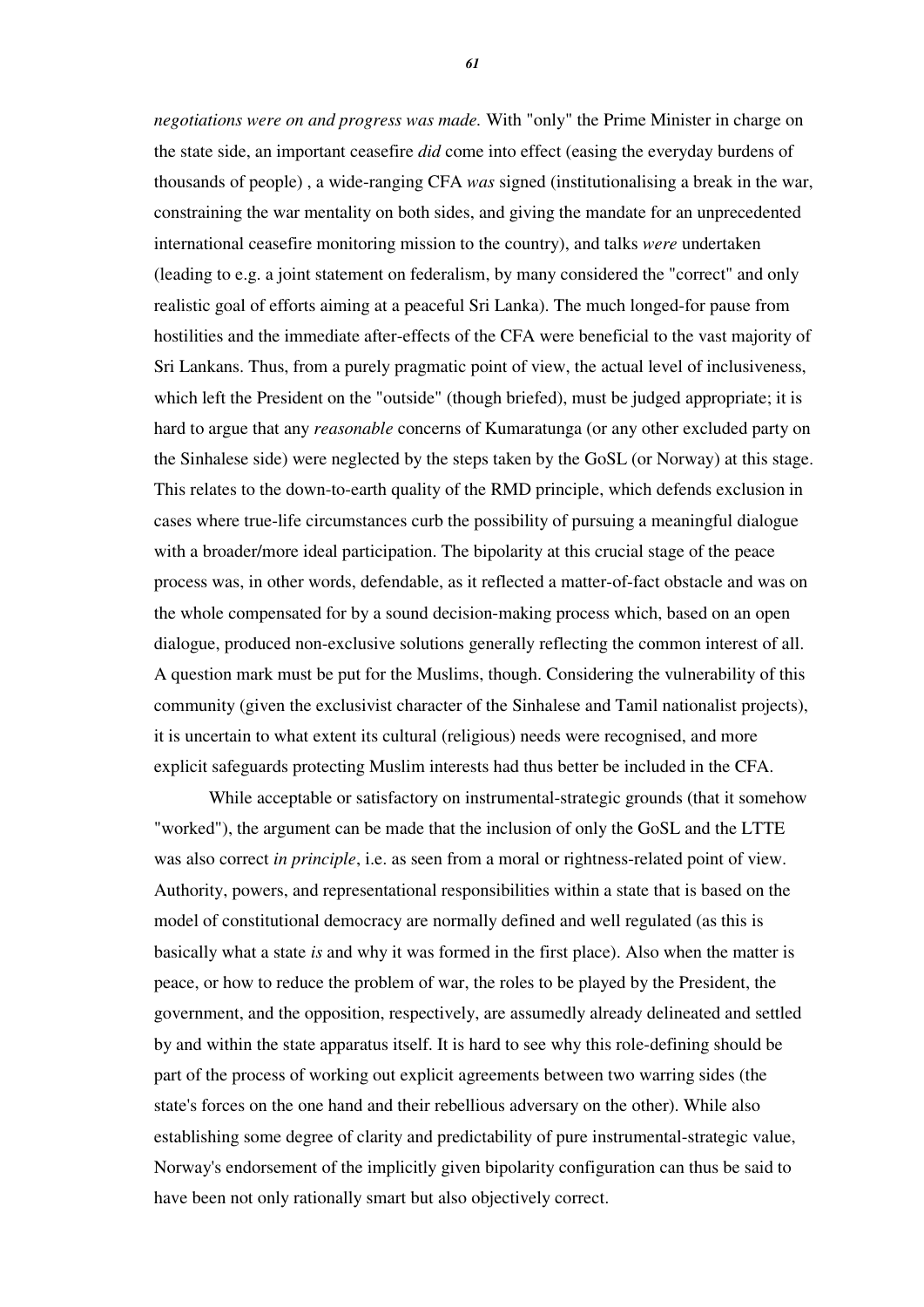Generally, this means that if the principles of discourse ethics are held up as an ideal for diplomatic problem-solving under politically strained circumstances, which Sri Lanka illustrates exemplary, the approach and means applied cannot avoid paying attention to the authority structures which are already in place – especially if these are based on generally accepted and highly regarded norms. This means that the Sri Lankan state's constitutionally inbuilt principles as regards power and representation, which (at least in theory) would tell who should be involved and answerable on behalf of the state in which processes, must be taken as a valid (and thus correct) point of departure. The universal ideal about complete inclusiveness must, in other words, be sensibly and sensitively applied in a manner which does not disregard or undermine well-established, widely regarded, and rationally justified – thus principally correct – political authority structures in the particular context. The Sri Lankan constitution, as this outlines the presidential and governmental functions, must therefore be taken as a point of departure also when tackling the issue of peace. Calls or expectations indicating that both the President and the Prime Minister (and perhaps even oppositional parties or other groups in the Sri Lankan society coming under the purview of , and such *per se* represented by, the authorities) should have had a seat at negotiating table attain, in this perspective, little meaning.

The critique raised on the Sinhalese side against the bipolar approach probably tells a lot about the deficiencies of Sri Lanka's democratic model (e.g. the elitism of political life in general and the appropriation of state institutions to serve sectional interests, ref. ch. 4). The executive presidency model only adds to these problems, especially in cohabitation situations, as it increases confusion and can be unduly exploited when highly contested political issues arise. Steps taken by rivals and seen to go against fundamental norms in the (nationalist) identity base of the majority, can be opposed by exploiting democratic flaws and the uncertainties and weaknesses of the state system itself. This highlights not only the average popularity of Buddhist-Sinhalese nationalism but also its moral claim and worth, which are linked to processes and resources of representation (ref. ch. 3 and 4). This is valid for the Tamils as well, i.e. also the profundity of *their* nationalism is essentially a claim about representation.

In effect, the dissatisfaction expressed with the narrow inclusiveness of the process seems not to have had a strong *principled* basis. It can rather be seen as signalling strong value-affiliation to the nationalism (or "patriotism") platform of the majority as well as, in some cases, also a strong hope that the process would not only bring about a condition of negative peace but would also "repair" the deficits and weaknesses which are already in place and hinder fair opportunities for all and thus a substantial development towards a lasting positive and sustainable peace, i.e. that also the imperfection of the present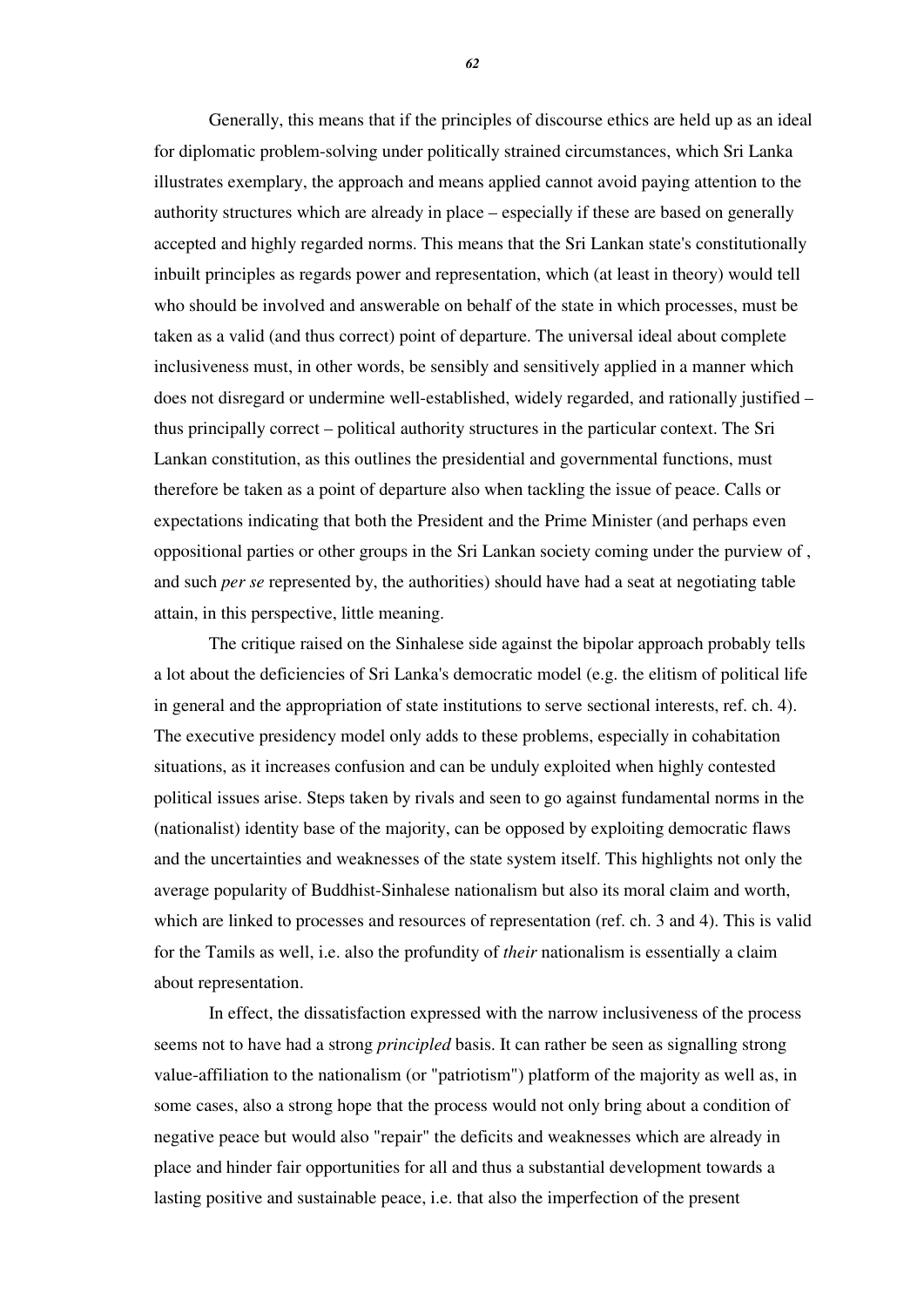representational system (i.e. existing structures and practices) should be tackled *at the same time* as the attempt at stopping the war was undertaken.

As for the Oslo Communiqué on federalism, this decision obviously did not accord with the views of many strict Buddhist-Sinhalese nationalists. The question is, though: Is the absolute rejection of any proposal along federal lines *reasonable*, objectively judged, given Sri Lanka's de facto multiculturalism? It seems not. No details regarding federalism were ever agreed upon in the peace talks – the proclamation only said that federalism is the preferred model to *explore* for reaching a political settlement. As such, also this step of the process seems to have dealt with the concerns of excluded groups in an acceptable way.

So, in this first phase, the communication between the parties in effect shifted from bare war, via shuttle diplomacy (Norway meeting each side separately), to direct, face-toface talks characterised by *sound* dialogicality. The involvement of only the two warring sides (and the facilitator) seems to have been *appropriate* (and possible right) for the task of silencing the weapons and establishing a provisional condition of negative peace. Moreover, the two parties included were represented in a manner which both, at this stage, found satisfactory; a principal equality was installed, and the parity of status it conveyed was *acceptable* to the GoSL and "*correct*" from the LTTE's point of view.

## *The (unproductive) drifting phase – from April 2003 to November 2005*

 The main events justifying the label *drift* on this phase were the LTTE decision to suspend further talks, the furore surrounding the Washington and Tokyo conferences, the President's emergency call and interference in the GoSL set-up following the presentation of the LTTE's ISGA proposal, the Eastern commander Karuna's break with the Tigers, one presidential and two parliamentary elections (all securing victory for the SLFP, bringing in Mahinda Rajapakse as Prime Minister, later as President), and finally, the tsunami, after which the power-sharing aid mechanism (P-TOMS) was never implemented.

 The Tigers began to show hesitation even before the negotiations were suspended. Of special concern were the slow pace of the war recovery efforts in the North and the growing involvement and influence of external actors in the process. However, reservations on the part of the GoSL were also growing, especially with reference to the LTTE's no more than modest interest in respecting CFA guarantees relating to security. In effect, the quality of the dialogue in the later rounds slowly but steadily declined. Though contextual, true-life experiences of both sides *were* incorporated, their situation analyses of what counted as the most important issues differed. Neither party seems to have taken the concerns of the other very seriously; both instead focused on their *own* agenda, which defined the areas in which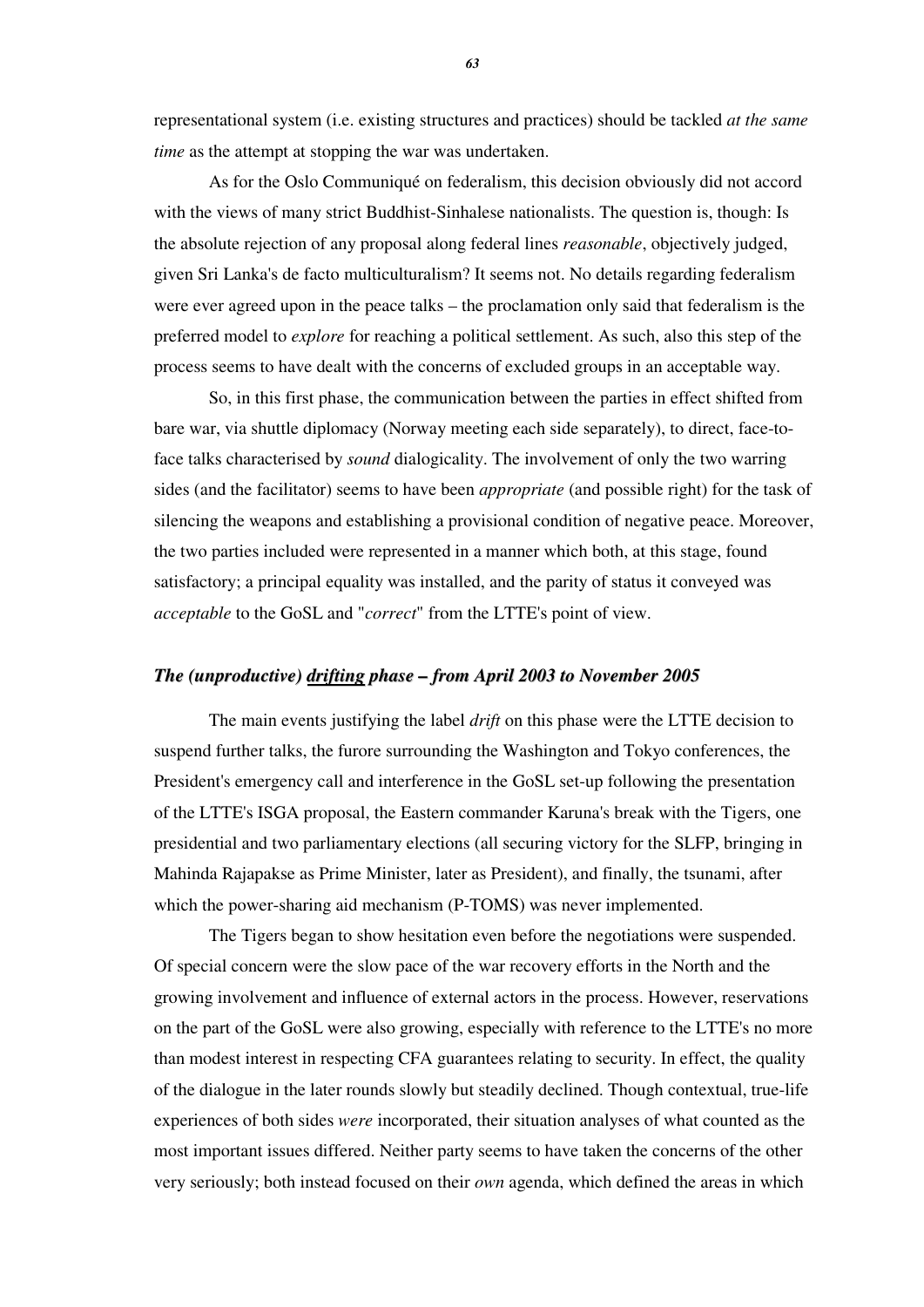they primarily wanted to see progress. The lack of "ground action" eventually strained the good atmosphere of the early negotiating rounds and contributed much to the suspension of talks, which also meant that dialogue, as a tool for addressing and settling differences, was no longer to play a key role in the process. The mode of communication shifted from direct engagement at an official, high level back to a tedious shuttle diplomacy, rhetorical letters, and sporadic, low-level meetings where local representatives of the two sides, with limited mandates, would meet to discuss specific instances of CFA violations – usually to no avail.

The first six months of the drifting phase, during which the peace process lost much of its vitality, were thus marked by the lack of a face-to-face meeting place for high-up leaders on the two sides. This does not mean that there were no *occasion* for them to meet; both the Washington meeting in April (if held another place) *and* the subsequent donor conference in Tokyo (wherefrom the LTTE excluded itself) could, in theory, have been conducive in bringing the parties back on a peace track. However, if Balasingham's numerous letters on behalf of the LTTE in this period *and* his later retrospective account (the 2004 book) are not *merely* pure propaganda, the Tokyo opportunity was not grasped first and foremost because the LTTE never "recovered" – morally speaking – from being left out from the Washington event. Prabhakaran read the Washington experience as proof that the LTTE, in the eyes of the world, still was nothing more than a "bunch of terrorists" who, at least once in a while, deserved to be treated "shabbily". After the, in their view incorrect and unfair, exclusion from Washington, the Tigers "struck back" by not attending the Tokyo event (where "all" expected to see them). Knowingly loosing a lot of goodwill by this decision, the Tigers would have calculated that the "punishment" they could inflict on the GoSL and the international community by staying at home counted more, i.e. the advantages of "teaching a lesson" to those pretending to be morally superior were thought to outweigh the drawback of the self-imposed exclusion.

The above interpretation of the Washington and Tokyo events highlights to a higher degree than any other developments in the peace process the close and intricate connections between the three factors under scrutiny. The internationalisation of the peace process, while initially accepted by both actors (wanted by the GoSL; sceptically endorsed by the LTTE), gradually came to represent a challenge to the symmetry that was so manifest in the first phase. The unasked-for exclusion from Washington meant, for the Tigers, that parity of status was not longer guaranteed. Norway's fondness for equality and equal treatment was, at this occasion, apparently not at work. In consequence, when the Tokyo gathering came up as an opportunity that could re-install the previous level of inclusiveness, the LTTE rejected the offer, as their standing had already been scratched. The invitation was read as a conditional offer, invented by those who were now in effective control of matters. *Inclusion*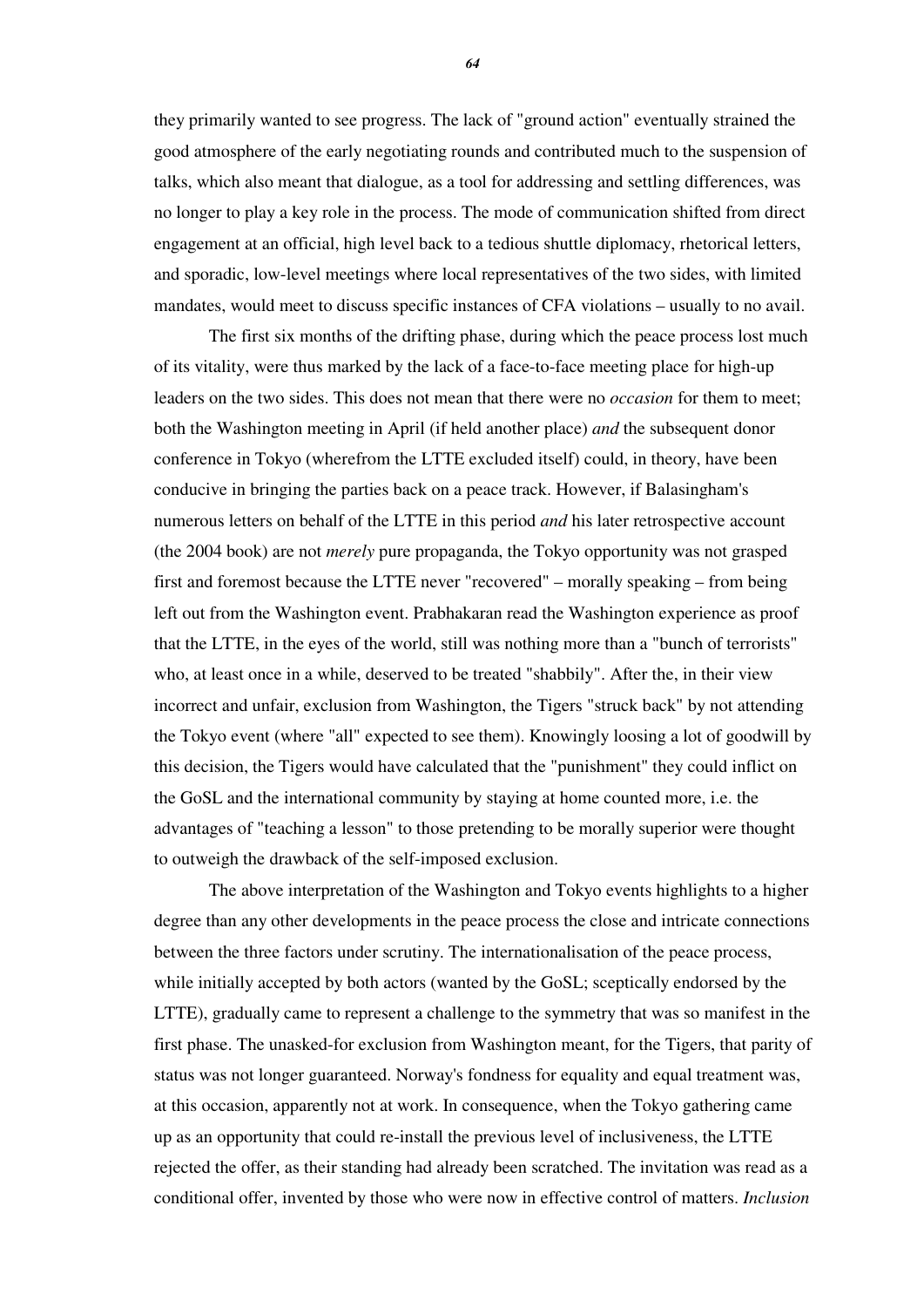*on whose terms?* seems to have been the LTTE's unspoken reply and justification for not going to Japan. Thus, the inclusiveness of the peace process was, in the view of one of the conflict owners, at this stage already distorted. The peace process in 2003, the year it began to crumble, underwent, in other words, a changeover from being internationally *supported* (in a fairly limited and, for the LTTE, tolerable way) to being internationally *steered* (to a level above what the LTTE had expected and was willing to accept). One can thus argue that a compromising of the equality principle, which led to the exclusion of the LTTE from an event considered symbolically significant, in turn made the group exclude itself from another potentially peace-promoting session that, in the end, just prolonged the nonexistence of dialogue and confirmed the standstill in the process.

Whether or not it was attempted at some point, behind the scene, to pre-empt in any way (by e.g. reconsidering the venue or making provisions for a minute and/or unofficial Tamil representation) the LTTE's possible (or, in fact, quite likely) feeling of being left out, is not known, but there is little doubt that Norway's foreign policy idealism at times clashes with different, and more realist inspired, conventions and "rules" that apply in international diplomacy. USA, if considered a helpful, perhaps even necessary, partner in the attempt to facilitate peace in Sri Lanka (as indicated by statements from Norwegian officials, ref. ch. 5), would have had much weight in deciding the terms and conditions of the Washington summit, some of which obviously do not match very well a principled egalitarian approach. This raises interesting questions not only about U.S. priorities in South Asia but also about Norway's long-standing foreign policy dependence on this powerful nation. As noted above (ref. ch. 4), the more idealist ("do-good-ist") platform for Norway's engagements abroad, including the role as peace promoter, can be seen as representing a Kantian cosmopolitan position which challenges the conventionally emphasised (but only limitedly debated) importance of maintaining close relations to the U.S. Also in relation to the Sri Lankan process a critical inquiry, based on non-dogmatic reflection, seems lacking with regards to how important USA actually *is*. In particular, one must ask whether and how Norwegian facilitation, which differs in various ways from the superpower's *customary* approach to faraway conflicts (not only as to how *national interests* are defined), benefits from, or is rather constrained by, American support and Norway's somewhat "tabooed" foreign policy dependency on the country's Marshall helper and Cold War military guarantor. A critical view on the Sri Lankan peace process along idealist and moral dimensions, as attempted here, does not prove, or even tentatively indicate, that U.S. involvement was of help.

The standstill in the peace process was replaced by hectic activity following the LTTE's launching of their ISGA scheme for an interim North-East administration. The sole act of putting it forward can hardly be judged unreasonable; yet, this was essentially the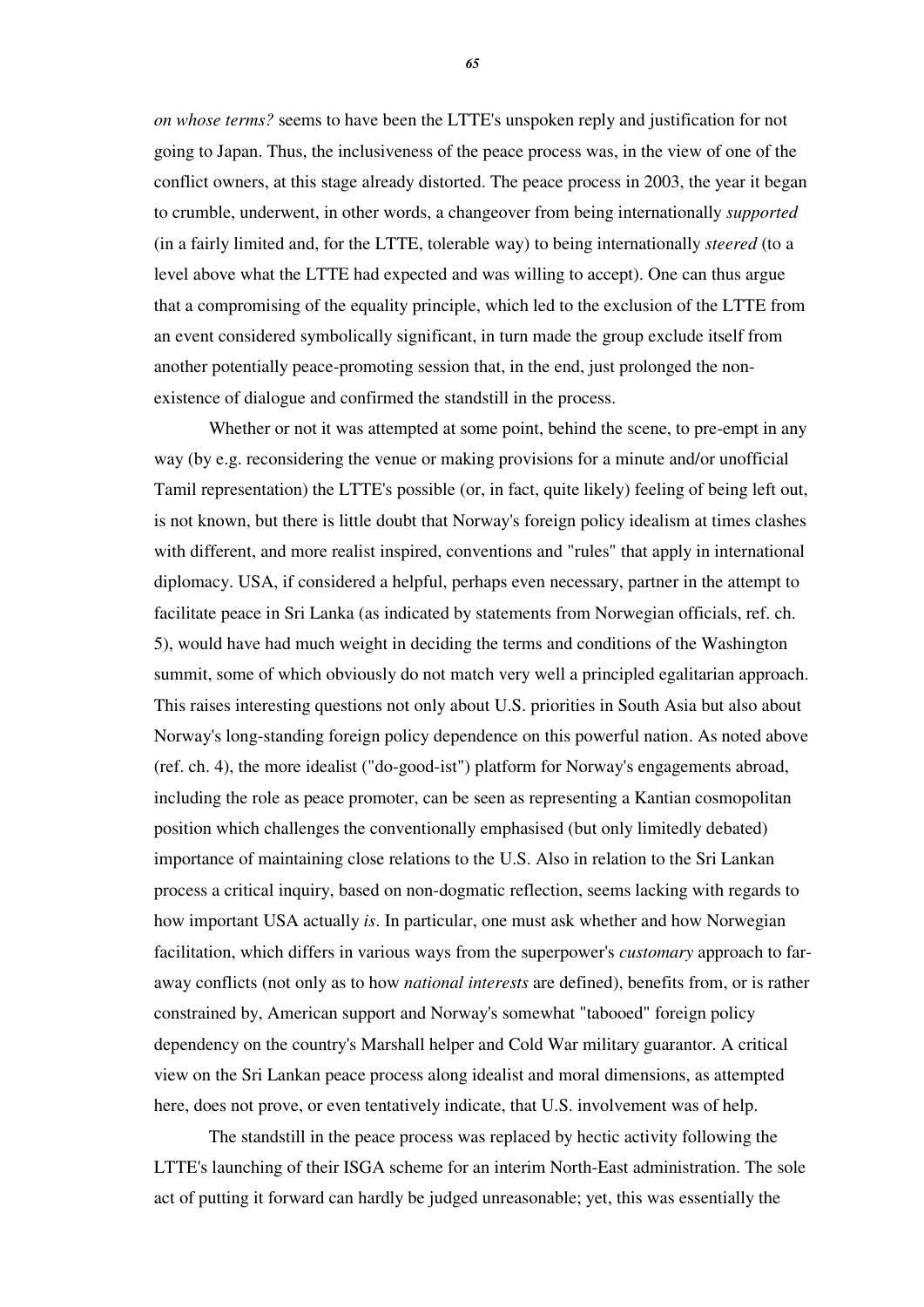message put across when President Kumaratunga intervened and removed the possibility (however small this might have been) that the UNP-led government would re-enter talks based on the LTTE bid. Kumaratunga stated that the state's sovereignty was at risk – an argument which, rationally assessed, must be dismissed since it aligns with the most exclusivist versions of Buddhist-Sinhalese nationalism, namely those elevating, in an absolutist way, the protection of the island's territorial integrity and "unity" over any other concern – thereby conveniently freeing own norms from rational ethical/moral scrutiny. The President' move shifted *her* "outside" status in the peace process to key actor in what remained of it and brought Prime Minister Wickremesinghe's role to an end.

The new government that replaced Wickremesinge's UNP-led administration in 2004 outright renounced the representative-ness that was claimed by and granted to the LTTE when the negotiations got underway. In parallel, a pushier, stick-based third-party approach (stressing the likely negative consequences if the peace process continued to wither) developed in an attempt to re-awake the parties' interest for peace and replaced the "relaxed" facilitation which characterised the early phase. Norway's efforts no longer conformed to facilitative ideals by which the intermediary is supposed to be mainly engaged with dialogicality, the reversal of perspectives, and shared-ness through self-reflection.

Karuna's defection effectively affirmed the new GoSL's reading on the wrongness of treating the Tigers as representatives of the Tamil nation, and the internal Tamil fight that erupted accelerated the process whereby the standing of the LTTE declined. The disturbed equilibrium in turn reduced the likelihood that the peace process could be revived with the bipolarity which proved adequate in the conceding phase. The P-TOMS failure essentially confirmed that Sri Lanka (also) in legal terms is not yet ready or prepared to implement measures which would grant the LTTE formal authority over matters controlled and decided over by Colombo. The Supreme Court's verdict was (in the South) widely read as one more "proof" that appeasement vis-à-vis the LTTE is wrong and would somehow distort justice in the country. From a donor perspective the ruling was a word of warning about the limited capacity of the Sri Lankan state to rearrange institutions and practices in a way that would meet equality expectations and strengthen efforts for peace.

## *The (failed) rescuing* **phase** *– from December 2005 to December 2006*

 The last stage of the Norwegian-facilitated peace process was marked by volatility, growing tensions and, eventually, unembellished warfare, despite the official truce. The few events which justify seeing also this year as part of the peace process were the two sessions of talks held in Geneva (in February and October) and the *separate* discussions Norwegian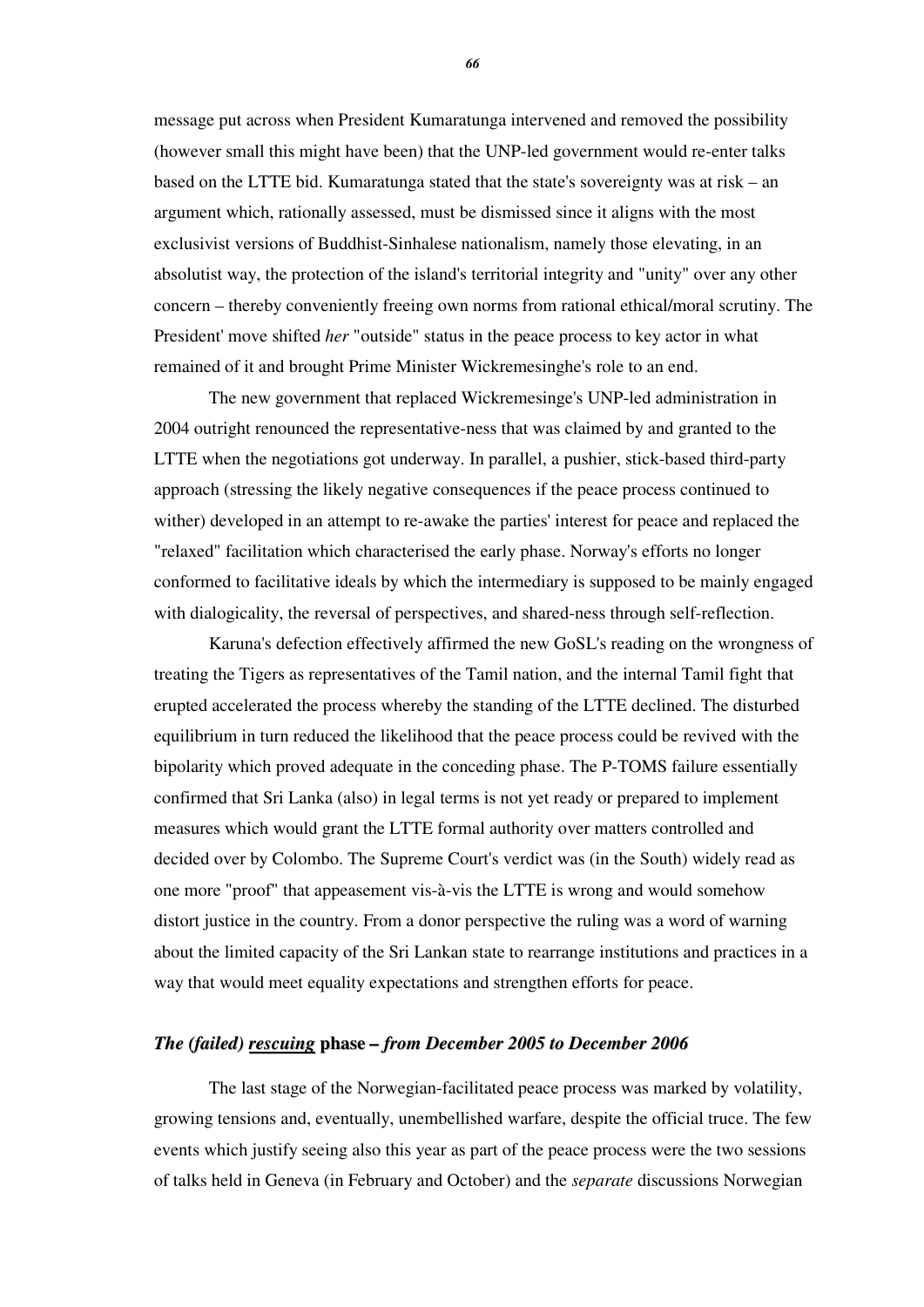go-betweens had with both parties in Oslo in June on SLMM issues (when the intended meeting between the two sides on the same topic failed to materialise).

Despite the evident reluctance displayed by both sides to meet face-to-face in the months ahead of the first Geneva session, the gathering generated hope that the parties might still be able to turn the escalating spiral. Even if the earlier enthusiasm and sense of mutuality were lost, both the GoSL and Norway claimed that confidence and trust had been built during the talks. This proved overoptimistic; the agreement announced held back the parties' fighting spirit for a few days only. The LTTE's vocabulary when summing up the talks, calling the GoSL promise to disarm all paramilitaries a 'victory', also demonstrated that a winning versus loosing mentality was back at full strength. Essentially, no action was taken to honour the promises made, and the ground conditions thus continued to deteriorate.

 Norwegian optimism after the final sitting of Geneva I was understandable in view of the fact that a three year-long "facilitation" process, with no actual talks to facilitate, had at last resulted in face-to-face discussions. Moreover, the previous rounds (in 2002-2003) had been constructive and by and large confirmed the validity of the third-party's principled commitment to dialogue as a tool in conflict resolution (ref. ch. 4). *Again* bringing the chief parties together was therefore considered a momentous step. This conviction appears to be in perfect harmony with the most elementary premise of discourse ethics, namely that it is via inter-subjective, rational communication that sound moral judgements can be made. But, the more specific prerequisites of discourse ethics pose a number of challenges on their own. Given what we know today, it is necessary to ask whether these *supplementary* criteria were (even minimally) fulfilled at Geneva I. Especially: To what degree was the reinstalled dialogue free and driven by the disputants themselves, and to what extent was the "repaired" inclusiveness authentic, exhibiting a real and wanted engagement of two counterparts?

 As officials and press reports have hinted (ref. ch. 5), an important reason for the GoSL and the LTTE to attend the Geneva I talks was the pressure exerted on them by the international community. This, it would seem, brought about a felt need to placate also the backstage actors, as thefinancial support pledged by most of them was still tied to progress in the peace try. However, equally, if not more, important to the LTTE seems to have been the need to "triumph" (at least in principle) in the Karuna case by having the government state its responsibility, under the CFA, to disarm all paramilitaries in army-held areas.

The futility of the Geneva I talks, as revealed by the palpable gap between *agreed* and *implemented* steps in the weeks and months that followed, tell about a crumbling peace process in deep disarray. The reliance on dialogue at this stage, hoping that a level-headed exchange of rational arguments could reassemble the many bits and pieces of a parked process, proved disproportional to the task at hand. The pillars of the reinstalled dialogue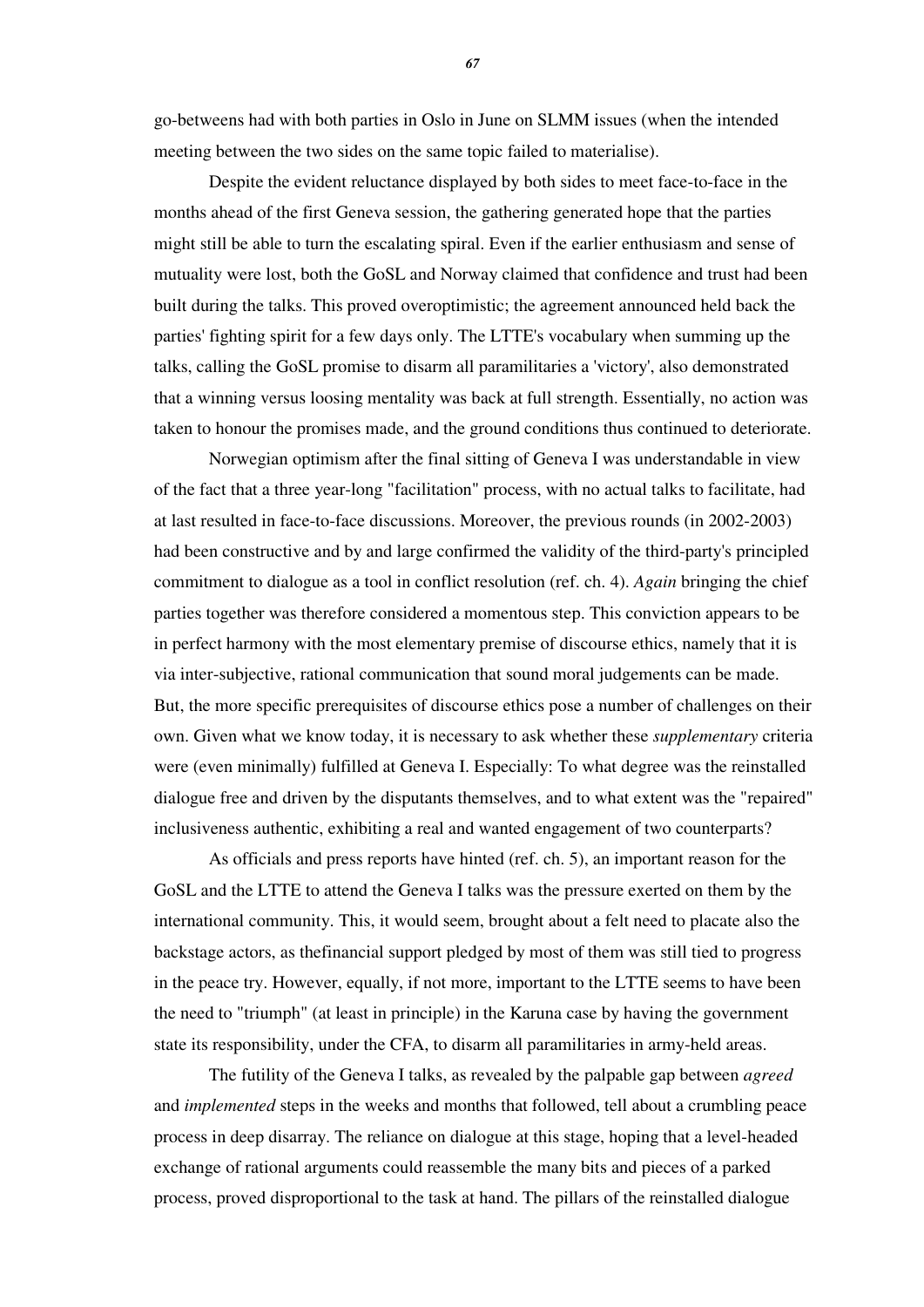were, from the conflict owners' point of view, too hollow and shaky to give meaning to the effort. The end result that the disputants agreed to was, therefore, not intrinsically *theirs*; external pressure, working against both discourse-ethical criteria and ideals of third-party facilitation, largely decided the outcome. The dialogue at Geneva I was, in other words, theatrical; the result was "correct" only from the outsiders' perspective.

An alternative reading is that both parties not only approved of but actually intended to stand by the Geneva I agreement, but that the problem was the parties' incapacity and lack of resources to implement it successfully. However, too many *other* developments in 2006 undercut this more positive interpretation. A war mode prioritising military means, which both sides reinforced and adjusted to, had gained strength already from the beginning of the year. In these new circumstances, dominated by "might is right" logic, disarming one's enemy's worst enemy (or trying to do so) would probably have been perceived as both hazardous and stupid. Thus, no incidents or reports since Geneva I have indicated interest or willingness on the part of the Rajapakse regime to neutralise Karuna. Analyses predict instead that the GoSL in fact wants to *strengthen* Karuna's position in the East so as to weaken LTTE arguments and pretensions to be representing *all* Tamils (also those in the East), and thereby also dissolve Tiger (and Tamil nationalist) claims that the North and the East constitute one unified homeland (ref. ch. 4). These efforts tell that the state authorities would like to see the LTTE replaced with its intra-rebel faction as the GoSL's negotiating partner – thus inflicting a major shift in the original inclusion/exclusion design of the peace process based on the argument that the Tigers, as bare "terrorists", are undeserving of equality and and/or prominence vis-à-vis the Sri Lankan government.

The escalating violence in 2006 accompanied also a noticeable weakening of the third-party role. Norway, while officially remaining both sides' preferred facilitator, no longer had the influence and weight it enjoyed in the previous stages. Instead, repeated statements explicitly or implicitly depicted Norway as a cowardly and/or weak go-between without sufficient strength to condemn or "arrest" the other side for its cruelty and scores of CFA (and human rights) violations. This criticism came not from exclusivist nationalists on the flanks only, as exemplified by Foreign Minister Kadirgamar's speech a few weeks before his assassination, which essentially held Norway accountable for the democratic deficit in areas under LTTE control (ref. ch. 5). This bears witness to drastic changes in the mindsets operating on the two sides in the course of the process and how a war mentality, based on realist notions of the importance of hard power and "muscle", gradually took over and redefined some of the key premises on which the peace process had been based. The calls, accompanying the increasingly bellicose mode, for an *almighty judge* with sufficient powers to *punish justly* the other side, contradicted the role Norway ventured into in the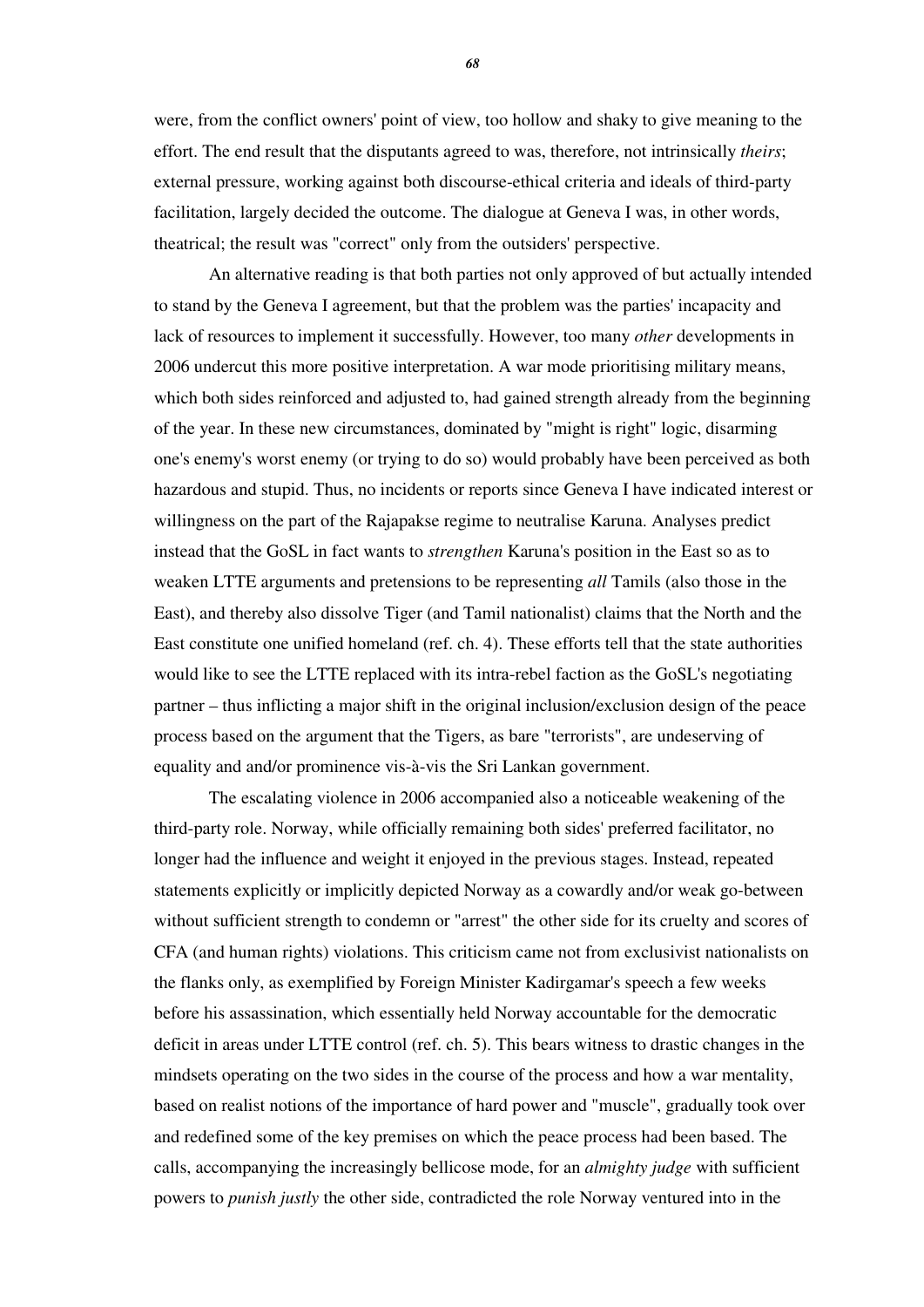first place. As the reformulated expectations also collided with some of the most central values in the idealist platform of the facilitator, Norway's standing inevitably declined.

 Though the earlier bipolarity was *formally* imitated at Geneva I, the GoSL delegates did not sit down with a wanted counterpart. The inclusiveness exhibited was thus shallow, and developments in the following months continued to affect the process negatively. In the latest phase, this was principally linked to outer action which cemented the status disparity between the two sides. This further compromising of the equality principle was particularly evident and explicit with Canada's and the EU's bans on the LTTE. The EU resolution, by using terms like 'appalling abuse', 'illegal', 'miserable', and 'war crime', blamed the LTTE for the collapse of the ceasefire, while at the same time assigning the Tigers with the task of 'setting the stage' for a political way out of the conflict by calling on them to be prepared to decommission their weapons (an insistence showing an amazingly limited awareness and realism as regards Sri Lanka's conflict history and the nature of the LTTE's war campaign).

The talks scheduled for June in Oslo represented a potential opportunity to counter this dynamic and restore some sense of balance between the parties, as the GoSL and the LTTE were undoubted *equally* needed to work out modalities for the monitoring work of the SLMM after the EU ban. However, the story of Tokyo 2003 repeated itself: Instead of playing a key role, the Tigers reacted with, in the views of many, oversensitivity and never showed up for the talks they had come to Oslo for – justifying their no-show with the argument that the government delegation was of a lower rank than theirs. Western media were (again) only able to read this as a false excuse or cover-up. However, if the Tigers were looking for an easy way out (to avoid having to attend the talks), they surely did not succeed in this way; the decision not to meet with the GoSL delegates (but to have separate talks with the Norwegians only) was seen as both awkward and "immature" by wide audiences. Exactly for this reason, the episode, apart from "proving" the facilitator's small influence at this stage, indicates that for the Tigers, it is at times worth paying the cost of acting "difficultly" or "stubbornly" if their dignity and pride can then, according to the internal logic, be preserved. The struggle of the LTTE is powerfully linked to symbols signifying the moral worth of the Tamil nation (ref. ch. 4), and docility in terms of position or status demotion is seen as affecting the struggle itself. As this struggle is undertaken for rights considered *just*, no compromise imperilling the standing of the nation's (selfproclaimed) representative is in principle defendable.

While the intended dialogue between the main actors not even got started in Oslo, it was to some degree reinstalled, for the last time, in the second Geneva round. Meeting in a time of war, again (probably) only because of international demands and pressure, meant that the restraining effects on expressing fury and frustration, and the vocabulary softening,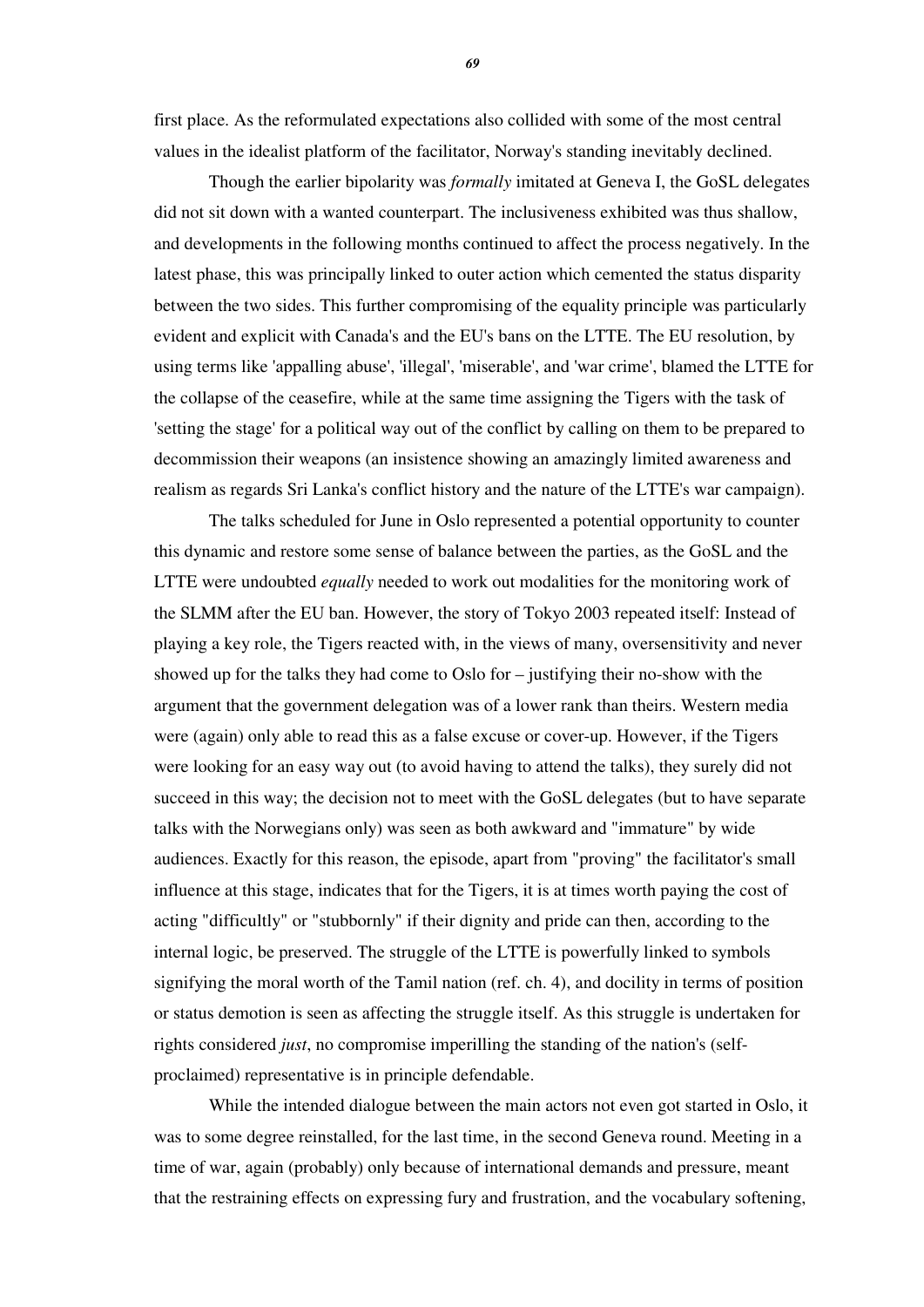that typically goes with diplomatic courtesy rules were more or less absent. The "dialogue" can probably more accurately be depicted as an emotional outburst and a release of mutual accusations; the passed months had told everybody that fine words on paper were of no value, and there was, accordingly, no need to act as if conciliation was on the agenda. Thus, Geneva II was a far more *real* event for the parties; they were more in charge of both content and style. The fronts were "sharp-edged" because the ground situation was. By spelling out their annoyance and bitterness, the parties "won back" some degree of ownership to the whole thing while at the same time instating (whether declared or not) war as the new goal. At Geneva II equality reached its bottom level, and the bipolarity exercised was hollow and utterly inadequate to bring about any momentum towards peace. The communication at this closing session demonstrated that the initial dialogue had been reduced to, essentially, disconnected one-way speech acts of condemnation and denigration.

The conclusions that can be drawn for the three categories based on the phase-byphase analysis above are summarised in chart 1. The précis tells, row by row, that dialogical quality in the process changed from being relatively good (*sound*) in the initial phase to becoming little more than a "façade exercise" (*theatrical*) in the final act. In the critical, inbetween drifting phase dialogue as communication tool was left dangling. The level of inclusiveness performed, which was adequate (*appropriate*) in the conceding phase, was later questioned (*distorted*), and proved ultimately inapt (*superficial*) to rescue the peace try. A principle of equality was mutually upheld (*confirmed*) from the start, but was later put to the test (*challenged*) and finally denied/refuted (*rejected*). Thus, the importance of the peace process declined stage by stage, as its effective impact vis-à-vis the stated goal roughly progressed from "fairly high", via "low", to "minimal".

| The Sri Lankan<br>peace process<br>$(GoSL-LTTE)$ | The conceding phase<br>$(2000 - March 2003)$ | The drifting phase<br>$(Apr. 2003 - Nov. 2005)$ | The (failed) rescuing phase<br>(Dec. $2005 - Dec. 2006$ ) |
|--------------------------------------------------|----------------------------------------------|-------------------------------------------------|-----------------------------------------------------------|
| <b>Dialogicality</b>                             | Sound                                        | (Suspended)                                     | Theatrical                                                |
| <b>Inclusiveness</b>                             | Appropriate                                  | <b>Distorted</b>                                | Superficial                                               |
| <b>Equality</b>                                  | Confirmed                                    | Challenged                                      | Rejected                                                  |

*Table 1. The status ("score") of the moral categories of dialogicality, inclusiveness, and equality in the three phases of the Sri Lankan peace process – qualitatively assessed from a discourse-ethical and real moral discourse (RMD) angle.*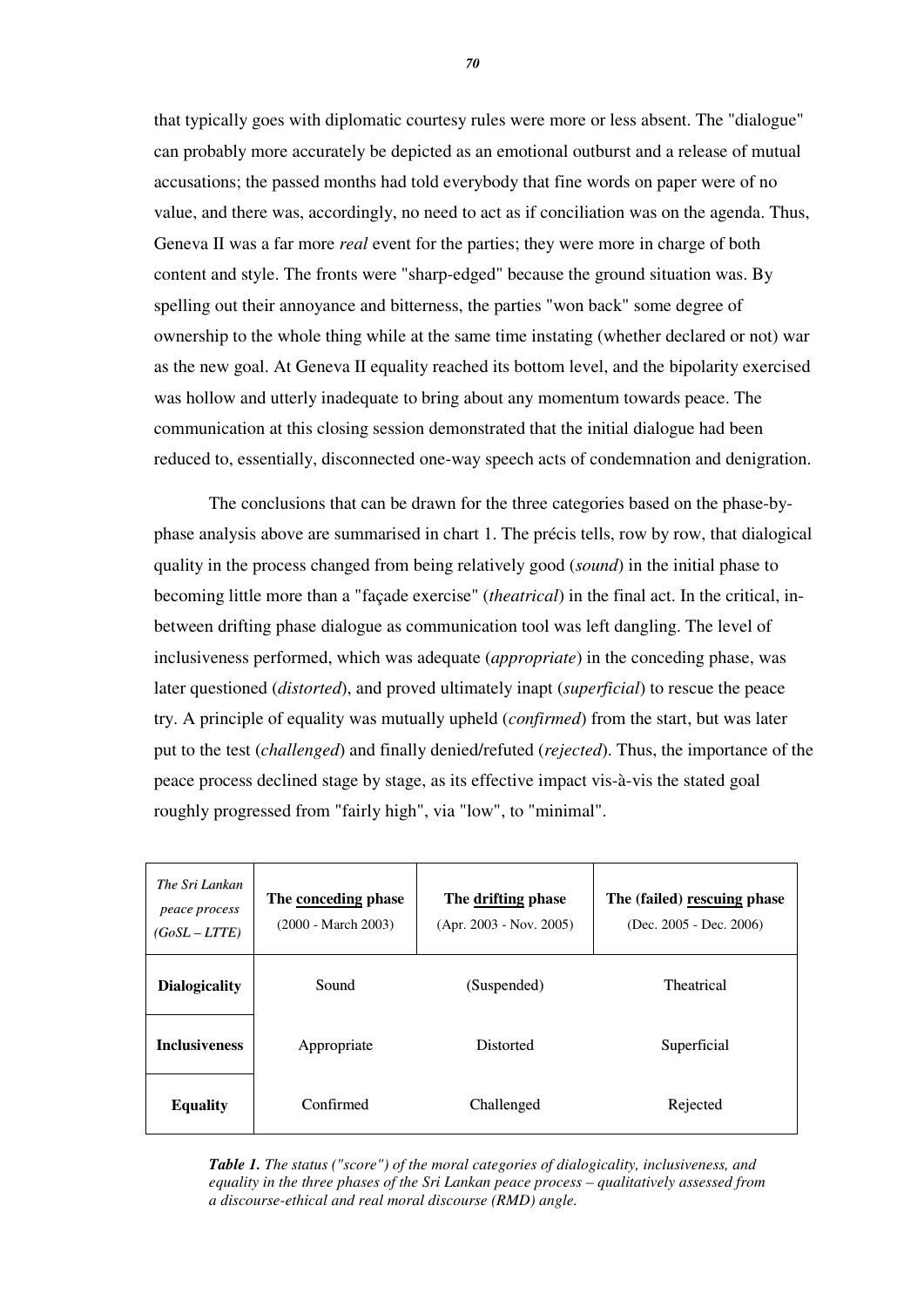### *To what extent did the peace process represent a discourse-ethical approach to peace?*

Discourse ethics is essentially about the surpassing of particularity, i.e. the rising above taken-for-granted assumptions and the extension of accustomed norms by redirecting the spotlight from the common good of a *limited* group to the common good of *all* affected (ref. ch. 3). A critical look on the Sri Lankan peace process with this exigent ideal in mind reveals that only the initial stage, to some degree, was characterised by conceptualisations and prioritisations reflecting the Habermasian ambition. While the inclusiveness acted out, thus also the influence of all affected, remained far from the ideal even in the beginning, the two prime actors and the facilitator met with a mutual understanding of the overall situation and a sense of joint responsibility for the lives of people *beyond* their respective home audiences. Though perhaps minor when considered in a long-term perspective or seen from a distance, and certainly mixed with pragmatic, instrumental-strategic considerations *and* ideas upheld by the parties' *usual*, self-oriented normative frameworks, the "breathing space" created by the 2001 ceasefire and the 2002 ceasefire agreement not only expressed an in principle concern but had real and positive life quality effects for virtually all Sri Lankans. Also the equality and mutual respect demonstrated in the initial stage, and the sincere interest and readiness to engage each other in dialogue, whereby at least *some* space was made for taking in the perspective of the other, bear witness to a genuine commitment to transcend own particularities and prioritise (elements of) a "greater" common good.

Also with reference to RMD, which concretises the more abstract idealisations of discourse ethics by e.g. acknowledging knowledge and time constraints and allowing for context- and culture-specific descriptions that are not immediately in harmony (ref. ch. 3), the first phase of the peace process must be judged fairly satisfactory. That is, the peace process was principally in accord with the set RMD criteria as long as its prime focus was on halting the war (i.e. entering and formalising the ceasefire) and concretising further steps to move from an impermanent cessation of hostilities to a gradually more sustainable peace condition (i.e. what was in effect accomplished in the six rounds of talks held in the conceding phase but only implemented to a limited degree). RMD intentions and requirements fulfilled in the beginning of the process were especially noticeable in relation to the following aspects:

The GoSL and the LTTE at the outset agreed on what was the most pressing aspect; halting the war had become necessary both from a pragmatic (rationally purposeful and strategic) and from an ethical point of view. To what extent the parties also considered this the *morally* correct thing to do, is more doubtful; a "Norwegian-inflicted" assurance about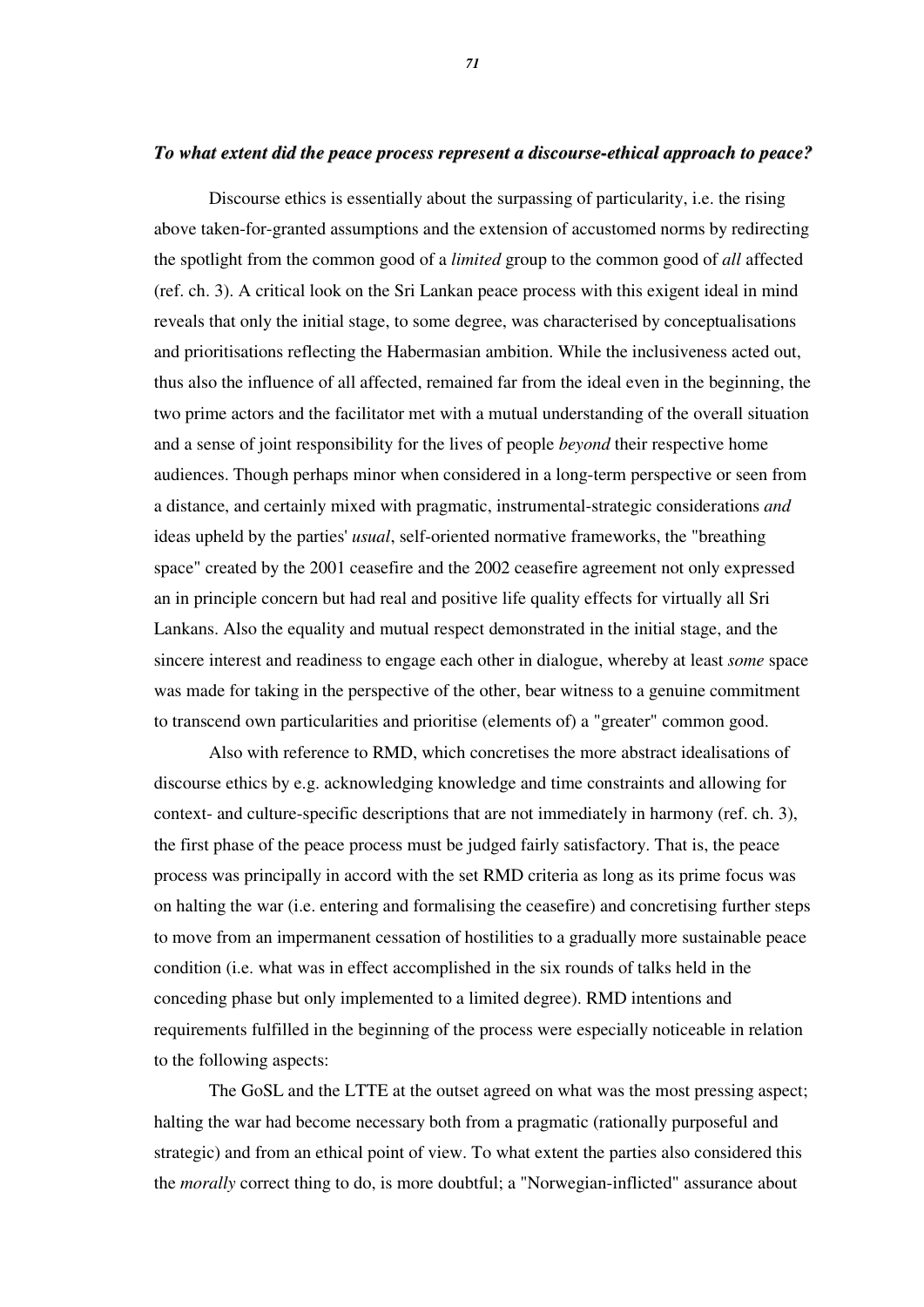the rightness of peace seems to have influenced the parties to some extent, but the commitment to this goal remained nonetheless conditional on both sides, i.e. any belief that the war was incorrect or unjust *per se* was not in place. The strong normative motivation for pursuing peace was, at this stage, chiefly pragmatic and ethical in character. The process did incorporate factual descriptions that the parties weighed differently, and though the sharedness of the full problem definition is debatable, the two sides generally acted respectfully towards each other and also put forward what must be called *reasonable* demands.

This latter point was exemplary demonstrated in the third negotiating round, which produced the Oslo Communiqué on federalism as the frame for exploring a future political solution. This step, which fixed the parties to a joint political project along federalist lines, was reasonableness par excellence and as such the high-point of the entire peace process. Both parties showed commitment to work together and eagerness to succeed even before the process *officially* began (ref. ch. 2 and 5), thus telling the other side that it was a *wanted* partner in the process, which increased mutual legitimacy and reduced incompatibility. The positive signals transmitted via Norway's shuttle diplomacy before the first face-to-face meeting represented, in RMD terminology, the first, crucial concession which removed ambiguity and doubt as to who were to be included. While the bipolarity performed, with Norwegian endorsement and presence, not accorded with the discourse-ethical ideal per se, from an RMD standpoint the exclusion mirrored critical and factual obstacles and was, as such, not only defendable but appropriate; due respect vis-à-vis the "outsiders" was for the most part (with a question mark for the Muslims) upheld by the ceasefire, the CFA, and the (in theory) agreements reached during the six rounds of negotiations.

The above assessment also means that Norway's third-party efforts, in the first phase, largely fulfilled the more idealist guidelines for non-coercive and non-hierarchical peace facilitation (ref. ch. 3). The facilitator successfully inspired the parties to broaden their own perspectives and recognise the relevance of *the other*, thus establishing a certain level of shared-ness through self-reflection. However, the recommended focus on the key players' ability to undertake change and reform was lacking also at this stage of the process.

A discourse-ethical (and RMD) perspective is prone to deliver more or less *reverse*  conclusions about the last two phases of the peace process compared to those drawn above. That is, after the suspension of talks in 2003, essentially all "discourse-ethical" qualities of the process slowly but steadily began to fade. Not only did the dialogical communication between the disputants fall apart; so did the respect and status the two had at first granted each other, which in turn distorted the original inclusiveness and created doubt as to who were actually eligible to negotiate about peace in Sri Lanka. It is for this reason not accurate to link the efforts in the last three years of the process (2004-2006), or the (few) outcomes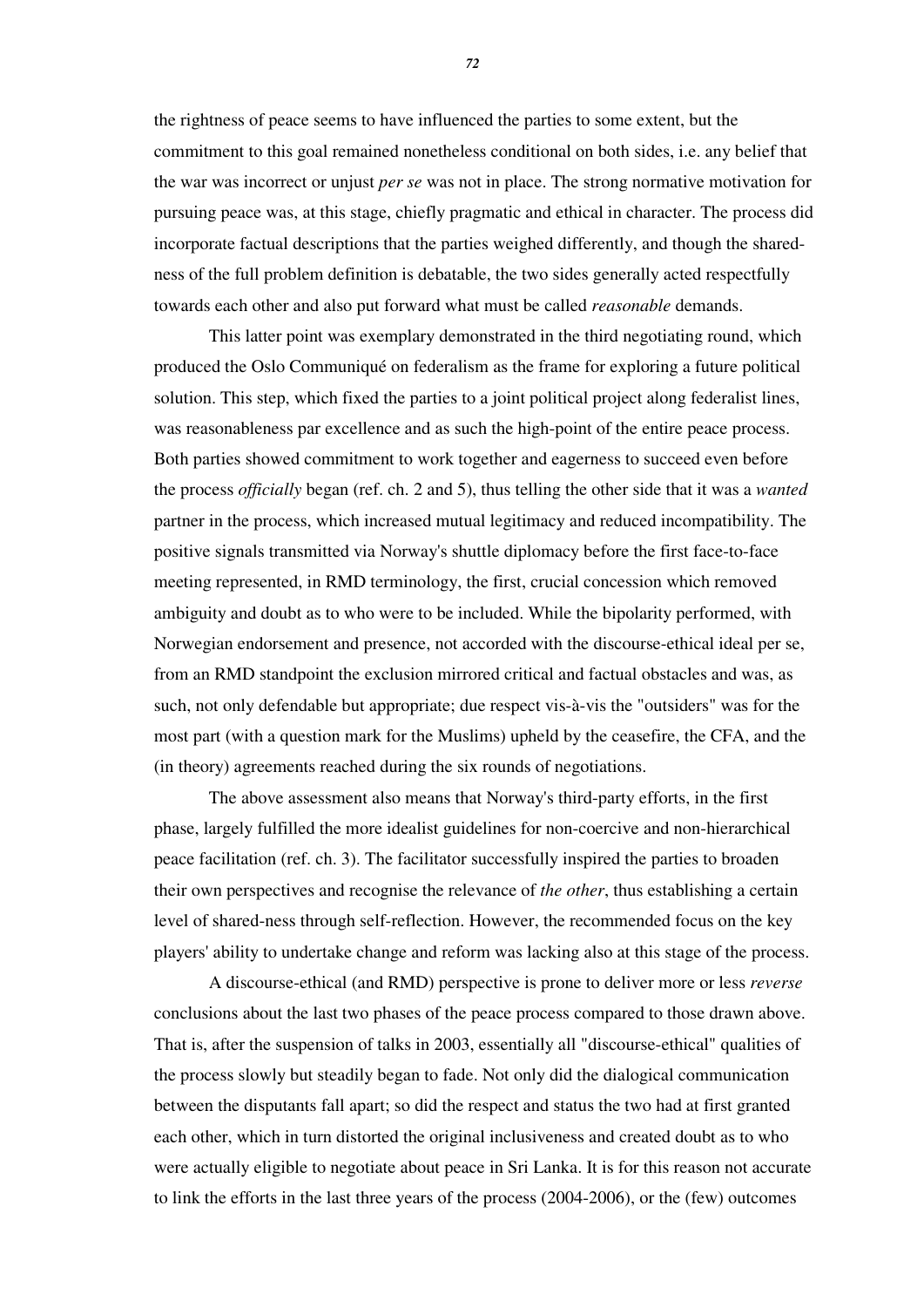they produced, to a Habermas-inspired thinking on discourse and morality. This, however, does not mean that the fundamental norms and values of the involved actors were abruptly overturned. Instead, the changing character of the peace process tells about a conflict which has deeply-rooted contradictions and morally-loaded dilemmas built into it – impasses that, at some point, are likely to surface when efforts aimed at conciliation and rapprochement are undertaken. Thus, what changed were essentially key tactical-pragmatic interpretations and prioritisations due to new and, from a dialogical point of view, less favourable, conditions. These conditions derived in part from steps taken by the disputants themselves and to some extent from developments and actions in the parties' external environment.

The major factor on the government side affecting the possibility for a continuance and sustaining of the positive beginning phase of the peace process was, evidently, the changes in office-holders (due to the President's direct intervention *and* the results of the later elections), which left the state side without an explicit peace mandate and eventually brought in leaders with a more nationalist-traditional constituency and a different set of conceptions about peace. In discourse-ethical terms, the steps taken by the GoSL in the later stages failed to acknowledge the importance of equality and inclusiveness vis-à-vis its rival and needed (but unwanted) political partner *and,* even more basic, the inter-subjectivity on which a rational morality has to be based. The need (in moral terms) to *strengthen* the LTTE for sustaining the efforts towards peace was absolutely rejected, as this approach clashed fundamentally with the reading of Buddhist-Sinhalese norms now informing the decision-makers in the South. Inability to take in the full depth of the circumstances in the war-torn areas (i.e. challenge one's normal outlook and accommodate a "greater" common good), which could have led to more substantial and visible changes in the life quality of many Tamils, seems to have been a corollary of this altered GoSL stance.

The LTTE's contribution to the gradual collapse of the peace process was, first and foremost, the decision to suspend negotiations, from which point any further progress was effectively blocked. Though the decision was explained also with reference to the GoSL's lack of follow-up action (ref. ch. 2 and above), the "moral-procedural" justification hinged on the group being barred from the Washington meeting with donors. The Tigers felt that their status thereby changed from key partner to sleazily treated "outsider" – i.e. the basic equality or symmetry on which discourse ethics is premised was lacking. As the meeting in USA was a single event and *formally* no round in the official peace negotiations, the LTTE reaction can without difficulty be seen as an expression of a small-minded or uninformed oversensitivity. The world is, after all, essentially composed of states, and official donor meetings normally include only such entities (and their jointly formed apex bodies). So, while rationally it seems both needless and unwise to choose USA as the venue (i.e. putting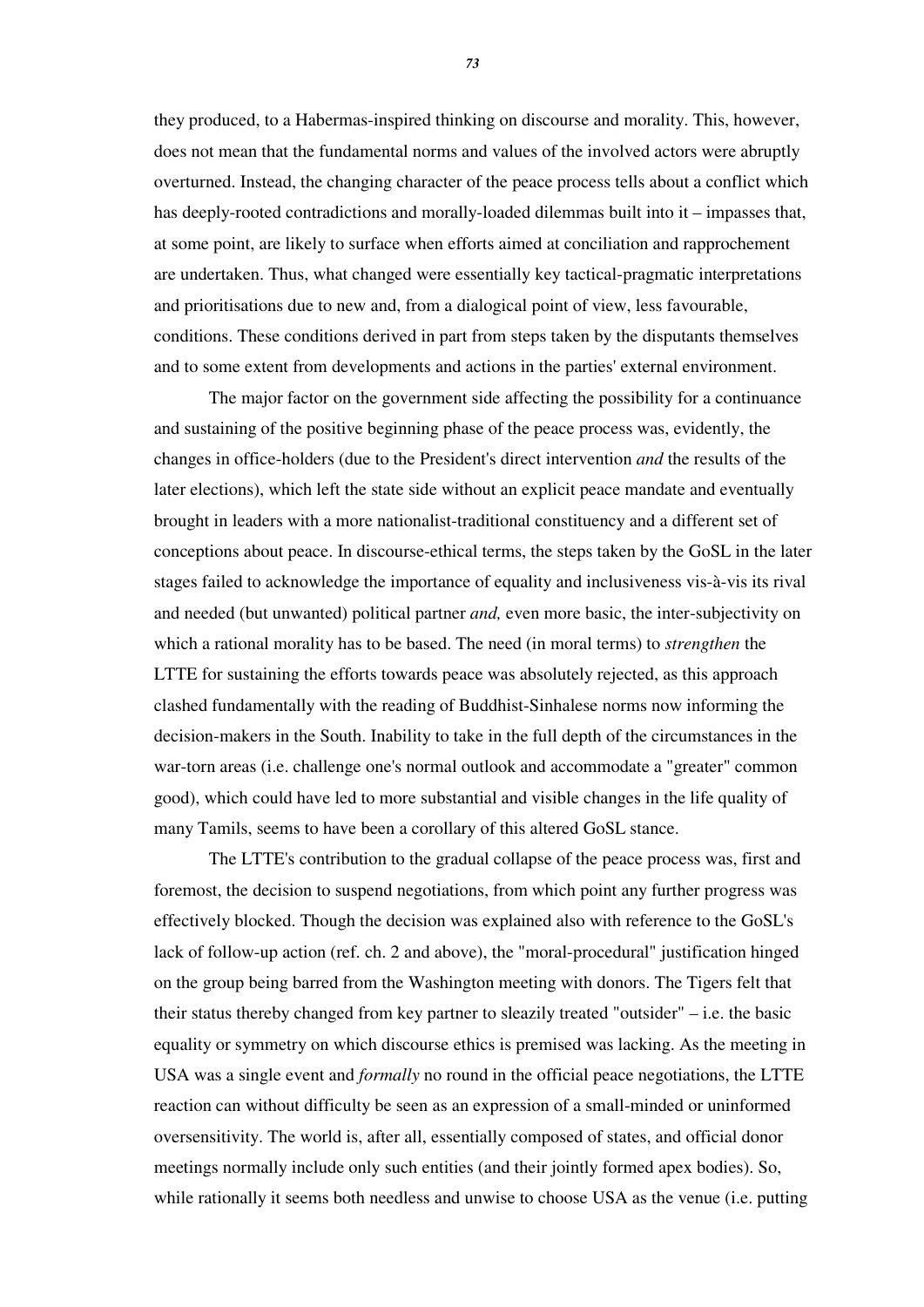this extra burden on the process had, therefore, better be avoided), the expectation of the Tigers that also *they* should have been invited to Washington, emerges, in this light, as unrealistic (though the group *was* invited to Tokyo later on) and possibly unreasonable.

This reading, however, misses a crucial point: The (perhaps inflated and overstated) meaning affixed to the Washington incident shows not only how the issue of political power and control over funds had become embedded in the peace process. While the Tigers saw the choice of venue, and their resultant exclusion, as *intrinsically moral* (i.e. justice-related) issues, the international actors, including Norway, seem to have dealt with the matter as a purely pragmatic (i.e. instrumental-strategic) one, detached from its "moral" consequences. The LTTE-felt unfairness of being left out seems to have been better understood by Prime Minister Wickremesinghe (through his reply letter expressing regret, ref. ch. 5) than by the world community of states. This, perhaps, points to one of the Western world's *own* takenfor-granted assumptions, namely that U.S. policies, even if/when biased, exclusivist, or possibly unfair, are essentially fixed and therefore will have to be followed.

In addition to the suspension of talks, the Tigers' later inability (or lack of courage) to firmly stand by the Oslo Communiqué on federalism (reawakening uncertainty about this goal with inexplicit formulations on autonomy in the ISGA) and also their lack of respect for the content of the CFA, as shown by the numerous violations of its clauses (ref. ch. 2), only furthered the drift away from a meaningful, and initially quite successful, discourseethical approach. As noted for the GoSL above, this indicates a rather limited ability or readiness to fully take in the perspective of the other – in this case state leaders entrusted with the difficult task of having to convince a great many (Sinhalese and Muslim) sceptics about the meaningfulness *and* worthwhile-ness of engaging the LTTE in the form of an equalising CFA. Thus, also the Tigers principally failed in the later stages of the process to transcend their one's own truth-like assumptions and accommodate, or at least respond adequately to, basic concerns and rights of other groups (*and* of civilians in their own areas), which remains a quintessential demand in discourse ethics.

While Norway's facilitation in the later stages, which on the whole was a retreat to shuttle diplomacy, *generally* remained committed to the same principles that guided the process initially, an overdoing seems to have occurred on the importance of restoring direct talks. A plausible explanation for this is that the third-party, especially after the UNP-led government of Ranil Wickremesinghe was voted out of office in 2004, had virtually no (or very little) influence over matters of equality and inclusion/exclusion; the new Rajapakse government (supporting and supported by President Kumaratunga) and increasingly also international actors (ref. the co-chairs) now in large measure set the terms and conditions for how these issues, and related peace questions, were to be dealt with. Norway, remaining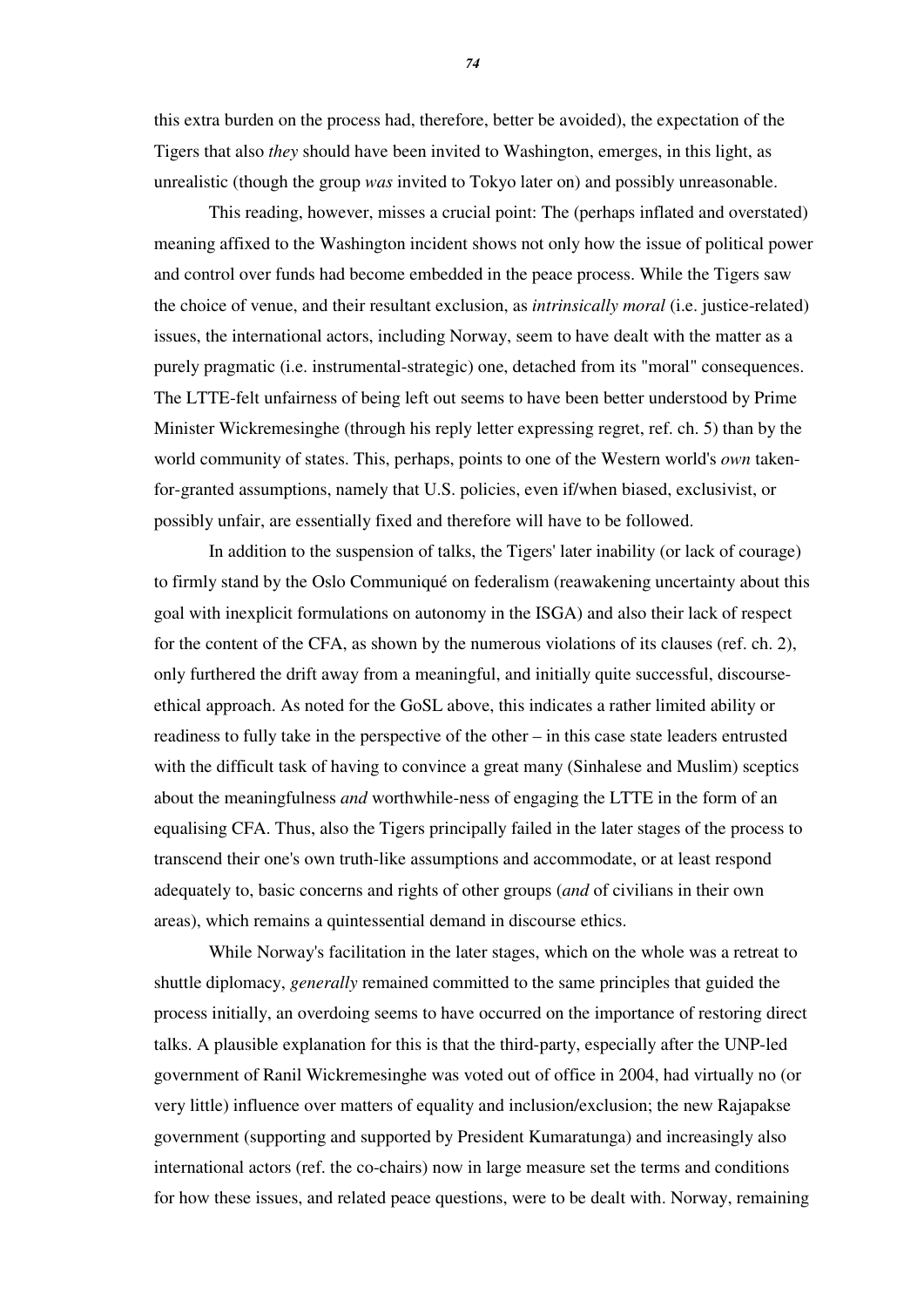responsive to claims and viewpoints of the GoSL and the LTTE but increasingly also holding on to the assumptions and priorities set by the donor co-chair group, at this point seems to have put ever greater hopes in and reliance on (diplomatic and political) *pressure*. Though only thought of as a supplement, this amended third-party strategy represented a challenge for pursuing discourse-ethical ideals; it also meant a step away from a truly noncoercive and non-hierarchical facilitative role. By the time dialogical perseverance and outer pressure "convinced" the parties to return to the negotiating table, other discourseethical prerequisites had already been disposed of. What resulted only was a strained, essentially un-willed, and largely dysfunctional dialogue which proved wholly inadequate to "repair" the anti-discourse climate characterised by inequality and a missing mutuality.

In sum, one has to conclude that the Norwegian-facilitated peace process in Sri Lanka, if seen as a non-stop conflict resolution attempt, never fully reached the stage of a *transformative* dialogue since symbolic equality, a certain level of trust, and dialogical commitment were in place only initially. Discursive non-coercion was also only upheld in the first phase. Neither all affected parties nor all pressing aspects were incorporated or dealt with, and after the peace talks were suspended (in 2003), the conflict was never again approached as a joint problem, which could have made further concessions doable.

# *To what extent can the moral dimension in general, and dialogicality, inclusiveness, and equality in particular, explain the lack of tangible results from the peace process?*

From the above phase-by-phase account and the conclusion that the peace process fulfilled discourse-ethical criteria only initially, the sphere of morality, as represented by the categories of dialogicality, inclusiveness, and equality, seems important to integrate in a search for explanations to the meagre results generated. Principally, the relevance of the three moral variables for the outcome (or lack of such) of the peace process must be argued for on the basis of a qualitative assessment for each category, as was done and summarised above (ref. table 1). Held up against the main actors' key motives and the process dynamic, this assessment indicates that an affirmative evaluation (high "score") directly, or more indirectly, can be related to positive (i.e. peace-promoting) steps in the process (whether in the form of joint agreements or action). And conversely: low dialogical quality (as seen from a discourse-ethical point of view), which was arguably linked to a forsaken equality principle and a distorted inclusion/exclusion format, coincided with, and seems to provide credible explanations for, the virtual standstill and later disintegration of the entire process.

The fact that ethical and moral concerns, generally, are salient motivators also for diplomats and politicians is hardly a surprise, given that ideas of the good and the right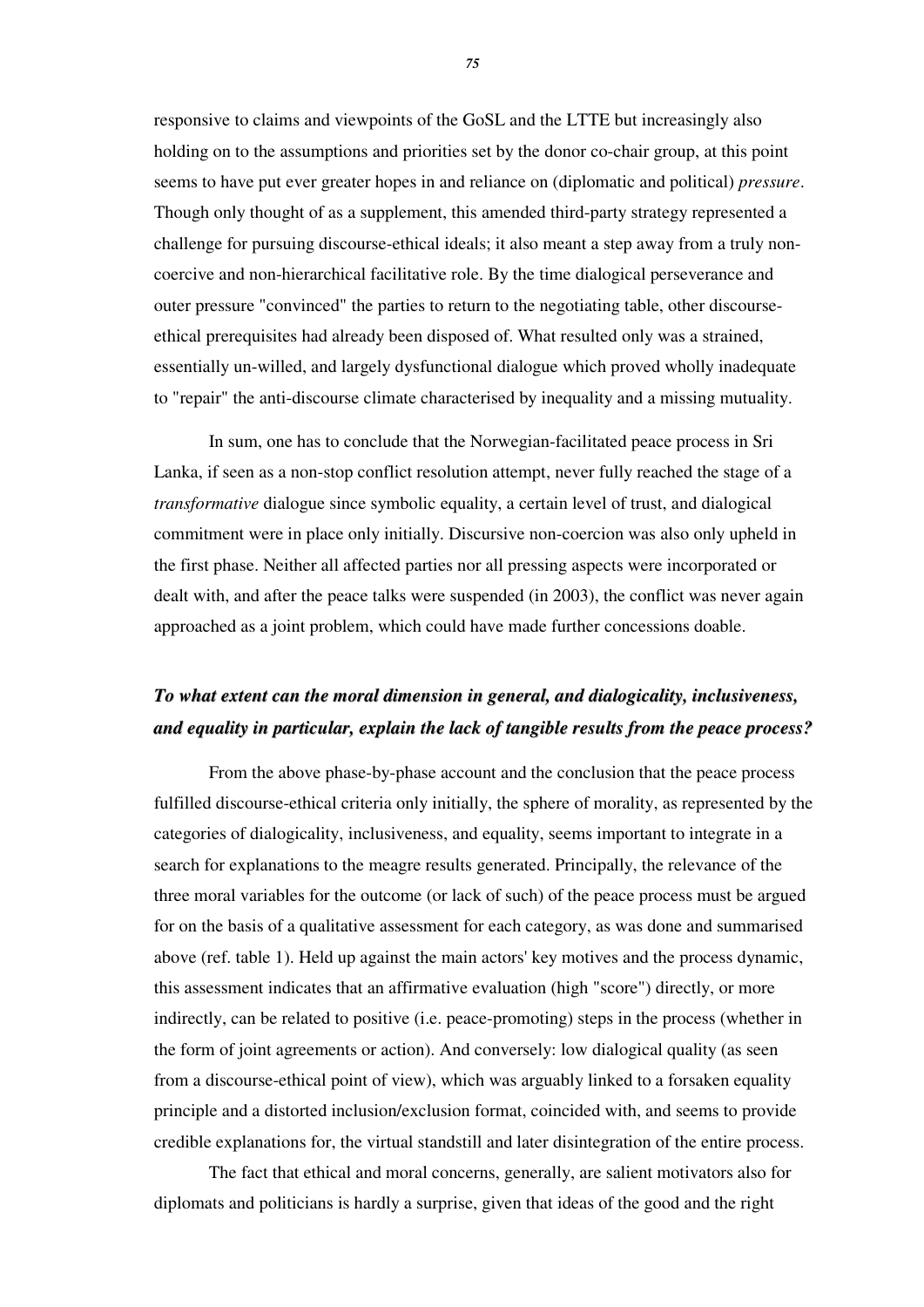accompany us virtually always and everywhere. However, the Sri Lankan peace process reveals that a rational path of cogent argumentation for dealing meaningfully with the material aspects of a conflict which, on ethical or moral grounds, are deemed valuable by the disputants is not easily established nor upheld if the process *itself* is judged improper or unworthy. In other words, a sound dialogical reasoning (with or without follow-up action) on morally significant issues were promoted *or* obstructed due to satisfaction or discontent, respectively, with the "morality" of the process itself. A discourse-ethical perspective, with particular emphasis on dialogicality, inclusiveness, and equality, seems capable of breaking down and clarifying this point. Below, this dynamic is exemplified with reference to decisive steps taken by all three official participants at different points in time.

The GoSL's bearing on the outcome was first and foremost linked to its handling of the status issue. Like most states facing a violent insurgence within its borders, Sri Lankan authorities have classically been at odds with the idea that any sort of equality applies between themselves and the rebels. Nonetheless, the UNP-led government grasped how important this issue was to their counterpart and demonstrated flexibility and readiness to "come down" by renouncing the ban on the LTTE. This "common sense" pragmatism on the part of the new GoSL administration was in fact present from the day it assumed power; the new government reciprocated the LTTE-announced ceasefire, accepted parity of status with the Tigers in the CFA (which also verified the LTTE's control over parts of the island), and finally acted out a perceptible symbolic equality in the peace negotiations. Bearing in mind the fairly deep and wide-spread anti-terrorist sentiments in the South of the country, this dedication to the equality code demonstrated not only goal determination vis-à-vis a strong wish for peace but revealed also a level of political courage and steadfastness rarely seen in the course of Sri Lanka's conflict history.

This situation was basically turned upside-down with the later leadership changes. The new government, judging the conceding phase of the peace process and the equalising format of the CFA improper and incorrect rapidly thrust aside the equality code. Symbolic equality, till then espoused by all three main actors, was thus forfeited, and this exposed the productive "peace first" climate of the initial phase and undermined the chances for new, meaningful talks. Except for the post-tsunami P-TOMS scheme (which was also finally scrapped), no outcome promoting the cause of peace was generated after the GoSL's stance on equality was redefined. It is quite likely, therefore, that the position of the state leaders *on this particular matter* influenced not only the results but also the destiny of the peace process itself.

The new GoSL was to some extent "helped", through the illegalisation moves of international actors in the last leg of the peace process, to devalue the previous talks held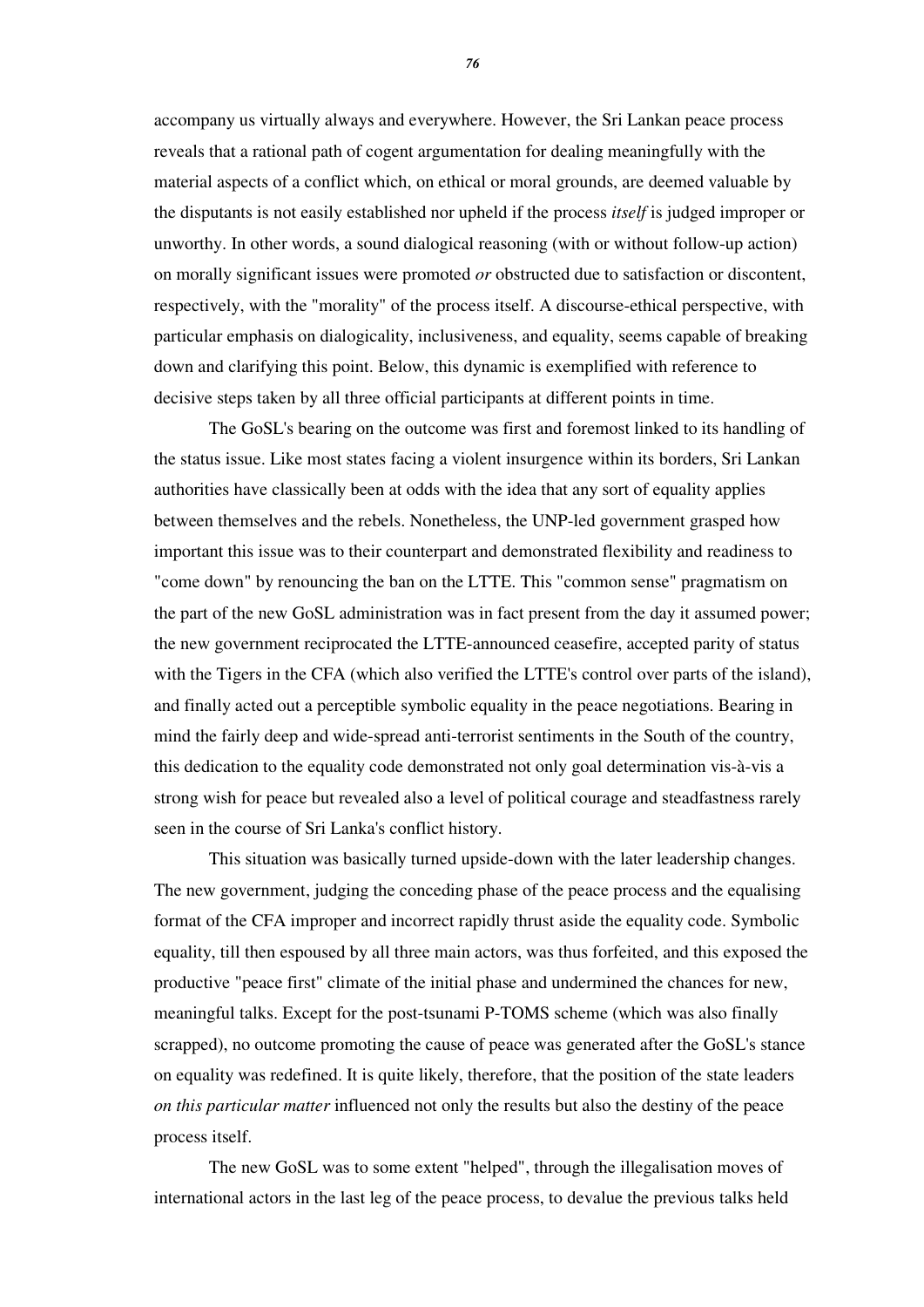and "prove" the unreasonableness of the equality demand then put on it. The new bans on the LTTE were, basically, read as confirmation of the government's moral superiority. This tells that prohibition does not only reduce the flow of funds; it functions to "un-officialise" talks with the party in question and enlarges the rationalisation burden on the intermediary in terms of defining and justifying its role. Banning might also make it more "normal" to brand a peace attempt as morally indefensible. Blacklisting of groups needed for peace to emerge, insofar as equality is a precondition for reaching a political solution, is for this reason worrying, as such steps may be read by those targeted as pompous moralism on the part of a self-proclaimed superior that overlooks the imperfection and weaknesses of all human activity. The end result might be an increased reliance on military means (on all/both sides, in fact) and less space for non-violent conflict transformation.

Equality appears as a crucial variable also when weighing the LTTE's responsibility for the outcomes and fate of the peace process. The organisation was the prime beneficiary of the initial parity conditions which, principally, the GoSL concessions put in place (with Norwegian back-up). Encouraged also by the CFA coming into effect (unlike many earlier pacts in Sri Lanka's post-independence period, ref. ch. 2), the LTTE entered the scene as an engaged negotiating partner. Symmetry between the two sides was asserted also by the stepby-step approach undertaken; while sensible from a pragmatic point of view too (since people in the war-affected areas were unquestionably in need of assistance), the strategy added force to the dignity and justice aspects of the Tigers' struggle by implicitly faulting the government for its past wrongs. The gradual approach thus motivated the LTTE to stay in the loop *also* because introvert needs related to honour and self-respect were thereby met in a manner resonating with the group's conceptualisations of itself and the Tamil struggle.

The Tiger step which most directly affected the direction and lack of output of the process was connected to the organisation's sensitivity and vulnerability to *exclusion*. As argued above (ref. ch. 2 and 5), the increasing involvement of "outside" actors in the peace process occurred at the cost of a growing exclusion on the part of the LTTE. Its explicit reference to the Washington meeting when the talks were suspended – a decision which set off the growing estrangement between the UNP-led government and the LTTE – signifies, probably clearer than any other event in the process, the critical value of inclusiveness for any efforts aimed at transforming this deep and multifaceted conflict into peace.

 It is possible to read the LTTE's steps in the later stages, when virtually no progress was made, as proof that a rebel group suffering from lack of international recognition and legitimacy at times may be happy to pursue a peace process solely on the moral level. The intention of engaging one's opponent in dialogue is then only to "win it", hoping that this, somehow, will increase support for one's claims and demands later on. The process is, in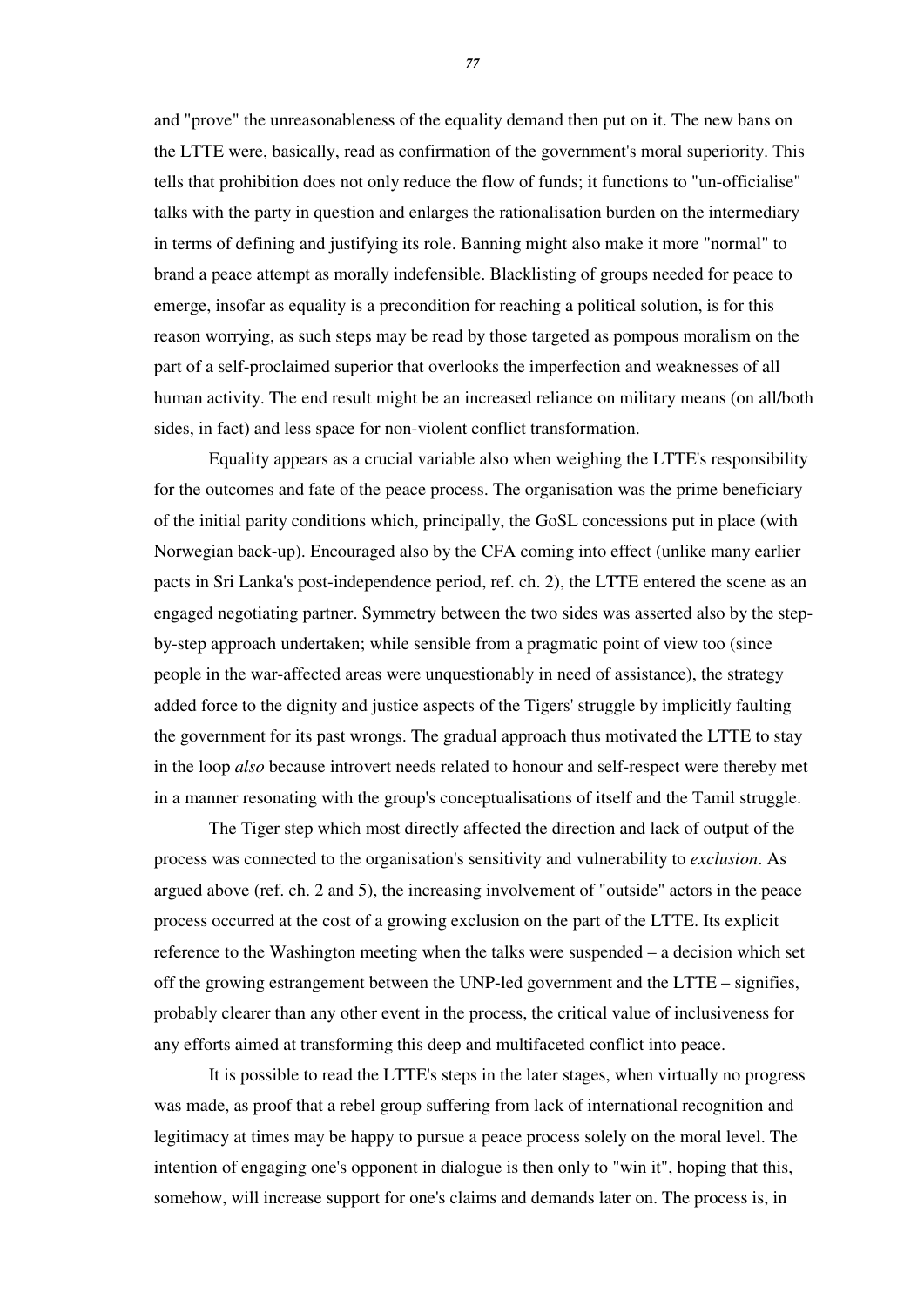other words, not meant to lead to changes in ground conditions; it is undertaken solely to prove the rightness of one's cause. In the case of the LTTE, this aspect is linked to the group's operational mode and the lack of (and correspondingly huge need for) recognition that its suicide tactics have created. This makes the organisation especially sensitive to the procedural design of any process likely to challenge its *usual* way of operating and getting moral support, which is through war. Ironically, this wariness on the methodical aspects of *peace* (or peace-making) has not been balanced by a similar watchfulness when it comes to the means of *war*, which is, it seems, exactly why the LTTE suffers in terms of legitimacy.

The Sri Lankan conflict situation, as it stood at the turn of the millennium, seems to have fitted Norwegian idealist pretensions like hand in glove. An increasing war-weariness in all quarters meant that peace (as "no war") little by little *imposed* itself on the warring actors as the only rational way ahead. Norwegian "shuttle diplomats", with an urgency-ofpeace mind-set, thus met with receptiveness. The new UNP-led government also agreed to treat its war enemy (and future negotiating partner) as an equal; the 'hallmark' of Norwegian mediatory style was thus asserted. With these two basic pillars in place, the third-party could begin intensifying its efforts for installing a sound dialogue – the third and perhaps most important component in Norway's "peace toolkit" (ref. ch. 4).

The sound dialogicality that characterised the opening phase was, in all probability, decisive in making the disputants agree to federalism as a frame for a future settlement; no external development or incident at the time dictated, or made it possible to foretell, the content of the Oslo Communiqué. Thus, the hope in and reliance on dialogue, as a key instrument on the path towards peace, were essentially confirmed at this stage of the process (Even if also *this* deal was not acted upon in the course of the process itself, the federalism declaration might still prove an important reference for future efforts since, in it, both the GoSL and the LTTE agreed to a formula never before officially conceived or allured to.)

Later in the process, however, dialogue, as a method and principle, proved incapable of producing any significant result; the hope or trust in it did not match the new conditions that emerged when the egalitarian approach vanished. In the new circumstances, a sound dialogicality was itself out of reach – largely, it seems, because of the growing disparity in moral standing and status which, though going against the third-party's own conceptual platform, Norway proved unable to prevent or offset. The initial equality orientation of the facilitator was subdued (due to both inner and outer developments) and proved inadequate to bring back the former dialogical spirit. The resultant communication proved in the end even more un-committing than the previous rounds had been in terms of leading to action.

This last point, that any dialogue must be tied to political action on the ground for it to be meaningful, points to the risk of overrating the value of upholding communication at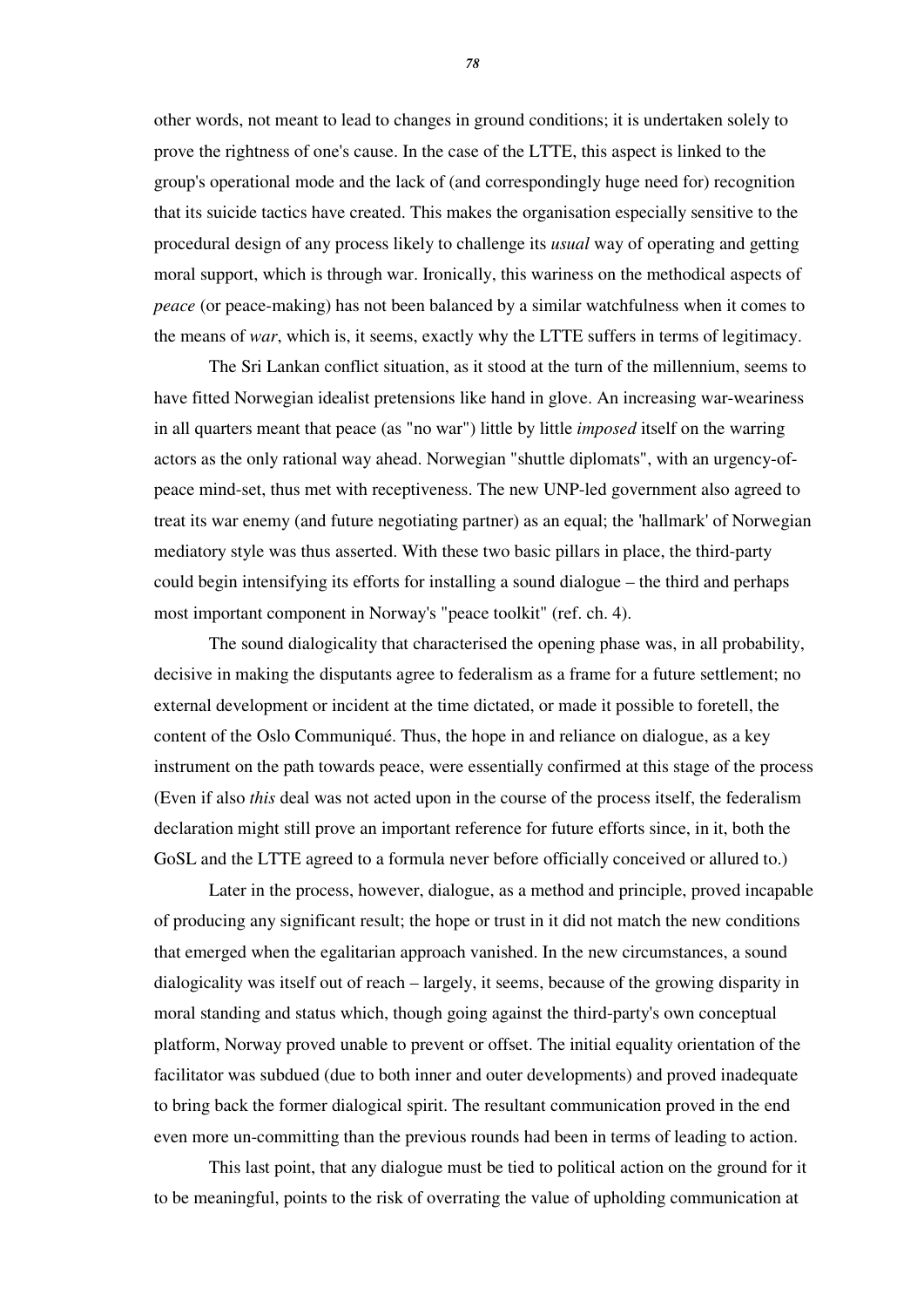any cost – whether discourse-ethical criteria and preconditions are met or not. Incorporating a factual dimension (as stressed by RMD) is crucial, in other words – at least insofar as it is tangible results that are sought (and not merely proof of one's rightness, ref. above). A goal of establishing, urgently, a state of negative peace might add to this risk by encouraging "shallow" dialogical efforts which treat hard realities too lightly, thus missing out on more conditional peace goals linked to questions of justice, forgiveness, and punishment etc.

In sum, all three moral categories analysed seem, in different but connected ways, to have influenced the prospects for peace and the overall unsuccessfulness of the process. That is: dialogicality, inclusiveness, and equality, each in a unique way, was a constraining or promoting parameter in the peace process according to how it was defined at any point. The process trajectory indicates, though, that *equality* played the most fundamental role of these. That is, equality concerns directly, or more subtly, impacted on the dialogical quality that was achieved and also largely underpinned the way in which matters of inclusion and exclusion were approached and resolved. The dialogue pursued, as long as this was free and willed, was at the same time itself helpful in advocating and upholding a commitment to equality. The inclusiveness acted out seems in large measure to have been symptomatic for the attained strength and quality of equality and dialogicality, respectively, more than the other way round. Thus, the inclusiveness variable crucially depended on the fulfilment of both egalitarian principles and essential dialogical criteria to be solid and have noteworthy impact on the peace pursuing attempt (as demonstrated in the failed rescuing phase).

These *overall* influencing and pre-conditioning flows, understood as observable *tendencies*, are depicted in figure 2. As the three categories represent a *selected* focus, and discourse ethics is just one out of many theories on morality, the illustration is of course no attempt to present a complete picture of what defined or impacted on the prospects for peace in the latest Sri Lankan process.



*Figure 2. The moral categories of equality, dialogicality, and inclusiveness were significant in the Sri Lankan peace process (2000-2006) and constitute one axis along which plausible explanations for the lack of lasting, tangible results from the process can be found.*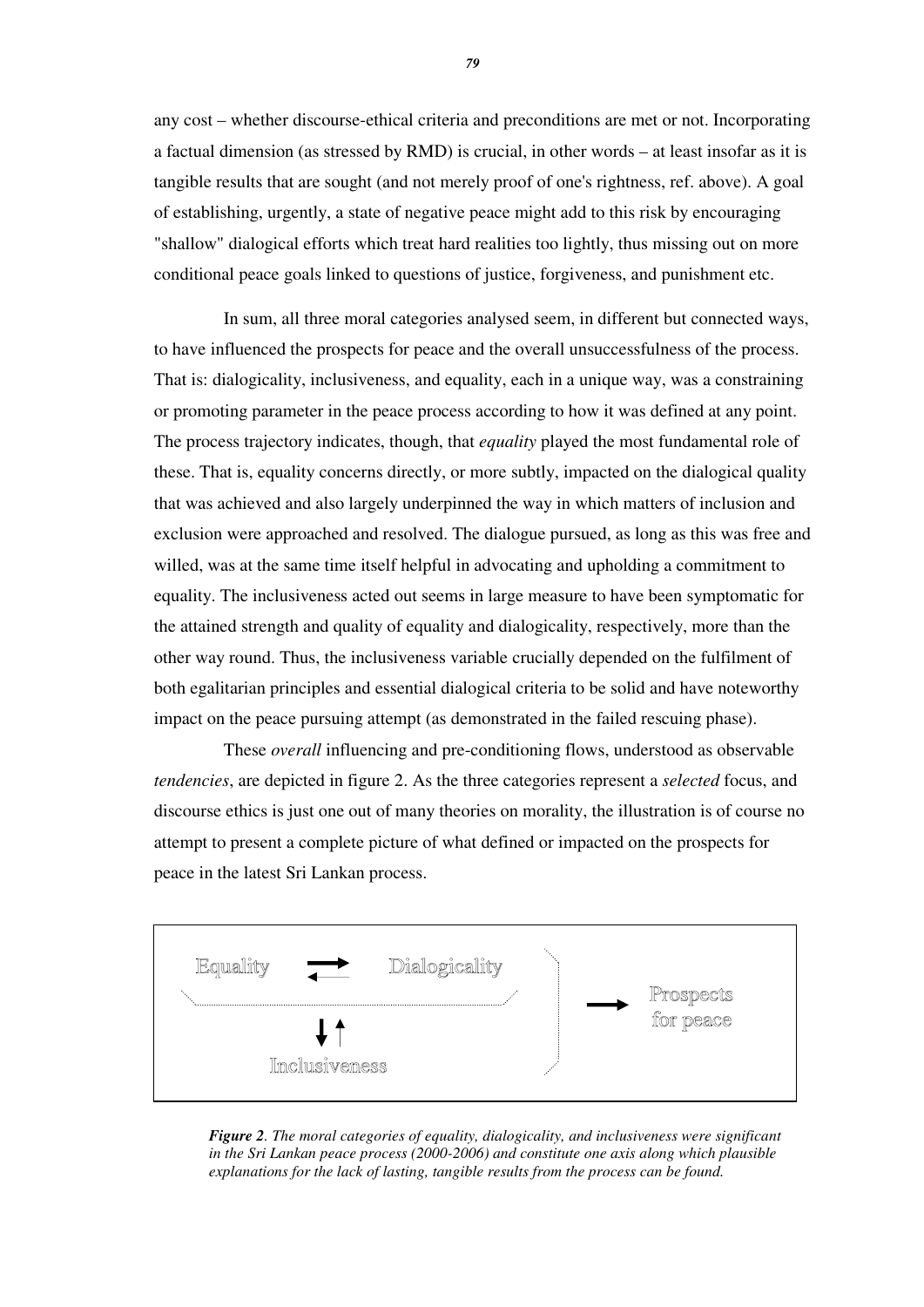## **7. CONCLUSIONS**

This thesis project has utilised Habermas's discourse theory of morality (*discourse ethics*) as a methodical basis to analyse moral-procedural aspects of the latest official peace process between the Government of Sri Lanka (GoSL) and the Liberation Tigers of Tamil Eelam (LTTE). The three dimensions focused  $-$  dialogicality, inclusiveness, and equality  $$ are essential building blocks in not only discourse ethics but also the communicative action model. Given the abstraction level and universalism of the overall theories, the principle of *real moral discourse* (RMD) was incorporated to help concretise and further the analysis. Based on the empirical data collected, the internal dynamic and significance of the three moral dimensions were first discussed in a chronological fashion, as the peace process at hand displayed major variations in its moral-procedural characteristics in different stages. The wider questions of whether the peace try represented a discourse-ethical approach and the extent to which the quality/standing of the moral categories might account for the lack of lasting, positive results generated were responded to seeing the Norwegian-facilitated peace try as one continuous effort.

The communicative conditions and overall quality of the dialogue conducted (the dialogicality) in the course of the peace process changed from being fruitful and sound to becoming theatrical and wholly un-committing. That is, the discourse was free (i.e. noncoercive) and meaningful/substantial only initially when the disputants agreed on what was the most pressing problem (halting the war) and also reached a level of shared-ness which made it possible to discard two 'clearly inadequate or wrong' solutions (i.e. the continuation of a unitary state model *and* a separate, Tamil-dominated state in the North-East) – two basic real moral discourse criteria and as such a prefect fulfilment of the RMD principle. Dialogue was suspended as a communicative tool for the most part of the peace process, reducing dialogicality to a more or less empty analytical indicator for this period.

The level of inclusiveness enacted (comprising "only" the two warring side plus the facilitator) was appropriate (and possibly also right in principle) in the early phase of the process but came under increasing pressure and was later distorted. Bipolarity eventually became a superficial and thus unreliable marker of engagement and mutuality; the *formally*  upheld inclusiveness in the final stage was essentially unreal and also unwanted – by the GoSL since it no longer saw the LTTE as its correct counterpart and by the LTTE as it considered its participation insufficient and incapable of restoring its (at this point) relative weakness (both in real and symbolic terms) vis-à-vis the GoSL.

Symbolic equality between the prime actors was confirmed and a great asset in the beginning phase of the peace process, as conveyed by the equalising format (and content) of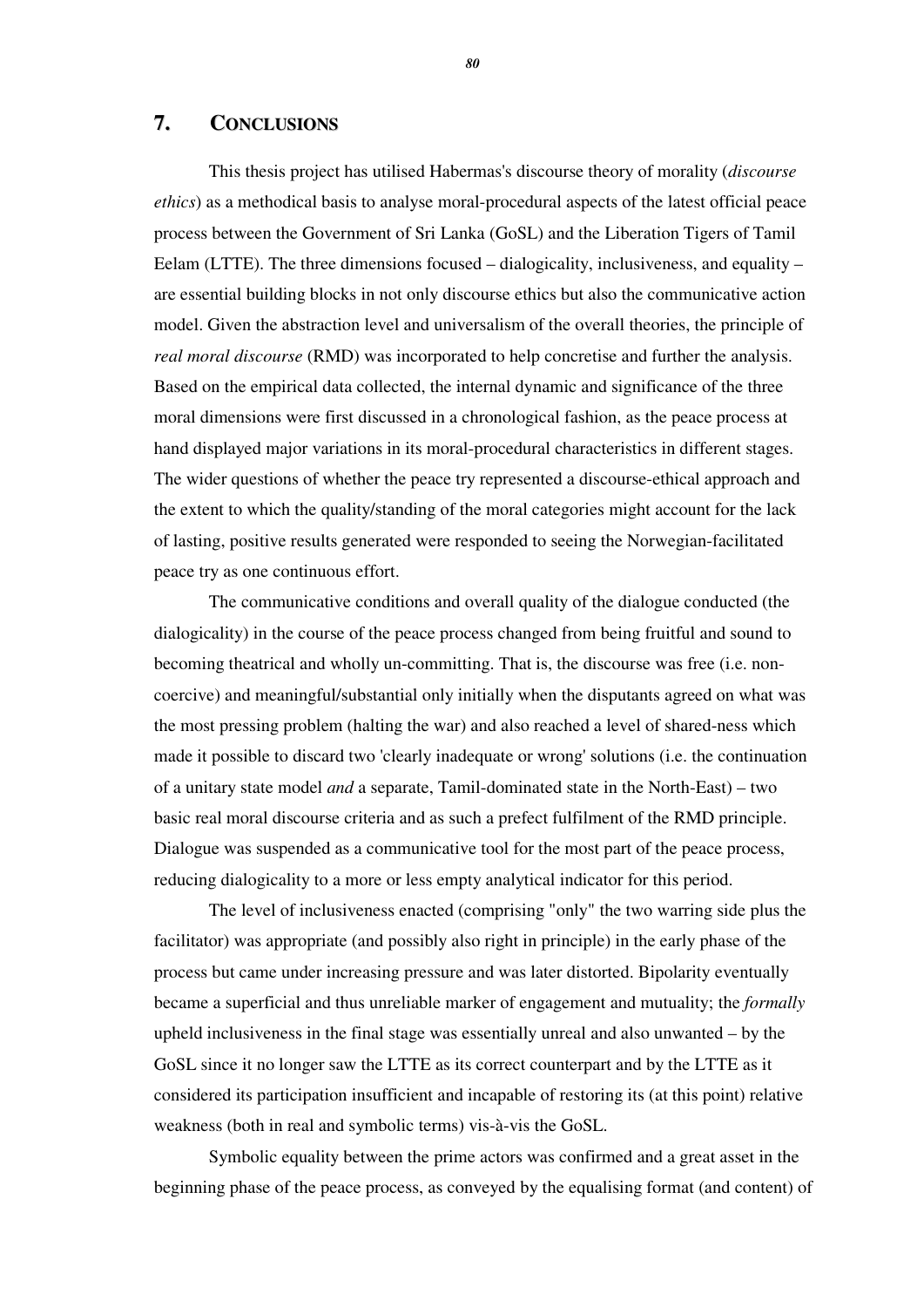the ceasefire agreement and as noticeably acted out by all three official players during the first six rounds of negotiations. Also this discourse-ethical precondition (relating to both dignity/moral worth *and* simple behavioural aspects) was later challenged and in the end denied/withdrawn – not only because of the substitution of office-holders on the government side (and the resultant alterations in mindsets and motives) but also due to decisions and developments in the official process participants' external environment.

The analysis shows that the Norwegian-facilitated peace process in Sri Lanka did not fulfil discourse-ethical criteria and requirements to a very high degree; dialogical commitment, a principled approach to and joint position on equality, as well as discursive non-coercion were in place only in the initial (conceding) phase. On the whole, therefore, one can conclude that instrumental-strategic (pragmatic) and (essentially self-oriented) ethical considerations dominated the stances of and steps taken by the parties. While the idealist platform of Norway's peace diplomacy seems to match the premises and principles of discourse ethics in several respects, a "peace first" attitude combined with a firm belief in egalitarian values and the effectiveness of pursuing dialogue (almost at any cost) were not influential enough to save the process from derailing from the original course. In fact, the Norwegian equality orientation proved of little/no value when the real disparity between the parties was exposed and confirmed by virtually all others.

Of the three moral-procedural categories scrutinised, the growing inequality between the two sides (both in real/material and symbolic/moral terms) had the most decisive peace-adversarial effect on the process. Moreover, when the conditions of parity began to fade (primarily due to the military weakening of the LTTE *and* the GoSL's "withdrawal" of parity status), the facilitator in some way "conceded" the facilitative ideal of principally trying to stimulate a free and self-driven dialogue; however, the increasing reliance on pressure and "stick" arguments only furthered the slide away from a discourseethical path – thus contributing to making the (eventually) restored "dialogue" theatrical and the "patched up" inclusiveness superficial.

In other words: the step from pragmatic and ethical arguments that relate to one's own group only to a moral sphere where justice for all is the key concern seems big and hard to take for the Sri Lankan conflict owners. This constraint can plausibly be linked to the nationalist projects of the two sides; these contain widely accepted (thus also influential) norms which operate along highly exclusive formulas. As such, they illustrate perfectly the discourse-ethical truth that generally recognised norms are not necessarily morally just or worthy (as long as they are not based on an inter-subjective, and in this case also interethnic, dialogical exchange of cogent, rational arguments). The moralities at work in Sri Lanka in other words fail to pass the discourse-ethical test of objectivity in that they do not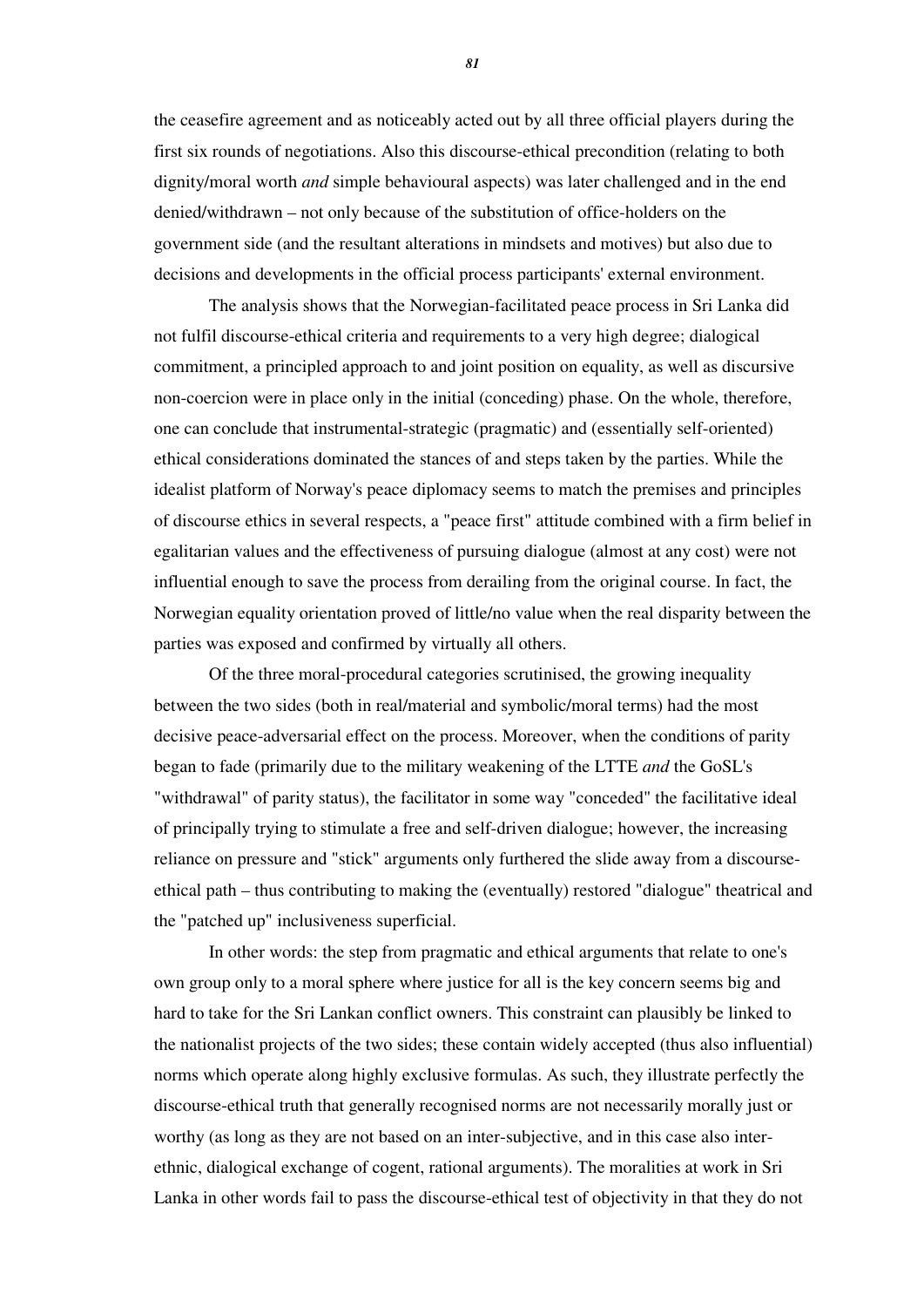encompass a "greater common good"; both Sinhalese and Tamil nationalists elevate the suffering of their *own* community (which is real enough) above any other concern – thus failing to take in the essentially Kantian demand of humanity's shared responsibility for human life and conditions anywhere and everywhere.

As for the "explaining power" of the examined categories, the study indicates that all three moral dimensions, in different ways, link up with the outcomes generated initially and the lack of such in the later stages. That is, high/low "scores" according to discourseethical criteria seem, when held up against the parties' motivational platform and the overall process dynamic, associated with peace-promoting/-obstructing decisions and steps, respectively. The equality variable seems to have been the most profound and influential; while evidently affecting the parties' peace arguments (and drive in the process) directly, it seems to have influence the other procedural categories in a significant way as well. That is, a strong/weak equality focus at any moment seems to have impacted indirectly on the peace interest of the parties by largely defining the dialogical quality that was attainable and the way inclusion/exclusion issues were dealt with.

The analysis also highlights that when moral claims and values are tied to material issues, resolving the related dilemmas emerges as especially difficult, as the moral worth ascribed to a particular aspect has the potential to render the concern or interest in question more or less as an absolute. That is, the relevant claim takes on a truth-like character (like morality itself) and contradictory arguments are seen to be challenging principles of justice and rightness. The Sinhalese-Tamil conflict in Sri Lanka is deeply embedded in such justice- and rightness-related certainties. The continuance of conflict has, in consequence, become a "natural" phenomenon. An urgent peace appeal, which seems to be a defining quality of Norwegian peace undertakings, therefore does not necessarily meet with acclaim in situations where exclusive, and hence from a discourse-ethical point of view, morally deficient nationalist norms and principles reign.

A peace process analysis done from a discourse-ethical perspective also indicates that morality somehow might arrive *before* material issues. That is, if the most pressing aspect or problem is not readily agreed upon and/or considered urgent enough, the process can "get stuck" in its own moral "inappropriateness". Without resolving moral-procedural questions in a satisfactory manner, one might not even get started on the material topics. The Sri Lankan process indicates that equality demands and expectations are especially salient in this regard. If unfulfilled, they have the power to block the possibility of taking substantial peace moves – either directly or through obstructing or undermining that other essential discourse-ethical criteria are met in a sufficient degree and manner.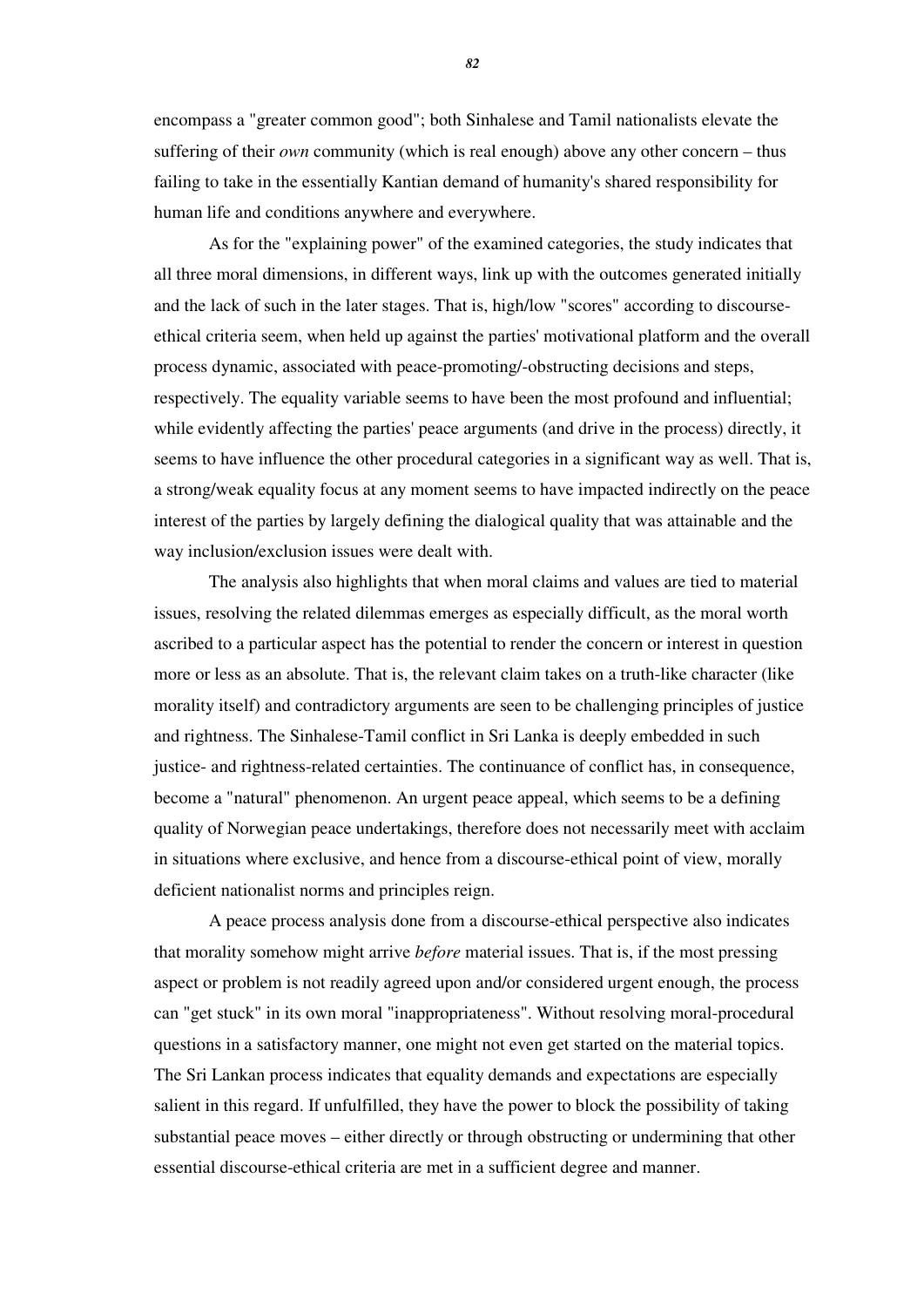The "bigger" problem which the analysis points to (and which relates to all three categories in focus) is essentially this: *When is a dialogical approach correct and morally justifiable and when is it inappropriate or plainly wrong?* In comparison with the post 9/11 foreign policy rhetoric, the meaning and value of dialogue seems ever-more contested, and the position of this strategic-political tool (*and* discourse-ethical ideal) might be undermined if affective and self-righteous (i.e. essentially moralistic) acts of blame-casting get the upper hand. This, of course, would be quite paradoxical if *ours* are the times when this communication method is actually needed the most.

However, if one presupposes that dialogue is the best and/or only acceptable way in more or less all situations, the above challenge must be reformulated; the question is then roughly this: *When is (a genuine and sound) dialogue at all possible?* Norwegian peace diplomats seem generally more preoccupied with this latter task than with finding answers to the former. The possibility of progressing in a dialogue-based peace try seems, at any rate, tiny if the process itself starts with degradation or humiliation (or acts/moves interpreted as such). The devaluation of essentially very human needs for dignity and moral worth which such deeds signify is observably not easily overcome.

 This, in turn, hints to the inbuilt equality challenge of the dialogical dilemma. As the present work provides plausible evidence for: If/when moral/symbolic inequality is a defining feature in the relations between two (or more) conflict owners, both dialogical quality and meaningful inclusion into joint efforts for peace can be blocked by the stronger party (in Sri Lanka: the GoSL) *as well as* by the weaker party (the LTTE). The challenge for a dialogically committed facilitator in such situations lies, it seems, in finding ways and means to compensate for the "factual" disparity so that inherently human wants and needs (of the weaker party, in particular) are adequately/sufficiently (if perhaps not justly) responded to. If not successful in this regard, the very possibility of achieving a sound dialogicality is probably next to non-existent.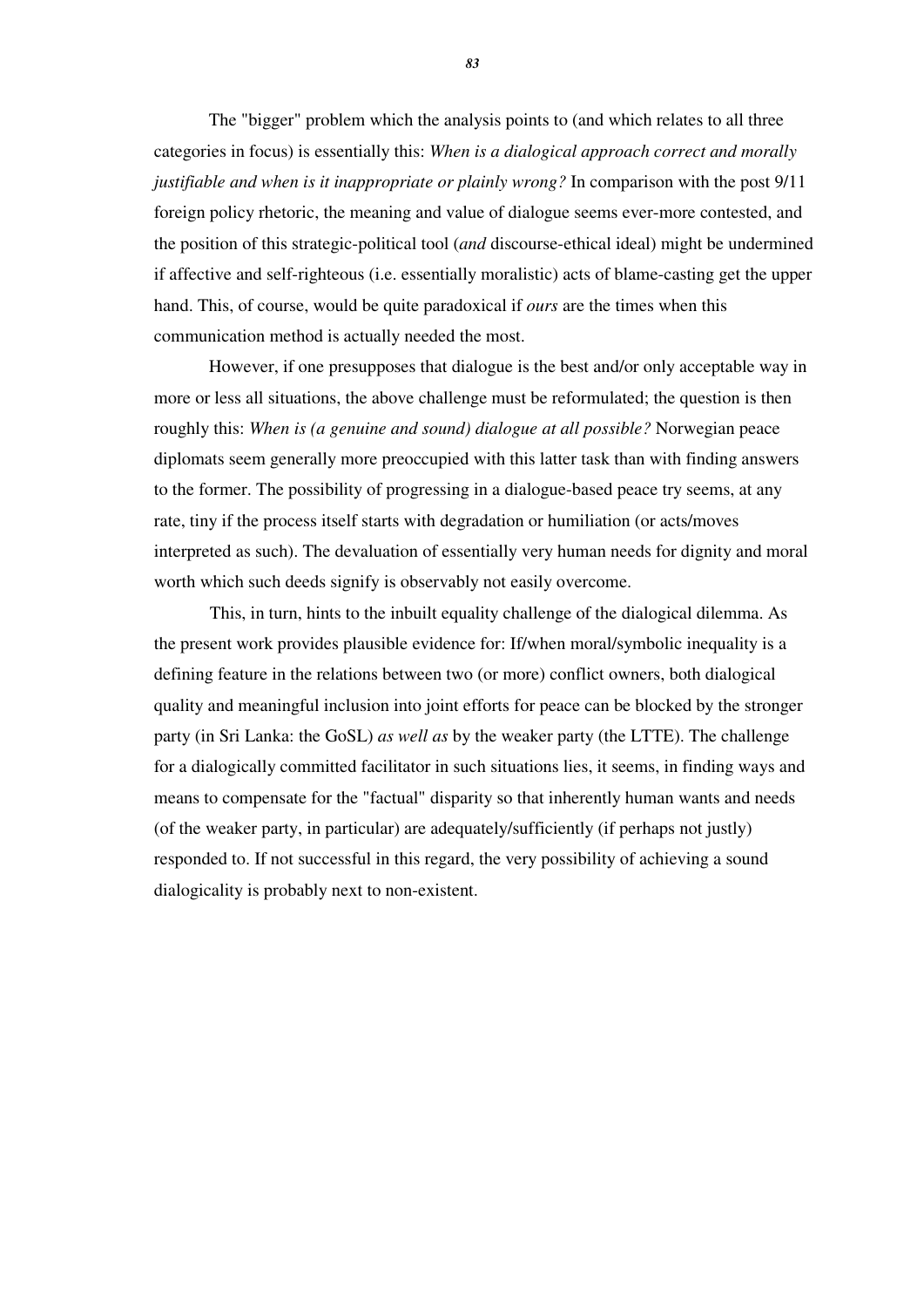### **BIBLIOGRAPHY**

### *Literature:*

**Anderson, Benedict:** "Imagined Communities. Reflections on the Origin and Spread of Nationalism." New York: Verso, 1991.

**Anderson, Mary B.:** "Do No Harm. How Aid Can Support Peace – or War." Boulder/London: Lynne Rienner, 1999.

**Balasingam, Adele:** "The Will to Freedom. An Inside View of Tamil Resistance". Mitcham: Fairfax, 2001.

**Balasingham, Anton:** "The Politics of Duplicity. Re-visiting the Jaffna Talks"..Mitcham: Fairfax, 2000. **\_\_\_\_\_\_\_\_\_\_\_\_\_\_\_\_\_\_**"War and Peace. Armed Struggle and Peace Efforts of Liberation Tigers". Mitcham: Fairmax, 2004.

**Ballentine, K.:** "Conclusion: Beyond Greed and Grievance: Reconsidering the Economic Dynamics of Armed Conflict", in K. Ballentine and J. Sherman (eds): *The Political Economy of Armed Conflict. Beyond Greed and Grievance.* Boulder: Lynne Rienner, 2003.

**Barash, D. P. og C. Webel:** "Peace and Conflict Studies". Thousand Oaks: Sage, 2002.

**Bartholomeusz, Tessa:** "In Defense of Drama. Just-war ideology in Buddhist Sri Lanka". London/New York: Routledge Curzon, 2002.

**Bartholomeusz, T. and C. R. de Silva:** "Buddhist Fundamentalism and Identity in Sri Lanka", in T. Bartholomeusz and K. M. de Silva (eds.): *Buddhist Fundamentalism and Minority Identities in Sri Lanka*. Albany, NY: State University of New York Press, 1998.

**Barnicle, J. et al.:** "Securing Peace. An Action Strategy for Sri Lanka".A report prepared by the Workshop on Post-Conflict Reconstruction, Woodrow Wilson School of Public and International Affairs, Princeton University for the Center for Strategic and International Studies (CSIS), 2004.

**Bigdon, Christine:** "Decentralization, Federalism and Ethnic Conflict in Sri Lanka". Working Paper no. 14, South Asia Institute, University of Heidelberg, 2003.

**Brekke, Torkel:** "Kains barn. Religion og vold fra Det gamle testamente til 11. september". Oslo: Humanist forlag, 2004.

**Bucher-Johannessen, B.:** "Norsk utenrikspolitikk under endrete forutsetninger – Den norske modellen som et mulig svar." Hovedoppgave i statsvitenskap, Universitetet i Oslo, 1999.

**Burchill, S.:** "Liberalism", in S. Burchill et al.: *Theories of international relations*, Basingstoke: Palgrave, 2001a.

 "Realism and Neo-Realism", 2001b in in S. Burchill et al.: *Theories of international relations*, Basingstoke: Palgrave, 2001a.

**Chalk, Peter:** "The Liberation Tigers of Tamil Eelam Insurgency in Sri Lanka", in R. Ganguly and I. Macduff (eds): *Ethnic Conflict and Secessionism in South and Southeast Asia: Causes, Dynamics, Solutions*. New Delhi/London/Thousand Oaks: Sage, 2003.

**Coady, C. A. J.:** "The Moral Reality in Realism", in C. A. J. Coady (ed.): *What's Wrong with Moralism?* Oxford: Blackwell Publishing, 2006.

**CPA (Centre for Policy Alternatives):** "War, Peace and Governance in Sri Lanka. Overview and trends 2006". Colombo: 2007.

**Cronin, C.:** "Translator's Introduction", in J. Habermas: *Justification and Application. Remarks on Discourse Ethics*. Cambridge/Massachusetts/London: The MIT Press, 1993.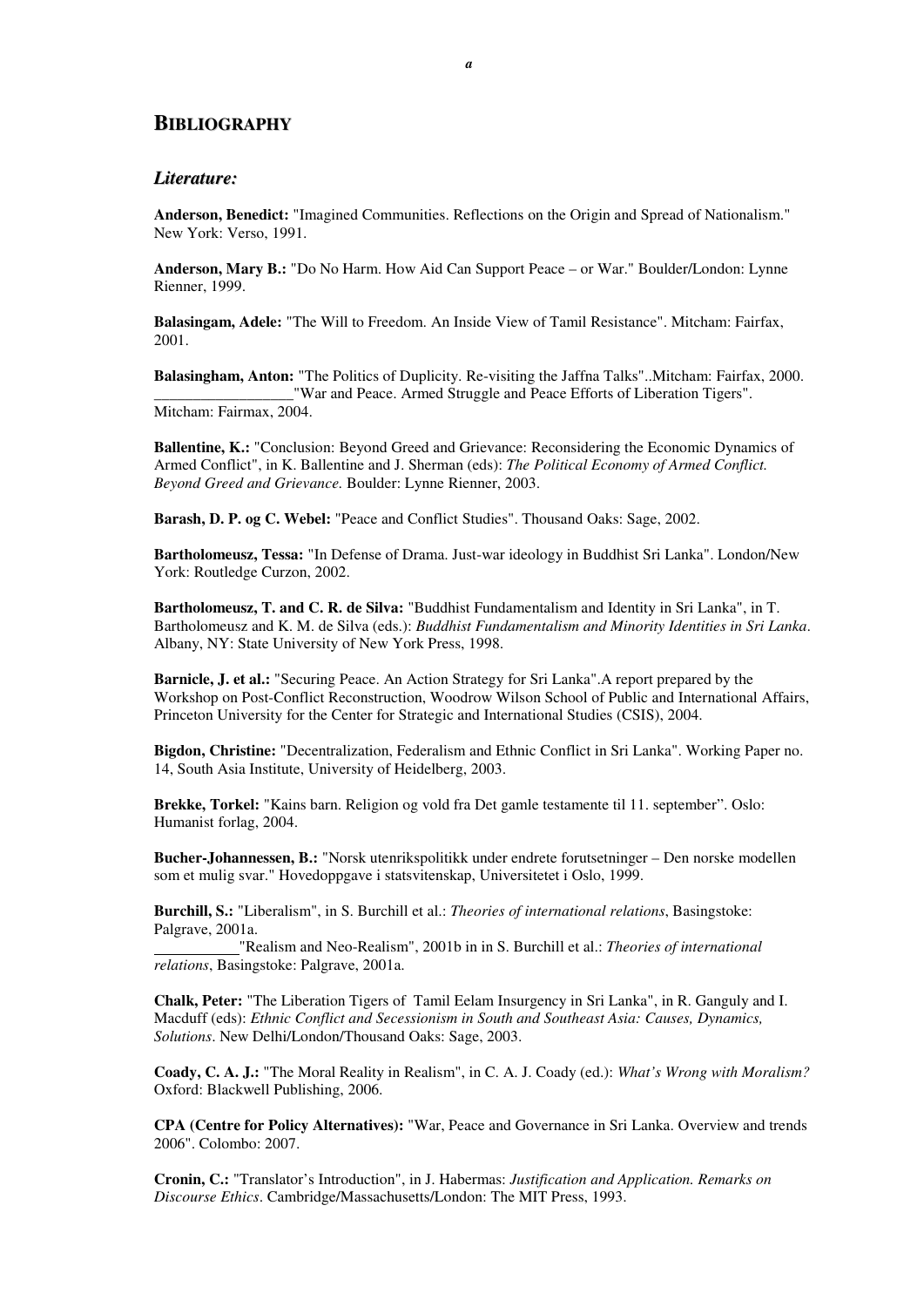**Danermark, Berth et al.:** "Explaining Society: Critical realism in the social sciences". London: Routledge, 2002.

**de Silva, C. R.:** "The Plurality of Buddhist Fundamentalism", in T. Bartholomeusz and C. R. de Silva (eds.): *Buddhist Fundamentalism and Minority Identities in Sri Lanka*. Albany, NY: State University of New York Press, 1998.

**de Silva, K. M.:** "To Restore Peace to Sri Lanka's Fractured Polity". Article posted in the GoSL's Peace Secretariat website, 2002.

**Devetak, Richard:** "Critical Theory", in S. Burchill et al.: *Theories of international relations*. Basingstoke: Palgrave, 2001.

**Dobinson, Kristin:** "Waging Peace: International Mediation and Norwegian Society". PhD Dissertation, University of Kent at Canterbury, 2000.

**Dobinson, K. and G. Dale:** "Den norske ryggsekk – en analyse av "norsk" fredsdiplomati", in G. Dale et al: *Grenser for alt. Kritiske prespektiver på nork utenrikspolitikk*. Oslo, Spartacus, 2000.

**Egeland, Jan:** "The Oslo Accord: Multiparty Facilitation through the Norwegian Channel", in C. Crocker, F. O. Hampson and P. Aall (eds): *Herding Cats. Multiparty Mediation in a Complex World*. Washington D. C.: United States Institute of Peace Press, 2001.

**Emmanuel, S. J.**: "Agonies & Aspirations of the Tamil Struggle". Holzwickede: Raje Druck, 2004.

**Eriksen, Erik Oddvar and Jarle Weigård:** "Understanding Habermas. Communicative Action and Deliberative Democracy". London/New York: Continuum, 2003.

**Francis, Diana:** "Rethinking War and Peace". London: Pluto Press, 2004.

**Ferdinands T. et al.:** "The Sri Lankan Peace Process at a Crossroads. Lessons, Opportunities and Ideas for Principled Negotiations and Conflict Transformation. Colombo: Centre for Policy Alternatives (CPA), 2004.

**Follerås, Arne:** "Samaritan i skuddlinjen. Konflikten på Sri Lanka og norsk bistand 1983-94". Hovedoppgave i historie, Universitetet i Oslo, Oslo, 2002.

**Frost, Catherine:** "Morality and Nationalism". London/New York: Routledge, 2006.

**Frydenlund, I.:** "The Sangha and its Relation to the Peace Process in Sri Lanka". PRIO Report 2/2005.

**Gallie, W. B.:** "Philosophers of Peace and War". Cambridge University Press, 1979.

**Galtung, Johan:** "Peace by Peaceful Means". Oslo: PRIO/Sage, 1996.

**Giddens, Anthony:** "The Constitution of Society. Outline of the Theory of Structuration". Cambridge: Polity Press, 1984.

**Goodhand, Jonathan and Bart Klem:** "Aid, Conflict, and Peace-building in Sri Lanka 2000-2005", in the *Strategic Conflict Assessment report on Sri Lanka,* Vol. 1/2005.

**Gunaratna, Rohan:** "Sri Lanka: Feeding the Tamil Tigers", in Ballentine and Sherman (eds.): *The Political Economy of Armed Conflict. Beyond Greed and Grievance*. London: Lynne Rienner, 2003.

**Gunaratna, Rohan:** "The Tiger Movement of Sri Lanka". Unpublished paper. Institute for International Peace Studies, University of Notre Dame, 1997.

**Habermas, Jürgen:** "The Inclusion of the Other. Studies in Political Theory". Massachusetts, The MIT Press, 1998.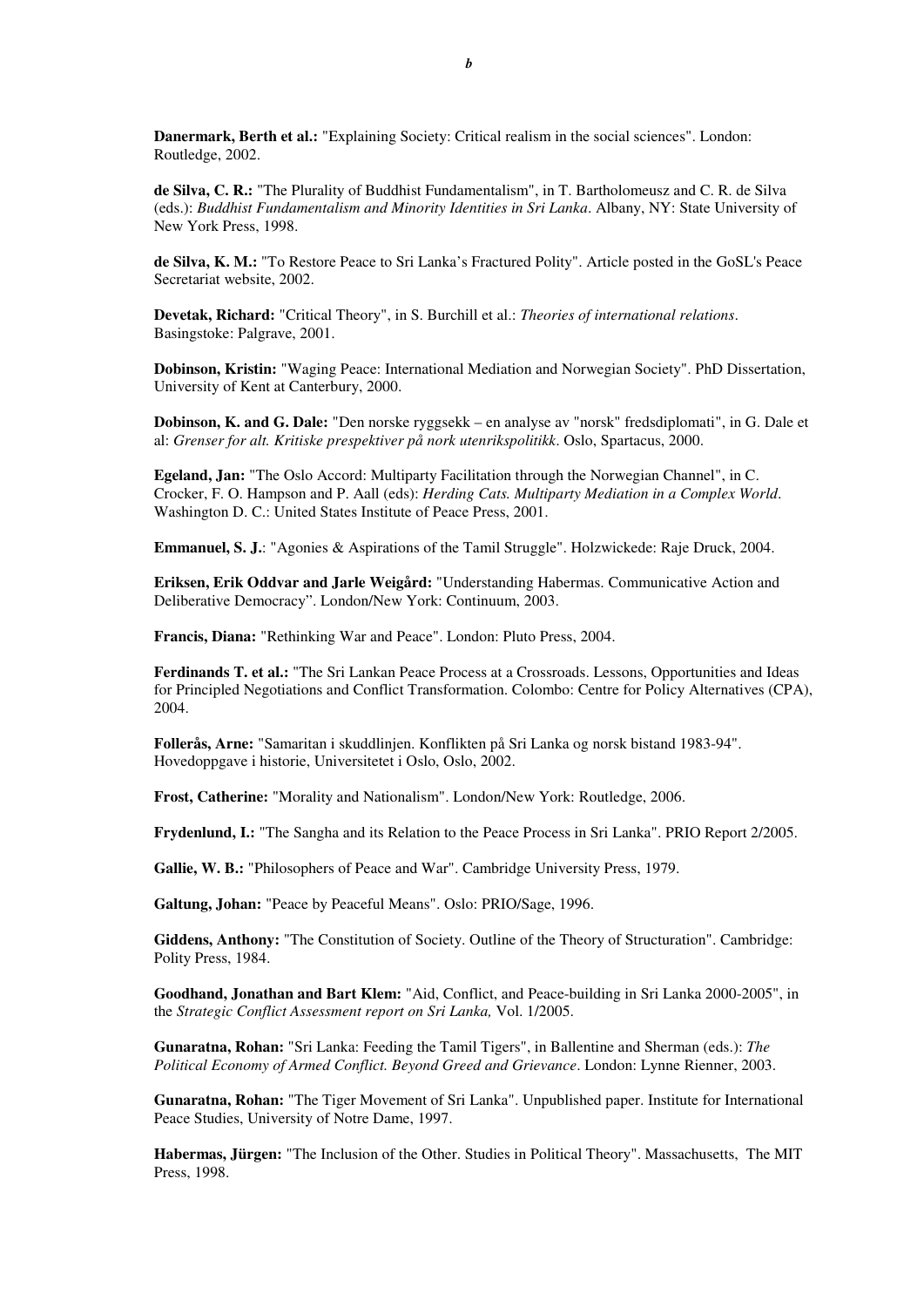"Kant's Idea of Perpetual Peace, with the Benefit of Two Hundred Years' Hindsight", in J. Bohman and M. Lutz-Bachmann (eds.): *Perpetual Peace. Essays on Kant's Cosmopolitan Ideal*. Massachusetts, The MIT Press, 1997.

 "Justification and Application. Remarks on Discourse Ethics", Mass.: The MIT Press, 1993.

"Knowledge and Human Interests". London: Heinemann, 1972.

**Hauge, Wenche** "Norwegian Peace-building Policies: Lessons Learnt and Challenges Ahead". PRIO/Norwegian MFA, Evaluation Report no. 2, 2004.

**Helgesen, Vidar:** "How Peace Diplomacy Lost Post 9/11: What Implications are there for Norway?". Oslo Files on Defence and Security, 3/2007.

**Hellmann-Rajanayagam, D.:** "The Groups and the rise of Militant Secessions", in C. Manogaram and B. Pfaffenberger (eds.): *The Sri Lankan Tamils*, Oxford University Press, 1994.

**Hoffman, M.:** "Agency, Identity and Intervention", in I. Forbes and M. Hoffman (eds.): *Political Theory, International Relations and the Ethics of Interventions.* London, 1993.

 "Third-Party Mediation and Conflict Resolution in the Post-Cold War World", in J. Baylis and and N. J. Rengger (eds.): *Dilemmas of World Politics*. Oxford: Clarendon, 1992.

**Holt, J. C.:** "The Persistence of Political Buddhism", in T. Bartholomeusz and C. R. de Silva (eds.): *Buddhist Fundamentalism and Minority Identities in Sri Lanka*. Albany, NY: State University of New York Press, 1998.

**Hoole et al.:** "The Broken Palmyra. The Tamil Crisis in Sri Lanka: An Inside Account". Claremont, CA: The Sri Lanka Studies Institute, 1992.

**Horowitz, Donald L.:** "Democracy in Divided Societies", in *Journal of Democracy* Vol.4, 4/1993.

**ICG (International Crisis Group):** "Sri Lanka: The Failure of the Peace Process". Asia Report No. 124, 2006.

**Jones, Deiniol:** "Cosmopolitan Mediation? Conflict resolution and the Oslo Accords". Manchester/New York: Manchester University Press, 1999.

**Guelke, A.:** "The Age of Terrorism and the International Political System". London: I.B. Tauris, 1998.

**Hauge, W.:** "The Sri Lankan Peace Process. Achievements and Obstacles" – guest lecture at the Centre for Peace Studies, University of Tromsø (lecture notes), 02.03.2006.

**Kant, Immanuel:** "Political Writings". Cambridge: Cambridge University Press, 2005. "Den evige fred". Oslo: Aschehoug/Thorleif Dahls Kulturbibliotek, 2002.

**Kollstrøm, Olaf:** "Small States as Mediators: Norway's Role in Israel/Palestine and Sri Lanka". MA in Comparative Ethnic Conflict, The Queen's University of Belfast, 2001.

**Kymlicka, Will:** "Federalism and Secession: At Home and Abroad", in *The Canadian Journal of Law & Jurisprudence*, Vol. XII, 2/2000.

\_\_\_\_\_\_\_\_\_\_\_\_\_\_ "Multicultural Citizenship". Oxford: Clarendon Press, 1995.

**Larsen, Torgeir:** "Norsk utenrikspolitikk 100 år etter – tilbake til start?", in *International Politikk* nr. 2- 3, 2005.

**Leira, Halvard:** "Folket og freden. Utviklinstrekk i norsk fredsdiskurs 1890-2005", in *Internasjonal Politikk*, nr. 2-3, 2005.

**Lewer, Nick and J. William:** "Sri Lanka: Finding a Negotiated End to Twenty-Five Years of Violence", in M. Mekenkamp, P. v. Tongeren and H. v. d. Veen (eds): *Searching for Peace in central and South Asia. An Overview of Conflict Prevention and Peacebuilding Activities.* London: Lynne Rienner, 2001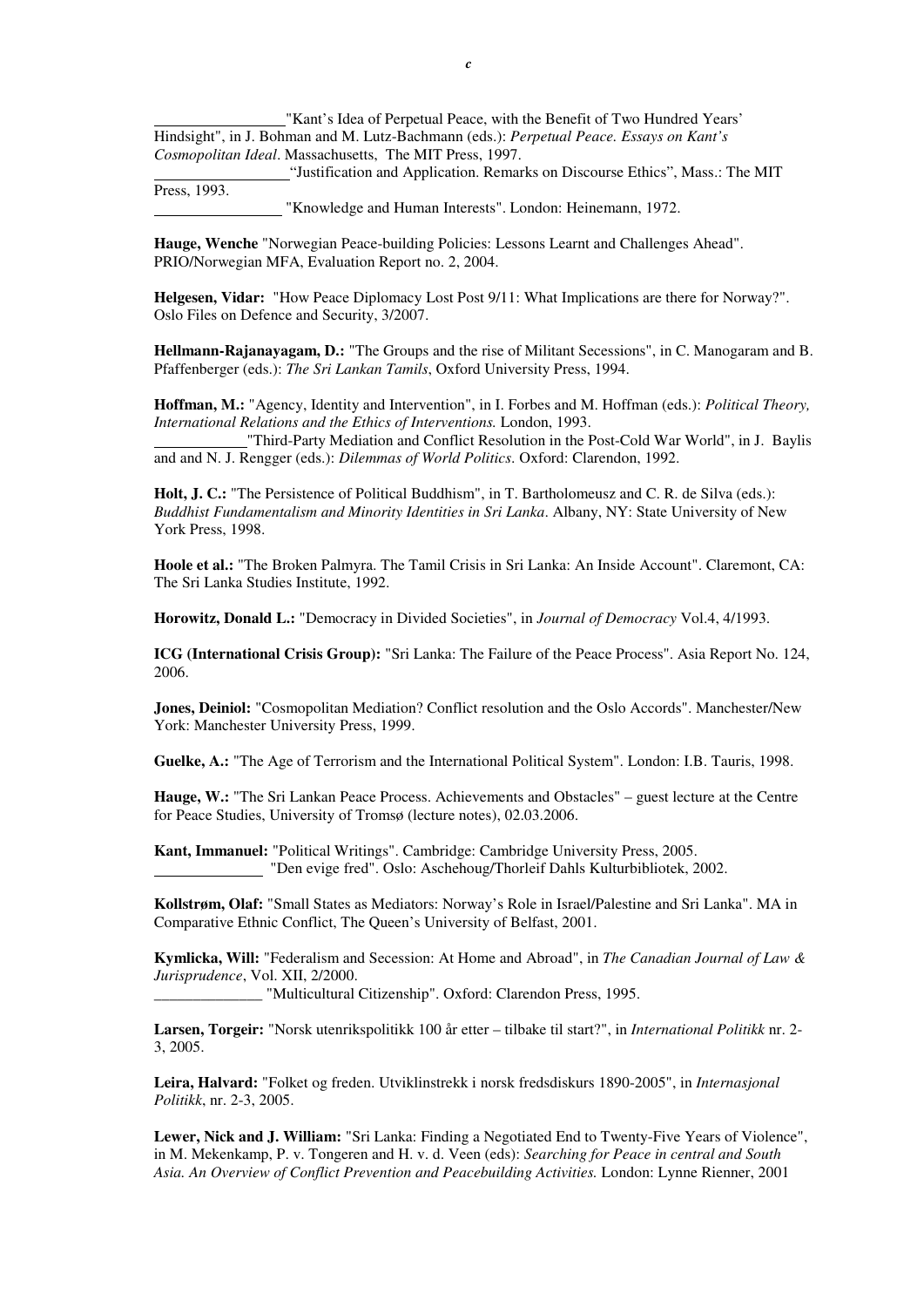**Lincoln, Bruce:** "Holly Terrors. Thinking about religion after September 11". Chicago: The University of Chicago Press, 2003.

**Linklater, A.:** "Dialogic Politics and the Civilising Process", in *Review of International Studies*, 31/2005. \_\_\_\_\_\_\_\_\_\_\_\_ "Transforming Political Community: A Response to the Critics", in *Review of International Studies*, 25/1999.

**Little, David:** "Religion and Ethnicity in the Sri Lankan Civil War", in R. Rotberg (ed.): *Creating Peace in Sri Lanka: Civil War and Reconciliation*. Brookings Institution Press, 1999. "Sri Lanka: The Invention of Enmity 1994". U.S. Institute of Peace Press, 1994.

**Manogaran, Chelvadurai** "Colonization as Politics: Political Use of Space in Sri Lanka's National Conflict", Manogaran, C. and Pfaffenberger, B. (eds.). *The Sri Lankan Tamils: Ethicity and Identity,* West View Press, Boulder, Colorado, 1994

**McMahon, Christopher:** "Discourse and Morality", in *Ethics*, Vol. 110, No. 3/2000.

**Mitchell, Christopher:** "Mediation and the Ending of Conflicts", in J. Darby & R. MacGinty (eds): *Contemporary Peace-making. Conflict, Violence and Peace Processes*. London: Palgrave, 2003.

**Moore, Margaret:** "Nationalist Arguments, Ambivalent Conclusions", in N. Miscevic (ed): *Nationalism and Ethnic Conflict*. Chicago/ La Salle: Open Court, 2000.

**Morgenthau, Hans J.:** "Politics Among Nations" [4<sup>th</sup> edn, 1967], reprinted in *A Reader in International Relations and Political Theory,* Vancouver: UBC Press, 1993.

**Nadarajah, Suthaharan and Sriskandarajah, Dhananjayan:** "Liberation struggle or terrorism? The politics of naming the LTTE", in *Third World Quarterly*, Vol 26. 1/2005.

**Nussbaum, Martha:** "Kant and Cosmopolitanism", in J. Bohman and M. Lutz-Bachman (eds.): *Perpetual Peace. Essays on Kant's Cosmopolitan Ideal*. Massachusetts: The MIT Press, 1997.

**Peiris, Pradeep and Mirak Raheem:** "The People want War (Or Do They?)". Colombo: CPA website document, 2007.

**Pfetsch, F. R. and C. Rohloff:** "National and International Conflicts, 1945-1995: New Empirical and Theoretical Approaches". London: Routledge, 2000.

**Philipson, Liz and Y. Thangaraja:** "The Politics of the North-East", in the *Sri Lanka Strategic Conflict Assessment 2005*, Vol. 4/2005.

**Primoratz, Igor:** "Patriotism: Morally Allowed, Required, or Valuable?", in N. Miscevic (ed.): *Nationalism and Etnic Conflict*. Illinois: Open Court, 2000.

**Rampton, David and A. Welikala:** "The Politics of the South", in the *Sri Lanka Strategic Conflict Assessment 2005*, Six-Part Series, Vol. 3/2005

**Rehg, William:** "Grasping the Force of the Better Argument: McMahon versus Discourse Ethics", in *Inquiry* 46/2003.

 "Intractable Conflicts and Moral Objectivity: A Dialogical, Problem-based Approach", in *Inquiry* 42/1999.

**Reus-Smit, Christian:** "Constructivism", in S. Burchill et al.: *Theories of international relations*. Basingstoke: Palgrave, 2001.

**Richardson, John:** "Paradise Poisoned: Learning About Conflict, Terrorism and Development from Sri Lanka's Civil Wars". Kandy: International Centre for Ethnic Studies, 2005.

**Rengger, N:** "Negative Dialectic? The Two Modes of Critical Theory in World Politics", in R. W. Jones (ed.): *Critical Theory and World Politics*. Lynne Rienner, 2001.

**Riste, Olav:** "War and peace in the political culture of Scandinavia in the 20th century". *IFS Info* 5/2003.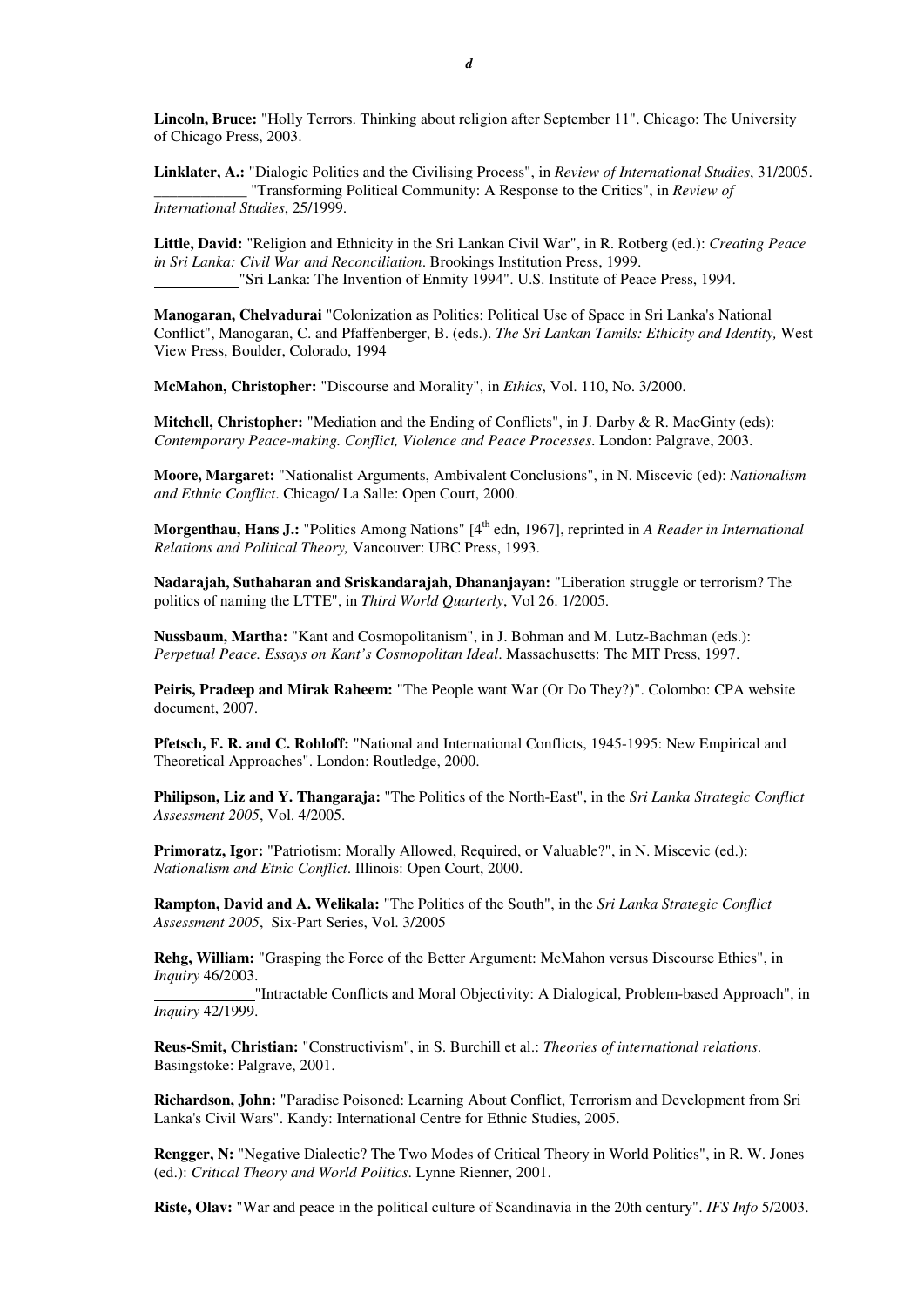"Norway's Foreign Relations – a History". Oslo, Universitetsforlaget, 2001.

**Ryntveit, A. K.:** "Kampen for Tamil Eelam: Framveksten av militant tamilsk separatistnasjonalisme i Sri Lanka". Institute for Geography, University of Bergen, 1996.

**Schulz, Michael:** "The obstacles to peace in Sri Lanka: a theoretical frame for further empirical analysis". Paper presented at the *Nordic Workshop on War, Peace and Development in Sri Lanka*, Goteborg, 2007.

**Semb, Anne Julie:** "Sovereignty Challenged. The Changing Status and moral Significance of Territorial Boundaries". Doctoral thesis, University of Oslo, 2000.

**Smith, Anthony:** "Nationalism. Theory, Ideology, History". Cambridge: Polity, 2001.

**Stegeborn, W:** "Indigenous people and the environment: Parasitic or Symbiotic – A Case Study of Veddas of Sri Lanka" Kandy: Sixth Sri Lanka Studies Conference, 1997.

**Stokke, K.:** "Building the Tamil Eelam State: Emerging State Institutions and Forms of Governance in LTTE-controlled Areas in Sri Lanka". Paper, 2006.

 "Singalesisk og tamilsk nasjonalisme som politiske prosjekt", in O. Hollup and K. Stokke (eds): *Sri Lanka: Nasjonalisme identitet og migrasjon.* Oslo: Tano Aschehoug, 1997.

**Tambiah, Stanley J.:** "Sri Lanka. Ethnic Fratricide and the Dismantling of Democracy". Chicago: The University of Chicago Press, 1991.

**Tamnes, Rolf:** "Oljealder 1965-1995". Norsk utenrikspolitikks historie, bind 6. Oslo: Universitetsforlaget, 1997.

**Taras, R. C. and R. Ganguly:** "Understanding Ethnic Conflict. The International Dimension". London/New York: Longman, 2006.

**Thune, Henrik:** "Kriger og grenser. Jakten på internasjonal politick", in G. Dale et al.: *Grenser for alt. Kritiske perspektiver på norsk utenrikspolitikk.* Oslo: Sparatcus, 2000.

**Thune, Henrik and Ståle Ulriksen:** "Norway as an Allied Activist – Prestige and Pennance through Peace". NUPI Paper 637/2002.

**Toft, Monica Duffy:** "The Geography of Ethnic Violence". Princeton: Princeton University Press, 2003.

**Toscano, R.:** "The ethics of modern diplomacy", in J.-M. Coicaud and D. Warner (eds.): *Ethics and international affairs: Extents and limits*. Tokyo/New York/Paris: UN University Press, 2001.

**Tvedt, Terje**: "Utviklingshjelp, utenrikspolitikk og makt. Den norske modellen". Oslo: Gyldendal Akademisk, 2003.

**Uyangoda, Jayadeva:** "Transition from Civil War to Peace. Challenges for Peace-building in Sri Lanka". Policy Brief. North-South Institute, Canada, 2005a.

 "Transition from Civil War to Peace. Challenges for Peace-building in Sri Lanka". Working Paper. North-South Institute, Canada, 2005b.

\_\_\_\_\_\_\_\_\_\_\_\_\_\_\_\_\_\_ "Breakdown of Peace Talks", in *Christian Worker*, 01.10.1995.

**Waage, Hilde Henriksen:** "'Peacemaking is a Risky Business'. Norway's Role in the Peace Process in the Middle East, 1993-96". Oslo: PRIO *Report* 1/2004.

**Williams, H.:** "Kant's critique of Hobbes". Cardiff: University of Wales Press, 2003.

**Wilson, A. J.:** "The Colombo Man, the Jaffna Man, and the Batticaloa Man: Regional Identities and the Rise of the Federal Party", in C. Manogaran and B. Pfaffenberger (eds): *The Sri Lankan Tamil. Ethnicity & Identity.* Boulder/Oxford/San Francisco, Westview Press, 1994.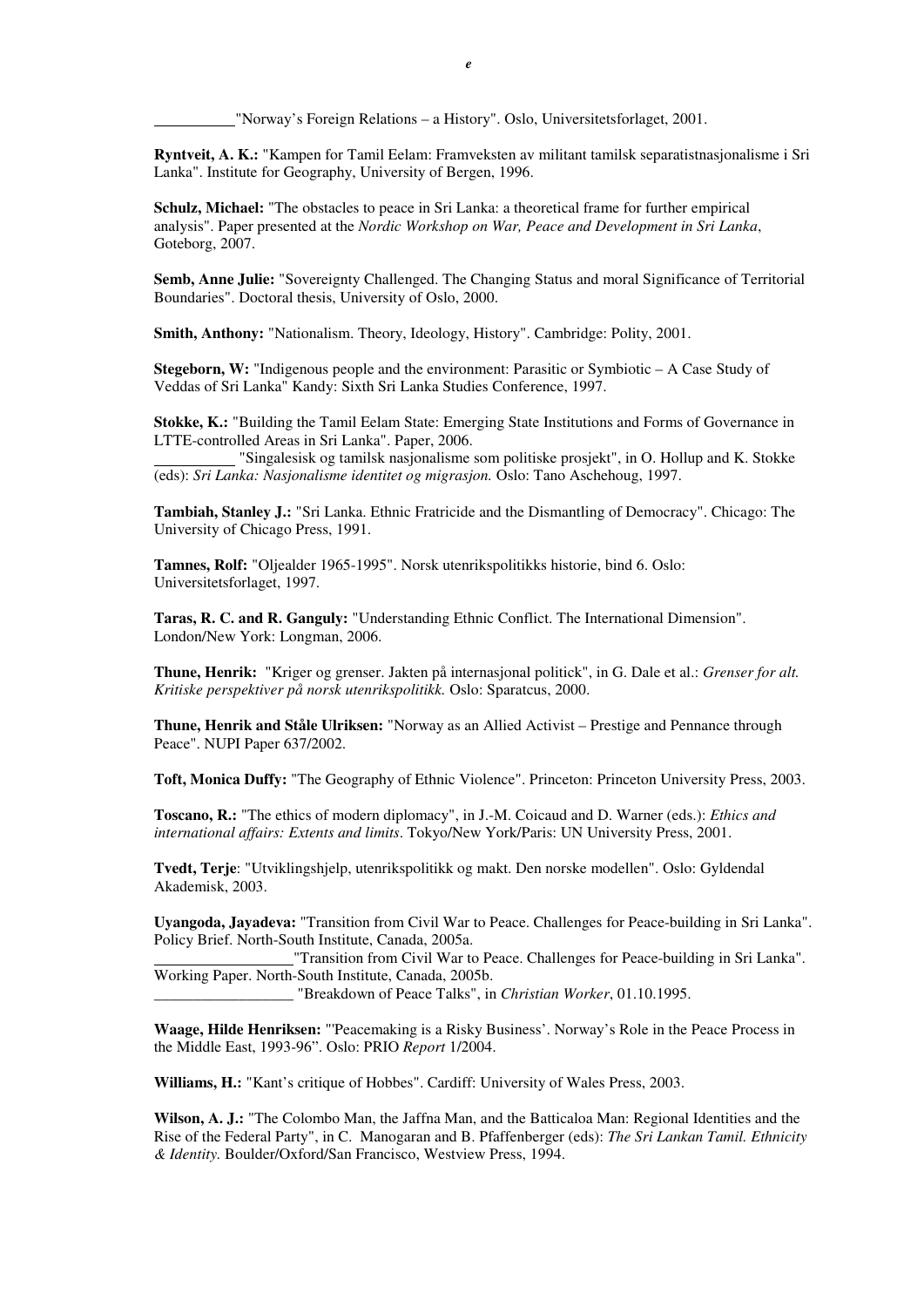**Wilson, A. J. and C. Manogaran:** "Afterword: The Future of Sinhala-Tamil Relations", in C. Manogaran and B. Pfaffenberger (eds): *The Sri Lankan Tamil. Ethnicity & Identity*. Boulder/Oxford/San Francisco: Westview Press, 1994.

**Wimmer, Andreas:** "Nationalist Exclusion and Ethnic Conflict. Shadows of Modernity". Cambridge: Cambridge University Press, 2002.

**Østerud, Øyvind:** "Lite land som humanitær stormakt?", in *Nytt Norsk Tidsskrift*, 4/2006.

### *Other written sources (press articles etc.)*

**Associated Press (AP):** "Tamil rebels attack military camp in Vavuniya", 04.012007.

**Aftenposten:** "Norway wants answers" (quoting Reuters), 09.06.2006a.

"Tamil rebels want Nordic Europeans out" (quoting AP), 21.06.2006c.

"Sri Lanka spør Norge om fredsprosessen er over" (quoting NTB), 28.11.2006d.

<sup>1</sup> "Deny Sri Lanka newspaper claims" (by Tor A. Andreassen), 29.11.2006e.

**Agence France-Presse:** "Predictions of doom after SL talks fail" (by A. Jayasinghe), 05.11.2006.

**AI (Amnesty International):** Sri Lanka Reports: 37/019, 2000; 37/004, 1998; 37/008, 1996.

**Bergens Tidende:** "Solheims umulige jobb" (by Arvid Bryne), 22.01.2006.

**Counterpoint:** "LTTE units and structure" (page 13), August, 1995.

**Daily Mirror:** "Govt. in fresh warning to LTTE" (quoting GoSL spokesman K. Rambukwella), 21.12.2006b.

**Daily News:** "'No civil war in Sri Lanka'" – quoting SL President Mahinda Rajapakse, 16.02.2007.

**Himal Southasian:** "Denial and polarisation" (by Sanjana Hattotuwa), January 2007.

**BBC:** "Sri Lanka's only hope for peace" (by Paul Danahar), 21.02.2006a.

- \_\_\_\_\_ "Analysis: Deal could save Sri Lanka truce" (by E. Anbarasan), 24.02.2006b.
- " Sri Lanka talks or war? (by Dumeetha Luthra), 18.04.2006c.
- \_\_\_\_\_ "Discipline, death and martyrdom" (Dumeetha Luthra), 09.11.2006d.
- \_\_\_\_\_ "Analysis: Sri Lanka talks failure" (commentary by E. Anbarasan), 30.10.2006e.
- **\_\_\_\_\_** "Anger over Lanka civilian deaths" (quoting Solheim), 09.11.2006g.
- $\frac{1}{2}$ "A year of misery and violence" (article by E. Anbarasan), 20.11.2006h
- \_\_\_\_\_ "Sri Lanka invokes anti-terror law" (news article), 06.12.2006i.
- \_\_\_\_\_ "Bomb hits second Sri Lankan bus" (news article), 06.07.2007a.

**\_\_\_\_\_** "Sri Lankan leader in peace offer" – quoting SL President Mahinda Rajapakse, 09.02.2007b.

**Dagbladet Magasinet:** "Fred være med oss" (by A. K. Hjukse and T. Holst-Hansen), 05.02. 2005.

**EU:** "Declaration by the Presidency on behalf of the European Union concerning listing of the LTTE as a terrorist organisation" (press statement 9962/06) [Presse 163], 31.05.2006.

**GoSL:** "Sri Lanka – who wants a separate state?" Ministry of State, Overseas Information Series, No. 9, 11.11.1983. (Appendix no. 5 in S. J. Tambiah, 1991).

"Gazette Notification" (on the de-proscription of the LTTE), Peace Secr. website, 2002a.

"Oslo Communiqué" (statement on federalism, see Appendix III), 05.12.2002b.

\_\_\_\_\_\_ "LTTE's Oslo Statement Lacks Clarity and is Misplaced" (SCOPP Report), 18.06.2006.

**Hindustan Times:** "LTTE lost 818 fighters in 2006, says report", 14.12.2006.

**Klassekampen:** "Singalesisk nasjonalist-angrep mot Norge" – quoting Jan Egeland. 30.08.1997.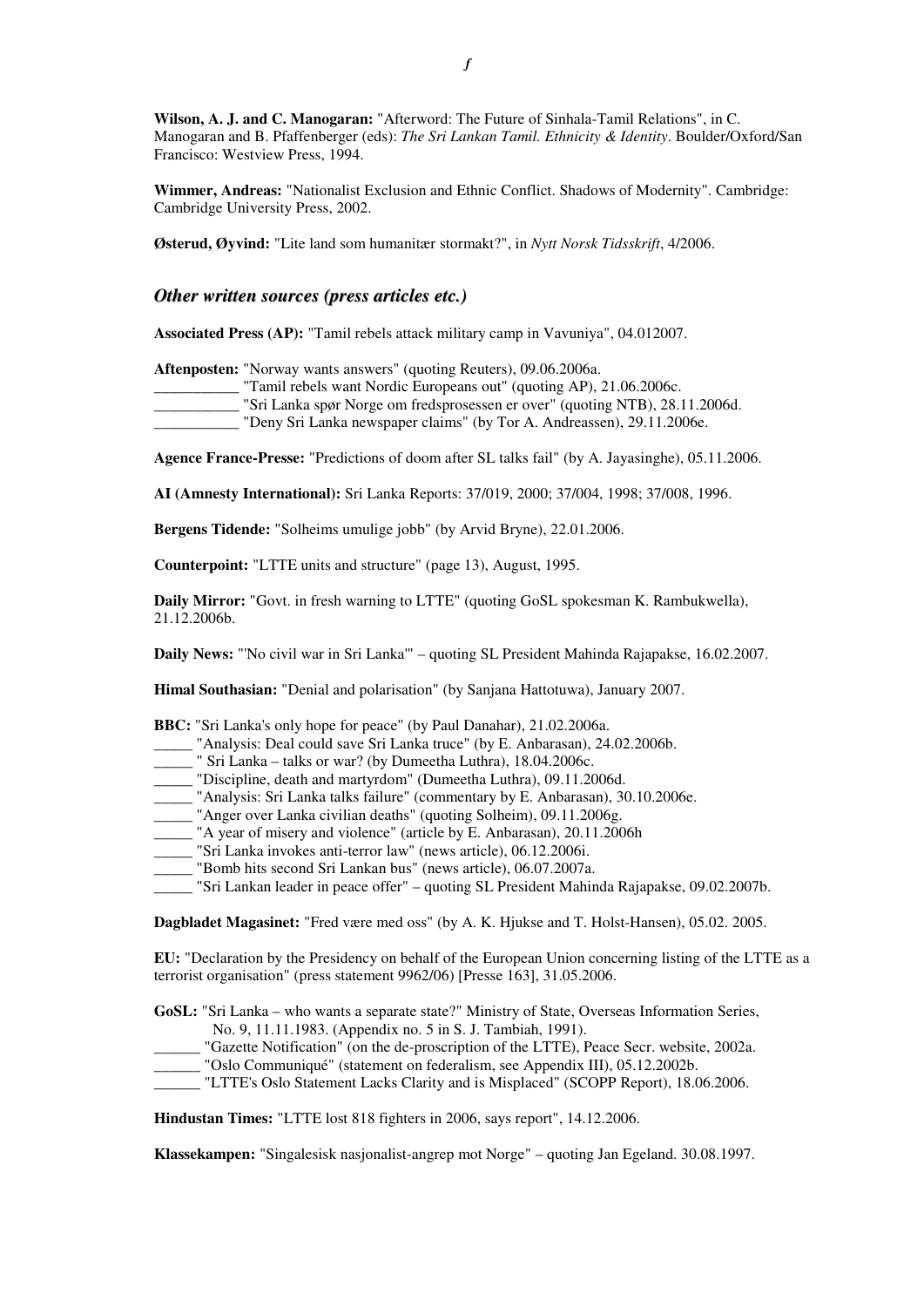**LTTE:** "The proposal by the Liberation Tigers of Tamil Eelam on behalf of the Tamil People for an Agreement to establish an Interim Self-Governing Authority for the Northeast of the Island of Sri Lanka" – ISGA proposal released by the LTTE's Peace Secretariat via TamilNet, 01.11.2003.

**Morgenbladet:** "Fredsprosesser etter "Murens fall" hvor Norge har vært involvert", 20/2006.

**Ny Tid:** "Tamiltigre i Rena militærleir" – news article by Harald Eraker, 28.10.2005a. Kritiserte Norge før han ble drept" – news article by Harald Eraker, 04.11.2005b. \_\_\_\_\_\_\_"Ny rapport kritiserer Norges rolle" – news article by Harald Eraker, 10.11.2005c.

**SLMM:** "Violations of the CFA", SLMM website reports (www.slmm.lk).

**Tamil Guardian:** "Politics, Not Morals" – editorial, 25.04.2007.

**TamilNet:** "LTTE to unilaterally observe "goodwill" ceasefire", 25.12.2000. \_\_\_\_\_\_\_\_\_ "LTTE "displeasure" over "unilateral changes in facilitator's role", 10.06.2001. "Peace Process stabilizes after Geneva" – quoting SL Min. Bogollagama, 04.03.2006a. \_\_\_\_\_\_\_\_\_ "EU proscription will seriously damage peace process" – quoting Anton Balasingham 18.05.2006b. \_\_\_\_\_\_\_\_\_ "Dispute over delegation makeup derails LTTE, GoSL meeting", 08.06.2006c. \_\_\_\_\_\_\_\_\_ "61 schoolgirls killed, 129 wounded in airstrike", 14,08.2006d. \_\_\_\_\_\_\_\_\_ "SLMM regroups in Colombo", 22.08.2006e

**Times Online:** "EU outlaws Tigers as terrorists" (by A. Brown and J. Page), 20.05.2006.

**The Guardian:** "Sri Lanka's president seems as mindless as any bomber" (by J. Steele), 09.02.2007.

**Time Magazine:** "How Sri Lanka's Rebels Build a Suicide Bomber" (by Alex Perry), 12.05.2006.

**The Northeastern Monthly:** "I shall fight to the last to preserve Tamil identity" (by M. K. Eelaventhan), September/October, 2004.

**The Sunday Leader:** "Diplomatic pre-emptive strike by Norway" (by D. B. S Jeyaraj), 23.11.2003.

**The Washington post:** "Peace and the Tamil Tigers?" Editorial on the LTTE's funding channels, 17.12.2006.

**Uppsala Conflict Database:** (www.pcr.uu.se), 2006.

### *Speeches:*

**Helgesen, V.:** "The role of peace-building and dialogue in Norwegian Foreign Policy" (speech at a Norwegian Red Cross seminar in Oslo), 05.06.2002.

**Helgesen, V.:** "Update on Peace Negotiations" – speech at the pre-Tokyo Washington donor seminar, 14.03.2003.

**Støre, J. G.:** "Norway – a peace nation. Myth or fact?" (speech at The Nobel Centre, Oslo), 24.04.2006

### *Interviews:*

Norway's special envoy to Sri Lanka, Jon Hanssen-Bauer, was interviewed in Oslo on 30.03.2007.

Interviews with two other Norwegian officials were conducted in March and April 2007.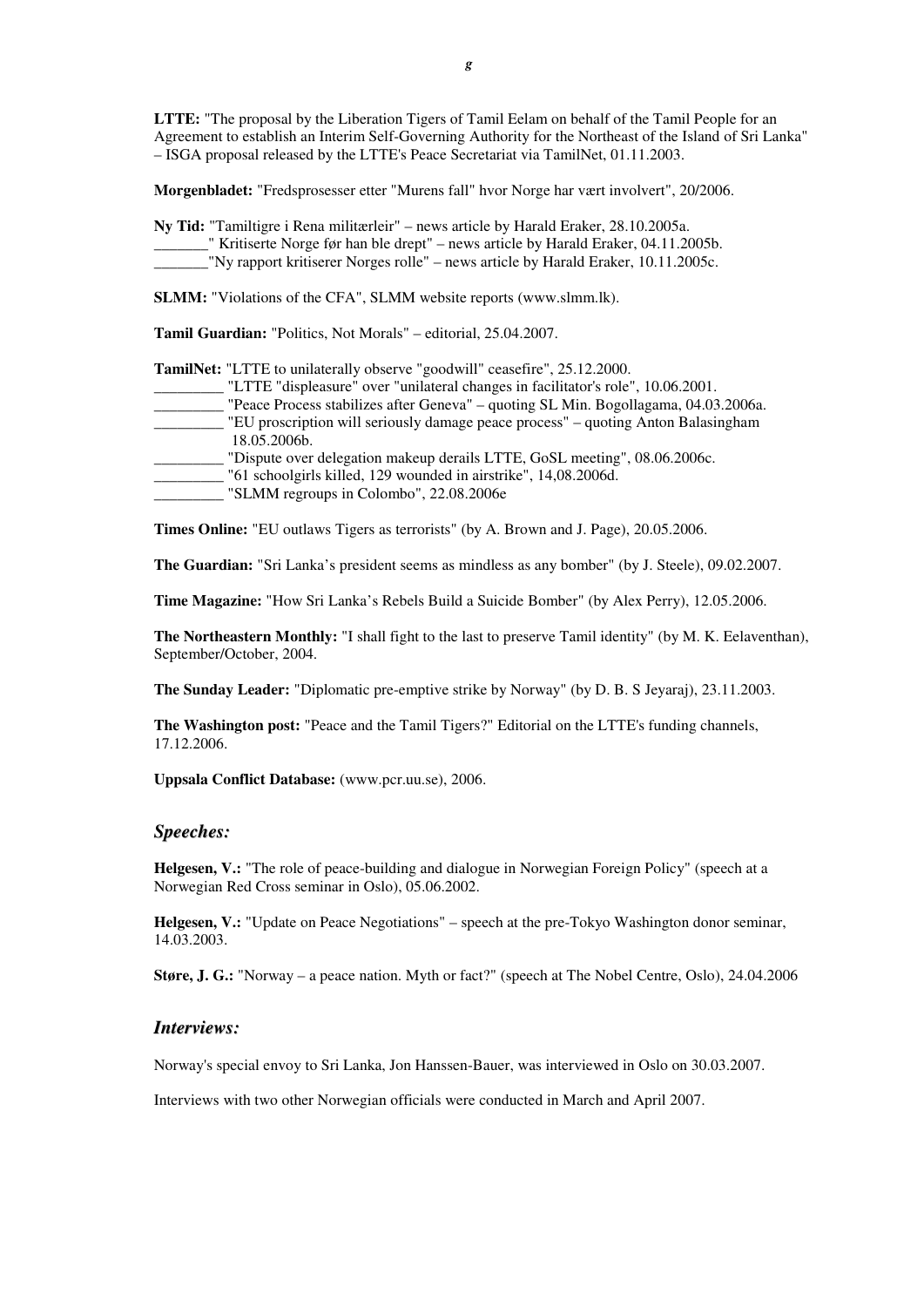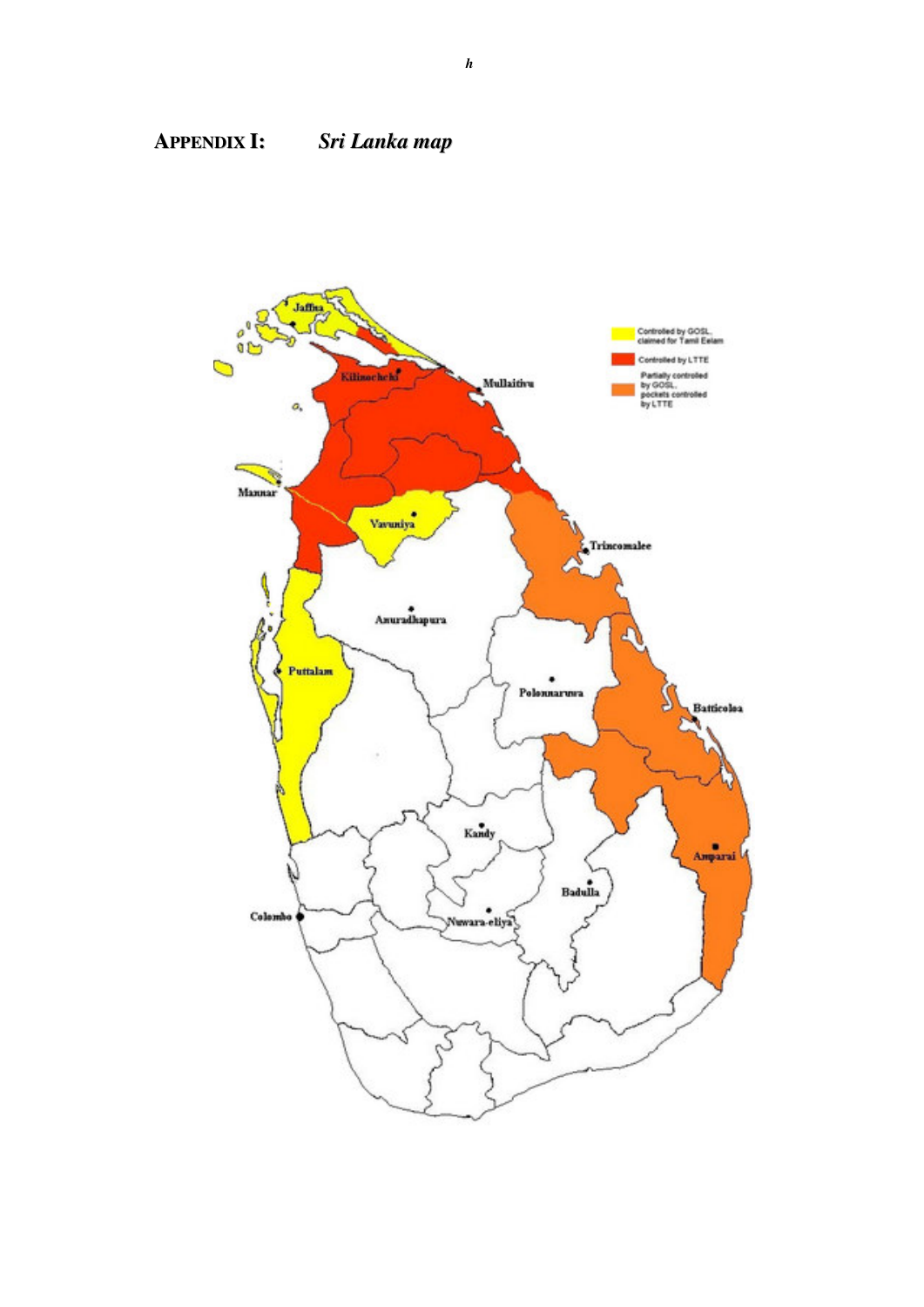## **APPENDIX II:** *The ceasefire agreement (CFA) between the GoSL and the LTTE entered into on 22 February 2002*

### **Preamble**

The overall objective of the Government of the Democratic Socialist Republic of Sri Lanka (hereinafter referred to as the GOSL) and the Liberation Tigers of Tamil Eelam (hereinafter referred to as the LTTE) is to find a negotiated solution to the ongoing ethnic conflict in Sri Lanka.

The GOSL and the LTTE (hereinafter referred to as the Parties) recognize the importance of bringing an end to the hostilities and improving the living conditions for all inhabitants affected by the conflict. Bringing an end to the hostilities is also seen by the Parties as a means of establishing a positive atmosphere in which further steps towards a lasting solution can be taken.

The Parties further recognize that groups that are not directly party to the conflict are also suffering the consequences of it. This is particularly the case as regards the Muslim population. Therefore, the provisions of this Agreement regarding the security of civilians and their property apply to all inhabitants. With reference to the above, the Parties have agreed to enter into a ceasefire, refrain from conduct that could undermine the good intentions or violate the spirit of this Agreement and implement confidencebuilding measures as indicated in the articles below.

### **Article 1: Modalities of a ceasefire**

The Parties have agreed to implement a ceasefire between their armed forces as follows:

1.1 A jointly agreed ceasefire between the GOSL and the LTTE shall enter into force on such date as is notified by the Norwegian Minister of Foreign Affairs in accordance with Article 4.2, hereinafter referred to as D-day.

Military operations

1.2 Neither Party shall engage in any offensive military operation. This requires the total cessation of all military action and includes, but is not limited to, such acts as:

a) The firing of direct and indirect weapons, armed raids, ambushes, assassinations, abductions, destruction of civilian or military property, sabotage, suicide missions and activities by deep penetration units;

b) Aerial bombardment:

c) Offensive naval operations.

1.3 The SL armed forces shall continue to perform their legitimate task of safeguarding the sovereignty and territorial integrity of Sri Lanka without engaging in offensive operations against the LTTE.

### Separation of forces

1.4 Where forward defence localities have been established, the GOSL's armed forces and the LTTE's fighting formations shall hold their ground positions, maintaining a zone of separation of a minimum of six hundred (600) metres. However, each Party reserves the right of movement within one hundred (100) metres of its own defence localities, keeping an absolute minimum distance of four hundred (400) metres between them. Where existing positions are closer than four hundred (400) metres, no such right of movement applies and the Parties agree to ensure the maximum possible distance between their personnel.

1.5 In areas where localities have not been clearly established, the status quo as regards the areas controlled by the GOSL and the LTTE, respectively, on 24 December 2001 shall continue to apply pending such demarcation as is provided in Article 1.6.

1.6 The Parties shall provide information to the Sri Lanka Monitoring Mission (SLMM) regarding defence localities in all areas of contention, cf. Article 3. The monitoring mission shall assist the Parties in drawing up demarcation lines at the latest by D-day + 30.

1.7 The Parties shall not move munitions, explosives or military equipment into the area controlled by the other Party.

1.8 Tamil paramilitary groups shall be disarmed by the GOSL by D-day + 30 days at the latest. The GOSL shall offer to integrate individuals in these units under the command and disciplinary structure of the GOSL armed forces for service away from the Northern and Eastern Province. Freedom of movement

1.9 The Parties' forces shall initially stay in the areas under their respective control, as provided in Article 1.4 and Article 1.5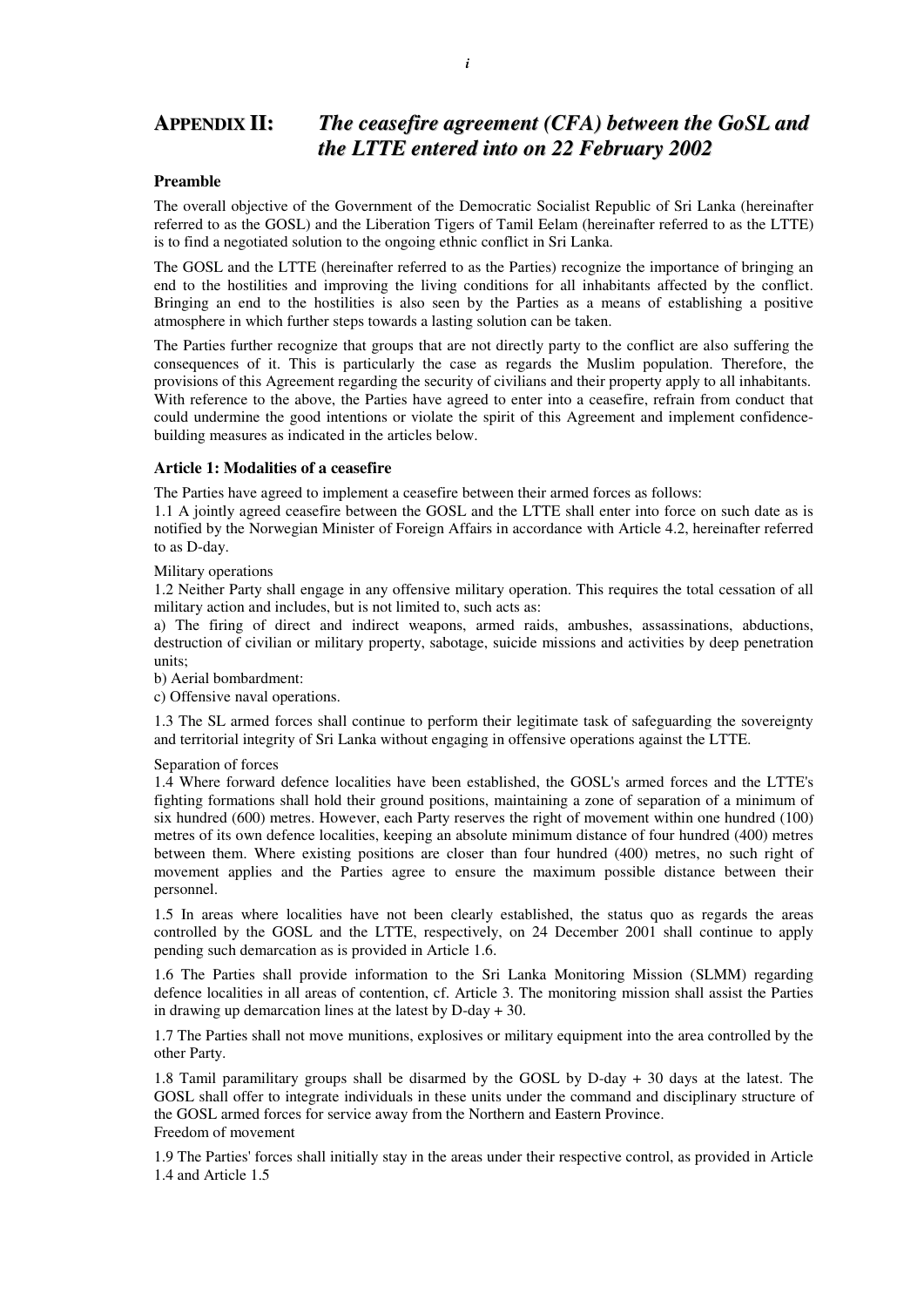1.10 Unarmed GOSL troops shall, as of D-day +60 days, be permitted unlimited passage between Jaffna and Vavuniya using the Jaffna - Kandy road (A9). The modalities are to be worked out by the Parties with the assistance of the SLMM.

1.11 The Parties agree that individual combatants shall, on the recommendation of their area commander, be permitted, unarmed and in plain clothes, to visit family and friends residing in areas under the control of the other Party. Such visits shall be limited to six days every second month, not including the time of travel by the shortest applicable route. The LTTE shall facilitate the use of the Jaffna - Kandy road for this purpose. The Parties reserve the right to deny entry to specified military areas.

1.12 The Parties agree that as of D-day individual combatants shall, notwithstanding the two-month restriction, be permitted, unarmed and in plain clothes, to visit immediate family (i.e. spouses, children, grandparents, parents and siblings) in connection with weddings or funerals. The right to deny entry to specified military areas applies.

1.13 Fifty (50) unarmed LTTE members shall, as of D-day + 30, for the purpose of political work, be permitted freedom of movement in the areas of the North and the East dominated by the GOSL. Additional 100 unarmed LTTE members shall be permitted freedom of movement as of D-day + 6-. As of D-day + 90, all unarmed LTTE members shall be permitted freedom of movement in the North and East. The LTTE members shall carry identity papers. The right of the GOSL to deny entry to specified military areas applies.

### **Article 2: Measures to restore normalcy**

The Parties shall undertake the following confidence-building measures with the aim of restoring normalcy for the all inhabitants of Sri Lanka :

2.1 The Parties shall in accordance with international law abstain from hostile acts against the civilian population, including such acts as torture, intimidation, abduction, extortion and harassment.

2.2 The Parties shall refrain from engaging in activities or propagating ideas that could offend cultural or religious sensitivities. Places of worship (temples, churches, mosques & other holy sites etc) currently held by the forces of either of the Parties shall be vacated by D-day + 30 days and made accessible to the public. Places of worship which are situated in their respective "high security zones" shall be vacated by all armed personnel and maintained in good order by civilian workers, even when they are not made accessible to the public.

2.3 Beginning on the date on which this Agreement enters into force, school buildings occupied by either party shall be vacated and returned to their intended use. This activity shall be completed by D-day + 160 at the latest.

2.4 A schedule indicating the return of all other public buildings to their intended use shall be drawn up by the Parties and published at the latest by D-day + 30.

2.5 The Parties shall review the security measures and the set-up of checkpoints, particularly in densely populated cities and towns, in order to introduce systems that will prevent harassment of the civilian population. Such systems shall be in place from D-day + 60.

2.6 The Parties agree to ensure the unimpeded flow of non-military goods to and from the LTTEcontrolled areas in accordance with Annex A. Quantities shall be determined by market demand. The GOSL shall regularly review the matter with the aim of gradually removing any remaining restrictions on non-military goods.

2.7 In order to facilitate the flow of goods and the movement of civilians, the Parties agree to establish checkpoints on their line of control at such locations as are specified in Annex B.

2.8 The Parties shall take steps to ensure that the Trincomalee - Habarana road remains open on a 24-hour basis for passenger traffic with effect form D-day + 10.

2.9 The Parties shall facilitate the extension of the rail service on the Batticaloa-line to Welikanda. Repairs and maintenance shall be carried out by the GOSL in order to extend the service up to Batticaloa.

2.10 The Parties shall open the Kandy - Jaffna road (A9) to non-military traffic of goods and passengers. Specific modalities shall be worked out by the Parties with the assistance of the Royal Norwegian Government by D-day + 30 at the latest.

2.11 A gradual easing of the fishing restrictions shall take place starting from D-day. As of D-day + 90, all restrictions on day and night fishing shall be removed, subject to the following exceptions : I) fishing will not be permitted within an area of 1 nautical mile on either side along the coast and 2 nautical miles seawards from all security forces camps on the coast; ii) fishing will not be permitted in harbours or approaches to harbours bays and estuaries along with coast.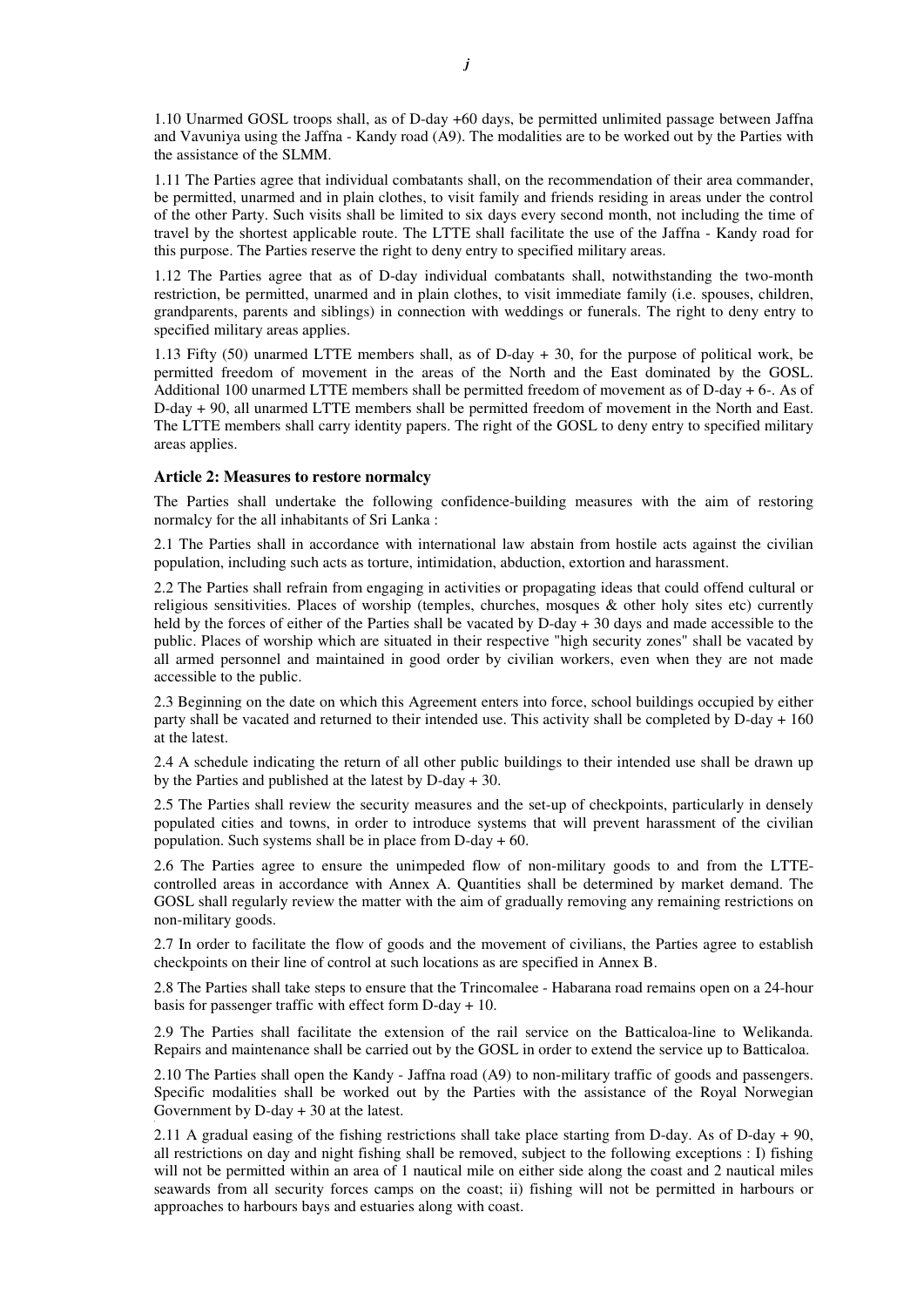2.12 The Parties agree that search operations and arrests under the Prevention of Terrorism Act shall not take place. Arrests shall be conducted under due process of law in accordance with the Criminal Procedure Code.

2.13 The Parties agree to provide family members of detainees access to the detainees within D-day + 30.

#### **Article 3: The Monitoring Mission**

The Parties have agreed to set up an international monitoring mission to enquire into any instance of violation of the terms and conditions of this agreement. Both Parties shall fully cooperate to rectify any matter of conflict caused by their respective sides. The mission shall conduct intern.l verification through on-site monitoring of the fulfilment of the commitments entered into in this Agreement as follows:

3.1 The name of the monitoring mission shall be the Sri Lankan Monitoring Mission, hereinafter referred to as the SLMM.

3.2 Subject to acceptance by the Parties, the Royal Norwegian Government (hereinafter referred to as the RNG) shall appoint the Head of the SLMM (hereinafter referred to as the HOM), who shall be the final authority regarding interpretation of this Agreement.

3.3 The SLMM shall liaise with the Parties and report to the R N G.

3.4 The HoM shall decide the date for the commencement of the SLMM's operations

3.5 The SLMM shall be composed of representatives from the Nordic countries

3.6. The SLMM shall establish a headquarters in such places as the HoM finds appropriate. An office shall be established in Colombo and in Wanni in order to liaise with the GOSL and the LTTE, respectively. The SLMM will maintain a presence in the distrcts of Jaffna, Mannar, Vavuniyua, Trincomalee, Batticaloa and Amparai.

3.7 A local monitoring committee shall be establioshed in Jaffna, Mannar, Vavuniya, Trincomalee, Batticaloa and Amparai. Each committee shall consist of 5 members, two appointed by the GOSL, two by the LTTE and one international monitor appointed by the HoM. The international monitor shall chair the committee. The GOSL and the LTTE appointees may be selected from among retired judges, public servants, religious leaders or similar leading citizens.

3.8 The committees shall serve the SLMM in an advisory capacity and discuss issues relating to the implementation of this Agreement in their respective districts, with a view to establishing a common understanding of such issues. In particular, they will seek to resolve any dispute concerning the implementation of this Agreement at the lowest possible level.

3.9 The parties shall be responsible for the appropriate protection of and security arrangements for all SLMM members.

3.10 The Parties agree to ensure the freedom of movement of the SLMM members in performing their task. The members of the SLMM shall be given immediate access to areas where violations of the Agreement are alleged to have taken place. The Parties also agree to facilitate the widest possible access to such areas for the local members of the six above-mentioned committees, cf Article 3.7.

3.11 It shall be the responsibility of the SLMM to take immediate action on any complaints made by either Party to the Agreement, and to enquire into and assist the Parties in the settlement of any dispute that might arise in connection with such complaints.

3.12 With the aim of resolving disputes at the lowest possible level, communication shall be established between Commanders of the GOSL armed forces and the LTTE area leaders to enable them to resolve problems in the conflict zones.

3.13 Guidelines for the operations of the SLMM shall be established in a separate document. Article 4: Entry into force, amendments and termination of the Agreement

4.1 Each Parties shall notify their consent to be bound by this Agreement through a letter to the Norwegian Minister of Foreign Affairs signed by Prime Minister Ranil Wickremasinghe on behalf of the GOSL and by leader Velupillai Pirabaharan on behal of the LTTE, respectively. The agreement shall be initialled by each Party and enclosed in the abovementioned letter.

4.2 The Agreement shall enter into force on such date as is notified by the Norwegian MFA.

4.3 This Agreement may be amended and modified by mutual agreement of both Parties. Such amendments shall be notified in writing to the RNG.

4.4 This Agreement shall remain in force until notice of termination is given by either Party to the RNG. Such notice shall be given fourteern (14) days in advance of the effective date of termination.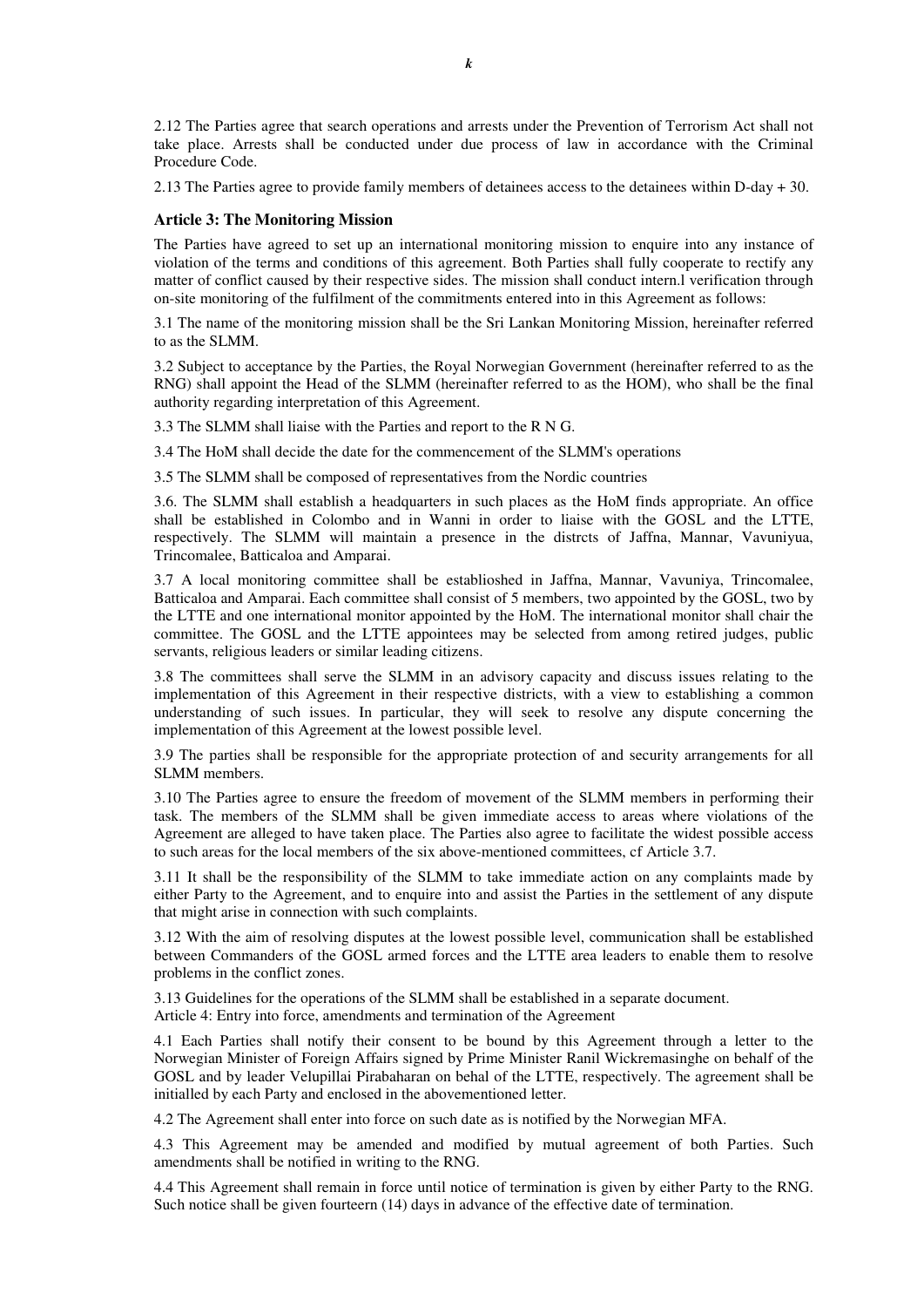# **APPENDIX III:** *The 'Oslo Communiqué' statement whereby the GoSL and the LTTE agreed to explore federalism as the basis for a future political solution*



**Oslo Comuniqué**  Statement of the Royal Norwegian Government Oslo, 5 December 2002

The third session of peace talks between the Government of Sri Lanka (GOSL) and the Liberation Tigers of Tamil Eelam (LTTE) was held in Oslo, Norway on 2 to 5 December 2002. In a frank, open and constructive manner, the parties focused on three major areas:

- Consolidation of the ceasefire
- Humanitarian and rehabilitation action
- Political matters

The parties agreed on a working outline defining the objective as well as a number of substantive political issues for negotiation.

Responding to a proposal by the leadership of the LTTE, the parties agreed to explore a solution founded on the principle of internal self-determination in areas of historical habitation of the Tamil-speaking peoples, based on a federal structure within a united Sri Lanka. The parties acknowledged that the solution has to be acceptable to all communities.

Guided by this objective, the parties agreed to initiate discussions on substantive political issues such as, but not limited to:

- Power-sharing between the centre and the region, as well as within the centre
- **Geographical region**
- Human Rights protection
- Political and administrative mechanism
- Public finance
- Law and order

The parties recognised that progress on political issues must be supported by the continued consolidation of the Ceasefire Agreement. New concrete measures will be taken to facilitate further de-escalation and to improve normalcy:

- The GOSL will shortly return one of the hotels in Jaffna to its original use
- The LTTE will ensure that all future transportation of area commanders will take place under the supervision of the Sri Lanka Monitoring Mission (SLMM)